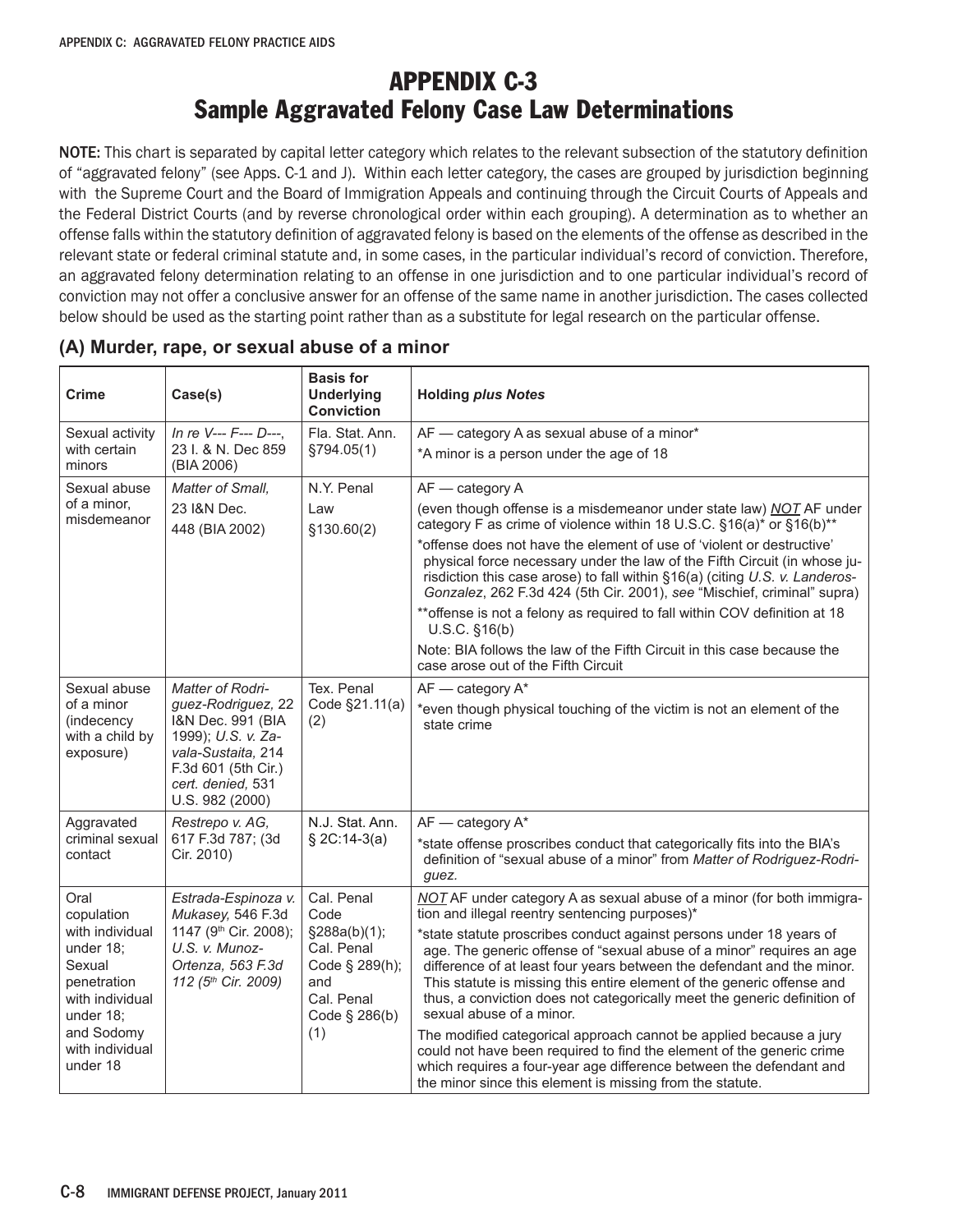| <b>Crime</b>                                                                    | Case(s)                                                          | <b>Basis for</b><br><b>Underlying</b><br><b>Conviction</b>             | <b>Holding plus Notes</b>                                                                                                                                                                                                                                                                                                                                                                                                                                                                                                                                                    |
|---------------------------------------------------------------------------------|------------------------------------------------------------------|------------------------------------------------------------------------|------------------------------------------------------------------------------------------------------------------------------------------------------------------------------------------------------------------------------------------------------------------------------------------------------------------------------------------------------------------------------------------------------------------------------------------------------------------------------------------------------------------------------------------------------------------------------|
| Sexual<br>intercourse<br>with a minor<br>(statutory<br>rape)                    | Estrada-Espinoza v.<br>Mukasey, 546 F.3d<br>1147 (9th Cir. 2008) | Cal. Penal<br>Code §261.5(c)                                           | NOT AF under category A as sexual abuse of a minor*<br>*state statute proscribes conduct against persons under 18 years of<br>age and only requires an age difference of more than three years<br>between the defendant and the minor. Therefore, a conviction does not<br>meet the generic definition of sexual abuse of a minor which requires a<br>four year age difference between the defendant and the minor.<br>The modified categorical approach cannot be applied because the stat-<br>ute is not divisible and t is not possible that a jury was actually required |
|                                                                                 |                                                                  |                                                                        | to find all the elements of the generic offense.                                                                                                                                                                                                                                                                                                                                                                                                                                                                                                                             |
| Sexual<br>indecency<br>to a minor<br>(Public sexual<br>indecency),<br>attempted | Rebilas v. Mukasey,<br>527 F. 3d 783 (9th<br>Cir. 2007)          | Ariz. Rev. Stat.<br>§ 13-1001 and<br>Ariz. Rev. Stat.<br>$$13-1403(B)$ | MAYBE AF under category U/A as sexual abuse of a minor*<br>*statute includes conduct that the minor may not have even been aware<br>of and the statute does not require that the minor be touched. There-<br>fore, a conviction does not categorically meet the generic definition of<br>sexual abuse of a minor.                                                                                                                                                                                                                                                            |
|                                                                                 |                                                                  |                                                                        | Under the modified categorical approach, the record of conviction could<br>be consulted to determine whether the offense, by its nature, meets the<br>generic definition of "sexual abuse of a minor."                                                                                                                                                                                                                                                                                                                                                                       |
| Endangering<br>the welfare of                                                   | Stubbs v. Attorney<br>General, 452 F.3d                          | N.J. Stat. Ann.<br>$\S2C-24-4(a)$                                      | NOT AF under category A as sexual abuse of a minor*                                                                                                                                                                                                                                                                                                                                                                                                                                                                                                                          |
| a child                                                                         | 251 (3d Cir. 2006)                                               | $(3rd$ degree)                                                         | *BIA definition of sexual abuse of a minor requires that a past act with a<br>child actually have occurred; however, state statute punishes conduct<br>that would coerce or entice a child, even if the coercion or inducement<br>did not occur                                                                                                                                                                                                                                                                                                                              |
| Statutory rape                                                                  | U.S. v. Lopez-Solis,                                             | Tenn. Code                                                             | MAYBE AF under category A*                                                                                                                                                                                                                                                                                                                                                                                                                                                                                                                                                   |
|                                                                                 | 447 F.3d 1201 (9th<br>Cir. 2006)                                 | Ann. §39-13-<br>506                                                    | *statute punishes conduct that may or may not involve physical or psy-<br>chological abuse. For example, consensual sex between a 17-year-old<br>and a 22-year-old does not involve substantial risk of physical force<br>and does not necessarily result in physical harm or injury. Also, state<br>courts do not require that conduct involve or result in physical abuse.<br>Consensual sex with a late teen may not be psychologically harmful. A<br>conviction for sexual penetration of a young teen or child would consti-<br>tute sexual abuse of a minor.           |
|                                                                                 |                                                                  |                                                                        | Note that 9 <sup>th</sup> Circuit follows a bifurcated approach, in which it might give<br>different meanings to the same term in criminal illegal reentry cases<br>and immigration cases. This is an illegal reentry case and so the Court<br>conducted de novo review. In Afridi v. Gonzales, an immigration case,<br>the 9 <sup>th</sup> Circuit afforded deference to BIA interpretation of the term, find-<br>ing that statutory rape involving a minor under the age of 18 was sexual<br>abuse of a minor.                                                             |
| Statutory rape                                                                  | Afridi v. Gonzales,<br>442 F.3d 1212 (9th<br>Cir. 2006)          | Cal. Penal<br>Code §261.5                                              | AF - category A as sexual abuse of a minor*<br>*a conviction under statute requires sexual intercourse with a person<br>under 18 years of age, which satisfies BIA interpretation that sexual<br>abuse of a minor includes offenses that involves "the employment,                                                                                                                                                                                                                                                                                                           |
|                                                                                 |                                                                  |                                                                        | use, persuasion, inducement, enticement, or coercion of a child to<br>engage insexually explicit conduct."                                                                                                                                                                                                                                                                                                                                                                                                                                                                   |
|                                                                                 |                                                                  |                                                                        | Note that Court afforded deference to BIA interpretation because this<br>was a removal case. In U.S. v. Lopez-Solis, 9th Circuit held in an illegal<br>reentry case that a similar state statute was not necessarily sexual<br>abuse of a minor, and determination depended partly on age of minor.                                                                                                                                                                                                                                                                          |
| Rape (sexual                                                                    | Rivas-                                                           | Ore. Rev. Stat.                                                        | AF - category A as rape                                                                                                                                                                                                                                                                                                                                                                                                                                                                                                                                                      |
| intercourse<br>with a minor)                                                    | Gomez v. Gonza-<br>les, 441 F.3d 1072<br>(9th Cir. 2006)         | 163.355                                                                | *ordinary, contemporaneous and common meaning of "rape" requires<br>sexual activity that is unlawful and without consent. Element of "with-<br>out consent" does not require forcible compulsion, force or fear and is<br>met by provision that a minor is incapable of consent.                                                                                                                                                                                                                                                                                             |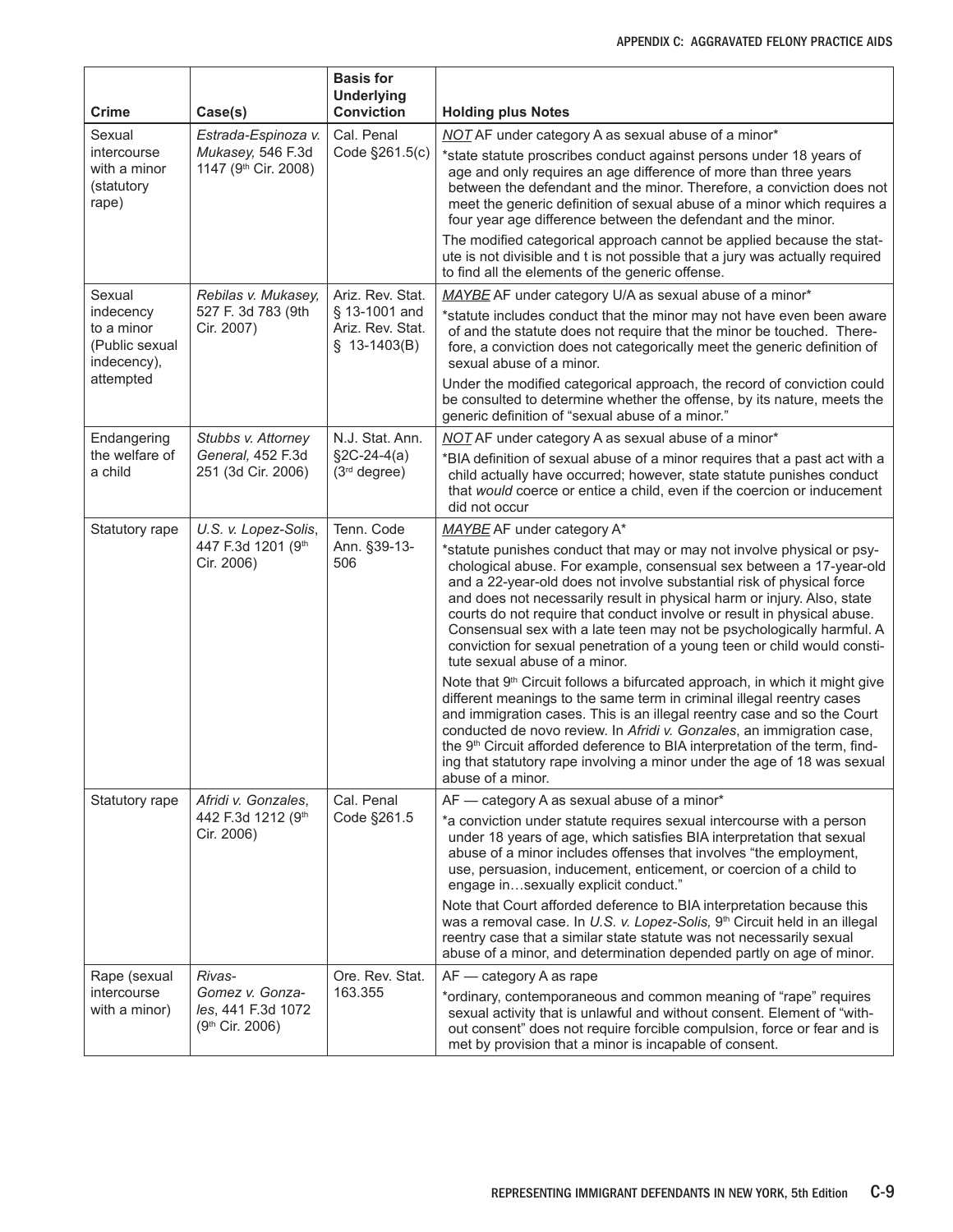| <b>Crime</b>                                                         | Case(s)                                                        | <b>Basis for</b><br><b>Underlying</b><br><b>Conviction</b> | <b>Holding plus Notes</b>                                                                                                                                                                                                                                                                                                                                                                                                                                                                                                                                                                                             |
|----------------------------------------------------------------------|----------------------------------------------------------------|------------------------------------------------------------|-----------------------------------------------------------------------------------------------------------------------------------------------------------------------------------------------------------------------------------------------------------------------------------------------------------------------------------------------------------------------------------------------------------------------------------------------------------------------------------------------------------------------------------------------------------------------------------------------------------------------|
| Contributing                                                         | Vargas v. DHS,                                                 | Colo. Rev.                                                 | MAYBE AF under category A as sexual abuse of a minor*                                                                                                                                                                                                                                                                                                                                                                                                                                                                                                                                                                 |
| to the<br>delinquency of<br>a minor                                  | 2006 U.S. App.<br>LEXIS 15175 (10th<br>Cir. 2006)              | Stat. §18-6-701                                            | *state statute punishes inducing, aiding or encouraging a minor to vio-<br>late a law; whether the offense is sexual abuse of a minor depends on<br>the nature of this predicate offense.                                                                                                                                                                                                                                                                                                                                                                                                                             |
|                                                                      |                                                                |                                                            | *in the instant case, defendant was convicted of encouraging a minor to<br>violate Colo. Rev. Stat. §18-3-404(1)(a), unlawful sexual contact, and<br>therefore, was convicted of 'sexual abuse of a minor'                                                                                                                                                                                                                                                                                                                                                                                                            |
| Sexual contact<br>(illegal sexual<br>contact with<br>child under 16) | Santos v. Gonzales,<br>436 F. 3d 323 (2d<br>Cir. 2005)         | Conn. Gen.<br>Gen. Stat. §53-<br>21(a)(2)                  | AF - category A as sexual abuse of a minor                                                                                                                                                                                                                                                                                                                                                                                                                                                                                                                                                                            |
| Indecent                                                             | Hernandez-Alvarez                                              | 720 III. Comp.                                             | AF - category U/A as sexual abuse of a minor*                                                                                                                                                                                                                                                                                                                                                                                                                                                                                                                                                                         |
| solicitation of a<br>child                                           | v. Gonzales, 432<br>F. 3d 763 (7th Cir.<br>2005)               | Stat. 5/11-6(a)                                            | *solicitation of a minor to engage in sexual activity constitutes sexual<br>abuse of a minor because it contains an inherent risk of exploitation or<br>coercion                                                                                                                                                                                                                                                                                                                                                                                                                                                      |
|                                                                      |                                                                |                                                            | *impossibility of completing offense is not a defense under state statute<br>or similar federal criminal statutes and do not preclude its categoriza-<br>tion as an aggravated felony under category (U) (conduct involved<br>soliciting an undercover adult police officer posing as a minor)                                                                                                                                                                                                                                                                                                                        |
| Sexual abuse,                                                        | Calilap v. Gonzales,                                           | 720 III. Comp.                                             | AF - category U/A as sexual abuse of a minor*                                                                                                                                                                                                                                                                                                                                                                                                                                                                                                                                                                         |
| attempted                                                            | 137 Fed. Appx.<br>912 (7 <sup>th</sup> Cir. 2005)<br>(unpub'd) | Stat. 5/12-<br>15(C)                                       | *impossibility of completing offense is not a defense under state statute<br>or similar federal criminal statutes and do not preclude its categoriza-<br>tion as an aggravated felony under category (U) (conduct involved<br>adult police officer posing as a minor)                                                                                                                                                                                                                                                                                                                                                 |
| Sexual act,                                                          | Gattem v. Gonza-                                               | 720 III. Comp.                                             | AF - category A as sexual abuse of a minor*                                                                                                                                                                                                                                                                                                                                                                                                                                                                                                                                                                           |
| solicitation                                                         | les, 412 F. 3d 758<br>(7 <sup>th</sup> Cir. 2005)              | Stat. 5/11-<br>14.1(a)                                     | (complaint establishes conduct involved a person under age 18, and<br>Respondent admitted in immigration court that minor was under age 17)                                                                                                                                                                                                                                                                                                                                                                                                                                                                           |
|                                                                      |                                                                |                                                            | *verbal solicitation of a minor, though not necessarily coercive or threat-<br>ening, is still abusive because it exploits minor's vulnerabilities                                                                                                                                                                                                                                                                                                                                                                                                                                                                    |
| Sexual                                                               | U.S. v. Alvarez-                                               | Nev. Rev. Stat.                                            | AF - category A as sexual abuse of a minor*                                                                                                                                                                                                                                                                                                                                                                                                                                                                                                                                                                           |
| seduction                                                            | Gutierrez, 394 F.3d<br>1241 (9 <sup>th</sup> Cir. 2005)        | §§200.364,<br>200.368                                      | (even though offense is not a traditional felony and is classified as a<br>misdemeanor under state law)                                                                                                                                                                                                                                                                                                                                                                                                                                                                                                               |
|                                                                      |                                                                |                                                            | *the use of young children for the gratification of sexual desires consti-<br>tutes an abuse                                                                                                                                                                                                                                                                                                                                                                                                                                                                                                                          |
| Communica-<br>tion with a                                            | Parrilla v. Gonzales,<br>414 F.3d 1038 (9th                    | Wash.<br>Rev. Code                                         | MAYBE AF under category A as sexual abuse of a minor*                                                                                                                                                                                                                                                                                                                                                                                                                                                                                                                                                                 |
| minor for<br>immoral<br>purposes                                     | Cir. 2005)                                                     | §9.68A.090                                                 | *conviction under statute is not categorically 'sexual abuse of a minor'<br>or attempt to commit sexual abuse of a minor because the term 'im-<br>moral purposes' includes some conduct that is not 'abusive,' such as<br>talking to a minor for the purpose of allowing him into a live erotic per-<br>formance. Under the modified categorical approach, court examined<br>the Certificate for Determination of Probable Cause (CDPC) as part of<br>the record of conviction because defendant had explicitly incorporated<br>it into his guilty plea, and found that his conduct was 'sexual abuse of<br>a minor.' |
|                                                                      |                                                                |                                                            | Note that Court afforded deference to BIA interpretation of sexual abuse<br>of a minor because the INA did not define the term.                                                                                                                                                                                                                                                                                                                                                                                                                                                                                       |
| Sexual assault                                                       | Rios v. Gonzales,                                              | Colo. Rev.                                                 | AF - category A*                                                                                                                                                                                                                                                                                                                                                                                                                                                                                                                                                                                                      |
| of a minor<br>(with a 10 year<br>age difference)                     | 132 Fed. Appx.<br>189 (10th Cir. 2005)<br>(unpub'd)            | Stat. Ann. §18-<br>$3 - 402$<br>(1)(e)                     | (even though offense may be a misdemeanor under state law)<br>*conviction falls within scope of 18 U.S.C. §3509(a)(8)                                                                                                                                                                                                                                                                                                                                                                                                                                                                                                 |
| Sexual activity                                                      | Taylor v. US, 396                                              | Fla. Stat. §794-                                           | AF - category A sexual abuse of a minor*                                                                                                                                                                                                                                                                                                                                                                                                                                                                                                                                                                              |
| with a child,<br>soliciting                                          | F.3d 1322 (11 <sup>th</sup> Cir.<br>2005)                      | 011(8)<br>(a)                                              | *Court applied the same definition of sexual abuse of a minor as U.S.<br>v. Padilla Reyes, supra. Solicitation under this statute is 'nonphysi-<br>cal conduct committed for purposes of sexual gratification' which is<br>included in this definition                                                                                                                                                                                                                                                                                                                                                                |
|                                                                      |                                                                |                                                            | *whether Florida considers this offense less serious than other sex of-<br>fenses is not relevant to this inquiry                                                                                                                                                                                                                                                                                                                                                                                                                                                                                                     |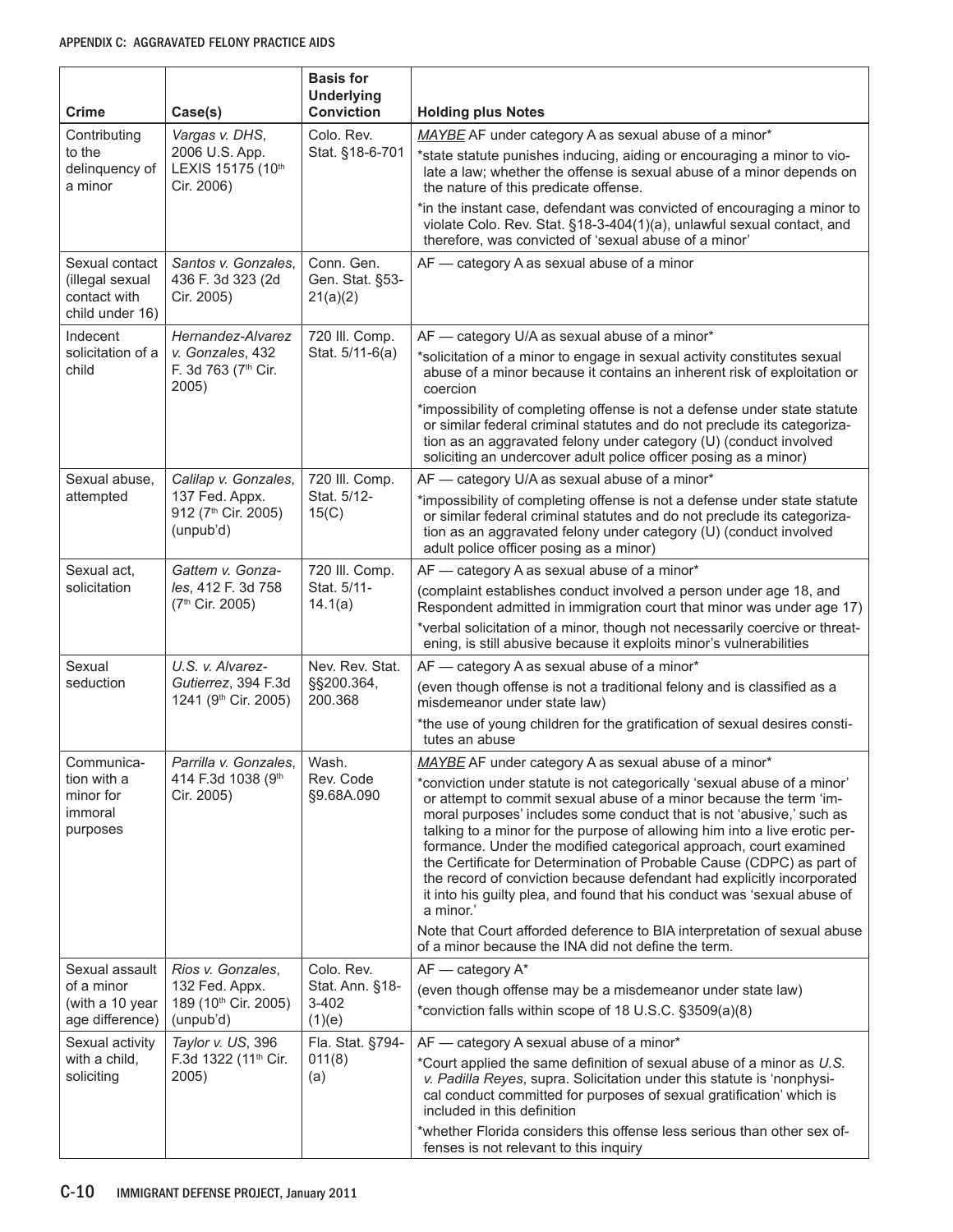| Crime                          | Case(s)                                                      | <b>Basis for</b><br><b>Underlying</b><br><b>Conviction</b> | <b>Holding plus Notes</b>                                                                                                                                                                                                                                                                                                                                                                                                                                                                                                                                                              |
|--------------------------------|--------------------------------------------------------------|------------------------------------------------------------|----------------------------------------------------------------------------------------------------------------------------------------------------------------------------------------------------------------------------------------------------------------------------------------------------------------------------------------------------------------------------------------------------------------------------------------------------------------------------------------------------------------------------------------------------------------------------------------|
| Sexual                         | Singh v. Ashcroft,                                           | Del. Code Ann.<br>tit. 11, §767 (3rd<br>degree)            | <b>NOT</b> AF under category A as sexual abuse of a minor*                                                                                                                                                                                                                                                                                                                                                                                                                                                                                                                             |
| conduct.<br>unlawful           | 383 F. 3d 144 (3d<br>Cir. 2004)                              |                                                            | *Under the formal categorical approach, a conviction under this statute<br>cannot be 'sexual abuse of a minor' because it does not include as an<br>element that the conduct involve a minor                                                                                                                                                                                                                                                                                                                                                                                           |
|                                |                                                              |                                                            | *The formal categorical approach applies to the analysis of whether a<br>conviction under this statute is a 'sexual abuse of a minor' because (a)<br>the statute of conviction is not phrased in the disjunctive in a relevant<br>way; and (b) the phrase 'sexual abuse of a minor' in the INA does not<br>call for a factual inquiry; it is listed in the same section as the common-<br>law offenses of murder and rape; and many states specifically crimi-<br>nalize sexual abuse of a minor, supporting the conclusion that Con-<br>gress intended a formal categorical approach. |
|                                |                                                              |                                                            | Note that Court decided agency was not entitled to deference in this<br>case, and expressly reserved decision on whether some BIA interpreta-<br>tions of the AF definition are entitled to deference.                                                                                                                                                                                                                                                                                                                                                                                 |
| Sexual abuse,                  | Espinoza-Franco v.                                           | 720 III. Comp.                                             | AF — category A as sexual abuse of a minor*                                                                                                                                                                                                                                                                                                                                                                                                                                                                                                                                            |
| aggravated<br>criminal         | Ashcroft, 394 F. 3d<br>461 (7 <sup>th</sup> Cir. 2004)       | Stat 5/12-16(b)                                            | *Respondent's conviction fits squarely within the 'ordinary, contempora-<br>neous and common meaning of the words' sexual abuse of a minor                                                                                                                                                                                                                                                                                                                                                                                                                                             |
|                                |                                                              |                                                            | Note: State statute criminalizes sexual conduct on a family member<br>younger than 18 years of age and defines 'sexual conduct' to include, in<br>the case of a victim under 13 years of age, touching any part of body for<br>sexual gratification or arousal. Court held that it was permissible to look<br>beyond the indictment to determine victim's age, as long as it would not<br>require an evidentiary hearing, and determined that Respondent had<br>been convicted under this specific definition.                                                                         |
| Sexual battery                 | Larroulet v.                                                 | Cal. Penal                                                 | NOT AF under category A as sexual abuse of a minor*                                                                                                                                                                                                                                                                                                                                                                                                                                                                                                                                    |
|                                | Ashcroft, 108 Fed.<br>Appx. 506 (9th Cir.<br>2004) (unpub'd) | Code<br>§243.4(a)                                          | *State statute does not include age of victim as an element of offense,<br>so conviction does not meet generic definition of sexual abuse of a<br>minor.                                                                                                                                                                                                                                                                                                                                                                                                                               |
|                                |                                                              |                                                            | Court also notes that although Respondent had stipulated to the facts<br>in the police report as part of plea of no contest, he stipulated to only<br>those facts necessary to support his conviction; therefore, age of victim<br>could not be considered.                                                                                                                                                                                                                                                                                                                            |
| Annoying or                    | U.S. v. Pallares-                                            | Cal Penal                                                  | MAYBE AF under category A as sexual abuse of a minor*                                                                                                                                                                                                                                                                                                                                                                                                                                                                                                                                  |
| molesting a<br>child           | Galan, 359 F.3d<br>1088 (9th Cir. 2004);                     | Code<br>§647.6(a)                                          | *sexual abuse requires more than "improper motivation" (e.g. conduct<br>motivated by desire for sexual gratification is not, by itself, sexual<br>abuse). Statute punishes conduct that would constitute 'sexual abuse'<br>and conduct that would not, such as annoying or molesting without<br>injuring, hurting or damaging the minor. Here, under the modified<br>categorical approach, the record of conviction failed to establish that<br>the conduct for which person was convicted falls within sexual abuse<br>of a minor.                                                    |
| Enticing a                     | Farhang v. Ashcroft,                                         | Utah Code                                                  | MAYBE AF under category A*                                                                                                                                                                                                                                                                                                                                                                                                                                                                                                                                                             |
| minor over the<br>Internet     | 104 Fed. Appx.<br>696 (10th Cir. 2004)                       | Ann. §76-4-401                                             | *Court deferred to BIA's interpretation using 18 U.S.C. 3509(a)(8) as a<br>guide to determining whether an offense is sexual abuse of a minor.                                                                                                                                                                                                                                                                                                                                                                                                                                         |
|                                | (unpub'd)                                                    |                                                            | State statute is arguably divisible because it punishes conduct involv-<br>ing a minor (which falls within scope of 18 U.S.C. 3509(a)) as well as<br>conduct involving a person the defendant believes to be a minor (which<br>might be broader than conduct punished by 18 U.S.C. 3509(a)(8)). In<br>this case, Petitioner was responsible for proving jurisdictional facts (i.e.<br>that his offense was not AF); because the administrative record did not<br>show that the offense did not involve a minor, Court dismissed the peti-<br>tion.                                     |
| Indecent                       | Chuang v. US AG,                                             | Fla. Stat. Ann.                                            | AF - category A as sexual abuse of a minor*                                                                                                                                                                                                                                                                                                                                                                                                                                                                                                                                            |
| assault of a<br>child under 16 | 382 F.3d 1299 (11th<br>Cir. 2004)                            | 800.04                                                     | *every prong involves "a purpose associated with sexual gratification"                                                                                                                                                                                                                                                                                                                                                                                                                                                                                                                 |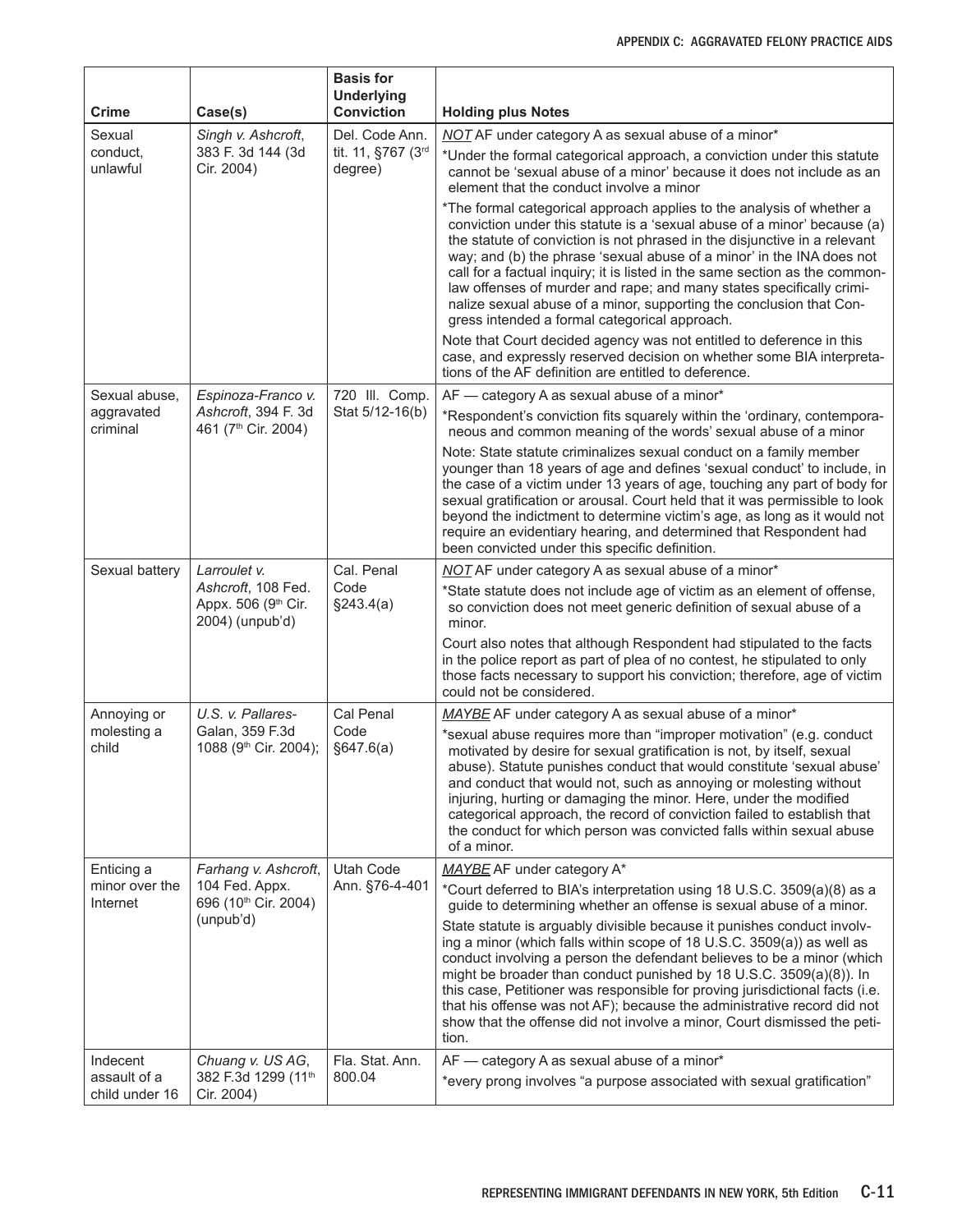| Crime                                                                             | Case(s)                                                                                            | <b>Basis for</b><br><b>Underlying</b><br><b>Conviction</b>             | <b>Holding plus Notes</b>                                                                                                                                                                                                                                                                                                                        |
|-----------------------------------------------------------------------------------|----------------------------------------------------------------------------------------------------|------------------------------------------------------------------------|--------------------------------------------------------------------------------------------------------------------------------------------------------------------------------------------------------------------------------------------------------------------------------------------------------------------------------------------------|
| Lewdness with                                                                     | Cedano-Viera v.                                                                                    | Nev. Rev. Stat.                                                        | AF - category A as sexual abuse of a minor*                                                                                                                                                                                                                                                                                                      |
| a child under<br>14                                                               | Ashcroft, 324 F.3d<br>1062 (9 <sup>th</sup> Cir. 2003)                                             | §201.230                                                               | *although reach of the state statute is expansive, its punished conduct<br>falls within common everyday meaning of the terms 'sexual,' 'minor,'<br>and 'abuse.'                                                                                                                                                                                  |
| Sexual<br>assault.<br>attempted                                                   | U.S. v. Deagueros-<br>Cortes, 2003 U.S.<br>App. LEXIS 16462<br>(9th Cir. 2003)<br>(unpub'd)        | Ariz. Rev. Stat.<br>§13-1001 and<br>Ariz. Rev. Stat.<br>13-1406        | AF - category U/A as rape*<br>*the words 'of a minor' in category A qualifies 'sexual abuse' and not<br>rape or murder; therefore, an offense need not involve a minor to be a<br>rape AF                                                                                                                                                        |
| Sexual assault<br>(lewd assault)<br>on a child                                    | U.S. v. Londono-<br>Quintero, 289 F.3d<br>147 (1st Cir. 2002)                                      | Fla. Stat. Ann.<br>§800.04 (1994)                                      | AF - category A<br>(if there was physical contact with victim)<br>Note: court did not answer question of whether a non-physical contact<br>offense under the statute may also fall under category A, but looked to<br>the charging documents to determine that in the instant case the peti-<br>tioner did have physical contact with the victim |
| Rape                                                                              | U.S. v. Yanez-<br>Saucedo, 295<br>F.3d 991 (9th Cir.<br>2002)                                      | Wash. Rev.<br>Code<br>§9A.44.060                                       | AF - category A                                                                                                                                                                                                                                                                                                                                  |
| Rape<br>(statutory rape<br>involving minor<br>under<br>age 17 but<br>over age 16) | Mugalli v. Ashcroft,<br>258 F.3d 52 (2d Cir.<br>2001)                                              | N.Y. Penal Law<br>§130.25-2                                            | AF - category A as sexual abuse of a minor*<br>*even though minor was over the age of sixteen                                                                                                                                                                                                                                                    |
| Sexual abuse<br>of a minor,<br>misdemeanor                                        | U.S. v.<br>Gonzales-<br>Vela, 276 F.3d 763<br>(6th Cir. 2001)                                      | Ky. Rev. Stat.<br>Ann.<br>§510.120(1)                                  | AF - category A<br>(even though offense is a misdemeanor under state law)                                                                                                                                                                                                                                                                        |
| Sexual abuse<br>of a minor,<br>misdemeanor                                        | Guerrero<br>Perez v. INS, 242<br>F.3d 727 (7th Cir.<br>2001)                                       | 720 III. Comp.<br>Stat. 5/12-15<br>(c)                                 | AF - category A<br>(even though offense is a misdemeanor under state law)                                                                                                                                                                                                                                                                        |
| Sexual assault                                                                    | Lara-Ruiz v.<br>INS, 241 F.3d<br>934 (7th Cir.<br>2001)                                            | III. Rev. Stat.<br>1991, ch. 38,<br>§§12 13(a)(1)<br>$& 12 - 13(a)(2)$ | MAYBE AF under category A<br>*state statute covered conduct that is sexual abuse of a minor and con-<br>duct that is not; record of conviction, however, established that victim<br>was a four year old                                                                                                                                          |
| Sexual assault<br>(lewd assault)<br>on a child                                    | U.S. v. Padilla-<br>Reyes, 247 F.3d<br>1158 (11th Cir.),<br>cert. denied, 534<br>U.S. 913 (2001)   | Fla. Stat. Ann.<br>§800.04<br>(1987)                                   | AF - category A (regardless of whether there was physical contact<br>with victim)                                                                                                                                                                                                                                                                |
| Indecent<br>liberties<br>with a child                                             | Bahar v.<br>Ashcroft, 264<br>F.3d 1309<br>(11th Cir. 2001)                                         | N.C. Gen.<br>Stat. 14-202.1                                            | AF — category A (even if offense does not require physical contact)                                                                                                                                                                                                                                                                              |
| Child<br>molestation,<br>attempted,<br>misdemeanor                                | U.S. v. Marin-<br>Navarette, 244 F.3d<br>1284 (11th Cir.),<br>cert. denied, 534<br>U.S. 941 (2001) | Washington<br>Law (third<br>degree)                                    | AF - category U/A (even though offense is a misdemeanor under state<br>law)                                                                                                                                                                                                                                                                      |
| Indecent<br>assault<br>and battery<br>on a child<br>under 14                      | Emile v. INS,<br>244 F.3d 183<br>(1st Cir. 2000)                                                   | Mass. Gen.<br>Laws ch. 265,<br>§1313                                   | AF - category A as sexual abuse of a minor                                                                                                                                                                                                                                                                                                       |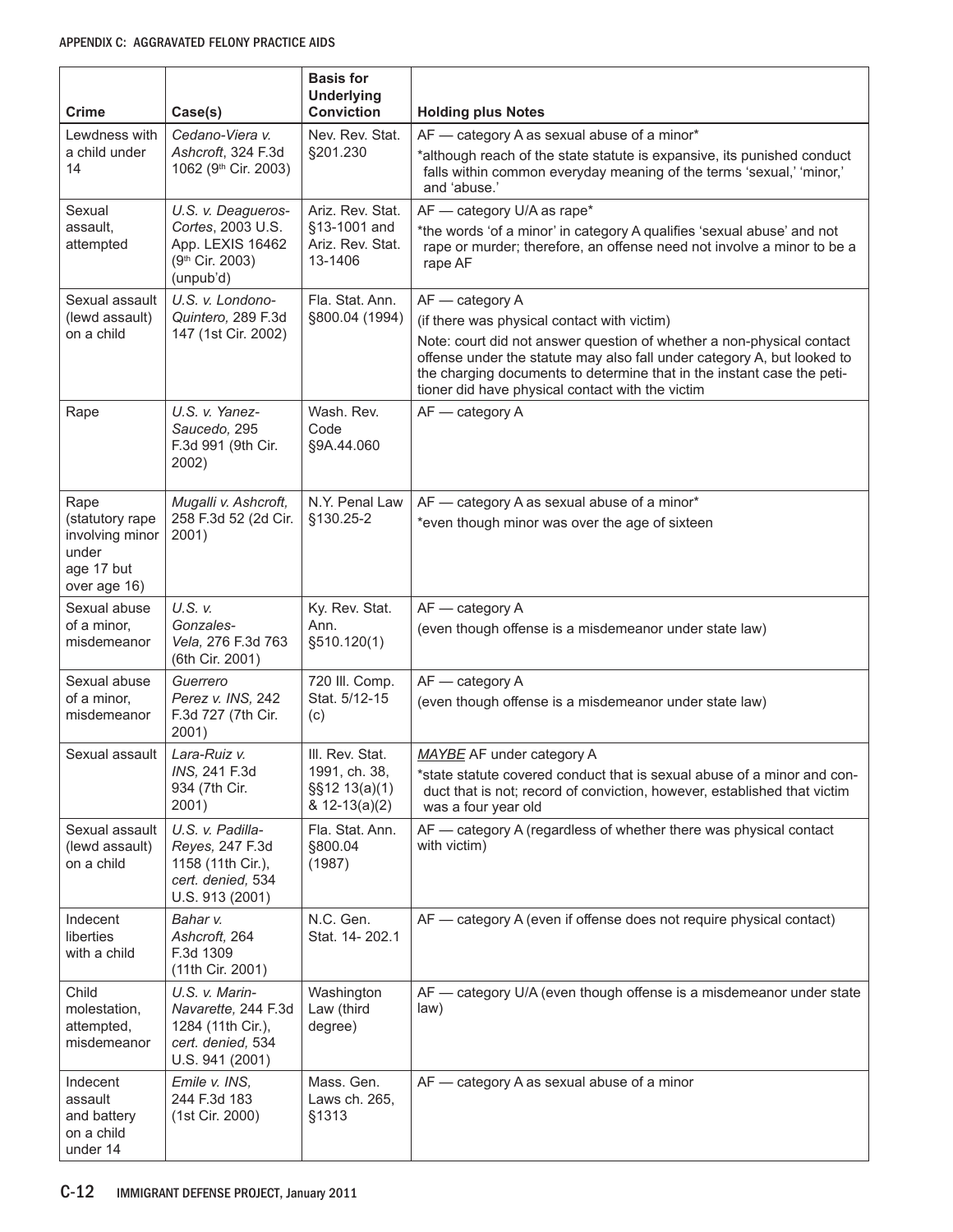| <b>Crime</b>                                                                                      | Case(s)                                                                                                | <b>Basis for</b><br><b>Underlying</b><br><b>Conviction</b> | <b>Holding plus Notes</b>                                                                                                                                                                                                                                                                                                                                                                       |
|---------------------------------------------------------------------------------------------------|--------------------------------------------------------------------------------------------------------|------------------------------------------------------------|-------------------------------------------------------------------------------------------------------------------------------------------------------------------------------------------------------------------------------------------------------------------------------------------------------------------------------------------------------------------------------------------------|
| Rape                                                                                              | Castro-Baez v.<br>Reno, 217 F.3d<br>1057 (9th Cir. 2000)                                               | Cal. Penal<br>Code<br>§261(a)(3)                           | AF - category A                                                                                                                                                                                                                                                                                                                                                                                 |
| Sexual assault<br>(consensual<br>sexual<br>penetration)                                           | U.S. v. Navarro-<br>Elizondo, 2000<br>U.S. App. LEXIS<br>7215 (9th Cir. 2000)<br>(unpub'd opinion)     | N.J. Stat. Ann.<br>§2C:14-2a(3)                            | NOT AF under category A or F<br>(statute permits conviction for consensual sexual penetration which is<br>neither category A 'rape' nor category F 'crime of violence')                                                                                                                                                                                                                         |
| Sexual<br>behavior<br>(lewd<br>behavior)<br>with individual<br>14 or under                        | U.S. v. Baron-<br>Medina, 187<br>F.3d 1144<br>(9th Cir. 1999), cert.<br>denied. 531<br>U.S. 116 (2001) | Cal. Penal<br>Code<br>\$288(a)                             | AF — category A as sexual abuse of a minor                                                                                                                                                                                                                                                                                                                                                      |
| Sexual abuse.<br>attempted                                                                        | U.S. v. Meza-<br>Corrales, 2006 U.S.<br>Dist. LEXIS 11199<br>(E.D. Wa. 2006)                           | Or. Rev. Stat.<br>$\S$ §161.405(2)<br>$(c)$ , 163.427      | MAYBE AF under category A as sexual abuse of a minor*<br>*Some sections of state statute require the involvement of a minor, and<br>some do not. The record of conviction, which the Court held does not<br>include a police report, did not establish that the offense had involved<br>a minor; therefore, under modified categorical approach, conviction<br>was not sexual abuse of a minor. |
| Child<br>pornography<br>(parent's<br>consent to<br>use of children<br>in a sexual<br>performance) | Gonzalez v.<br>Ashcroft, 369<br>F.Supp. 2d 442<br>(S.D.N.Y. 2005)                                      | N.Y. Penal Law<br>§263.05                                  | MAYBE AF under categories I or A*<br>*portion of the state statute penalizing consent by parent does not<br>require scienter level of at least "knowing," which is required for a con-<br>viction under 18 U.S.C. §2251 (for purposes of AF category I) and also<br>required for an offense to be a "sexual abuse of a minor" AF under<br>category A.                                           |
| Murder,<br>attempted                                                                              | Cabreja v. U.S.<br>I.N.S., 2003 U.S.<br>Dist. LEXIS 26715<br>(SDNY 2003)                               | State and<br>statute are not<br>identified                 | AF - category U/A as murder                                                                                                                                                                                                                                                                                                                                                                     |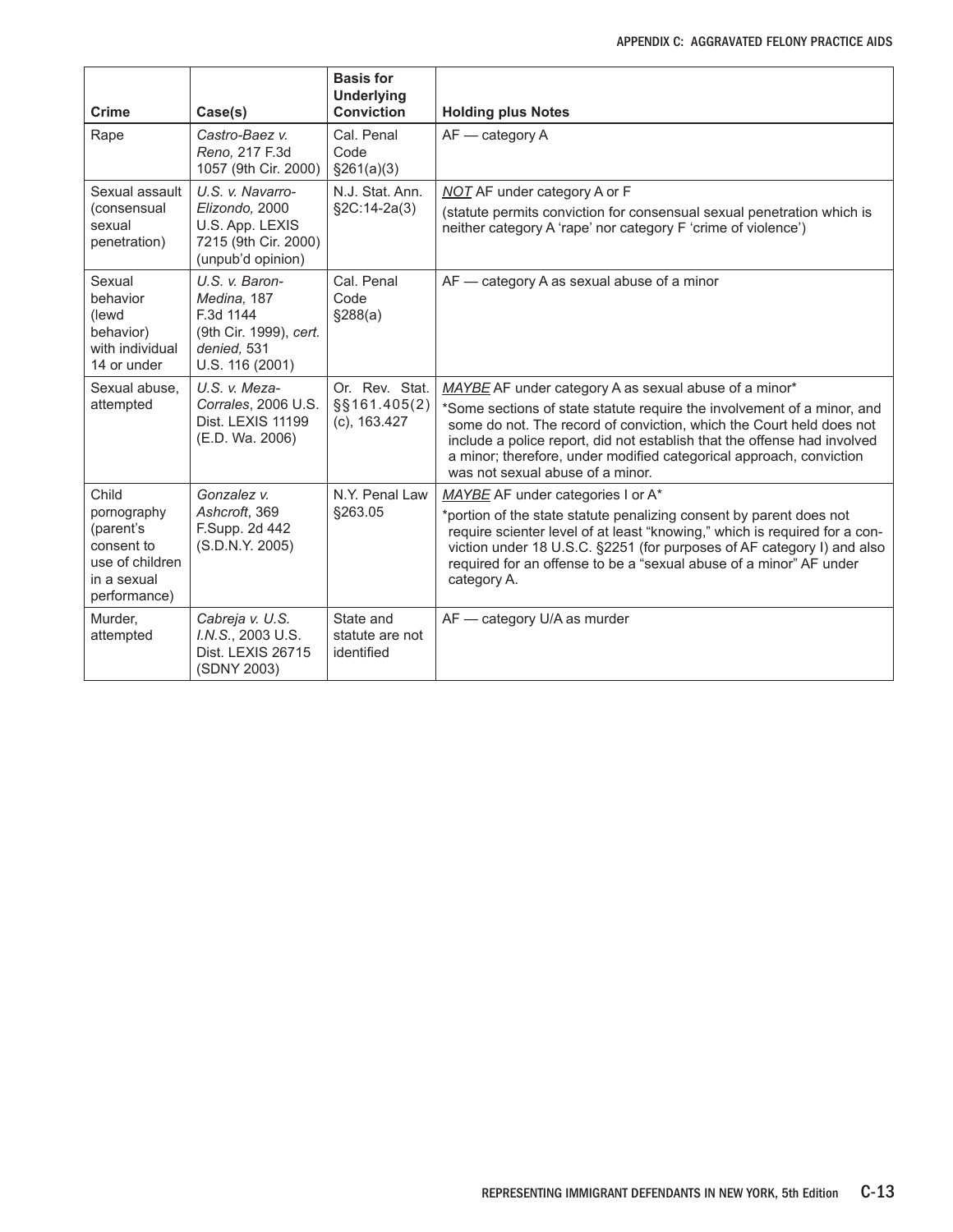## **(B) Illicit trafficking in a controlled substance**

| <b>Crime</b>                                                                                               | Case(s)                                                                                    | <b>Basis for</b><br><b>Underlying</b><br><b>Conviction</b>                                                                                              | <b>Holding plus Notes</b>                                                                                                                                                                                                                                                                                                                                                                                                                                                                                                                                                                                                                                                          |
|------------------------------------------------------------------------------------------------------------|--------------------------------------------------------------------------------------------|---------------------------------------------------------------------------------------------------------------------------------------------------------|------------------------------------------------------------------------------------------------------------------------------------------------------------------------------------------------------------------------------------------------------------------------------------------------------------------------------------------------------------------------------------------------------------------------------------------------------------------------------------------------------------------------------------------------------------------------------------------------------------------------------------------------------------------------------------|
| Controlled<br>substance.<br>simple pos-<br>session with-<br>out a prescrip-<br>tion (second<br>conviction) | Carachuri-Rosendo<br>v. Holder, No. 09-<br>60, 560 U.S.<br>(June 14, 2010)                 | Tex. Health<br>& Safety<br>Code Ann.<br>§481.117(a)<br>and $(b)$ .                                                                                      | NOT AF under category B*<br>*second or subsequent simple possession offense is not "recidivist<br>possession" and therefore not a felony under the federal Controlled<br>Substances Act unless the prior drug conviction had actually been<br>established in the criminal case in a process that, at a minimum,<br>provided the defendant with notice and an opportunity to be heard<br>on whether recidivist punishment was proper. Therefore, a conviction<br>would not be a "drug trafficking crime" AF.                                                                                                                                                                        |
| Controlled<br>substance,<br>aiding and<br>betting simple<br>possession of<br>cocaine (first<br>conviction) | Lopez v. Gonzales,<br>549 U.S. 47 (2006)                                                   | S. D. Codified<br>Laws §22-<br>42-5 (1988);<br>§22-6-1 (Supp.<br>1997); §22-<br>$3-3(1988)$<br>(classified as<br>a felony under<br>South Dakota<br>law) | NOT AF under category B (for both immigration and illegal reentry<br>sentencing purposes)*<br>*a state drug offense is a 'felony punishable under the Controlled<br>Substances Act' and therefore a "drug trafficking crime" AF only if it<br>proscribes conduct punishable as a felony under federal law. Conduct<br>made a felony under state law but treated as a misdemeanor under<br>federal law is not a "drug trafficking crime" AF.<br>In this case, the conviction for aiding and abetting simple drug posses-<br>sion is not AF because simple possession is generally treated only as a<br>misdemeanor under federal law.<br>For more on Lopez, see App. G, section 1.b |
| Delivery by<br>actual transfer<br>of a simulated<br>controlled<br>substance                                | Matter of Sanchez-<br>Cornejo, 25 I&N<br>Dec. 273 (BIA<br>2010)                            | <b>Texas Penal</b><br>Code                                                                                                                              | NOT AF under category B*<br>*state offense punishes conduct that is not considered a felony under<br>the Controlled Substances Act because the delivery of a simulate<br>controlled substance is not an offense that is punishable under the<br><b>Controlled Substances Act.</b><br>The Controlled Substances Act makes it unlawful to "create, distribute,<br>or dispense, or possess with intent to distribute or dispense, a coun-<br>terfeit substance." In this case, the respondent's offense does not fall<br>within this definition.                                                                                                                                      |
| Controlled<br>substance,<br>simple<br>possession<br>without a<br>prescription<br>(second<br>conviction)    | Matter of Cara-<br>churi-Rosendo, 24<br>I&N Dec. 382 (BIA<br>2007)                         | Tex. Health<br>& Safety<br>Code Ann.<br>§481.117(a)<br>and $(b)$ .                                                                                      | <b>NOT AF under category B*</b><br>*at a minimum, all state recidivism prosecutions must correspond to<br>the Controlled Substance Act's treatment of recidivism by providing<br>the defendant with notice and an opportunity to be heard on whether<br>recidivist punishment is proper in order for a particular crime to be<br>deemed to correspond to a federal "recidivist" felony offense.                                                                                                                                                                                                                                                                                    |
| Possession of<br>a controlled<br>substances<br>with intent to<br>deliver                                   | Catwell v. AG,<br>$F.3d$ __, 2010 $WL$<br>3987664 (3d Cir.<br>2010)                        | 35 PA. Stat.<br>Ann. § 780-<br>113(a)(30)                                                                                                               | $AF -$<br>- category B*<br>*In this case, the respondent had 120.5 grams of marihuana and this<br>is not a "small" amount of marihuana for the purposes of 21 U.S.C. §<br>$841(b)(4)$ and therefore the conviction is a "drug trafficking aggravated<br>felony."                                                                                                                                                                                                                                                                                                                                                                                                                   |
| Criminal sale<br>of a controlled<br>substance                                                              | Davila v. Holder,<br>2010 U.S. App.<br>LEXIS 12230 (5th<br>Cir. 2010) (unpub'd<br>opinion) | N.Y. Penal<br>Law § 220.41                                                                                                                              | MAYBE AF under category B*<br>*state offense proscribes an "offer to sell" a controlled substance which<br>is not an offense under the Controlled Substance Act, and therefore is<br>not categorically a "drug trafficking crime aggravated felony"<br>Under the modified categorical approach, the record of conviction does<br>not reveal anything about the nature of the "sale" because the indict-<br>ment merely tracked the language of the statute                                                                                                                                                                                                                         |
| Possession of<br>a controlled<br>substance for<br>sale                                                     | Check Fung S-<br>Yong v. Holder, 600<br>F.3d 1028 (9th Cir.<br>2010)                       | Cal. Health &<br>Safety Code §<br>11379(a)                                                                                                              | MAYBE AF under category B *<br>*this state drug offense includes more substances than are proscribed<br>under section 102 of the federal Controlled Substances Act.<br>Under the modified categorical approach, the Immigration Judge erred<br>in relying on the admissions of the respondent and an extra-record<br>document to determine that conviction of this offense was for a sub-<br>stance included in section 102 of the federal Controlled Substances<br>Act.                                                                                                                                                                                                           |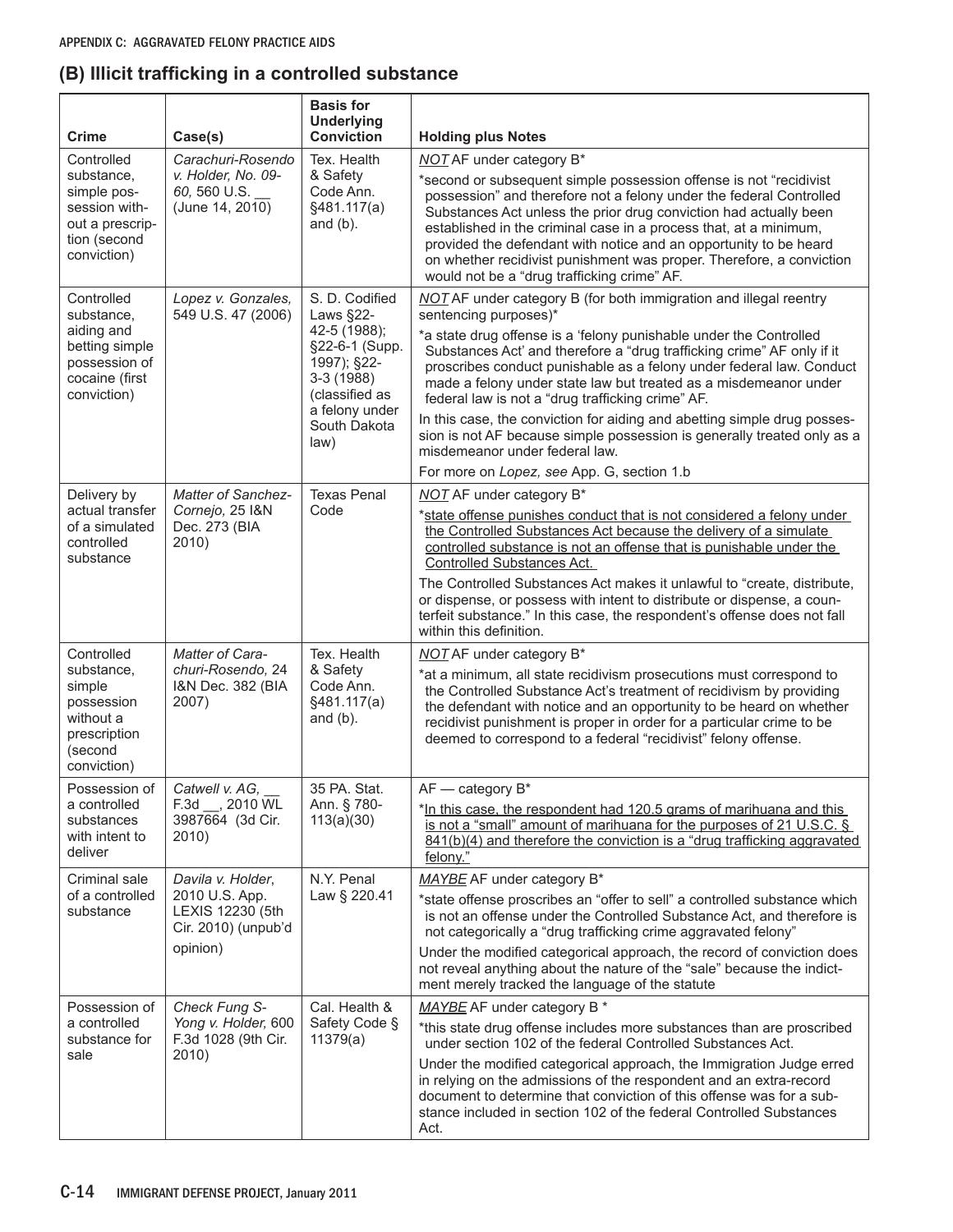| <b>Crime</b>                                                                     | Case(s)                                                                                                              | <b>Basis for</b><br><b>Underlying</b><br><b>Conviction</b> | <b>Holding plus Notes</b>                                                                                                                                                                                                                                                                                                                                                                                                                                                                                                                           |
|----------------------------------------------------------------------------------|----------------------------------------------------------------------------------------------------------------------|------------------------------------------------------------|-----------------------------------------------------------------------------------------------------------------------------------------------------------------------------------------------------------------------------------------------------------------------------------------------------------------------------------------------------------------------------------------------------------------------------------------------------------------------------------------------------------------------------------------------------|
| Possession of<br>a controlled<br>substance<br>with intent to<br>deliver          | Vasquez-Martinez<br>v. Holder, 564 F.3d<br>712 (5th Cir. 2009)                                                       | Tex. Health<br>& Safety<br>Code Ann.<br>§481.112(a)        | $AF$ - category $B^*$<br>*possession with intent to deliver a controlled substance is a "drug traf-<br>ficking crime" AF.                                                                                                                                                                                                                                                                                                                                                                                                                           |
| Possession<br>with intent<br>to deliver<br>marihuana                             | Julce v. Mukasey,<br>530 F.3d 30 (1st<br>Cir. 2008)                                                                  | Mass. Gen.<br>Laws ch. 94C<br>\$32C(a)                     | $AF - category B^*$<br>*possession of any amount of marihuana up to fifty kilograms with<br>intent to distribute is a "drug trafficking crime" AF. The respondent did<br>not meet his burden to show that his conduct fits within 21 U.S.C. §<br>841(b)(4), which punishes the distribution of small amounts of mari-<br>huana as a federal misdemeanor.                                                                                                                                                                                            |
| <b>Criminal Pos-</b><br>session of<br>a controlled<br>substance                  | Alsol v. Mukasey,<br>548 F.3d 207 (2d<br>Cir. 2008)                                                                  | N.Y. Penal<br>Law §220.03                                  | NOT AF under category B*<br>*second of subsequent simple possession conviction is not a "drug traf-<br>ficking crime" AF where the respondent did not admit to his status as<br>a recidivist or have that status determined by a court or jury within the<br>prosecution for the second possession offense.                                                                                                                                                                                                                                         |
| <b>Criminal Sale</b><br>of Marihuana                                             | Martinez v. Mu-<br>kasey, 551 F.3d<br>113 (2d Cir. 2008)                                                             | N.Y. Penal<br>Code § 221.40                                | NOT AF under category B*<br>*state statute punishes non-remunerative transfer of small quantities<br>of marihuana. This conduct would be considered a federal misde-<br>meanor under 21 U.S.C. § 841(b)(4) and thus not a "drug trafficking<br>crime" AF.                                                                                                                                                                                                                                                                                           |
| Possession<br>with intent<br>to deliver a<br>controlled<br>substance             | Evanson v. Atty.<br>Gen., 550 F.3d 284<br>(3d Cir. 2008);<br>Jeune v. Atty. Gen.,<br>476 F.3d 199) (3d<br>Cir. 2007) | 35 Pa. Stat.<br>Ann. § 780-<br>113(a)(30)                  | MAYBE AF under category B*<br>*state statute does not include remuneration as an element and there-<br>fore is not categorically a "drug trafficking crime" AF.<br>Under the modified categorical approach in this case, the record of<br>conviction did not establish any evidence of remuneration.                                                                                                                                                                                                                                                |
| Criminal<br>possession of<br>a controlled<br>substance<br>(second<br>conviction) | Rashid v. Mukasey,<br>531 F.3d 438 (6th<br>Cir. 2008)                                                                | Mich. C.L. §<br>333.74032(d)                               | <b>NOT AF under category B*</b><br>*state drug possession conviction made no reference to the first<br>conviction. Since there was no finding of recidivism in the criminal<br>proceeding, this second conviction is not a "drug trafficking crime" AF.                                                                                                                                                                                                                                                                                             |
| Possession of<br>a controlled<br>substance<br>with intent to<br>distribute       | Rendon v. Mukas-<br>ey, 520 F.3d 967<br>(9th Cir. 2008)                                                              | Kan. Stat. Ann.<br>$§ 65-4163(a)$                          | MAYBE AF under category B*<br>*state offense is divisible as it proscribes solicitation of a controlled<br>substance, which is not a "drug trafficking crime" AF, as well as<br>possession with intent to distribute a controlled substance, which is<br>necessarily a "drug trafficking crime" AF.<br>Under the modified categorical approach in this case, the record<br>of conviction established a conviction for possession with intent to<br>distribute a controlled substance and thus, the conviction was a "drug<br>trafficking crime" AF. |
| Criminal<br>possession of<br>a controlled<br>substance                           | Escobar v. Attorney<br>General of U.S.,<br>221 Fed. Appx.<br>85 (3d Cir. 2007)<br>(unpublished                       | N.Y. Penal<br>Code § 220.16                                | MAYBE AF under category B*<br>*state offense that includes a subsection penalizing possession with<br>intent to sell should not categorically be considered a "drug trafficking<br>crime" AF, if the government is unable to show by clear and convinc-<br>ing evidence that the individual was convicted under the "intent to sell"<br>subsection.                                                                                                                                                                                                 |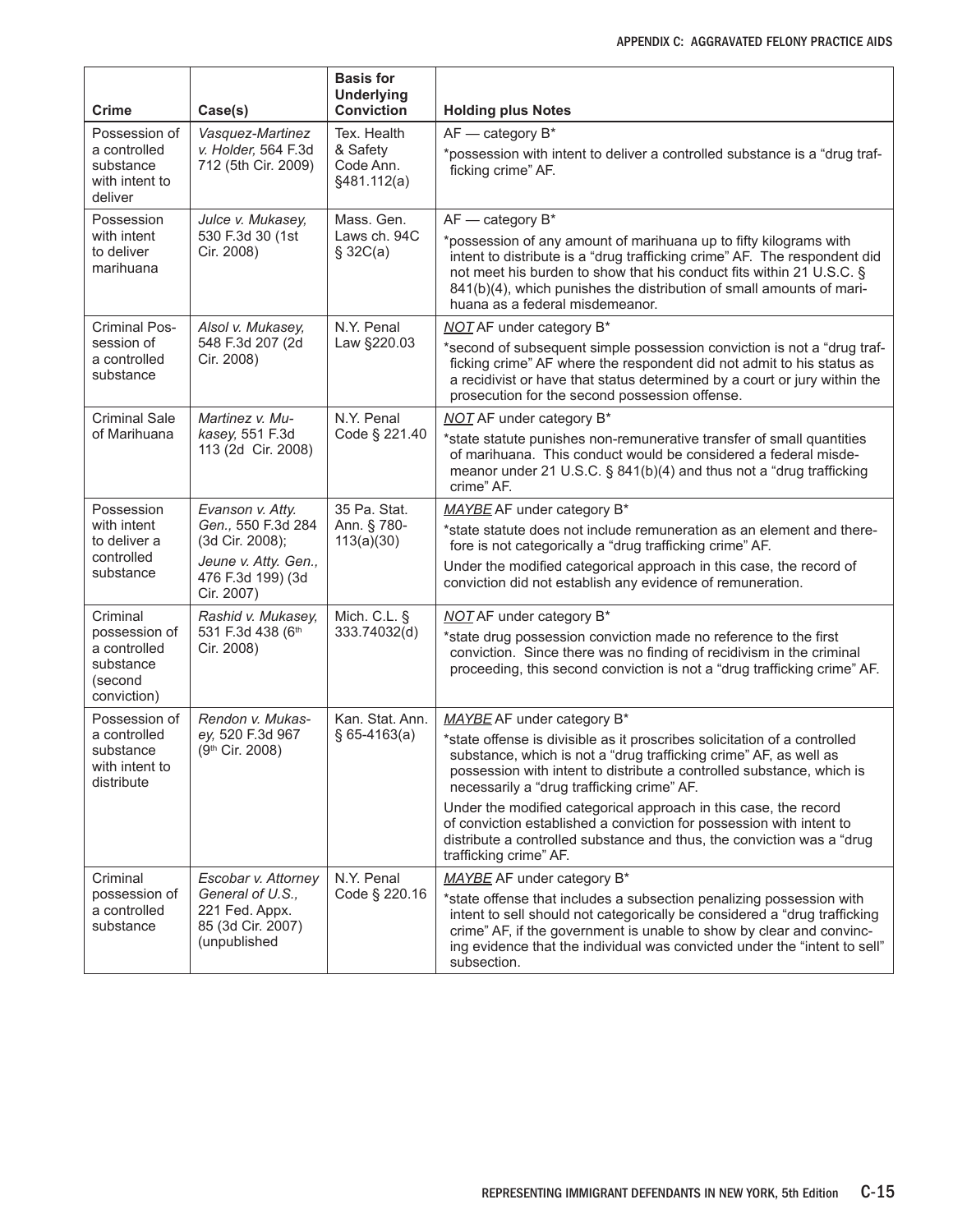| <b>Crime</b>                                                 | Case(s)                                                                                                                | <b>Basis for</b><br><b>Underlying</b><br><b>Conviction</b>                                                              | <b>Holding plus Notes</b>                                                                                                                                                                                                                                                                                                                                                                                                                                                                             |
|--------------------------------------------------------------|------------------------------------------------------------------------------------------------------------------------|-------------------------------------------------------------------------------------------------------------------------|-------------------------------------------------------------------------------------------------------------------------------------------------------------------------------------------------------------------------------------------------------------------------------------------------------------------------------------------------------------------------------------------------------------------------------------------------------------------------------------------------------|
| Criminal sale                                                | McNeil v. AG of the                                                                                                    | N.Y. Penal                                                                                                              | <b>NOT AF under category B*</b>                                                                                                                                                                                                                                                                                                                                                                                                                                                                       |
| of marihuana<br>(second<br>conviction)                       | US, 238 Fed. Appx.<br>858 (3 <sup>d</sup> Cir. 2007)<br>(unpub'd<br>opinion)                                           | Law § 221.40                                                                                                            | *this state statute proscribes "selling for consideration less than two<br>grams or one cigarette of marihuana" or "distributes without consid-<br>eration more than two grams or one cigarette of marihuana." This<br>conduct falls within the scope of 21 U.S.C. § 841(b)(4) and is thus not<br>a federal felony.                                                                                                                                                                                   |
|                                                              |                                                                                                                        |                                                                                                                         | The court quoted from Gerbier v. Holmes, 280 F.3d 297 at 300, stat-<br>ing that "a prior conviction cannot be used to enhance a sentence for<br>purposes of determining whether the alien has been convicted of an<br>'aggravated felony' when his prior conviction was never litigated as<br>part of the criminal proceeding in the crime for which the alien is being<br>deported."                                                                                                                 |
| Unlawful                                                     | U.S. v. Gonzalez,                                                                                                      | <b>Texas Health</b>                                                                                                     | MAYBE AF under category B (for illegal reentry sentencing purposes)*                                                                                                                                                                                                                                                                                                                                                                                                                                  |
| delivery of<br>a controlled<br>substance                     | 484 F.3d 712 (5th<br>Cir), cert. denied,<br>127 S.Ct. 3031<br>(2007)                                                   | & Safety Code<br>§481.112                                                                                               | *state offense is divisible as it punishes offering to sell a controlled<br>substance which falls outside the definition of "deliver" under U.S.<br>Sentencing Guideline § 2L1.2 and thus, a conviction is not categori-<br>cally a "drug trafficking crime."                                                                                                                                                                                                                                         |
|                                                              |                                                                                                                        |                                                                                                                         | Under the modified categorical approach, the record of conviction must<br>establish that the offense falls within the definition of "deliver" for §<br>2L1.2.                                                                                                                                                                                                                                                                                                                                         |
| Controlled                                                   | Berhe v. Gonzales,                                                                                                     | Mass. Gen.                                                                                                              | MAYBE AF under category B*                                                                                                                                                                                                                                                                                                                                                                                                                                                                            |
| substance,<br>simple<br>possession of                        | 464 F.3d 74 (1st<br>Laws ch.<br>Cir. 2006)<br>crack cocaine<br>(second<br>conviction)<br>sentence<br>applied)          | 94C, § 34<br>(classified by<br>the state as a<br>misdemeanor<br>or felony,<br>depending<br>on whether<br>the recidivism | *a state drug offense may be a "drug trafficking crime" AF if it is (i) pun-<br>ishable as a felony under federal law or (ii) if it is classified as a felony<br>under state law.                                                                                                                                                                                                                                                                                                                     |
|                                                              |                                                                                                                        |                                                                                                                         | Both federal and Massachusetts law provide for recidivism-based sen-<br>tence enhancements that punish a second or subsequent drug offense<br>as a felony, but require that the prior conviction be charged before the<br>government can seek the sentence enhancement. A second state mis-<br>demeanor drug possession is not punishable as a felony under federal<br>law if the person was not so charged.                                                                                          |
|                                                              |                                                                                                                        | enhancement<br>has been                                                                                                 | Here, using the modified categorical approach, the Court held that the<br>second conviction was not punishable as a felony under federal law<br>because the record of conviction for this second offense did not contain<br>any reference to the prior conviction.                                                                                                                                                                                                                                    |
|                                                              |                                                                                                                        |                                                                                                                         | Note: Superceded as to prong (ii) above by Lopez, which held a<br>state drug offense is a "drug trafficking crime" AF only if it is punishable<br>as a felony under federal law - see App. G, section 1.b                                                                                                                                                                                                                                                                                             |
| Controlled                                                   | Henry v. Gonzales,                                                                                                     | Mass. Gen.                                                                                                              | $AF$ - category $B^*$                                                                                                                                                                                                                                                                                                                                                                                                                                                                                 |
| substance,<br>possession<br>with intent                      | 464 F.3d 74 (1st<br>Cir. 2006)                                                                                         | Laws ch.<br>94C, § 32C(a)<br>(misdemeanor)                                                                              | *A "drug trafficking crime" AF includes a state offense that is punishable<br>as a felony under one of the three enumerated federal statutes.                                                                                                                                                                                                                                                                                                                                                         |
| to distribute<br>marihuana                                   |                                                                                                                        |                                                                                                                         | Even if this state statute is broader in scope than these three federal<br>laws, the particular conduct to which respondent pled guilty, posses-<br>sion with intent to distribute, clearly is punishable as a felony under<br>federal law and therefore a "drug trafficking crime" AF.                                                                                                                                                                                                               |
| Controlled                                                   | Smith v. Gonzales,                                                                                                     | N.Y. Penal                                                                                                              | <b>NOT AF under category B*</b>                                                                                                                                                                                                                                                                                                                                                                                                                                                                       |
| substance,<br>sale of<br>marihuana<br>(second<br>conviction) | 468 F.3d 272 (5th<br>Cir. 2006), super-<br>ceded in part by<br>Lopez v. Gonzales,<br>549 U.S. 47 (2006)<br>(see above) | Law §221.40<br>(misdemeanor)                                                                                            | *Court indicates that Fifth Circuit precedent may be that a "drug traf-<br>ficking crime" AF is an offense that (i) is punishable under the CSA (or<br>one of the other two specified federal statutes) and (ii) is a felony un-<br>der the law of the convicting jurisdiction. However, the Court does not<br>conclusively reach this issue because it finds that this offense is not a<br>drug trafficking crime under either convicting jurisdiction or hypotheti-<br>cal federal felony approach. |
|                                                              |                                                                                                                        |                                                                                                                         | Under the hypothetical federal felony approach, a second state mis-<br>demeanor possession offense is not a drug trafficking crime where<br>the first conviction was not final at the time of the second conviction.<br>The Court held that the first conviction in this case was not final at the<br>time of his second conviction because the period to seek discretionary<br>review of his first conviction had not yet elapsed.<br>(continued)                                                    |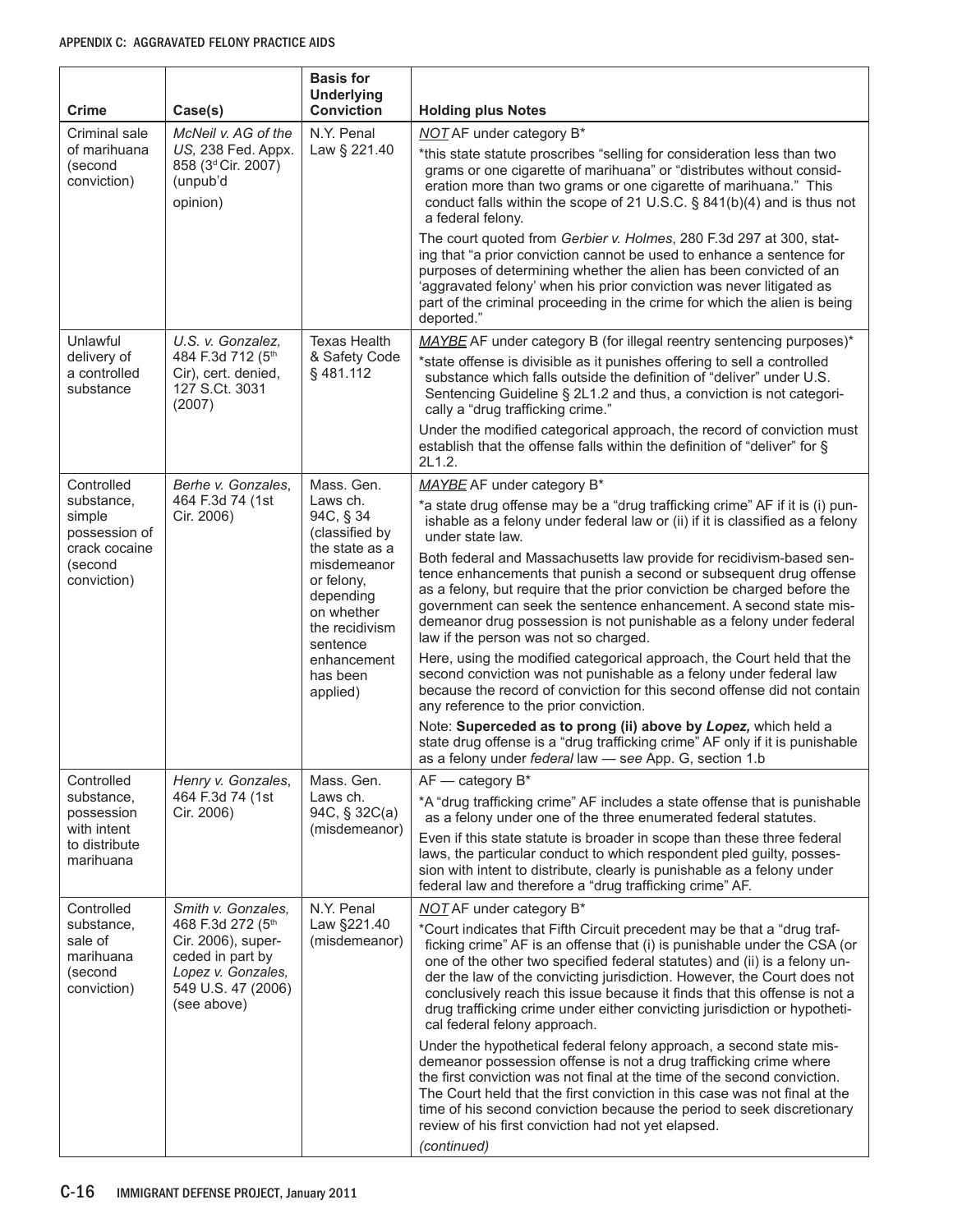| Crime                                                                  | Case(s)                                                                                               | <b>Basis for</b><br><b>Underlying</b><br><b>Conviction</b>                    | <b>Holding plus Notes</b>                                                                                                                                                                                                                                                                                                                                                                                                                                |
|------------------------------------------------------------------------|-------------------------------------------------------------------------------------------------------|-------------------------------------------------------------------------------|----------------------------------------------------------------------------------------------------------------------------------------------------------------------------------------------------------------------------------------------------------------------------------------------------------------------------------------------------------------------------------------------------------------------------------------------------------|
|                                                                        |                                                                                                       |                                                                               | (continued)                                                                                                                                                                                                                                                                                                                                                                                                                                              |
|                                                                        |                                                                                                       |                                                                               | Note: Superceded in part by Lopez, which held a state drug offense<br>is a "drug trafficking crime" AF, for both immigration and illegal reentry<br>sentencing purposes, only if it is punishable as a felony under federal<br>law - see App. G, section 1.b.                                                                                                                                                                                            |
| Controlled                                                             | Gonzales-                                                                                             | Illinois state                                                                | <b>NOT AF under category B*</b>                                                                                                                                                                                                                                                                                                                                                                                                                          |
| substance,<br>simple<br>possession of<br>cocaine (first<br>conviction) | Gomez v. Achim,<br>441 F.3d 532 (7th<br>Cir. 2006)                                                    | law (classified<br>by the state as<br>a felony)                               | *A state law felony that is punishable as a misdemeanor under federal<br>law is not a drug trafficking AF                                                                                                                                                                                                                                                                                                                                                |
| Controlled                                                             | United States v.                                                                                      | Md. Code,                                                                     | NOT AF under category B*                                                                                                                                                                                                                                                                                                                                                                                                                                 |
| substance,<br>simple pos-                                              | Amaya-<br>Portillo, 423 F.3d                                                                          | Art. 27, 287(e)<br>(misde-                                                    | *A drug trafficking AF is an offense that is (i) a felony and (ii) punish-<br>able under the CSA.                                                                                                                                                                                                                                                                                                                                                        |
| session of<br>cocaine (first<br>conviction)                            | 427 (4th Cir. 2005),<br>superceded by<br>Lopez v. Gonzales,<br>549 U.S. 47 (2006)<br>(see above)      | meanor)                                                                       | A state drug offense is a "felony" under prong (i) if it is classified by the<br>state as a felony. It is not a "felony" if it is classified by the state as a<br>misdemeanor but punishable by a term of imprisonment of more than<br>one one year. Here, the offense was classified by the state as a mis-<br>demeanor, and therefore did not meet the "felony" requirement, even<br>though it carried a possible sentence of four years imprisonment. |
|                                                                        |                                                                                                       |                                                                               | Note: Superceded in part by Lopez, which held a state drug offense<br>is a "drug trafficking crime" AF, for both immigration and illegal reentry<br>sentencing purposes, only if it is punishable as a felony under federal<br>law - see App. G, section 1.b.                                                                                                                                                                                            |
| Controlled<br>substance,                                               | United States v.<br>Palacios-                                                                         | Ohio Rev.<br>Code Ann.                                                        | MAYBE AF under category B (in both immigration and sentencing<br>contexts)*                                                                                                                                                                                                                                                                                                                                                                              |
| possession<br>of a cocaine<br>(second<br>conviction)                   | Suarez, 418 F.3d<br>692 (6th Cir. 2005),<br>superceded in<br>part by Carachuri-<br>Rosendo v. Holder, | \$2925.11(A)<br>(felony); Ky.<br>Rev. Stat. Ann.<br>§ 218A.<br>1415(1) (first | *State felony conviction which does not contain a trafficking element<br>must be punishable as a felony under federal law in order for it to<br>be deemed a drug trafficking crime AF. A second state possession<br>offense is not "punishable as a felony under federal law" if it occurred<br>before the prior drug conviction was final.                                                                                                              |
|                                                                        | No. 09-60.<br>560 U.S. (June<br>14, 2010) (see<br>above)                                              | degree felony)                                                                | Note: Superceded in part by Carachuri, which held that second or<br>subsequent simple possession offense is not "recidivist possession"<br>and thus not a felony under the federal Controlled Substances Act to<br>be considered a "drug trafficking crime" AF where the state conviction<br>was not based upon the finding of a prior conviction.                                                                                                       |
| Controlled                                                             | Liao v. Rabbett,                                                                                      | Ohio Rev.                                                                     | <b>NOT AF under category B*</b>                                                                                                                                                                                                                                                                                                                                                                                                                          |
| substance,<br>simple<br>possession<br>of heroin (first<br>conviction)  | 398 F.3d 389 (6th<br>Cir. 2005)                                                                       | Code<br>§ 2925.11 (fifth<br>degree felony)                                    | *Court, without taking a position on which approach applies, held that<br>offense was not a drug trafficking crime under either the hypothetical<br>felony or guidelines approach. Under the guidelines approach, a state<br>drug offense is not a "felony," even if it is labeled as such, unless it is<br>punishable by a term of imprisonment of more than one year.                                                                                  |
|                                                                        |                                                                                                       |                                                                               | Note: Cf. Lopez, which held a state drug offense is a "drug trafficking"<br>crime" AF, for both immigration and illegal reentry sentencing purposes,<br>only if it is punishable as a felony under federal law - see App. G,<br>section 1.b.                                                                                                                                                                                                             |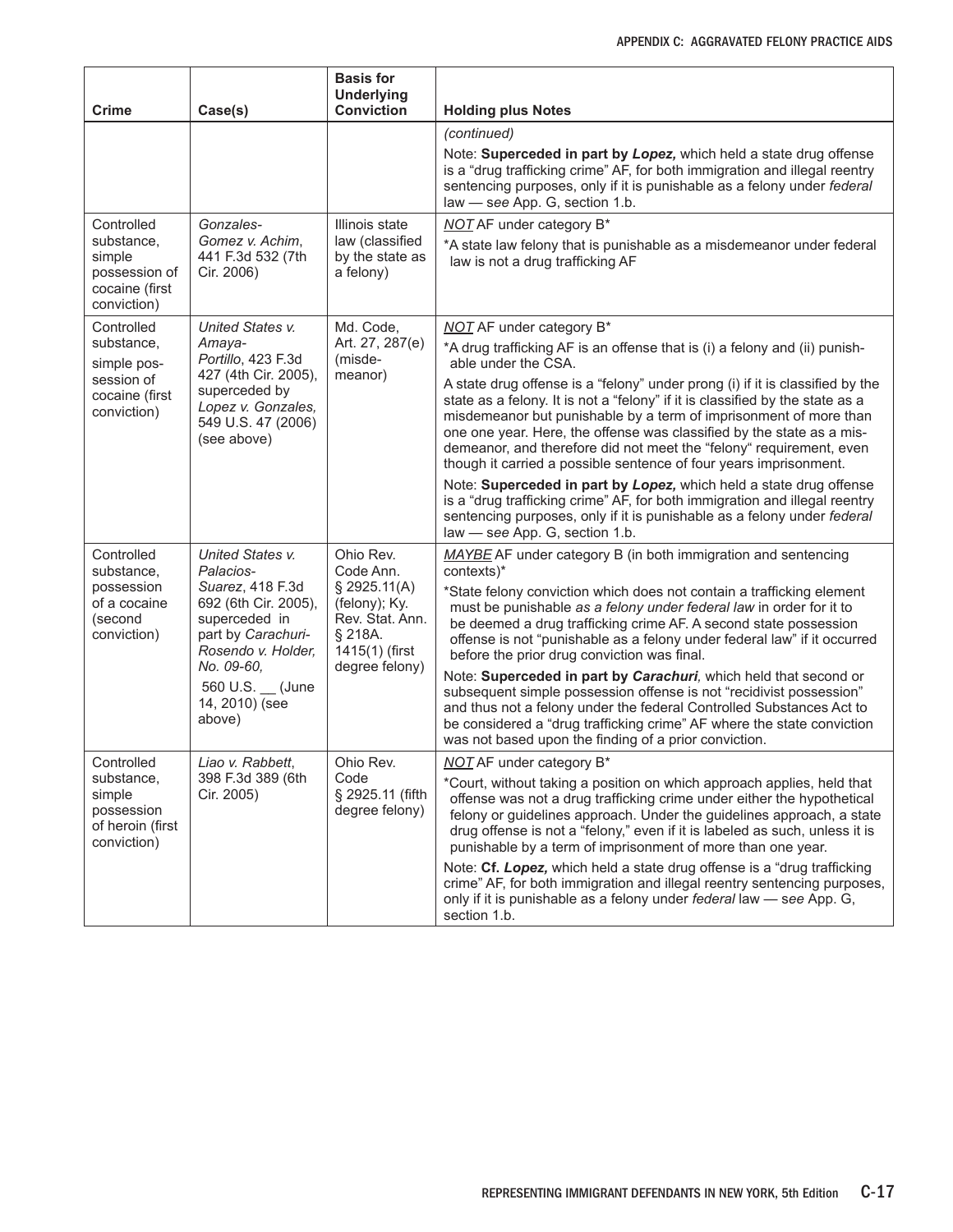| <b>Crime</b>                                                                                                             | Case(s)                                                                       | <b>Basis for</b><br><b>Underlying</b><br><b>Conviction</b>                                       | <b>Holding plus Notes</b>                                                                                                                                                                                                                                                                                                                                                                                                                                                                                                                                                                                                                                                                                                                                    |
|--------------------------------------------------------------------------------------------------------------------------|-------------------------------------------------------------------------------|--------------------------------------------------------------------------------------------------|--------------------------------------------------------------------------------------------------------------------------------------------------------------------------------------------------------------------------------------------------------------------------------------------------------------------------------------------------------------------------------------------------------------------------------------------------------------------------------------------------------------------------------------------------------------------------------------------------------------------------------------------------------------------------------------------------------------------------------------------------------------|
| Controlled<br>substance,<br>trafficking<br>marihuana<br>over 8<br>ounces,<br>less than 5<br>pounds (first<br>conviction) | Garcia-<br>Echaverria v.<br>United States, 376<br>F.3d 507 (6th Cir.<br>2004) | K.R.S.<br>218A.1421(3)<br>(felony)                                                               | $AF$ - category $B^*$<br>*The court does not take a position on the proper analysis to determine<br>whether a state drug offense is a drug trafficking crime AF. However,<br>the court found that the state felony offense is a drug trafficking crime<br>AF even under the more favorable hypothetical federal felony ap-<br>proach. State statute penalizes possession with intent to distribute at<br>least 8 ounces of marihuana, which is analogous to the federal felony<br>offense of distribution. Although federal law contains an exception to<br>the felony classification for gratuitous distribution of a small amount of<br>marihuana, 8 ounces of marihuana is not a "small amount," and would<br>therefore not be covered by this exception. |
|                                                                                                                          |                                                                               |                                                                                                  | Note: Cf. Lopez, which held a state drug offense is a "drug trafficking<br>crime" AF, for both immigration and illegal reentry sentencing purposes,<br>only if it is punishable as a felony under federal law - see App. G,<br>section 1.b.                                                                                                                                                                                                                                                                                                                                                                                                                                                                                                                  |
| Controlled<br>substance.<br>possession of<br>methampheta-<br>mine                                                        | Cazarez-<br>Gutierrez v.<br>Ashcroft, 382 F.3d<br>905 (9th Cir. 2004)         | Ariz. Rev. Stat.<br>Ann. §13 3407<br>(felony)                                                    | NOT AF under category B (for immigration purposes)*<br>*A state drug offense is a "drug trafficking crime" AF only if it is punish-<br>able as a felony under one of the three enumerated statutes. Court<br>notes that a state offense is "illicit trafficking" drug AF if it contains a<br>trafficking element.                                                                                                                                                                                                                                                                                                                                                                                                                                            |
| Controlled<br>substance,<br>possession of<br>methampheta-<br>mine (second<br>conviction)                                 | Oliveira Ferreira v.<br>Ashcroft, 382 F.3d<br>1045 (9th Cir. 2004)            | Cal. Health &<br>Safety Code<br>\$11377(a)<br>(wobbler<br>offense;<br>misdemeanor<br>conviction) | NOT AF under category B (for immigration purposes)*<br>*The Court applied the same legal standard as Cazarez-Gutierrez<br>v. Ashcroft, supra, and U.S. v. Corona-Sanchez, infra, to determine<br>whether this offense was an AF under category B. Simple possession<br>of methamphetamine, without considering the separate recidivist en-<br>hancements, is punishable as a misdemeanor under federal law, and<br>is therefore not a drug trafficking crime AF. The state offense does not<br>contain a trafficking element, so it is also not an illicit trafficking AF.                                                                                                                                                                                   |
|                                                                                                                          |                                                                               |                                                                                                  | Court also noted that even if it were to consider the state felony ap-<br>proach, conviction would not be AF. State statute is a California wob-<br>bler offense, which is potentially punishable as a felony but is automati-<br>cally converted to a misdemeanor punishable by a maximum of six<br>months when a state prison sentence is not imposed - which was the<br>situation in this case.                                                                                                                                                                                                                                                                                                                                                           |
| Controlled                                                                                                               | Urena-Ramirez v.                                                              | 18 U.S.C. §                                                                                      | MAYBE AF under category B*                                                                                                                                                                                                                                                                                                                                                                                                                                                                                                                                                                                                                                                                                                                                   |
| substance,<br>traveling in                                                                                               | Ashcroft, 341 F.3d<br>51 (1 <sup>st</sup> Cir. 2003)                          | 1952 (Travel<br>Act) (felony)                                                                    | *"Illicit trafficking" involves illegally "trading, selling or dealing" in speci-<br>fied goods.                                                                                                                                                                                                                                                                                                                                                                                                                                                                                                                                                                                                                                                             |
| interstate<br>commerce<br>to promote<br>illegal activity                                                                 |                                                                               |                                                                                                  | Here, the Court looked to the plea agreement, which revealed that the<br>petitioner pled guilty to traveling in interstate commerce for the specific<br>purpose of promoting a "business enterprise involving cocaine." The<br>court first held that this conviction related to a controlled substance be-<br>cause there was a "sufficiently close nexus between the violation and<br>the furtherance of a drug-related enterprise." Court then determined<br>that carrying on a business enterprise that deals in narcotics is within<br>the ambit of illicit trafficking.                                                                                                                                                                                 |
| Controlled                                                                                                               | Gousse v. Ashcroft,                                                           | Conn. Gen.                                                                                       | $AF$ - category $B^*$                                                                                                                                                                                                                                                                                                                                                                                                                                                                                                                                                                                                                                                                                                                                        |
| substance,<br>sale of a<br>hallucino-<br>genic/narcotic                                                                  | 339 F.3d 91 (2d<br>Cir. 2003)                                                 | Stat. § 21a-<br>$277(a)$ (felony)                                                                | *State felony conviction constituted "illicit trafficking in a controlled<br>substance" under 8 U.S.C. 1101(a)(43)(B) and was therefore AF. The<br>act of selling a controlled substance is illicit trafficking.                                                                                                                                                                                                                                                                                                                                                                                                                                                                                                                                             |
|                                                                                                                          |                                                                               |                                                                                                  | *Under the categorical approach, where the record of conviction is<br>inconclusive as to the substance that formed the basis for the convic-<br>tion, the conviction is not an AF if the state offense covers substances<br>outside the federal definition of "controlled substance." Here, the<br>scope of "narcotic drugs" under Conn. state law is not broader than<br>the scope of "controlled substances" under federal law.                                                                                                                                                                                                                                                                                                                            |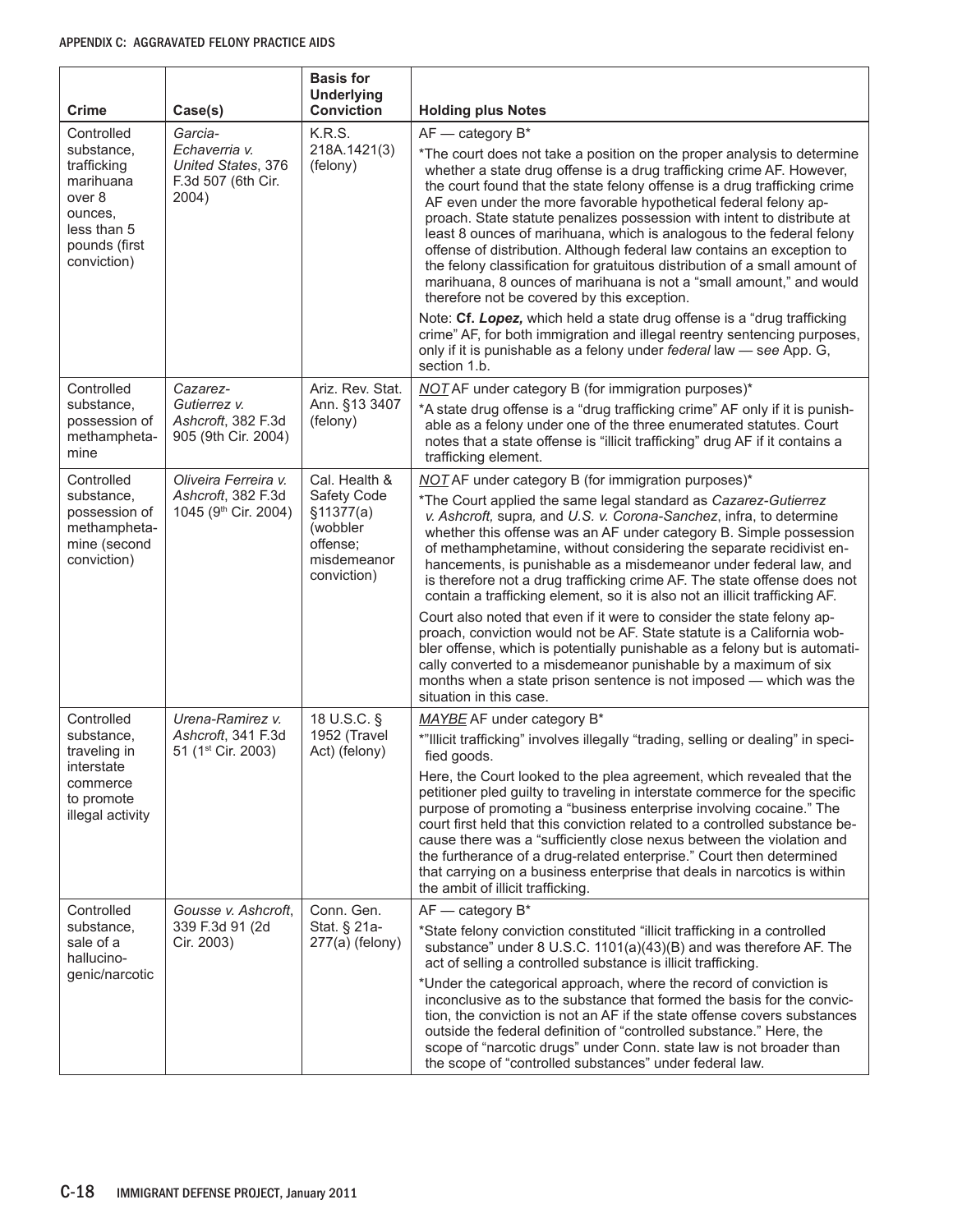| <b>Crime</b>                                                                                                                                                                                                  | Case(s)                                                                           | <b>Basis for</b><br><b>Underlying</b><br><b>Conviction</b>                                                                                                                                                                                                                                                                                                                          | <b>Holding plus Notes</b>                                                                                                                                                                                                                                                                                                                                                                                                     |
|---------------------------------------------------------------------------------------------------------------------------------------------------------------------------------------------------------------|-----------------------------------------------------------------------------------|-------------------------------------------------------------------------------------------------------------------------------------------------------------------------------------------------------------------------------------------------------------------------------------------------------------------------------------------------------------------------------------|-------------------------------------------------------------------------------------------------------------------------------------------------------------------------------------------------------------------------------------------------------------------------------------------------------------------------------------------------------------------------------------------------------------------------------|
| Controlled                                                                                                                                                                                                    | Wilson v. Ashcroft,                                                               | N.J. Stat. Ann.<br>$\S$ 2C: 35-5(b)<br>(11)                                                                                                                                                                                                                                                                                                                                         | MAYBE AF under category B*                                                                                                                                                                                                                                                                                                                                                                                                    |
| substance,<br>possession<br>with intent to                                                                                                                                                                    | 350 F.3d 377 (3d<br>Cir. 2003)                                                    |                                                                                                                                                                                                                                                                                                                                                                                     | *The Court applied the same legal standard as Gerbier v. Holmes,<br>supra, to determine whether offense was an AF under category B.                                                                                                                                                                                                                                                                                           |
| manufacture,<br>distribute<br>or dispense<br>at least one<br>ounce, and<br>less than five                                                                                                                     |                                                                                   |                                                                                                                                                                                                                                                                                                                                                                                     | A conviction under this statute is not a "drug trafficking crime" because<br>the offense is not punishable as a felony under federal law $-$ the<br>state statutory elements may be satisfied by distribution of marihuana<br>without remuneration, and federal law punishes gratuitous distribution<br>of a small amount of marihuana with a maximum sentence of one year<br>imprisonment (i.e. a misdemeanor).              |
| pounds, of<br>marihuana                                                                                                                                                                                       |                                                                                   |                                                                                                                                                                                                                                                                                                                                                                                     | Note: The court did not decide whether a conviction under this statute<br>may satisfy the "illicit trafficking" prong of category B.                                                                                                                                                                                                                                                                                          |
| Controlled                                                                                                                                                                                                    | U.S. v. Wilson, 316                                                               | Virginia law                                                                                                                                                                                                                                                                                                                                                                        | $AF$ - category $B^*$                                                                                                                                                                                                                                                                                                                                                                                                         |
| substance,<br>simple pos-<br>session of                                                                                                                                                                       | F.3d 506 (4th Cir.<br>2003), superceded<br>by Lopez v. Gon-<br>zales, 549 U.S. 47 | (felony)                                                                                                                                                                                                                                                                                                                                                                            | *The two elements of a "drug trafficking crime" AF are (i) any "felony",<br>that is (ii) punishable under the Controlled Substances Act (or one of<br>the other two specified federal statutes)                                                                                                                                                                                                                               |
| quantity of<br>cocaine (first<br>conviction)                                                                                                                                                                  | unknown<br>$(2006)$ (see above)                                                   |                                                                                                                                                                                                                                                                                                                                                                                     | State possession of cocaine offense can constitute a "felony" within the<br>meaning of the "drug trafficking crime" definition if it is classified as a<br>felony under the relevant state's law, even though the offense would be<br>punishable as a misdemeanor under federal law                                                                                                                                           |
|                                                                                                                                                                                                               |                                                                                   |                                                                                                                                                                                                                                                                                                                                                                                     | Note: Second paragraph above is superceded by Lopez, which held<br>a state drug offense is a "drug trafficking crime" AF, for both immigra-<br>tion and illegal reentry sentencing purposes, only if it is punishable as a<br>felony under federal law - see App. G, section 1.b.                                                                                                                                             |
| Controlled<br>United States v.<br>substance,<br>Ballesteros-Ruiz,<br>319 F.3d 1101 (9th<br>simple<br>Cir. 2003), super-<br>possession<br>of marihuana<br>ceded in part by<br>Lopez v. Gonzales,<br>(first and | Arizona statute<br>(misdemeanor)                                                  | NOT AF under category B (for illegal reentry sentencing cases)*<br>*a drug offense is a "drug trafficking crime" AF if it is (i) punishable<br>under the federal Controlled Substances Act and (ii) a felony punish-<br>able by more than one year's imprisonment under applicable state or<br>federal law.<br>Punishment includes only punishment for the substantive offense, not |                                                                                                                                                                                                                                                                                                                                                                                                                               |
| second<br>conviction)                                                                                                                                                                                         | 549 U.S. 47 (2006)<br>(see above)                                                 |                                                                                                                                                                                                                                                                                                                                                                                     | recidivist enhancements. (following U.S. v. Corona-Sanchez, infra.                                                                                                                                                                                                                                                                                                                                                            |
|                                                                                                                                                                                                               |                                                                                   |                                                                                                                                                                                                                                                                                                                                                                                     | Note: Superceded in part by Lopez, which held a state drug offense<br>is a "drug trafficking crime" AF, for both immigration and illegal reentry<br>sentencing purposes, only if it is punishable as a felony under federal<br>law - see App. G, section 1.b.                                                                                                                                                                 |
| Controlled                                                                                                                                                                                                    | Gerbier v. Holmes,                                                                | 16 Del. Code<br>280 F.3d 297 (3d<br>Ann. §4753A<br>(a)(2)(a)<br>(felony)                                                                                                                                                                                                                                                                                                            | MAYBE AF under category B*                                                                                                                                                                                                                                                                                                                                                                                                    |
| substance,<br>trafficking in<br>Cir. 2002)<br>marihuana,<br>cocaine,<br>illegal drugs,<br>metham-<br>phetamines,<br>LSD (first or<br>second drug<br>conviction)                                               |                                                                                   |                                                                                                                                                                                                                                                                                                                                                                                     | *A state drug conviction will constitute an AF under category B if the<br>offense is either (i) a felony under state law and contains a "trafficking"<br>(unlawful trading or dealing) component (the "illicit trafficking route"),<br>or (ii) is punishable as a felony under the federal Controlled Substanc-<br>es Act (the "hypothetical federal felony route").                                                          |
|                                                                                                                                                                                                               |                                                                                   |                                                                                                                                                                                                                                                                                                                                                                                     | Here, the defendant's conviction was NOT an AF under the "illicit traf-<br>ficking route" because it lacked the trafficking component. Although<br>the state offense was labeled "trafficking in" enumerated drugs, it also<br>punished simple possession; the court therefore looked to the plea<br>agreement to establish that the defendant had been convicted only of<br>possession, which lacks a "trafficking" element. |
|                                                                                                                                                                                                               |                                                                                   |                                                                                                                                                                                                                                                                                                                                                                                     | The conviction was not an AF under the "hypothetical federal felony<br>route" because it was not punishable as a felony under the CSA (maxi-<br>mum term if punished under federal law would have been one year, a<br>misdemeanor under federal law)**                                                                                                                                                                        |
|                                                                                                                                                                                                               |                                                                                   |                                                                                                                                                                                                                                                                                                                                                                                     | ** A prior drug conviction did not cause the cocaine possession offense<br>to be punishable as a felony under federal law (pursuant to 21 U.S.C.<br>§844(a)'s sentencing enhancement), because the prior conviction<br>was never litigated as part of the criminal proceeding for the cocaine<br>possession (following Steele v. Blackman, infra)                                                                             |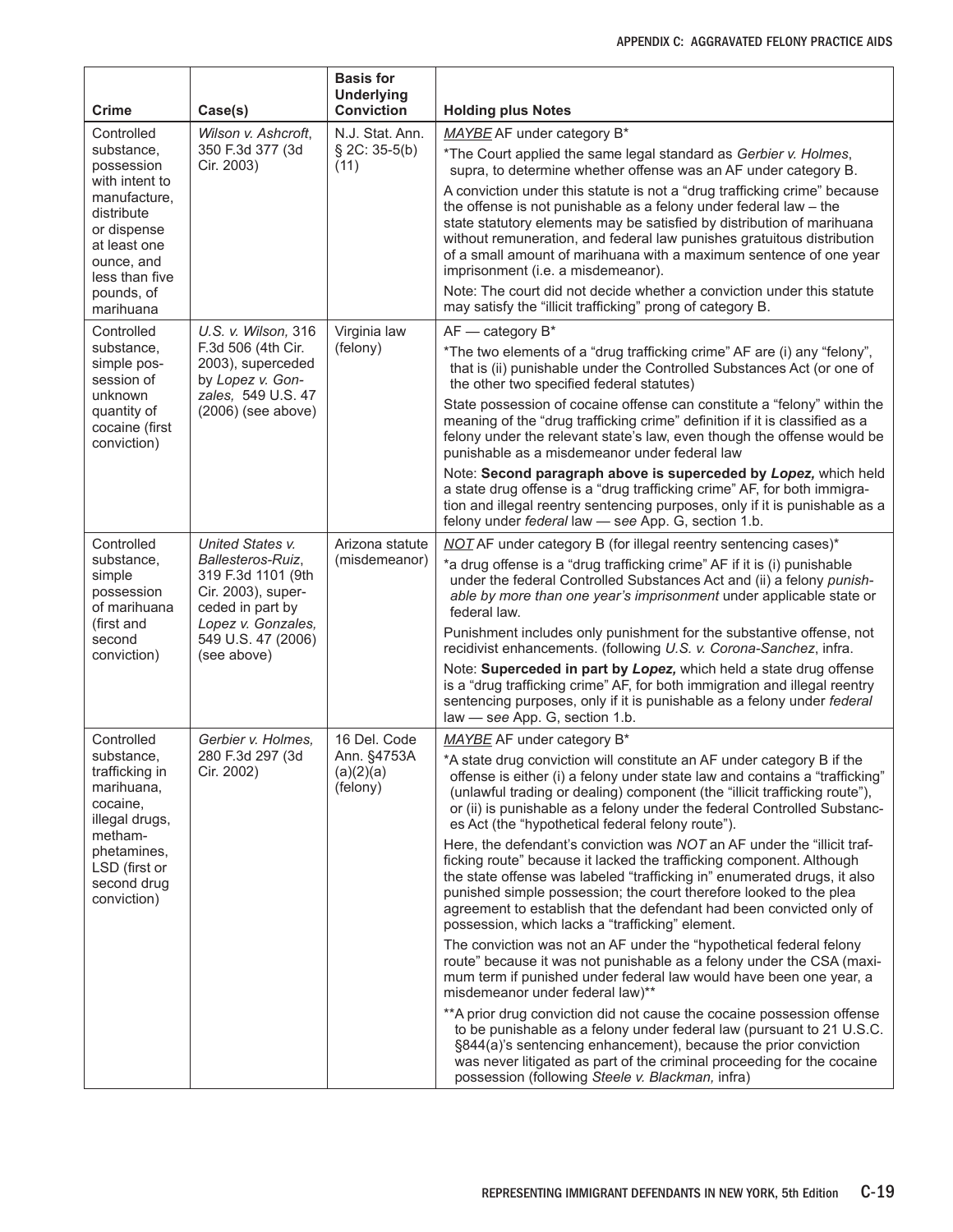| <b>Crime</b>                                                                                                                          | Case(s)                                                                                                                                                                        | <b>Basis for</b><br><b>Underlying</b><br><b>Conviction</b>            | <b>Holding plus Notes</b>                                                                                                                                                                                                                                                                                                                                                                                                                                                                                                                               |
|---------------------------------------------------------------------------------------------------------------------------------------|--------------------------------------------------------------------------------------------------------------------------------------------------------------------------------|-----------------------------------------------------------------------|---------------------------------------------------------------------------------------------------------------------------------------------------------------------------------------------------------------------------------------------------------------------------------------------------------------------------------------------------------------------------------------------------------------------------------------------------------------------------------------------------------------------------------------------------------|
| Controlled                                                                                                                            | U.S. v. Arellano-                                                                                                                                                              | Nev. Rev. Stat.                                                       | AF - category B (for illegal reentry sentencing cases)*                                                                                                                                                                                                                                                                                                                                                                                                                                                                                                 |
| substance,<br>simple<br>possession                                                                                                    | Torres, 303 F.3d<br>1173 (9th Cir.<br>2002), superceded                                                                                                                        | §453.336(2)                                                           | *A drug offense falls under category B if it is (i) an offense of "illicit traf-<br>ficking in a controlled substance" as defined in 21 U.S.C. §802, or (ii)<br>a "drug trafficking crime" as defined in 18 U.S.C. §924(c).                                                                                                                                                                                                                                                                                                                             |
| (first<br>conviction)                                                                                                                 | in part by Lopez<br>v. Gonzales, 549<br>U.S. 47 (2006)<br>(see above)                                                                                                          |                                                                       | A drug offense will fall within the "drug trafficking crime" definition if it<br>is (i) punishable under the federal Controlled Substances Act and (ii) a<br>"felony", i.e. an offense punishable by more than one year's imprison-<br>ment under applicable state or federal law                                                                                                                                                                                                                                                                       |
|                                                                                                                                       |                                                                                                                                                                                |                                                                       | An offense is punishable under the CSA if the "full range of conduct<br>encompassed by the statute of conviction" is punishable by the CSA<br>(citing U.S. v. Rivera-Sanchez, infra). If the statute of conviction<br>reaches both conduct that would and conduct that would not be punish-<br>able under the CSA, the court may look beyond the statute to certain<br>documents or judicially noticeable facts that clearly establish that the<br>conviction was for an offense punishable under the CSA                                               |
|                                                                                                                                       |                                                                                                                                                                                |                                                                       | Here, the state possession offense was held to be a "drug trafficking"<br>crime" AF because (i) the court assumed** it was punishable under the<br>CSA and (ii) the offense was punishable by more than one year's im-<br>prisonment under Nevada law (a sentence suspension for first-time of-<br>fenders does not change the result, because under the Nevada statute,<br>the prospect of serving the originally imposed sentence "always hangs"<br>over the head of a first-time offender"). Cf. U.S. v. Robles-Rodriguez, infra                     |
|                                                                                                                                       |                                                                                                                                                                                |                                                                       | Note: The court assumed that the state offense was punishable under<br>the CSA (because that issue was not challenged) and observed that<br>it never reached the issued of whether a conviction under the statute<br>'facially qualifies' as an AF under category B (see U.S. v. Rivera-San-<br>chez, infra)                                                                                                                                                                                                                                            |
|                                                                                                                                       |                                                                                                                                                                                |                                                                       | Note: Superceded in part by Lopez, which held a state drug offense<br>is a "drug trafficking crime" AF, for both immigration and illegal reentry<br>sentencing purposes, only if it is punishable as a felony under federal<br>law - see App. G, section 1.b                                                                                                                                                                                                                                                                                            |
| Controlled                                                                                                                            | U.S. v. Zamudio,                                                                                                                                                               | Utah law(upon                                                         | $AF$ - category $B^*$                                                                                                                                                                                                                                                                                                                                                                                                                                                                                                                                   |
| substance,<br>distributing<br>marihuana                                                                                               | 314 F.3d 517 (10th<br>compliance<br>Cir. 2002)<br>with the terms                                                                                                               | of a "Plea in                                                         | *as "illicit trafficking in a controlled substance" as defined in 28 U.S.C.<br>§802                                                                                                                                                                                                                                                                                                                                                                                                                                                                     |
| (first<br>conviction)                                                                                                                 |                                                                                                                                                                                | Abeyance",<br>the offense<br>would be<br>reduced to a<br>misdemeanor) | Note: Defendant's "Plea in Abeyance" under Utah law was a "convic-<br>tion" as defined in the INA because defendant entered a guilty plea and<br>was subjected to a penalty in the form of a fine                                                                                                                                                                                                                                                                                                                                                       |
| Controlled                                                                                                                            | U.S. v. Rivera-                                                                                                                                                                | Cal. Health &                                                         | MAYBE AF under category B (for illegal reentry sentencing cases)*                                                                                                                                                                                                                                                                                                                                                                                                                                                                                       |
| substance,<br>marihuana,<br>transport,<br>import, sell,                                                                               | Sanchez, 905 247<br>F.3d (9th Cir. 2001)<br>(en banc)                                                                                                                          | Safety Code<br>\$11360(a)                                             | *To determine whether a state offense in punishable under the federal<br>Controlled Substances Act, court must determine whether the full<br>range of conduct encompassed by the state statute is punishable<br>under the CSA.                                                                                                                                                                                                                                                                                                                          |
| furnish, ad-<br>minister, giver<br>away, or offer<br>to do any of<br>above, or give<br>away or at-<br>tempt to import<br>or transport |                                                                                                                                                                                |                                                                       | A conviction under this "extremely broad" state statute does not 'facially<br>qualify' as AF under category B because it reaches both conduct that<br>would and conduct that would not be punishable under the CSA (e.g.<br>solicitation punish-able under the state statute is not an AF under<br>category B, see Leyva-Licea v. INS, infra); case was remanded for a<br>determination of whether other judicially noticeable facts in the record<br>would establish that the conviction involved the requisite elements for<br>purposes of category B |
| Solicitation<br>to possess<br>marihuana for<br>sale                                                                                   | Leyva-Licea v. INS,<br>187 F.3d 1147 (9th<br>Cir. 1999); see also<br>U.S. v. Rivera-<br>Sanchez, 247 F.3d<br>905 (9th Cir. 2001),<br>supra, under "Con-<br>trolled Substances" | Ariz. Rev. Stat.<br>§§13-1002(A)<br>$13 - 3405(A)$<br>(2)(B)(5)       | <b>NOT</b> AF under category B*<br>(even if underlying offense is a drug-trafficking offense)<br>*because solicitation is not a listed offense under the federal Controlled<br>Substances Act                                                                                                                                                                                                                                                                                                                                                           |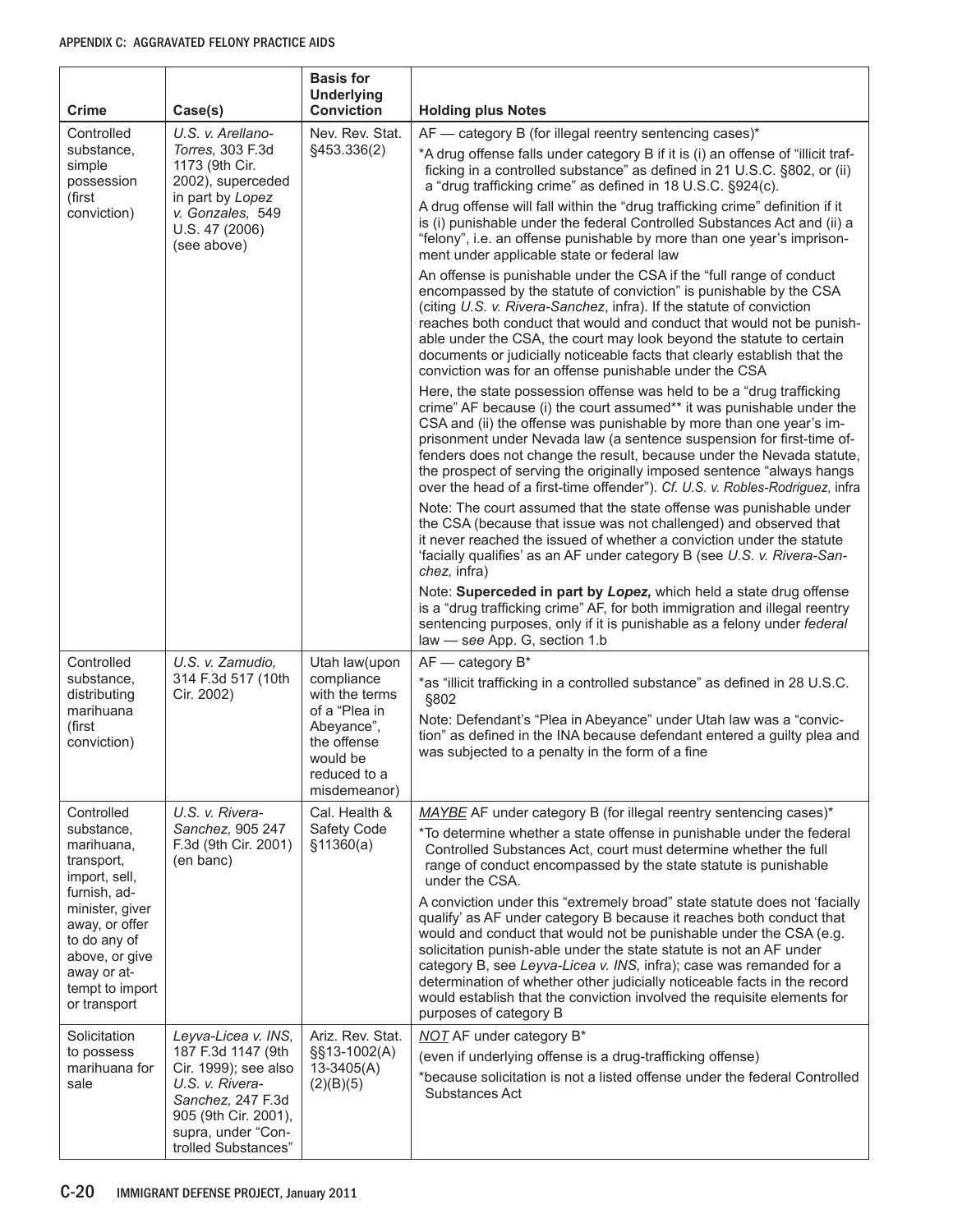## **(C) Illicit trafficking in firearms or destructive devices, or in explosive materials**

| <b>Crime</b>                                              | Case(s)                                          | <b>Basis for</b><br><b>Underlying</b><br><b>Conviction</b> | <b>Holding plus Notes</b> |
|-----------------------------------------------------------|--------------------------------------------------|------------------------------------------------------------|---------------------------|
| Firearms,<br>conspiracy to<br>export without<br>a license | Kuhali v. Reno.<br>266 F.3d 93<br>(2d Cir. 2001) | 22 U.S.C.<br>§2778:<br>18 U.S.C.<br>§371                   | $AF -$ category U/C       |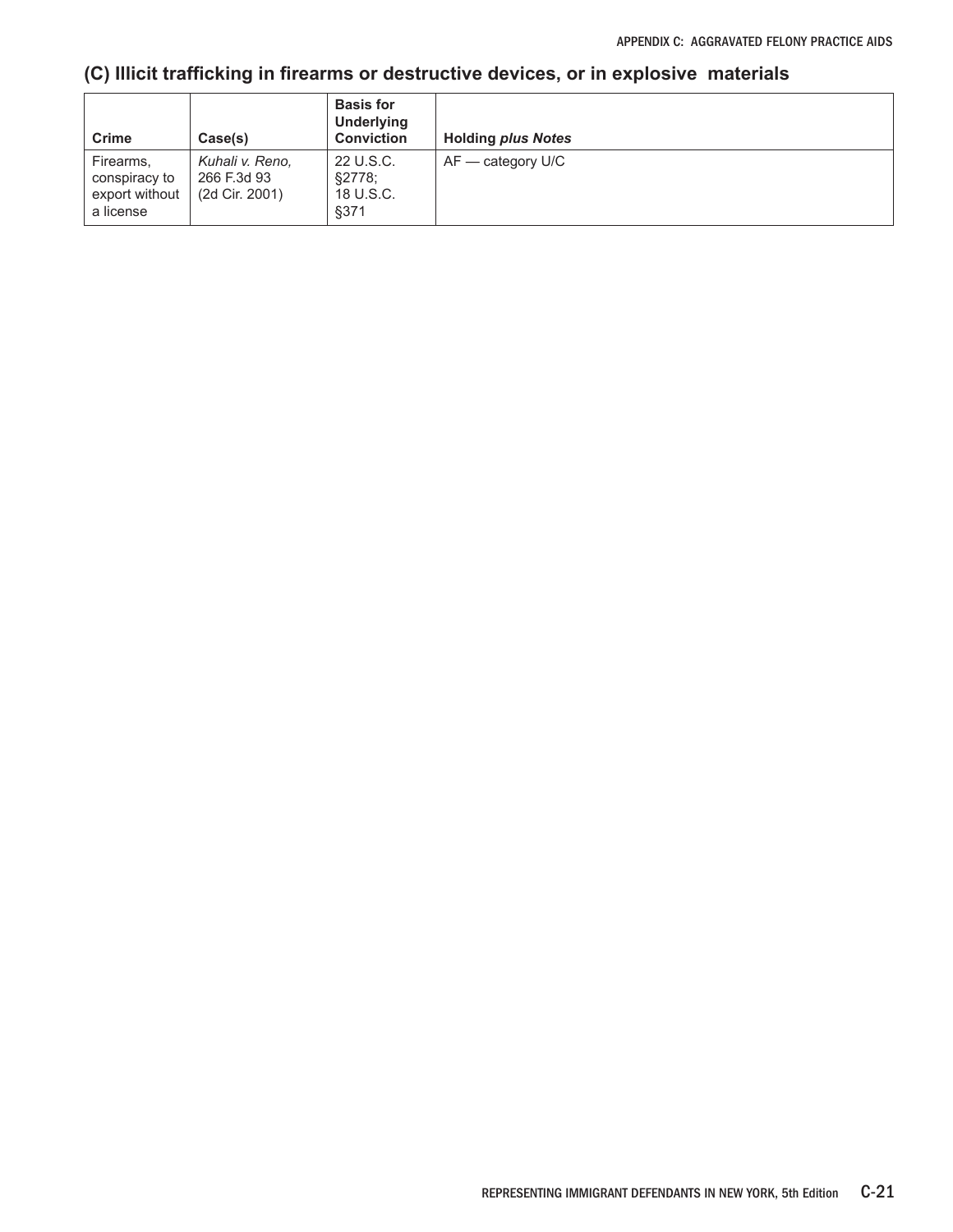### **(D) Certain offenses relating to laundering of monetary instruments or engaging in monetary transactions in property derived from specific unlawful activity if the amount of the funds exceeded \$10,000**

| <b>Crime</b>                                                                                                               | Case(s)                                                                            | <b>Basis for</b><br><b>Underlying</b><br><b>Conviction</b> | <b>Holding plus Notes</b>                                                                                                                                                                                                           |
|----------------------------------------------------------------------------------------------------------------------------|------------------------------------------------------------------------------------|------------------------------------------------------------|-------------------------------------------------------------------------------------------------------------------------------------------------------------------------------------------------------------------------------------|
| Money<br>laundering<br>(\$1,310<br>check, but<br>restitution<br>amount<br>ordered<br>to victim had<br>exceeded<br>\$10,000 | Chowdhury v. INS,<br>249 F.3d 970 (9th<br>Cir. 2001)                               | 18 U.S.C.<br>\$1956(a)(1)<br>(B)(i)                        | MAYBE AF under category D*<br>*offense falls under category D only if amount of funds involved in the<br>transaction exceeds $$10,000$ — here the amount was only $$1,310$ ,<br>and restitution amount is not relevant to analysis) |
| Money<br>laundering,<br>aiding and<br>abetting                                                                             | U.S. v. Cordova-<br>Sanchez, 2006<br>U.S. Dist. LEXIS<br>23575 (S.D. Tex.<br>2006) | 18 U.S.C. 2<br>/ 18 U.S.C.<br>1956(a)(2)(A)                | $AF -$ category $D$<br>*court used PSR to determine that offense was AF, but does not dis-<br>cuss whether this is appropriately a part of ROC<br>Note: offense falls under category D if amount of funds exceeds<br>\$10,000       |
| Money<br>laundering,<br>conspiracy                                                                                         | Oyeniyi v. Estrada,<br>2002 U.S. Dist.<br><b>LEXIS 17267</b><br>(N.D. Texas 2002)  | 18 U.S.C.<br>\$1956(h)                                     | $AF - category$ U/D<br>Note: offense falls under category U/D only if amount of funds involved<br>in the transaction exceeds \$10,000                                                                                               |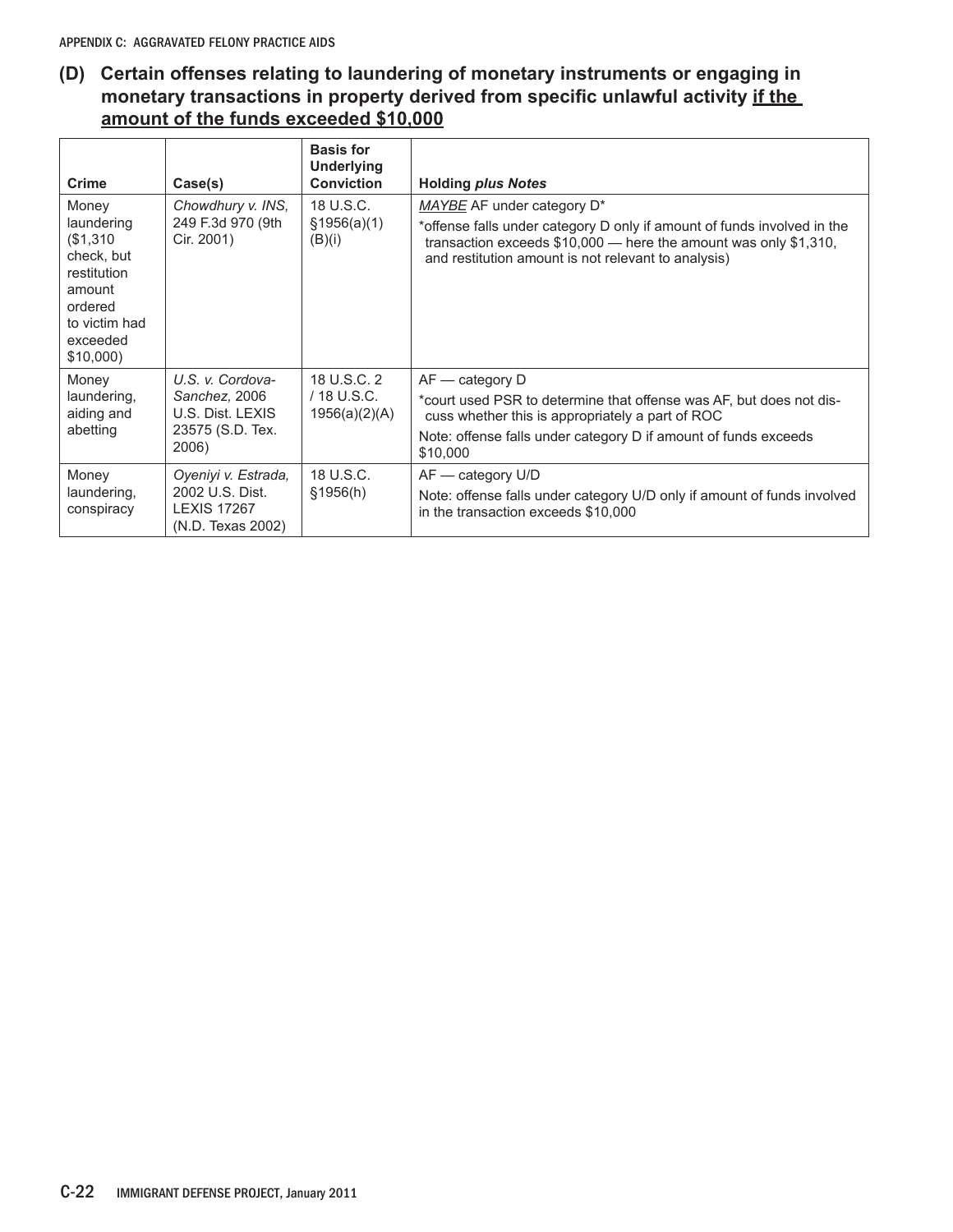## **(E) Certain explosive materials and firearms offenses**

| <b>Crime</b>                                                               | Case(s)                                                                                                                                                          | <b>Basis for</b><br><b>Underlying</b><br><b>Conviction</b> | <b>Holding plus Notes</b>                                                                                                                                                                                                                                                                                                                                                                             |
|----------------------------------------------------------------------------|------------------------------------------------------------------------------------------------------------------------------------------------------------------|------------------------------------------------------------|-------------------------------------------------------------------------------------------------------------------------------------------------------------------------------------------------------------------------------------------------------------------------------------------------------------------------------------------------------------------------------------------------------|
| Firearms.<br>possession by<br>a felon                                      | Matter of Vazquez-<br>Muniz, 23 I&N Dec.<br>207 (BIA 2002);<br>U.S. v. Castillo-<br>Rivera, 244 F.3d<br>1020 (9th Cir.),<br>cert. denied. 534<br>U.S. 931 (2001) | Cal. Penal<br>Code<br>\$12021(a)                           | $AF - category E(ii)$<br>(state firearm offense may be 'described in' a federal statute enumer-<br>ated under category E, regardless of whether the state statute includes<br>the jurisdictional element of "affecting interstate commerce")                                                                                                                                                          |
| Firearms,<br>possession<br>by person<br>convicted<br>of serious<br>offense | U.S. v. Mendoza-<br>Reyes, 331 F.3d<br>1119 (9 <sup>th</sup> Cir. 2003)                                                                                          | Wash.<br>Rev. Code<br>§9.41.040(1)<br>(a)                  | AF - category E relating to firearms*<br>*state statute defined "serious offense" as offense punishable by more<br>than one year, and therefore is analogous to $U.S.C$ $\S 922(g)(1)$                                                                                                                                                                                                                |
| Firearms,<br>possession by<br>illegal alien                                | U.S. v. Powell.<br>2001 U.S. App.<br><b>LEXIS 21868</b><br>(2d Cir. 2001)<br>(unpub'd<br>opinion)                                                                | 18 U.S.C.<br>§922(g)(5)                                    | $AF - category E$                                                                                                                                                                                                                                                                                                                                                                                     |
| Firearms,<br>possession by<br>non-citizen<br>without a<br>license          | $U.S.$ $V.$<br>Sandoval-<br>Barajas, 206 F.3d<br>853 (9th Cir. 2000)                                                                                             | Wash, Rev.<br>Code<br>§9.41.170                            | <b>NOT AF under category E*</b><br>*conviction under state statute that applies to all noncitizens is not an<br>offense 'described in' the federal statute enumerated in category E<br>(federal statute applies only to those illegally in the U.S.)                                                                                                                                                  |
| Firearms,<br>possession of<br>shotgun                                      | $U.S.$ $V.$<br>Villanueva-<br>Gaxiola, 119 F.<br>Supp.2d 1185 (D.<br>Kan. 2000)                                                                                  | Cal. Penal<br>Code §12020                                  | NOT AF under category E*<br>NOT AF under category F as crime of violence within 18 U.S.C.<br>$§16(b)**$<br>*conviction under state statute that applies to any person is not an<br>offense 'described in' the federal statute enumerated in category E<br>(federal statute applies only to illegal aliens)<br>** state statute encompasses misdemeanor offenses and so cannot fall<br>within $§16(b)$ |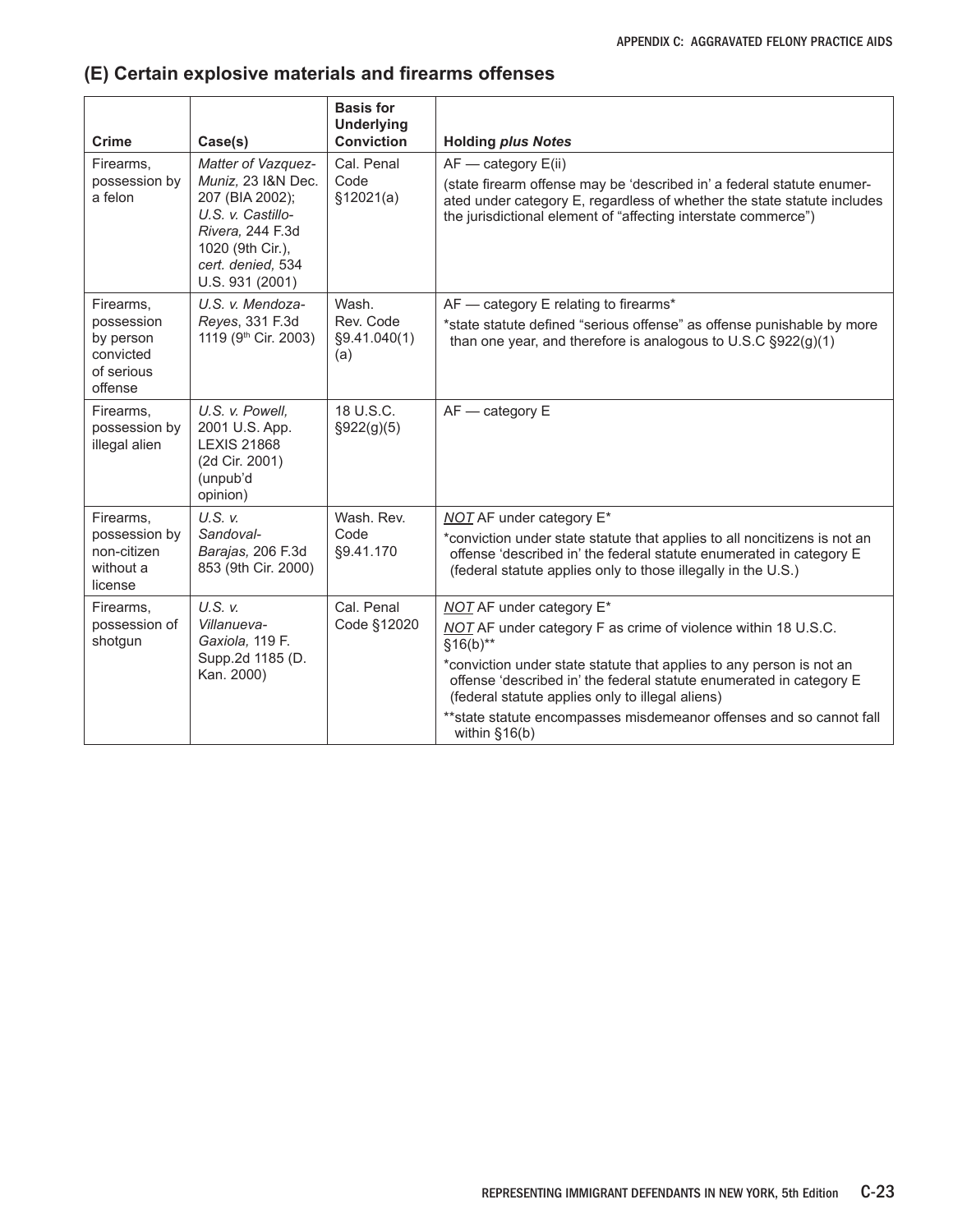## **(F) Crime of violence for which a term of imprisonment is at least one year**

| <b>Crime</b>                   | Case(s)                                                                             | <b>Basis for</b><br><b>Underlying</b><br><b>Conviction</b> | <b>Holding plus Notes</b>                                                                                                                                                                                                                                                                                                                                                                                                                                                                                                                                   |
|--------------------------------|-------------------------------------------------------------------------------------|------------------------------------------------------------|-------------------------------------------------------------------------------------------------------------------------------------------------------------------------------------------------------------------------------------------------------------------------------------------------------------------------------------------------------------------------------------------------------------------------------------------------------------------------------------------------------------------------------------------------------------|
| Simple<br><b>Battery</b>       | Johnson v. U.S.,<br>130 S.Ct. 1265                                                  | Fla. Stat. §<br>784.03(1)(a)                               | <b>NOT</b> Violent Felony (under the Armed Career Criminal Act's "violent<br>felony" definition, 18 U.S.C. § 924(e)(2)(B)*                                                                                                                                                                                                                                                                                                                                                                                                                                  |
|                                | (2010)                                                                              |                                                            | *state statute may be violated by any intentional physical conduct, no<br>matter how slight. The phrase "physical force" in the "violent felony"<br>definition under the ACCA means "violent force- that is, force capable<br>of causing physical pain or injury to another person." Thus, conviction<br>under this state statute falls outside the definition of "violent felony"<br>under 18 U.S.C. § 924(e)(2)(B).                                                                                                                                       |
|                                |                                                                                     |                                                            | The "violent felony" definition in 18 U.S.C. § 924(e)(2)(B) is similar to<br>the "crime of violence" definition in 18 U.S.C. §16.                                                                                                                                                                                                                                                                                                                                                                                                                           |
| Failing to<br>report to        | Chambers v. U.S.,<br>129 S.Ct. 687                                                  | III. Comp.<br>Stat., ch. 720,                              | <b>NOT</b> Violent Felony (under the Armed Career Criminal Act's "violent<br>felony" definition, 18 U.S.C. § 924(e)(2)(B)*                                                                                                                                                                                                                                                                                                                                                                                                                                  |
| a penal<br>institution         | (2009)                                                                              | $$5/31-6(a)$                                               | *this state offense is a crime of inaction and is distinct from "escape<br>from a penal institution." Since this is a crime of inaction, it does not<br>"involve conduct that presents a serious potential risk of physical<br>injury to another."                                                                                                                                                                                                                                                                                                          |
|                                |                                                                                     |                                                            | The "violent felony" definition in 18 U.S.C. $\S$ 924(e)(2)(B) is similar to<br>the "crime of violence" definition in 18 U.S.C. §16.                                                                                                                                                                                                                                                                                                                                                                                                                        |
| Driving under<br>the influence | Leocal v. Ashcroft,<br>543 U.S. 1 (2004)<br>and causing<br>serious bodily<br>injury | Fla. Stat. Ch.<br>§316.193(3)<br>(c)(2)                    | NOT AF under category F as crime of violence within 18 U.S.C. §16(a)<br>or $(b)^*$                                                                                                                                                                                                                                                                                                                                                                                                                                                                          |
|                                |                                                                                     |                                                            | *offense must require a higher mens rea than negligent or mere ac-<br>cidental conduct in order to be a "crime of violence" under 18 U.S.C.<br>§16(a) or (b). §16(b) requires substantial risk of use of force, which<br>does not encompass all offenses which create a substantial risk of<br>injury.                                                                                                                                                                                                                                                      |
|                                |                                                                                     |                                                            | *court also observed that the plain and ordinary meaning of "crime of<br>violence" and its emphasis on use of physical force "suggests a cat-<br>egory of violent, active crimes that cannot be said naturally to include<br>DUI offenses" and reaffirmed, in a footnote, the rule of lenity requiring<br>that ambiguity in statutes with criminal and non-criminal applications<br>be interpreted in the petitioner's favor. Finally, Court did not decide<br>whether an offense that requires mere reckless use of force might be<br>a crime of violence. |
| Unauthorized<br>use of a motor | In re Miguel Anto-<br>nio Brieva-Perez,                                             | Texas<br>Penal Code<br>\$31.07(a)                          | AF - category F crime of violence within 18 U.S.C. §16(b)*                                                                                                                                                                                                                                                                                                                                                                                                                                                                                                  |
| vehicle                        | 23 I.&N. Dec. 766                                                                   |                                                            | *but not within 16(a) because use of force is not an element of the of-<br>fense                                                                                                                                                                                                                                                                                                                                                                                                                                                                            |
|                                | (BIA 2005)                                                                          |                                                            | *offense carries a substantial risk that an unauthorized driver may use<br>physical force to gain access to a vehicle and to drive it; Galvan-Ro-<br>driguez, supra, remains good law after Leocal.                                                                                                                                                                                                                                                                                                                                                         |
|                                |                                                                                     |                                                            | Note: offense falls under category F only if prison sentence of at least<br>one year imposed                                                                                                                                                                                                                                                                                                                                                                                                                                                                |
| Assault,<br>misdemeanor        | Matter of Martin, 23<br>I&N Dec. 491 (BIA<br>2002)                                  | Conn. Gen.<br>Stat. §53a-<br>61 (a)(1) (3d)<br>degree)     | AF — category F crime of violence within 18 U.S.C. §16(a)*<br>*but not COV within §16(b), which is confined to felony offenses by its<br>terms, because the offense is a misdemeanor under state law and,<br>because punishable by a maximum sentence of one year, is also a<br>misdemeanor for purposes of federal law                                                                                                                                                                                                                                     |
|                                |                                                                                     |                                                            | *but see Chrzanoski v. Ashcroft, 327 F.3d 188 (2d Cir. 2003), below.<br>Note that this case was decided before the Supreme Court issued its                                                                                                                                                                                                                                                                                                                                                                                                                 |
|                                |                                                                                     |                                                            | decision in Leocal v. Ashcroft, 543 U.S. 1 (2004), infra.<br>Note: offense falls under category F only if prison sentence of at least<br>one year imposed                                                                                                                                                                                                                                                                                                                                                                                                   |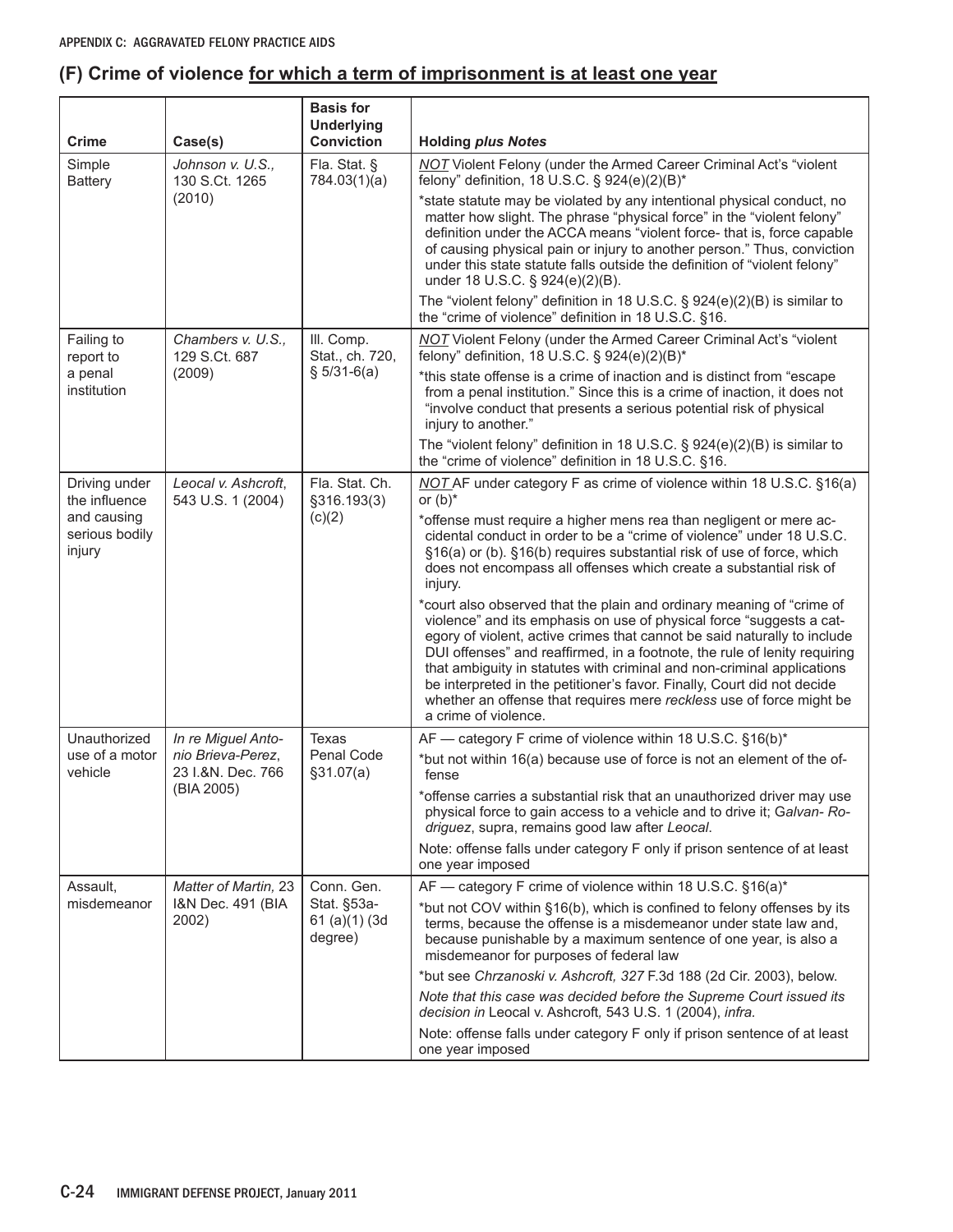| Crime                                                                                          | Case(s)                                                         | <b>Basis for</b><br><b>Underlying</b><br><b>Conviction</b> | <b>Holding plus Notes</b>                                                                                                                                                                                                                                                                                                                                                                                                                                                                                                                                                                                                                                                                                                                                                                                                                                                                                                                                                                                                                                                                                                                                                                                                                                                                                                                                                                                                                                                                                                                                                  |
|------------------------------------------------------------------------------------------------|-----------------------------------------------------------------|------------------------------------------------------------|----------------------------------------------------------------------------------------------------------------------------------------------------------------------------------------------------------------------------------------------------------------------------------------------------------------------------------------------------------------------------------------------------------------------------------------------------------------------------------------------------------------------------------------------------------------------------------------------------------------------------------------------------------------------------------------------------------------------------------------------------------------------------------------------------------------------------------------------------------------------------------------------------------------------------------------------------------------------------------------------------------------------------------------------------------------------------------------------------------------------------------------------------------------------------------------------------------------------------------------------------------------------------------------------------------------------------------------------------------------------------------------------------------------------------------------------------------------------------------------------------------------------------------------------------------------------------|
| Driving while<br>intoxicated<br>(operating a<br>motor vehicle<br>while under<br>the influence) | Matter of Ramos,<br>23 I&N Dec. 336<br>(BIA 2002)               | Mass. Gen.<br>Laws ch. 90,<br>\$24(1)(a)(1)                | <b>NOT</b> AF under category F*<br>*On whether driving under the influence is a crime of violence (i) BIA<br>will follow the law of the circuit in which the immigration case arose<br>in those circuits that have addressed the question and (ii) in those<br>circuits that have not yet ruled on the issue, BIA will require that the<br>elements of the offense reflect that there is substantial risk that the<br>perpetrator may resort to the use of force to carry out the crime before<br>the offense is deemed to qualify as a crime of violence under §16(b)<br>and will require that an offense be committed at least recklessly to<br>meet this requirement                                                                                                                                                                                                                                                                                                                                                                                                                                                                                                                                                                                                                                                                                                                                                                                                                                                                                                    |
|                                                                                                |                                                                 |                                                            | The First Circuit, in which the present case arose, had not yet ruled<br>on whether driving under the influence is a crime of violence, so the<br>BIA applied its own requirements and held that a violation of the Mass.<br>statute is not a crime that, by its nature, involves a substantial risk that<br>the perpetrator may use force to carry out the crime: even if there is a<br>risk that an accident might occur, a conviction for the offense does not<br>require a showing that the perpetrator intentionally or volitionally used<br>force against another in the course of driving under the influence; and<br>no basis exists to conclude that the perpetrator might have to cause<br>such an accident in order to carry out his crime (crime is accomplished<br>when the perpetrator unlawfully drives while under the influence)                                                                                                                                                                                                                                                                                                                                                                                                                                                                                                                                                                                                                                                                                                                          |
| Driving while                                                                                  | Matter of Olivares,                                             | Tex. Penal                                                 | Note that this case was decided before the Supreme Court issued its<br>decision in Leocal v. Ashcroft, 543 U.S. 1 (2004), supra.<br><b>NOT AF under category F</b>                                                                                                                                                                                                                                                                                                                                                                                                                                                                                                                                                                                                                                                                                                                                                                                                                                                                                                                                                                                                                                                                                                                                                                                                                                                                                                                                                                                                         |
| intoxicated                                                                                    | 23 I&N Dec. 148<br>(BIA 2001)                                   | Code §§49.04<br>and 49.09                                  |                                                                                                                                                                                                                                                                                                                                                                                                                                                                                                                                                                                                                                                                                                                                                                                                                                                                                                                                                                                                                                                                                                                                                                                                                                                                                                                                                                                                                                                                                                                                                                            |
| Contempt,<br>criminal                                                                          | Matter of<br>Almonte (BIA Dec.<br>5, 2001) (unpub'd<br>opinion) | N.Y. Penal<br>Law §215.51<br>$(b)(iii)$ (1st<br>degree)    | <b>NOT</b> AF under category F                                                                                                                                                                                                                                                                                                                                                                                                                                                                                                                                                                                                                                                                                                                                                                                                                                                                                                                                                                                                                                                                                                                                                                                                                                                                                                                                                                                                                                                                                                                                             |
| Child abuse,<br>criminally neg-<br>ligent                                                      | Matter of Sweetser,<br>22 I&N Dec. 709<br>(BIA 1999)            | Colo. Rev.<br>Stat. §18-6-<br>$401(1)$ & $(7)$<br>(a)(II)  | MAYBE AF under category F as crime of violence within 18 U.S.C.<br>§16(a)* or 16(b)**<br>*Colorado statute is divisible because it encompasses both offenses<br>that do and offenses that do not include as an element 'the use, at-<br>tempted use or threatened use of physical force against the person<br>or property of another'; court then looked to record of conviction and<br>found that respondent had been convicted of criminal negligence<br>resulting in death of his child, and ruled that such criminal negligence<br>under Colorado law does not include as an element the use, at-<br>tempted use or threatened use of physical force against the person<br>or property of another such as to fall within category AF as a crime of<br>violence as defined in §16(a).<br>** Colorado statute is divisible because it encompasses both offenses<br>that may and offenses that may not involve a 'substantial risk that<br>physical force against the person or property of another may be used<br>in the course of committing the offense'; court then looked to record<br>of conviction to conclude that defendant had been convicted under<br>that portion of the divisible statute that criminalizes 'permitting a child<br>to be unreasonably placed in a situation which poses a threat', which<br>does not involve a substantial risk that physical force against the per-<br>son or property of another may be used in the course of committing<br>the offense, such as to fall within category AF as a crime of violence<br>as defined in §16(b) |
| Contempt,<br>criminal                                                                          | Matter of<br>Aldabesheh,<br>22 I&N<br>Dec. 983<br>(BIA 1999)    | N.Y. Penal<br>Law §215.51<br>$(b)(i)$ (1st<br>degree)      | AF - category F<br>Note that this case was decided before the Supreme Court issued its<br>decision in Leocal v. Ashcroft, 543 U.S. 1 (2004), infra.<br>Note: offense falls under category F only if prison sentence of at least<br>one year imposed                                                                                                                                                                                                                                                                                                                                                                                                                                                                                                                                                                                                                                                                                                                                                                                                                                                                                                                                                                                                                                                                                                                                                                                                                                                                                                                        |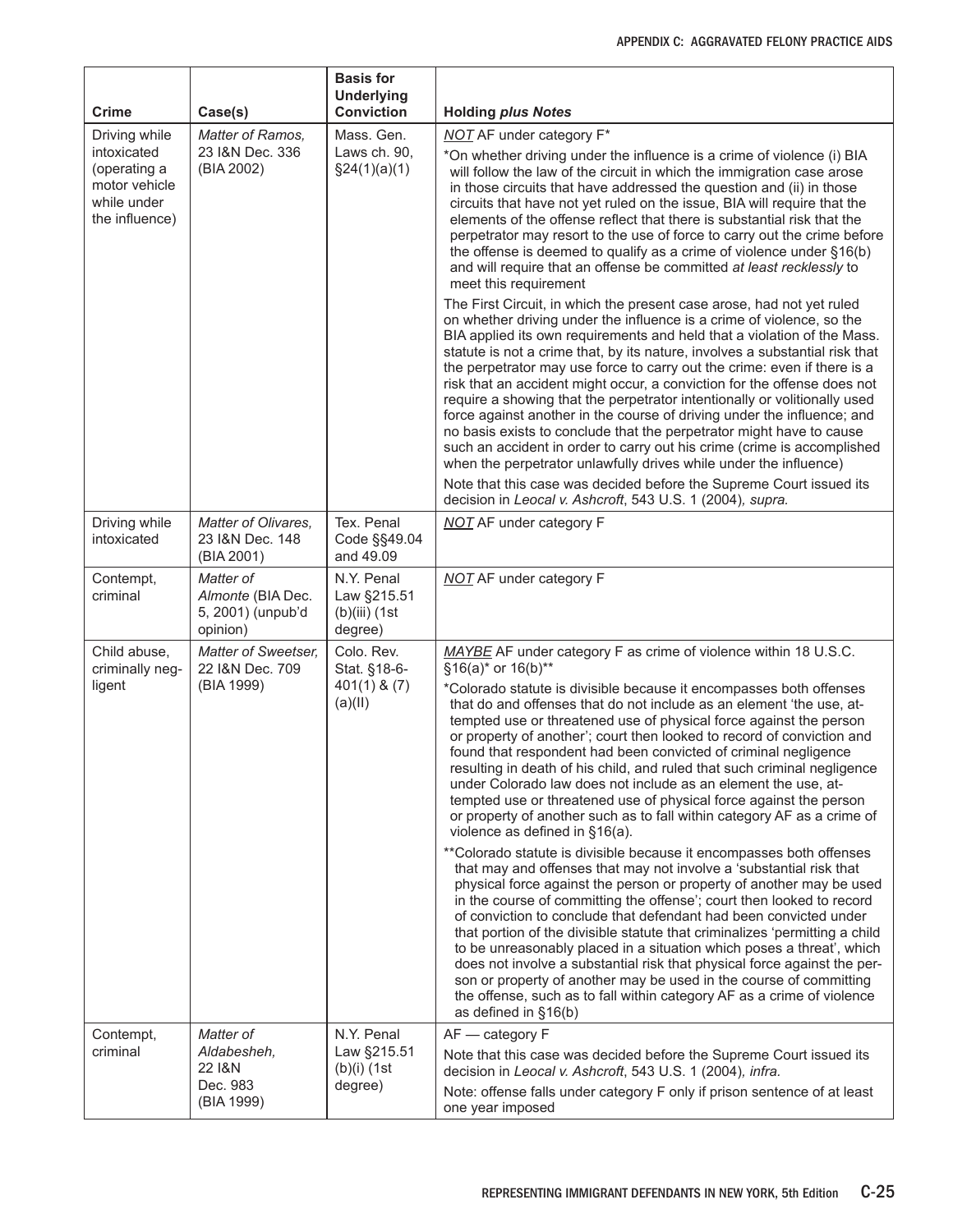| <b>Crime</b>                                 | Case(s)                                                                                                                                              | <b>Basis for</b><br><b>Underlying</b><br><b>Conviction</b> | <b>Holding plus Notes</b>                                                                                                                                                                                                                                                                                                                                                                                                                                                                                                                                                                                                                                           |
|----------------------------------------------|------------------------------------------------------------------------------------------------------------------------------------------------------|------------------------------------------------------------|---------------------------------------------------------------------------------------------------------------------------------------------------------------------------------------------------------------------------------------------------------------------------------------------------------------------------------------------------------------------------------------------------------------------------------------------------------------------------------------------------------------------------------------------------------------------------------------------------------------------------------------------------------------------|
| Arson<br>(intentionally)<br>starting a fire) | <b>Matter of Palacios-</b><br>Pinera, 22<br>I&N Dec. 434 (BIA<br>1998)                                                                               | Alaska law<br>(1st degree)                                 | AF — category F crime of violence within 18 U.S.C. §16(b)<br>Note: offense falls under category F only if prison sentence of at least<br>one year imposed                                                                                                                                                                                                                                                                                                                                                                                                                                                                                                           |
| Terrorism                                    | Matter of S-S-, 21<br>I&N Dec.<br>900 (BIA 1997)                                                                                                     | Iowa Code<br>Annotated<br>§708.6                           | AF - category F<br>Note that this case was decided before the Supreme Court issued its<br>decision in Leocal v. Ashcroft, 543 U.S. 1 (2004), supra.<br>Note: offense falls under category F only if prison sentence of at least<br>one year imposed                                                                                                                                                                                                                                                                                                                                                                                                                 |
| Manslaughter,<br>attempted                   | Matter of<br>Yeung, 21 I&N<br>Dec. 610<br>(BIA 1996)                                                                                                 | Florida law                                                | AF - category F<br>Note that this case was decided before the Supreme Court issued its<br>decision in Leocal v. Ashcroft, 543 U.S. 1 (2004), supra.<br>Note: offense falls under category F only if prison sentence of at least<br>one year imposed                                                                                                                                                                                                                                                                                                                                                                                                                 |
| Rape<br>(statutory<br>rape)                  | Matter of B-, 21<br>I&N Dec. 287 (BIA<br>1996)                                                                                                       | Mar. Ann.<br>Code Art. 27,<br>§463(a)(3)<br>(2nd degree)   | AF - category F as crime of violence under §16(b)*<br>*whenever an older person attempts to sexually touch a child under the<br>age of consent, there is invariably a substantial risk that physical force<br>will be yielded to ensure the child's compliance<br>Note that this case was decided before the Supreme Court issued its<br>decision in Leocal v. Ashcroft, 543 U.S. 1 (2004), supra.                                                                                                                                                                                                                                                                  |
| Manslaughter,<br>involuntary<br>(reckless)   | Matter of Alcantar,<br>20 I&N Dec. 801<br>(BIA 1994)                                                                                                 | III. Rev. Stat.<br>Ch. 38, para.<br>$9-3(a)$               | Note: offense falls under category F only if prison sentence of at least<br>one year imposed<br>AF - category F as crime of violence within 18 U.S.C. §16(b)*<br>*the nature of a crime, as elucidated by its generic elements, deter-<br>mines whether it is a COV under §16(b); therefore the analysis is a<br>categorical approach under which the BIA looks to the statutory defini-<br>tions, not to the underlying circumstances of the crime<br>Note that this case was decided before the Supreme Court issued its<br>decision in Leocal v. Ashcroft, 543 U.S. 1 (2004), supra.                                                                             |
|                                              |                                                                                                                                                      |                                                            | Note: offense falls under category F only if prison sentence of at least<br>one year imposed                                                                                                                                                                                                                                                                                                                                                                                                                                                                                                                                                                        |
| Criminal<br>possession of<br>a weapon        | Brooks v. Holder,<br>621 F.3d 88 (2d<br>Cir. 2010)                                                                                                   | N.Y. Penal<br>Law $\S$<br>265.03(1)(b)                     | AF - category F as crime of violence within 18 U.S.C. §16(b)*<br>*this state statute punishes the possession of a loaded firearm with<br>the intent to use it unlawfully against another person which "plainly<br>involves a substantial risk that physical force against the person or<br>property of another may be used," and therefore constitutes a "crime<br>of violence."                                                                                                                                                                                                                                                                                    |
| Aggravated<br>Assault                        | U.S. v. Palomino-<br>Garcia, 606 F.3d<br>1317 (11 <sup>th</sup> Cir.<br>2010)                                                                        | Ariz. Stat. §<br>$13-1204(A)(7)$                           | NOT AF under category F for illegal reentry purposes*<br>*state statute does not require either the use of a deadly weapon or the<br>intent to cause serious bodily injury, and m therefore, its elements do<br>not substantially correspond to the elements of the generic offense of<br>aggravated assault and a conviction of this crime is not categorically a<br>"crime of violence" under the Sentencing Guidelines.<br>Under the modified categorical approach, the record of conviction did<br>not establish that the defendant committed the assault either inten-<br>tionally or knowingly, and therefore, does not constitute a "crime of<br>violence.". |
| Unlawful use<br>of a vehicle                 | Serna-Guerra v.<br>Holder, 354 Fed.<br>Appx.929 (5th Cir.<br>2009) (holding after<br>remand from the<br>Supreme Court<br>in 129 S.Ct. 2764<br>(2009) | Tex. Pen.Code<br>\$31.07(a)                                | NOT AF under category F as crime of violence within 18 U.S.C. §16(b)*<br>*this state offense doest not include any essential element of violent<br>and aggressive conduct. The generic definition of "crime of violence"<br>"must itself involve purposeful, violent and aggressive conduct." Thus,<br>conviction under this state statute is not a "crime of violence" AF.<br>Note: offense falls under category F only if prison sentence of at least<br>one year imposed                                                                                                                                                                                         |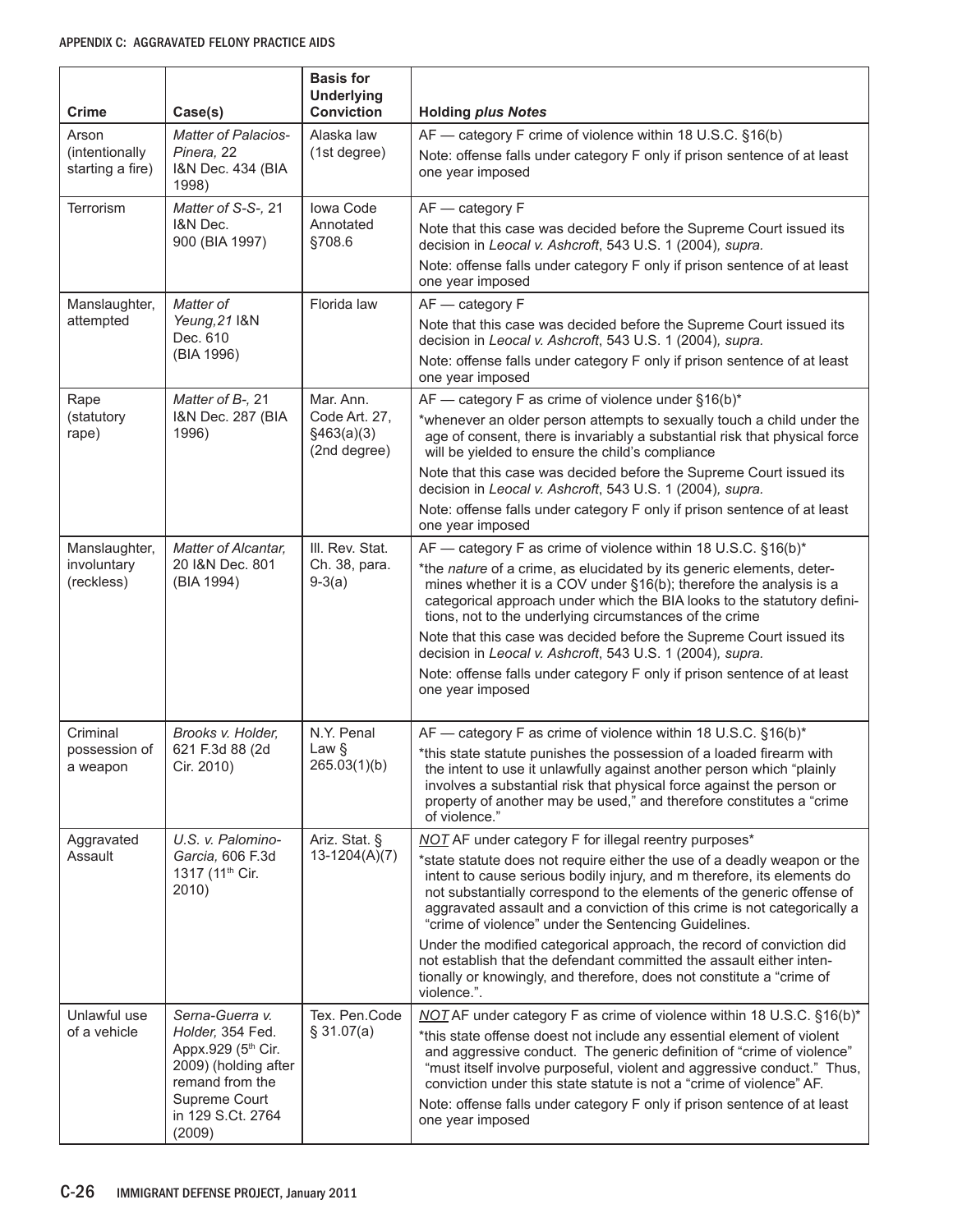| <b>Crime</b>                     | Case(s)                                        | <b>Basis for</b><br><b>Underlying</b><br><b>Conviction</b> | <b>Holding plus Notes</b>                                                                                                                                                                                                                                                                                                                                                                                                                                  |
|----------------------------------|------------------------------------------------|------------------------------------------------------------|------------------------------------------------------------------------------------------------------------------------------------------------------------------------------------------------------------------------------------------------------------------------------------------------------------------------------------------------------------------------------------------------------------------------------------------------------------|
| Criminal                         | Jimenez-Gonzalez                               | Ind.Code § 35-                                             | NOT AF under category F as crime of violence within 18 U.S.C. §16(b)*                                                                                                                                                                                                                                                                                                                                                                                      |
| recklessness                     | v. Mukasey, 548<br>F.3d 557 (7th Cir.<br>2008) | $42 - 2 - 2(b)(1)$ ,<br>(c)(3)                             | *this state statute punishes reckless conduct, does not punish any<br>purposeful conduct, and "does not necessarily create a risk that<br>force may be used as a means to an end during the commission of<br>the offense." Reckless crimes are not "crimes of violence" under 18<br>U.S.C. §16(b) and thus a conviction under this statute is not a "crime<br>of violence" AF.<br>Note: offense falls under category F only if prison sentence of at least |
|                                  |                                                |                                                            | one year imposed                                                                                                                                                                                                                                                                                                                                                                                                                                           |
| Assault on a<br>public servant   | United States v.<br>Zuniga-Soto, 527           | Tex. Penal<br>Code §                                       | NOT AF under category F for illegal reentry purposes*                                                                                                                                                                                                                                                                                                                                                                                                      |
|                                  | F.3d 1110 (10th Cir.<br>2008)                  | 22.01(a)(1)                                                | *this state statute punishes reckless conduct and is not categorically<br>a "crime of violence" since negligent, merely accidental and reckless<br>conduct do not meet the definition of "crime of violence" under § 2L1.2<br>for a sentencing enhancement in the illegal reentry context.                                                                                                                                                                 |
|                                  |                                                |                                                            | Under the modified categorical approach, the record of conviction may<br>only be consulted to determine which part of the statute was offended.<br>In this case, the record of conviction established that the statute could<br>have been violated with reckless conduct and therefore this conviction<br>was not a "crime of violence."                                                                                                                   |
| Assault and                      | Blake v. Gonzales,                             | Mass. Gen.                                                 | AF — category F as crime of violence within 18 U.S.C. §16(a) and (b)*                                                                                                                                                                                                                                                                                                                                                                                      |
| battery upon<br>a police officer | 481 F.3d 152 (2d<br>Cir. 2007)                 | Laws ch. 265<br>sec. 13D                                   | *this statute statute prohibits the employment of "intentional and unjus-<br>tified use of force" against a police officer and this constitutes "the use<br>of physical force" within the meaning of §16(a),                                                                                                                                                                                                                                               |
|                                  |                                                |                                                            | The requirement for intentional and unjustified use of force against<br>a police officer "inescapably involves a 'substantial risk that physical<br>force  may be used" as required under §16(b).                                                                                                                                                                                                                                                          |
|                                  |                                                |                                                            | This state statute includes a possible incarceration punishment of two<br>and one-half years. Under federal law at 18 U.S.C. § 3559(a), a crime<br>is a felony if "the maximum term of imprisonment" is more than one<br>year. Thus, it is not relevant that the state categorizes this statute as a<br>misdemeanor and therefore conviction under this statute is a "crime of<br>violence" AF under 18 U.S.C. §16(b).                                     |
|                                  |                                                |                                                            | Note: offense falls under category F only if prison sentence of at least<br>one year imposed                                                                                                                                                                                                                                                                                                                                                               |
| Stalking<br>(harassment)         | Malta-Espinoza v.                              | Cal. Penal<br>Code § 646.9                                 | NOT AF under category F as crime of violence within 18 U.S.C. §16(b)*                                                                                                                                                                                                                                                                                                                                                                                      |
|                                  | Gonzales, 478 F.3d<br>1080 (9th Cir. 2007)     |                                                            | *this statute includes conduct carried on only at a long distance from<br>the victim (i.e., sending letters or pictures) and therefore it cannot be<br>said that a substantial risk of physical force to the person or property<br>of another is required to violate this statute and thus it is not a "crime"<br>of violence" AF under §16(b).                                                                                                            |
|                                  |                                                |                                                            | Note: offense falls under category F only if prison sentence of at least<br>one year imposed                                                                                                                                                                                                                                                                                                                                                               |
| Sexual                           | Aguiar v. Gonzales,                            | R.I. Gen. Laws                                             | AF — category F crime of violence within 18 U.S.C. §16(b)*                                                                                                                                                                                                                                                                                                                                                                                                 |
| assault<br>(statutory<br>rape)   | 438 F.3d 86 (1st Cir.<br>2006)                 | §11-37-6                                                   | *but not within 16(a) because the offense does not have as an element<br>the use, attempted use or threatened use of force                                                                                                                                                                                                                                                                                                                                 |
|                                  |                                                |                                                            | *there is a substantial risk of use of force during sexual contact with<br>a person who cannot legally consent under state law; court refuses<br>to distinguish between legal and factual consent and also discusses<br>legislative motivation for the statute is that physical force may be used<br>by an older perpetrator.                                                                                                                              |
|                                  |                                                |                                                            | The Court clarifies that the "substantial risk" requirement in 16(b)<br>relates to the use of force and not the possible effect of a person's<br>conduct, such as injury.                                                                                                                                                                                                                                                                                  |
|                                  |                                                |                                                            | Note that this case was decided before the Supreme Court issued its<br>decision in Leocal v. Ashcroft, 543 U.S. 1 (2004), supra.                                                                                                                                                                                                                                                                                                                           |
|                                  |                                                |                                                            | Note: offense falls under category F only if prison sentence of at least<br>one year imposed                                                                                                                                                                                                                                                                                                                                                               |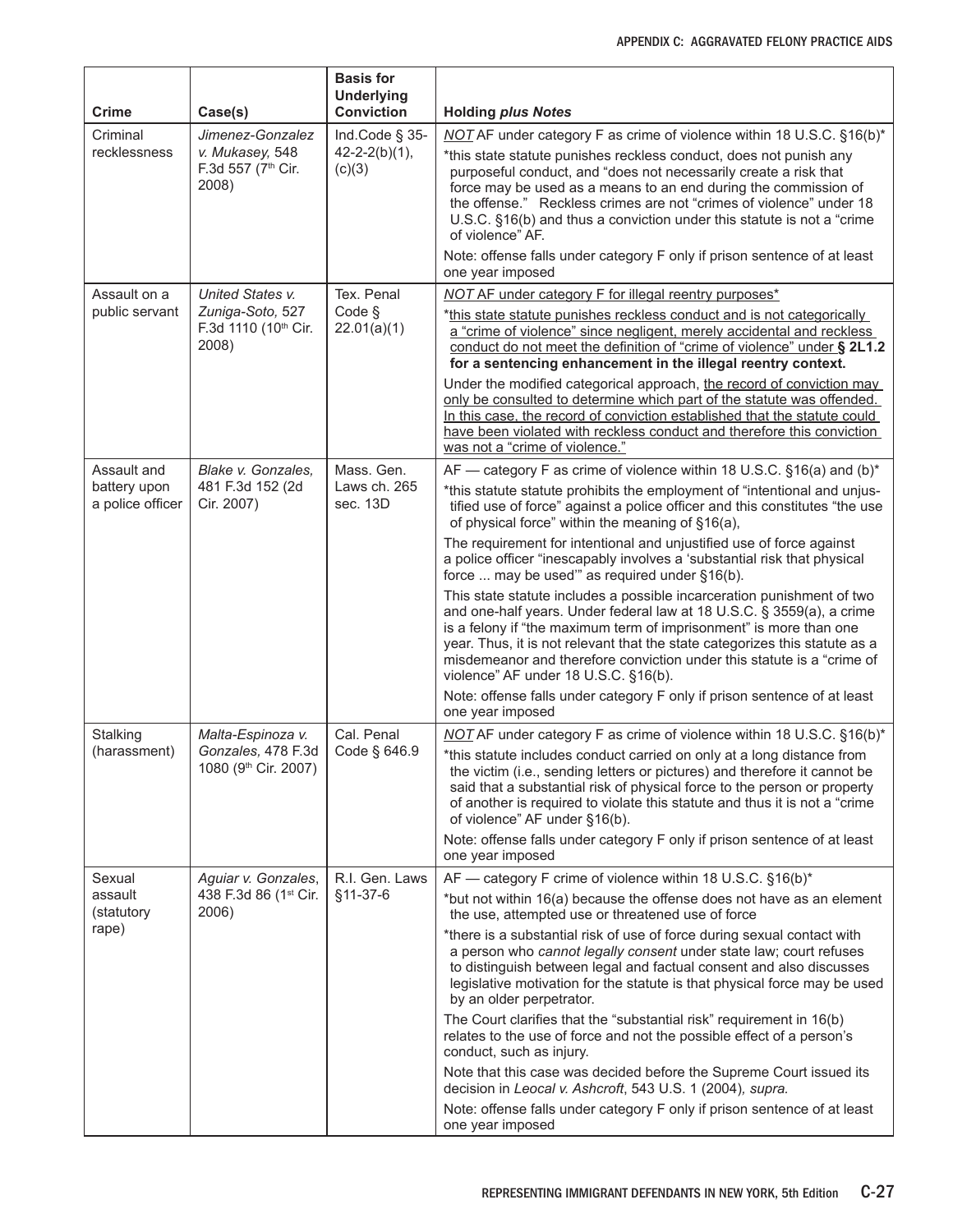| <b>Crime</b>                                                | Case(s)                                              | <b>Basis for</b><br><b>Underlying</b><br><b>Conviction</b> | <b>Holding plus Notes</b>                                                                                                                                                                                                                                                                                                                                                                                                                                                                  |
|-------------------------------------------------------------|------------------------------------------------------|------------------------------------------------------------|--------------------------------------------------------------------------------------------------------------------------------------------------------------------------------------------------------------------------------------------------------------------------------------------------------------------------------------------------------------------------------------------------------------------------------------------------------------------------------------------|
| Assault of a                                                | Canada v.                                            | Conn. Gen.                                                 | AF — category F crime of violence within 18 U.S.C. §16(b)*                                                                                                                                                                                                                                                                                                                                                                                                                                 |
| police officer                                              | Gonzales, 448 F.3d<br>560 (2d Cir. 2006)             | Stat. §53a-<br>167c(a)(1)                                  | *assault of a police officer while intentionally preventing officer from<br>performing his/her duties involves a substantial risk of physical force<br>- this risk is inherent in the offense, even though one may imagine<br>scenarios where the conduct does not create the genuine possibility<br>that force may be used.                                                                                                                                                               |
|                                                             |                                                      |                                                            | Note that this is a divisible statute that punishes assault of several<br>categories of people. Court held that a statute that lists alternative ele-<br>ments sequentially, instead of in discrete enumerated subsections, is<br>still divisible; Court then looked at record of conviction to determine that<br>the Respondent had been convicted of assault of a police officer, and<br>did not determine whether the conclusion is same for the other persons<br>protected by statute. |
|                                                             |                                                      |                                                            | Note: offense falls under category F only if prison sentence of at least<br>one year imposed                                                                                                                                                                                                                                                                                                                                                                                               |
| Contact                                                     | Dos Santos v.                                        | Conn. Gen.                                                 | AF - category F crime of violence within 18 U.S.C. §16(b)*                                                                                                                                                                                                                                                                                                                                                                                                                                 |
| with child's<br>intimate parts                              | Gonzales, 440 F.3d<br>81 (2d Cir. 2006)              | Stat. §53-21(a)<br>(2)                                     | *the affirmative act of touching a child who cannot consent contains an<br>inherent risk that force may be used. Court affirmed that 16(b) refers<br>only to those offenses in which there is a substantial likelihood that<br>perpetrator will intentionally employ physical force, and that the risk to<br>which 16(b) refers is risk of force and not simply risk of harm.                                                                                                              |
|                                                             |                                                      |                                                            | Note: offense falls under category F only if prison sentence of at least<br>one year imposed                                                                                                                                                                                                                                                                                                                                                                                               |
| Manslaughter                                                | Vargas-Sarmiento                                     | N.Y. Pe-                                                   | AF - category F crime of violence within 18 U.S.C. §16(b)*                                                                                                                                                                                                                                                                                                                                                                                                                                 |
|                                                             | v. U.S. DOJ, BCIS,<br>448 F.3d 159 (2d<br>Cir. 2006) | nal Law<br>§125.20(1) or<br>(2)                            | *actions with an intent to take a life or to inflict serious physical injury<br>are likely to meet vigorous resistance from a victim, and therefore,<br>present an inherent substantial risk that person may intentionally<br>use physical force to achieve his objective. Physical force is power,<br>violence or pressure directed against a person or thing.                                                                                                                            |
|                                                             |                                                      |                                                            | Note: offense falls under category F only if prison sentence of at least<br>one year imposed                                                                                                                                                                                                                                                                                                                                                                                               |
| Assault,                                                    | Singh v. Gonzales,                                   | 18 Pa. Cons.<br>Stat. §2701(a)<br>(3)                      | AF - category F crime of violence within 18 U.S.C. §16(a)*                                                                                                                                                                                                                                                                                                                                                                                                                                 |
| simple<br>(menacing)                                        | 432 F.3d 533 (3d                                     |                                                            | *but not within 16(b) because it is classified as a felony under state law                                                                                                                                                                                                                                                                                                                                                                                                                 |
|                                                             | Cir. 2006)                                           |                                                            | *'physical menace,' which requires physical act intended to cause fear<br>of imminent serious bodily injury, categorically involves specific intent<br>to attempt or threaten use of physical force. Court also affirms that<br>16(a) requires specific intent, and not mere recklessness.                                                                                                                                                                                                 |
|                                                             |                                                      |                                                            | Note: offense falls under category F only if prison sentence of at least<br>one year imposed                                                                                                                                                                                                                                                                                                                                                                                               |
| Endanger-<br>ment                                           | Singh v. Gonzales,<br>432 F.3d 533 (3d               | 18 Pa. Cons.<br>Stat. §2705                                | NOT AF under category F as crime of violence within 18 U.S.C.<br>§16(a)*or (b)**                                                                                                                                                                                                                                                                                                                                                                                                           |
| (reckless)                                                  | Cir. 2006)                                           |                                                            | *the mens rea requirement in this statute is mere 'recklessness,' which<br>does not sufficient                                                                                                                                                                                                                                                                                                                                                                                             |
|                                                             |                                                      |                                                            | ** offense is classified as a felony under state law                                                                                                                                                                                                                                                                                                                                                                                                                                       |
| Murder-for-                                                 | Ng v. AG of the US,                                  | 18 U.S.C.                                                  | AF — category F crime of violence within 18 U.S.C. §16(b)*                                                                                                                                                                                                                                                                                                                                                                                                                                 |
| hire, use of<br>interstate<br>commerce<br>facilities in the | 436 F.3d 392 (3d<br>Cir. 2006)                       | §1958                                                      | *under the categorical approach, the actual intent of the hitman hired<br>by the Respondent was irrelevant because there will always be a 'sub-<br>stantial risk' that physical force may be used (hitman was an informant<br>who never intended to kill the victim)                                                                                                                                                                                                                       |
| commission                                                  |                                                      |                                                            | Note that this case was decided before the Supreme Court issued its<br>decision in Leocal v. Ashcroft, 543 U.S. 1 (2004), supra.                                                                                                                                                                                                                                                                                                                                                           |
|                                                             |                                                      |                                                            | Note: offense falls under category F only if prison sentence of at least<br>one year imposed                                                                                                                                                                                                                                                                                                                                                                                               |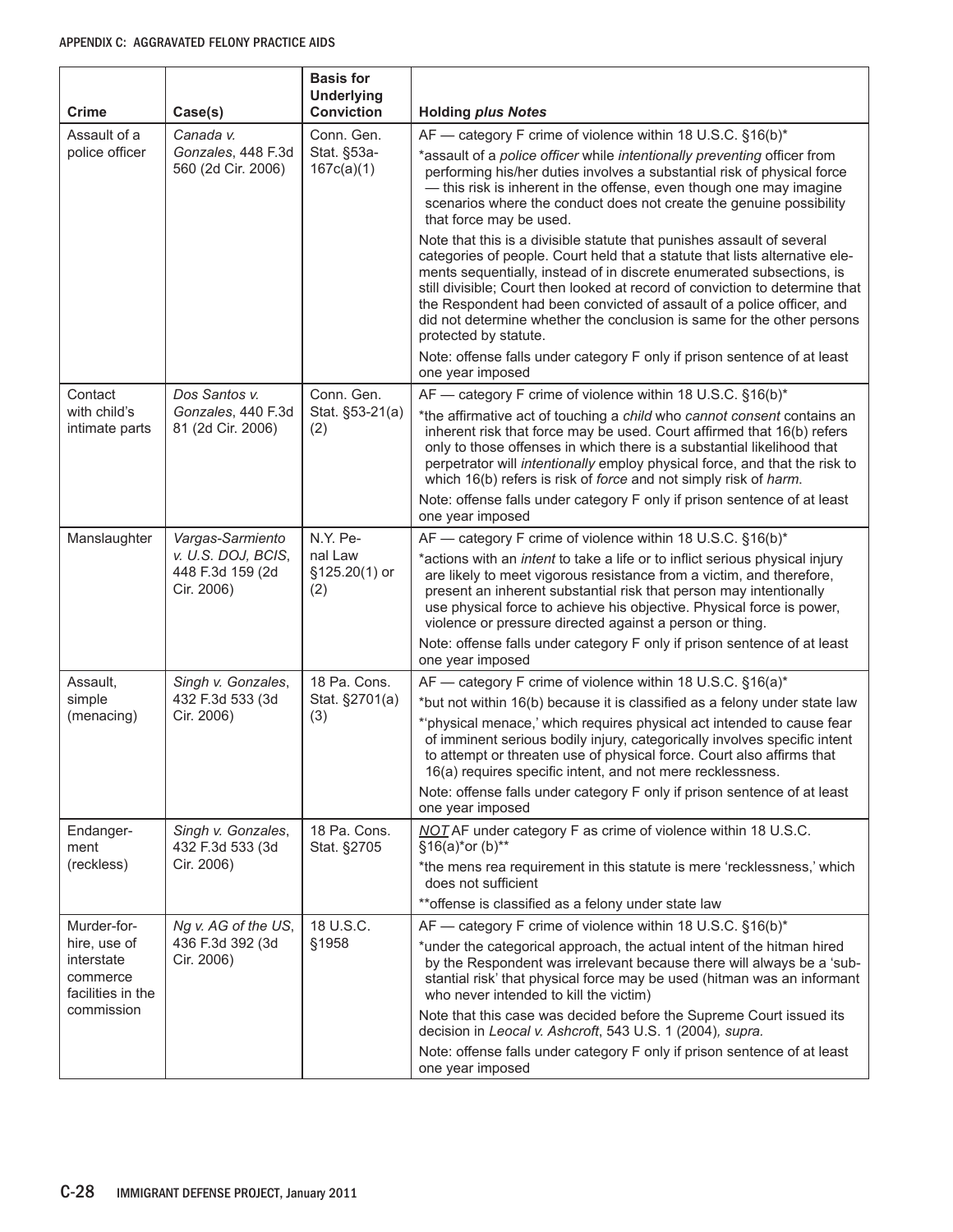| <b>Crime</b>                                                               | Case(s)                                                      | <b>Basis for</b><br><b>Underlying</b><br><b>Conviction</b> | <b>Holding plus Notes</b>                                                                                                                                                                                                                                                                                                                                                                                                                                                                                                                                                                                                                 |
|----------------------------------------------------------------------------|--------------------------------------------------------------|------------------------------------------------------------|-------------------------------------------------------------------------------------------------------------------------------------------------------------------------------------------------------------------------------------------------------------------------------------------------------------------------------------------------------------------------------------------------------------------------------------------------------------------------------------------------------------------------------------------------------------------------------------------------------------------------------------------|
| Assault,                                                                   | Garcia v. Gonza-                                             | N.Y. Penal                                                 | NOT AF under category F crime of violence within 18 U.S.C. §16(b)*                                                                                                                                                                                                                                                                                                                                                                                                                                                                                                                                                                        |
| felony                                                                     | les, 465 F.3d 465<br>(4 <sup>th</sup> Cir. 2006)             | Law<br>§120.05(4)                                          | *§16(b) requires substantial risk that force will be employed as a<br>means to an end in the commission of the crime, not merely that reck-<br>less conduct could result in injury. This statute punishes recklessly<br>causing physical injury to another, which does not meet this substantial<br>risk requirement.                                                                                                                                                                                                                                                                                                                     |
| Battery,<br>aggravated<br>(intentionally<br>causing physi-<br>cal contact) | Larin-Ulloa<br>v.Gonzales,462<br>F.3d 456 (5th Cir.<br>2006) | Kan. Stat. Ann.<br>$§21 - 3414(a)$<br>(1)(c)               | MAYBE AF under category F as crime of violence within 18 U.S.C.<br>$§16(a)$ or (b)*                                                                                                                                                                                                                                                                                                                                                                                                                                                                                                                                                       |
| Firearms,                                                                  | Quezada-                                                     | 720 III. Comp.                                             | AF — category F crime of violence within 18 U.S.C. §16(a)* and (b)                                                                                                                                                                                                                                                                                                                                                                                                                                                                                                                                                                        |
| discharge                                                                  | Luna v. Gonzales,<br>439 F.3d 403 (7th                       | Stat. §5/24-<br>1.2(a)(1)                                  | *firing a gun is use of physical force.                                                                                                                                                                                                                                                                                                                                                                                                                                                                                                                                                                                                   |
|                                                                            | Cir. 2006)                                                   |                                                            | Note: offense falls under category F only if prison sentence of at least<br>one year imposed                                                                                                                                                                                                                                                                                                                                                                                                                                                                                                                                              |
| <b>Battery</b>                                                             | Ortega-<br>Mendez v. Gonza-                                  | Cal. Penal<br>Code §242                                    | NOT AF under category F as crime of violence within 18 U.S.C. §16(a)*<br>or $(b)$ **                                                                                                                                                                                                                                                                                                                                                                                                                                                                                                                                                      |
|                                                                            | les, 450 F.3d 1010<br>(9 <sup>th</sup> Cir. 2006)            |                                                            | *under Leocal, a 'crime of violence' must actually be violent in nature.<br>Although a conviction under this statute requires 'use of force or<br>violence,' this is a term of art in California state jurisprudence meaning<br>'harmful or offensive touching' and is satisfied by non-violent force that<br>does not cause bodily harm or pain; mere offensive touching does not<br>rise to the level of 'crime of violence.'                                                                                                                                                                                                           |
|                                                                            |                                                              |                                                            | ** offense is not a felony under California law because it is punishable<br>by a maximum of six months imprisonment in county jail                                                                                                                                                                                                                                                                                                                                                                                                                                                                                                        |
|                                                                            |                                                              |                                                            | Note that the Court did not address whether and how the modified<br>categorical approach might apply to a conviction under this statute.                                                                                                                                                                                                                                                                                                                                                                                                                                                                                                  |
| Evading an<br>officer                                                      | Penuliar v.<br>Gonzales, 435 F.3d<br>961 (9th Cir. 2006)     | Cal. Veh.<br>Code §2800.2                                  | MAYBE AF under category F as crime of violence within 18 U.S.C.<br>$§16*$<br>*statute may be violated with negligent conduct, which is not sufficient                                                                                                                                                                                                                                                                                                                                                                                                                                                                                     |
|                                                                            |                                                              |                                                            | under 18 U.S.C. 16. State statute punishes conduct done with 'willful<br>or wanton disregard for the safety of persons or property,' and 'will-<br>ful or wanton disregard' includes, but is not limited to, driving during<br>which time three or more traffic violations occurs (and the specified<br>traffic violations include violations committed with negligence). Be-<br>cause record of conviction (which does not include probation report)<br>did not establish whether Respondent was convicted of a negligent or<br>reckless offense, government did not meet its burden of proving that<br>offense fit within 18 U.S.C. 16. |
| Sexual<br>intercourse                                                      | Valencia v.<br>Gonzales, 439 F.3d                            | Cal. Penal<br>Code                                         | MAYBE AF under category F as crime of violence within 18 U.S.C.<br>$§16(a)$ or (b)*                                                                                                                                                                                                                                                                                                                                                                                                                                                                                                                                                       |
| with a minor<br>(statutory<br>rape)                                        | 1046 (9 <sup>th</sup> Cir. 2006)                             | §261.5(c)                                                  | *the full range of conduct proscribed by the state statute includes<br>consensual sexual intercourse between a twenty-one year old and a<br>minor who is almost 18 years old; such a minor is fully capable of free-<br>ly and voluntarily consenting to sexual relations, and therefore, such<br>conduct does not present a substantial risk that physical force may be<br>used in the course of committing the offense. Court differentiates be-<br>tween legal and actual non-consent, and finds that actual non-consent<br>is the relevant inquiry under 16(b)                                                                        |
|                                                                            |                                                              |                                                            | *under the modified categorical approach, record of conviction could be<br>consulted to determine whether the offense, by its nature, involved the<br>risk of use of physical force; however, Court notes that an increase<br>in the age of the Respondent, if it can even be considered, does not<br>increase this risk.                                                                                                                                                                                                                                                                                                                 |
|                                                                            |                                                              |                                                            | Note that this case was decided before the Supreme Court issued its<br>decision in Leocal v. Ashcroft, 543 U.S. 1 (2004), supra.                                                                                                                                                                                                                                                                                                                                                                                                                                                                                                          |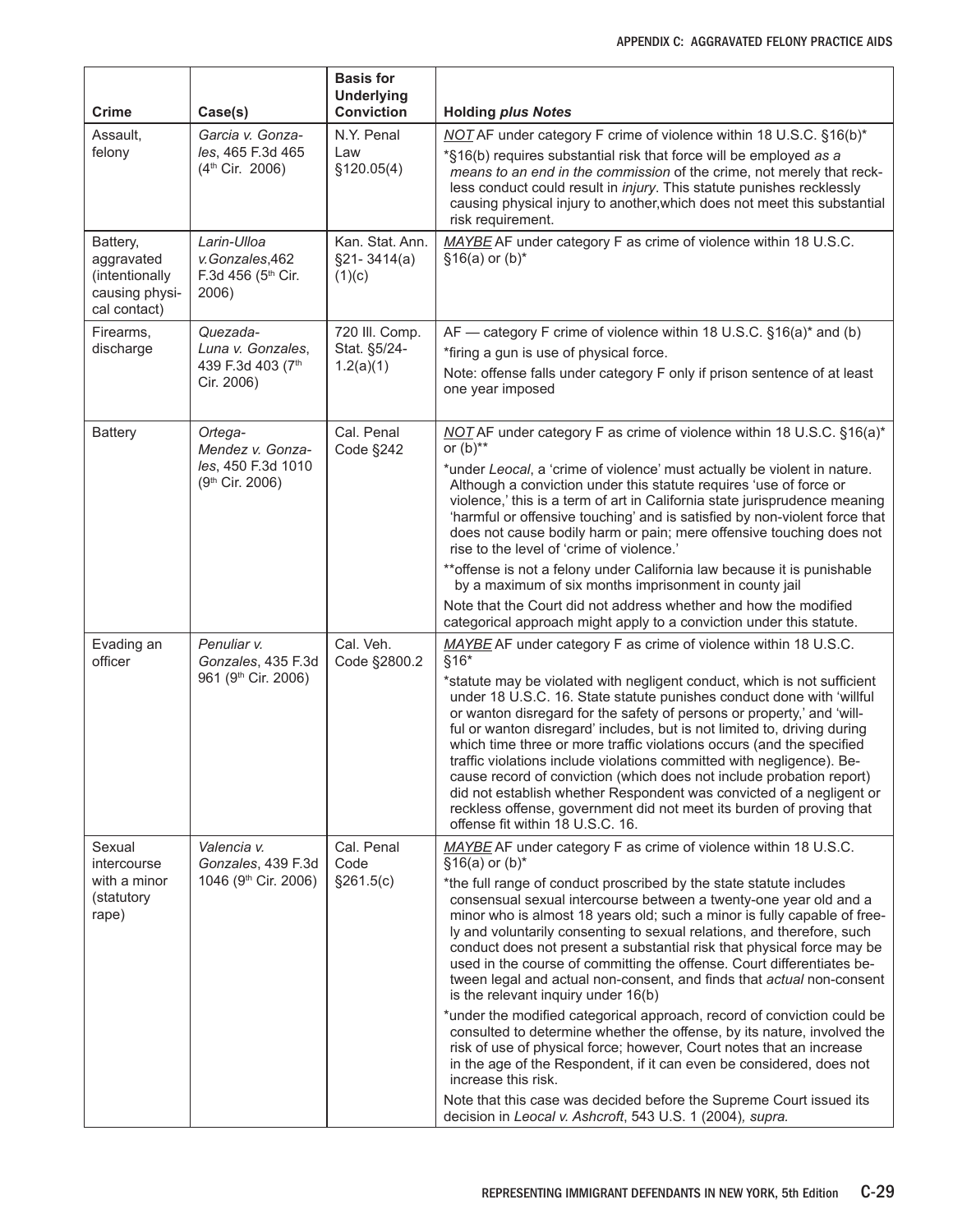| <b>Crime</b>                             | Case(s)                                               | <b>Basis for</b><br><b>Underlying</b><br><b>Conviction</b> | <b>Holding plus Notes</b>                                                                                                                                                                                                                                                                                                                                                                                      |
|------------------------------------------|-------------------------------------------------------|------------------------------------------------------------|----------------------------------------------------------------------------------------------------------------------------------------------------------------------------------------------------------------------------------------------------------------------------------------------------------------------------------------------------------------------------------------------------------------|
| Assault,<br>simple                       | Popal v. Gonzales,<br>416 F.3d 249 (3d                | 18 Pa. Cons.<br>Stat. §2701(a)                             | NOT AF under category F as crime of violence within 18 U.S.C. §16(a)*<br>or 16(b)**                                                                                                                                                                                                                                                                                                                            |
| (reckless)                               | Cir. 2005)                                            | (1)                                                        | *"use of force" requires specific intent to use force; recklessness is<br>not sufficient. Although state statute punishes reckless, knowing and<br>intentional conduct, the record of conviction did not establish that<br>Respondent had pled guilty to anything higher than reckless simple<br>assault<br>** classified as a misdemeanor under Pennsylvania law                                              |
| Burning or                               | Tran v. Gonzales,                                     | 18 Pa. Cons.                                               | NOT AF under category U/F as crime of violence within 18 U.S.C.                                                                                                                                                                                                                                                                                                                                                |
| exploding<br>(reckless),<br>conspiracy   | 414 F.3d 464 (3d<br>Cir. 2005)                        | Stat. §3301                                                | $16(a)*$ or (b)**<br>*use of physical force requires specific intent to employ, generally to<br>achieve some end; mere recklessness as to causing harm is not suf-<br>ficient.                                                                                                                                                                                                                                 |
|                                          |                                                       |                                                            | **16(b) requires a substantial risk that actor will intentionally use physi-<br>cal force in committing the offense; substantial risk of damage to<br>property in not sufficient. Here, the risk is only that the reckless act<br>will cause damage, not that the actor will "step in" and commit an<br>intentional act of violence.                                                                           |
| Vehicular<br>homicide                    | Oyebanji v.<br>Gonzales, 418 F.3d                     | N.J. Stat. Ann.<br>$\S2C:11-5(b)$                          | NOT AF under category F as crime of violence within 18 U.S.C. §16(a)<br>or $(b)^*$                                                                                                                                                                                                                                                                                                                             |
| (reckless)                               | 260 (3d Cir. 2005)                                    | (1)                                                        | *a conviction under this statute requires mere recklessness, which is<br>not sufficient for crime of violence. Court grounds this holding, at least<br>partly, on the Supreme Court's repeated statement in Leocal that ac-<br>cidental conduct is not enough to qualify as a crime of violence and its<br>[Court of Appeal's] determination that accidental conduct would 'seem<br>to encompass recklessness' |
| Manslaughter,<br>simple                  | Bejarano-Urrutia v.<br>Gonzales, 413 F.3d             | Va. Code Ann.<br>§18.2-36                                  | NOT AF under category F crime of violence within 18 U.S.C. §16(a) or<br>$(b)^*$                                                                                                                                                                                                                                                                                                                                |
| involuntary                              | 444 (4 <sup>th</sup> Cir. 2005)                       |                                                            | *although offense involves substantial risk of physical harm, it does not<br>involve a substantial risk that force will be applied. Court also noted<br>that a reckless disregard for human life, required for a conviction, is<br>distinguishable from a reckless disregard for whether force will need<br>to be used.                                                                                        |
| Sexual abuse                             | Patel v. Ashcroft,                                    | 720 III. Comp.                                             | AF - category F crime of violence within 18 U.S.C. §16(b)*                                                                                                                                                                                                                                                                                                                                                     |
|                                          | 401 F.3d 400 (6th<br>Cir. 2005)                       | Stat. §5/12-16                                             | *a conviction inherently involves a 'substantial risk' that physical force<br>may be used because statute punishes sexual conduct with a victim<br>who is <i>unable to give consent</i>                                                                                                                                                                                                                        |
|                                          |                                                       |                                                            | Note: offense falls under category F only if prison sentence of at least<br>one year imposed                                                                                                                                                                                                                                                                                                                   |
| Harassment                               | Szucz-Toldy v.                                        | 720 III. Comp.                                             | NOT AF under category F crime of violence within 18 U.S.C. §16(a)*                                                                                                                                                                                                                                                                                                                                             |
| by telephone                             | Gonzales, 400 F.3d<br>978 (7 <sup>th</sup> Cir. 2005) | Stat. §135/1-<br>1(2)                                      | *a conviction requires only an intent to abuse, threaten or harass, and<br>does not require an actual threat. Court further notes that "threats" is<br>very broad in scope and not limited to threats of physical force. Facts<br>of the particular conduct that led to the conviction have no bearing on<br>whether this offense is a crime of violence.                                                      |
| Sexual                                   | Lisbey v. Gonzales,                                   | Cal. Penal                                                 | AF - category F crime of violence within 18 U.S.C. §16(b)*                                                                                                                                                                                                                                                                                                                                                     |
| battery (non-<br>consensual<br>touching) | 420 F.3d 930 (9th<br>Cir. 2005)                       | Code<br>§243.4(a)                                          | *but not within 16(a) because statute has no requirement of actual or<br>threatened physical force                                                                                                                                                                                                                                                                                                             |
|                                          |                                                       |                                                            | *a conviction always involves a substantial risk that physical force may<br>be used because it requires lack of consent by and restrain of the<br>victim                                                                                                                                                                                                                                                       |
|                                          |                                                       |                                                            | Court noted that the fact that this offense is excluded from the state's<br>list of "violent offenses" is not dispositive of the crime of violence AF<br>inquiry                                                                                                                                                                                                                                               |
|                                          |                                                       |                                                            | Note that this case was decided before the Supreme Court issued its<br>decision in Leocal v. Ashcroft, 543 U.S. 1 (2004), supra.                                                                                                                                                                                                                                                                               |
|                                          |                                                       |                                                            | Note: offense falls under category F only if prison sentence of at least<br>one year imposed                                                                                                                                                                                                                                                                                                                   |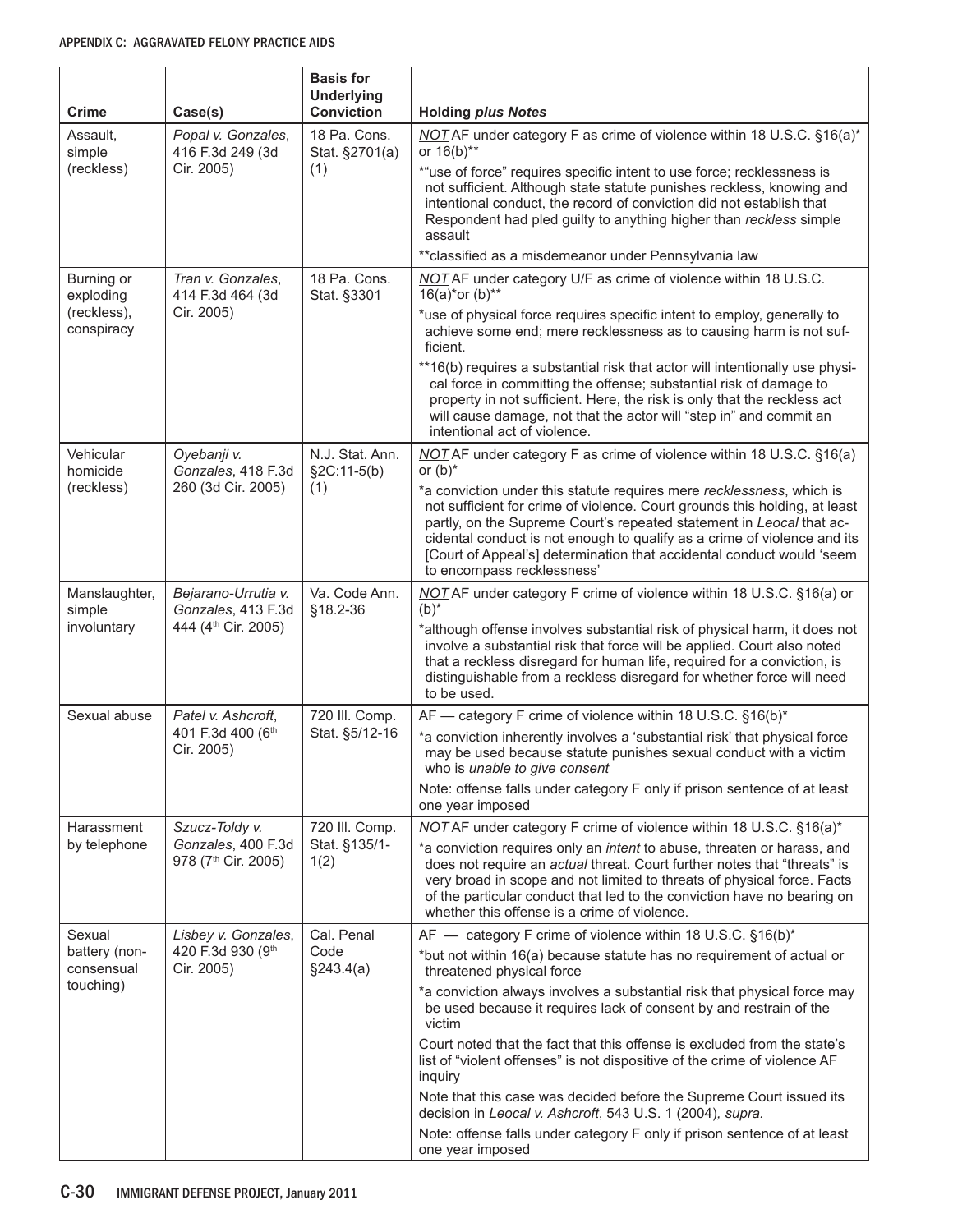| <b>Crime</b>                                                      | Case(s)                                               | <b>Basis for</b><br><b>Underlying</b><br><b>Conviction</b>                                                       | <b>Holding plus Notes</b>                                                                                                                                                                                                                                                                                                                                                                                                                                                                                                                                                                                                                                                                                                                                                                                                                                                                                                                                                                                                                     |
|-------------------------------------------------------------------|-------------------------------------------------------|------------------------------------------------------------------------------------------------------------------|-----------------------------------------------------------------------------------------------------------------------------------------------------------------------------------------------------------------------------------------------------------------------------------------------------------------------------------------------------------------------------------------------------------------------------------------------------------------------------------------------------------------------------------------------------------------------------------------------------------------------------------------------------------------------------------------------------------------------------------------------------------------------------------------------------------------------------------------------------------------------------------------------------------------------------------------------------------------------------------------------------------------------------------------------|
| Vehicular<br>manslaughter                                         | Lara-Cazares v.<br>Gonzales, 408 F.3d                 | Cal. Penal<br>Code                                                                                               | NOT AF under category F as crime of violence within 18 U.S.C. §16(a)<br>or $(b)^*$                                                                                                                                                                                                                                                                                                                                                                                                                                                                                                                                                                                                                                                                                                                                                                                                                                                                                                                                                            |
| while<br>intoxicated                                              | 1217 (9 <sup>th</sup> Cir. 2005)                      | \$191.5(a)                                                                                                       | *a conviction under this statute requires only gross negligence, and<br>therefore does not constitute the kind of active employment of force<br>required by Leocal                                                                                                                                                                                                                                                                                                                                                                                                                                                                                                                                                                                                                                                                                                                                                                                                                                                                            |
| Use of vehicle                                                    | Nguyen v. Ashcroft,                                   | Okla. Stat. tit.                                                                                                 | AF - category F crime of violence within 18 U.S.C. §16(b)*                                                                                                                                                                                                                                                                                                                                                                                                                                                                                                                                                                                                                                                                                                                                                                                                                                                                                                                                                                                    |
| to facilitate<br>discharge<br>of weapon<br>(drive-by<br>shooting) | 366 F.3d 386 (5th<br>Cir. 2004)                       | §21, 652(b)                                                                                                      | *a conviction requires an actual, intentional discharge of a weapon<br>(although not necessarily by the person charged with this offense);<br>therefore there is always a 'substantial risk' that physical force may<br>be used. Also, the language "uses vehicle to facilitate" suggests<br>intentionality.                                                                                                                                                                                                                                                                                                                                                                                                                                                                                                                                                                                                                                                                                                                                  |
|                                                                   |                                                       |                                                                                                                  | Note that this case was decided before the Supreme Court issued its<br>decision in Leocal v. Ashcroft, 543 U.S. 1 (2004), supra.                                                                                                                                                                                                                                                                                                                                                                                                                                                                                                                                                                                                                                                                                                                                                                                                                                                                                                              |
|                                                                   |                                                       |                                                                                                                  | Note: offense falls under category F only if prison sentence of at least<br>one year imposed                                                                                                                                                                                                                                                                                                                                                                                                                                                                                                                                                                                                                                                                                                                                                                                                                                                                                                                                                  |
| Exhibiting                                                        | Reyes-Alcaraz v.                                      | Cal. Penal                                                                                                       | AF — category F crime of violence within 18 U.S.C. §16(a)*                                                                                                                                                                                                                                                                                                                                                                                                                                                                                                                                                                                                                                                                                                                                                                                                                                                                                                                                                                                    |
| a deadly<br>weapon, with<br>the intent to                         | Ashcroft, 363 F.3d<br>937 (9th Cir 2004)              | Code §417.8<br>(felony)                                                                                          | *by drawing or exhibiting a deadly weapon to resist or prevent an ar-<br>rest, a person is threatening to use the weapon, which is 'threatened<br>use of physical force' under 18 U.S.C. §16(a)                                                                                                                                                                                                                                                                                                                                                                                                                                                                                                                                                                                                                                                                                                                                                                                                                                               |
| prevent or<br>resist arrest                                       |                                                       |                                                                                                                  | Note that this case was decided before the Supreme Court issued its<br>decision in Leocal v. Ashcroft, 543 U.S. 1 (2004), supra.                                                                                                                                                                                                                                                                                                                                                                                                                                                                                                                                                                                                                                                                                                                                                                                                                                                                                                              |
|                                                                   |                                                       |                                                                                                                  | Note: offense falls under category F only if prison sentence of at least<br>one year imposed                                                                                                                                                                                                                                                                                                                                                                                                                                                                                                                                                                                                                                                                                                                                                                                                                                                                                                                                                  |
| Sexual battery                                                    | Zaidi v. Ashcroft,<br>374 F.3d 357 (5th<br>Cir. 2004) | Okla. Stat.<br>Ann. Tit. §21,<br>1123(B)                                                                         | AF - category F crime of violence within 18 U.S.C. §16(b)*<br>*a conviction involves a 'substantial risk' that physical force may be<br>used to complete offense because statute presupposes a lack of<br>consent by the victim.                                                                                                                                                                                                                                                                                                                                                                                                                                                                                                                                                                                                                                                                                                                                                                                                              |
|                                                                   |                                                       |                                                                                                                  | Note that this case was decided before the Supreme Court issued its<br>decision in Leocal v. Ashcroft, 543 U.S. 1 (2004), supra.                                                                                                                                                                                                                                                                                                                                                                                                                                                                                                                                                                                                                                                                                                                                                                                                                                                                                                              |
|                                                                   |                                                       |                                                                                                                  | Note: offense falls under category F only if prison sentence of at least<br>one year imposed                                                                                                                                                                                                                                                                                                                                                                                                                                                                                                                                                                                                                                                                                                                                                                                                                                                                                                                                                  |
| Assault,<br>misdemeanor                                           | Chrzanoski v.<br>Ashcroft, 327 F.3d                   | Conn. Gen.<br>Stat. §53a-<br>61(a)(1)<br>[Note: identi-<br>cal to NYPL<br>\$120.00(1)<br>misdemeanor<br>assault] | NOT AF under category F as a crime of violence within 18 U.S.C.<br>$§16(a)*$                                                                                                                                                                                                                                                                                                                                                                                                                                                                                                                                                                                                                                                                                                                                                                                                                                                                                                                                                                  |
|                                                                   | 188 (2d Cir. 2003)                                    |                                                                                                                  | *although subsection (1) of state statute requires proof that defendant<br>intentionally caused physical injury to another, it does not have as an<br>element (whether statutorily defined or otherwise) that defendant use<br>physical force to cause that injury                                                                                                                                                                                                                                                                                                                                                                                                                                                                                                                                                                                                                                                                                                                                                                            |
|                                                                   |                                                       |                                                                                                                  | Note: because the offense is categorized as a misdemeanor under<br>state law, it also does not meet the definition of a crime of violence<br>under $§16(b)$                                                                                                                                                                                                                                                                                                                                                                                                                                                                                                                                                                                                                                                                                                                                                                                                                                                                                   |
| Manslaughter                                                      | Jobson v. Ashcroft,<br>326 F.3d 367 (2d               | N.Y. Penal<br>Law                                                                                                | NOT AF under category F as a crime of violence within 18 U.S.C.<br>$§16(b)*$                                                                                                                                                                                                                                                                                                                                                                                                                                                                                                                                                                                                                                                                                                                                                                                                                                                                                                                                                                  |
|                                                                   | Cir. 2003)                                            | \$125.15(1)                                                                                                      | *§16(b) requires that an offense inherently pose a substantial risk that<br>a defendant will use physical force. It also contemplates risk of an<br>intentional use of force. Neither is an element of the state statute.<br>Applying a categorical approach, court held that the minimum conduct<br>required to violate the state statute is not "by its nature" a crime of<br>violence under §16(b). First, the risk that a defendant will use physi-<br>cal force in the commission of an offense is 'materially different' from<br>the risk that an offense will result in physical injury (the state statute<br>requires only the latter). Passive conduct or omissions alone are<br>sufficient for conviction under state statute. Second, an unintentional<br>accident caused by recklessness (which would sustain a conviction<br>under the state statute) cannot properly be said to involve a substan-<br>tial risk that a defendant will use physical force.<br>Note: But see Matter of Jean, 23 I&N Dec. 373 (Att. Gen. 2002), in |
|                                                                   |                                                       |                                                                                                                  | which the attorney general questioned, in dicta, the BIA's prior determi-<br>nation that offense was not a crime of violence                                                                                                                                                                                                                                                                                                                                                                                                                                                                                                                                                                                                                                                                                                                                                                                                                                                                                                                  |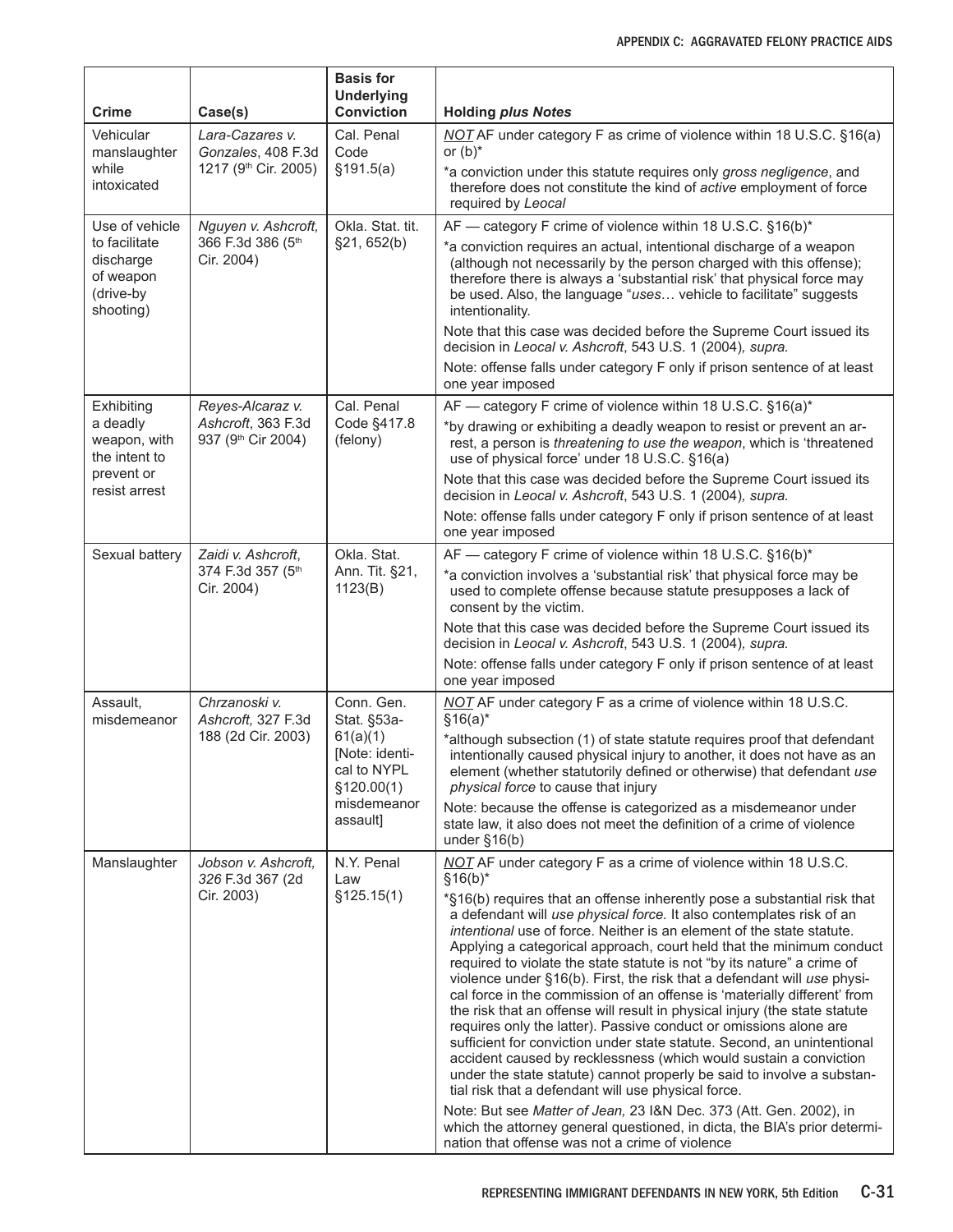| <b>Crime</b>                   | Case(s)                                                                     | <b>Basis for</b><br><b>Underlying</b><br><b>Conviction</b>                                   | <b>Holding plus Notes</b>                                                                                                                                                                                                                                                                                                                                                                                       |
|--------------------------------|-----------------------------------------------------------------------------|----------------------------------------------------------------------------------------------|-----------------------------------------------------------------------------------------------------------------------------------------------------------------------------------------------------------------------------------------------------------------------------------------------------------------------------------------------------------------------------------------------------------------|
| Sexual                         | Chery v. Ashcroft,                                                          | Conn. Gen.                                                                                   | AF — category F crime of violence within 18 U.S.C. §16(b)*                                                                                                                                                                                                                                                                                                                                                      |
| assault<br>(statutory<br>rape) | 347 F.3d 404 (2d<br>Cir. 2003)                                              | Stat. §53a-71                                                                                | *sexual intercourse with a victim who cannot consent is affirmative<br>conduct that inherently involves a substantial risk that physical force<br>may be used in the course of committing the offense - particularly<br>because of the age difference between defendant and victim, mental<br>incapacity or physical helplessness of victim, or defendant's position<br>of authority over victim.               |
|                                |                                                                             |                                                                                              | Note that this case was decided before the Supreme Court issued its<br>decision in Leocal v. Ashcroft, 543 U.S. 1 (2004), supra.                                                                                                                                                                                                                                                                                |
|                                |                                                                             |                                                                                              | Note: offense falls under category F only if prison sentence of at least<br>one year imposed                                                                                                                                                                                                                                                                                                                    |
| Unlawful<br>imprisonment       | Dickson v.<br>Ashcroft, 346 F.3d                                            | N.Y. Penal<br>Law 135.10                                                                     | MAYBE AF under category F crime of violence within 18 U.S.C. §16(a)<br>or $(b)^*$                                                                                                                                                                                                                                                                                                                               |
|                                | 44 (2d Cir. 2003)                                                           |                                                                                              | *statute is divisible: restraint of a non-consenting competent adult using<br>physical force or intimidation satisfies 16(a), and restraint of non-con-<br>senting competent adult using deception satisfies 16(b); restraint of an<br>incompetent person or child under 16 years of age with acquiescence<br>of the restrained person is not a crime of violence within 16(a) or (b).                          |
|                                |                                                                             |                                                                                              | *under the modified categorical approach, the record of conviction can<br>be consulted to determine whether Respondent was convicted of<br>unlawful imprisonment of a competent adult. The narrative statement<br>of facts in a pre-sentence report cannot be consulted for this purpose<br>because it may not be reliable and may contain allegations that were<br>not proven or would have been inadmissible. |
|                                |                                                                             |                                                                                              | Note that this case was decided before the Supreme Court issued its<br>decision in Leocal v. Ashcroft, 543 U.S. 1 (2004), supra.                                                                                                                                                                                                                                                                                |
|                                |                                                                             |                                                                                              | Note: offense falls under category F only if prison sentence of at least<br>one year imposed                                                                                                                                                                                                                                                                                                                    |
| <b>Terrorist</b><br>threats    | Rosales-Rosales v.<br>Ashcroft, 347 F.3d<br>714 (9 <sup>th</sup> Cir. 2003) | Cal. Penal<br>Code §422                                                                      | AF — category F crime of violence within 18 U.S.C. §16(a)*<br>Note that this case was decided before the Supreme Court issued its<br>decision in Leocal v. Ashcroft, 543 U.S. 1 (2004), supra.                                                                                                                                                                                                                  |
|                                |                                                                             |                                                                                              | Note: offense falls under category F only if prison sentence of at least<br>one year imposed                                                                                                                                                                                                                                                                                                                    |
| <b>Terrorist</b>               | Bovkun v. Ashcroft,                                                         | Pa. [Cons.                                                                                   | $AF$ — category F as crime of violence under §16(a)                                                                                                                                                                                                                                                                                                                                                             |
| <b>Threats</b>                 | 283 F.3d 166 (3d<br>Cir. 2002)                                              | Stat.] §2706<br>(1998) sub-<br>sequently                                                     | Note that this case was decided before the Supreme Court issued its<br>decision in Leocal v. Ashcroft, 543 U.S. 1 (2004), supra.                                                                                                                                                                                                                                                                                |
|                                |                                                                             | redesignated<br>as §2706(a)<br>$(1)-(3)$                                                     | Note: offense falls under category F only if prison sentence of at least<br>one year imposed                                                                                                                                                                                                                                                                                                                    |
| Death by                       | U.S. v. Alejo-                                                              | N.C.Gen. Stat.                                                                               | $AF - category F$                                                                                                                                                                                                                                                                                                                                                                                               |
| motor<br>vehicle,              | Alejo, 286<br>F.3d 711 (4th                                                 | §20141.4(a)<br>(2)                                                                           | Note that this case was decided before the Supreme Court issued its<br>decision in Leocal v. Ashcroft, 543 U.S. 1 (2004), infra.                                                                                                                                                                                                                                                                                |
| misdemeanor                    | Cir. 2002)                                                                  |                                                                                              | Note: offense falls under category F only if prison sentence of at least<br>one year imposed                                                                                                                                                                                                                                                                                                                    |
| Robbery,                       | Chambers v. Reno,                                                           | Maryland law                                                                                 | AF - category F                                                                                                                                                                                                                                                                                                                                                                                                 |
| with a deadly<br>weapon        | 307 F.3d<br>284 (4th Cir.<br>2002)                                          |                                                                                              | Note: offense falls under category F only if prison sentence of at least<br>one year imposed                                                                                                                                                                                                                                                                                                                    |
| Assault with<br>bodily injury, | U.S. v. Urias-<br>Escobar, 281 F.3d                                         | Texas law                                                                                    | AF - category F crime of violence*                                                                                                                                                                                                                                                                                                                                                                              |
| misdemeanor                    | 165 (5th                                                                    |                                                                                              | *even though offense is a misdemeanor under state law<br>Note that this case was decided before the Supreme Court issued its                                                                                                                                                                                                                                                                                    |
|                                | Cir.), cert. denied,<br>122 S. Ct. 2377                                     |                                                                                              | decision in Leocal v. Ashcroft, 543 U.S. 1 (2004), infra.                                                                                                                                                                                                                                                                                                                                                       |
| (2002)                         |                                                                             | Note: offense falls under category F only if prison sentence of at least<br>one year imposed |                                                                                                                                                                                                                                                                                                                                                                                                                 |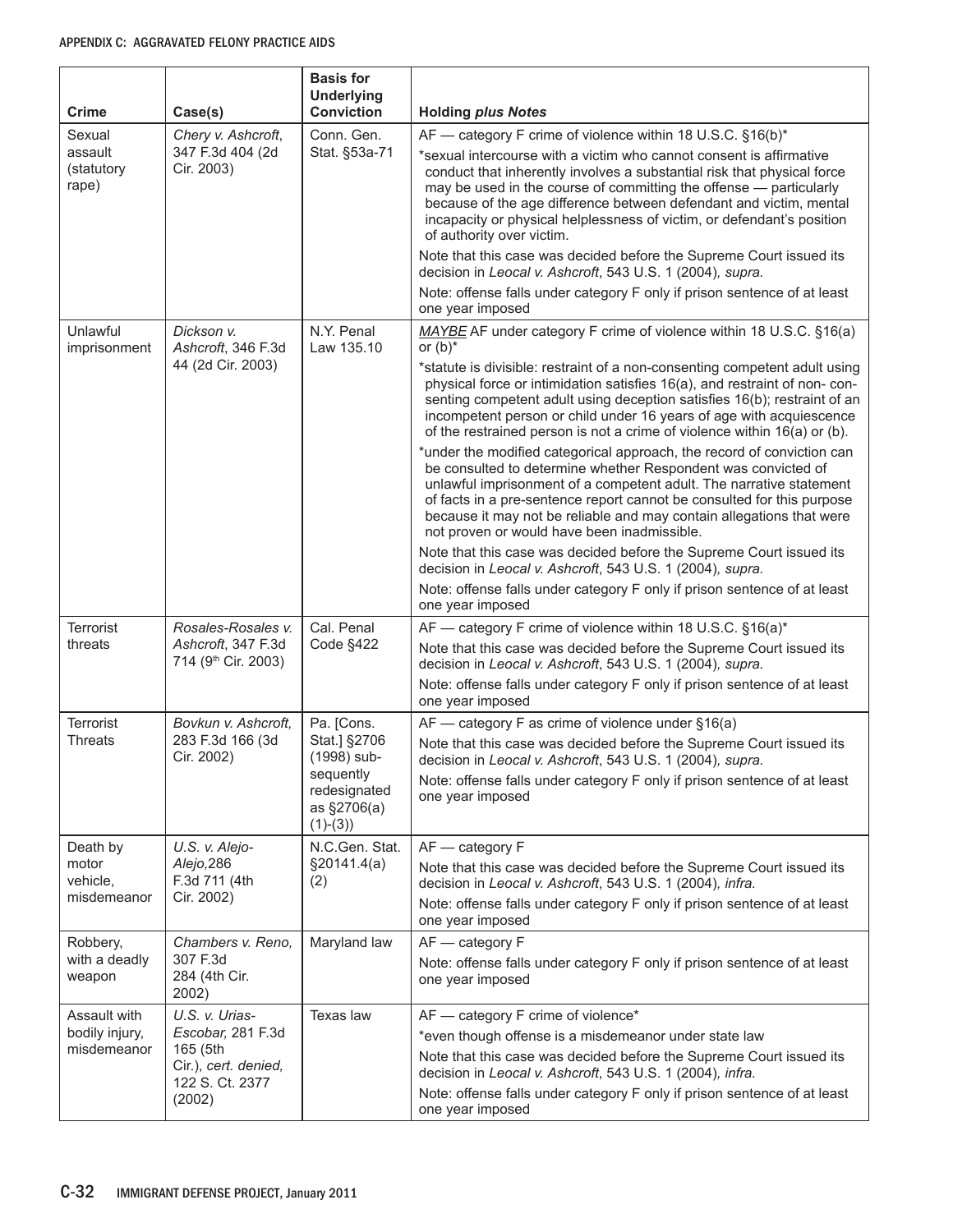| <b>Crime</b>                                                                                   | Case(s)                                                                                                                          | <b>Basis for</b><br><b>Underlying</b><br><b>Conviction</b>                                                      | <b>Holding plus Notes</b>                                                                                                                                                                                                                                                                                                                                                        |
|------------------------------------------------------------------------------------------------|----------------------------------------------------------------------------------------------------------------------------------|-----------------------------------------------------------------------------------------------------------------|----------------------------------------------------------------------------------------------------------------------------------------------------------------------------------------------------------------------------------------------------------------------------------------------------------------------------------------------------------------------------------|
| Injury to a<br>child, felony                                                                   | U.S. v. Gracia-<br>Cantu, 302 F.3d                                                                                               | Tex. Penal<br>Code Ann.                                                                                         | NOT AF under category F as crime of violence within 18 U.S.C.<br>§16(a)* or §16(b)**                                                                                                                                                                                                                                                                                             |
|                                                                                                | 308 (5th Cir. 2002)                                                                                                              | \$22.04(a)                                                                                                      | *because state statute does not require that the perpetrator actually<br>use, attempt to use, or threaten to use physical force against a child                                                                                                                                                                                                                                  |
|                                                                                                |                                                                                                                                  |                                                                                                                 | **because conviction under statute may stem from an omission rather<br>than an intentional use of force, the offense is not, by its nature, a<br>crime of violence within the meaning of §16(b)                                                                                                                                                                                  |
| Burglary of<br>vehicle                                                                         | U.S. v. Alvarez-<br>Martinez, 286 F.3d                                                                                           | 720 III. Comp.<br>Stat. 5/19-1(a)                                                                               | MAYBE AF under category F as crime of violence within 18 U.S.C.<br>$$16(a)*$                                                                                                                                                                                                                                                                                                     |
|                                                                                                | 470 (7th Cir.), cert.<br>denied, 123 S. Ct.<br>198 (2002)                                                                        |                                                                                                                 | *statute is divisible because it encompasses some conduct that is a<br>crime of violence and some that is not; here the presentence report,<br>which indicated that the vehicle's doors were locked and the passen-<br>ger side window had been pried open, established the use of physi-<br>cal force against the property of another for the offense to fall within<br>\$16(a) |
|                                                                                                |                                                                                                                                  |                                                                                                                 | Note that this case was decided before the Supreme Court issued its<br>decision in Leocal v. Ashcroft, 543 U.S. 1 (2004), infra.                                                                                                                                                                                                                                                 |
|                                                                                                |                                                                                                                                  |                                                                                                                 | Note: offense falls under category F only if prison sentence of at least<br>one year imposed                                                                                                                                                                                                                                                                                     |
| Luring a child                                                                                 | U.S. v. Martinez-                                                                                                                | 720 III. Comp.                                                                                                  | $AF$ — category F as crime of violence under §16(b)*                                                                                                                                                                                                                                                                                                                             |
| under age 16<br>into vehicle<br>or building for<br>unlawful                                    | Jimenez, 294 F.3d<br>921 (7th Cir. 2002)                                                                                         | Stat. §5/10-<br>5(10)                                                                                           | *in illegal reentry context, sentencing court's 'aggravated felony'<br>enhancement was not 'clear error' when conduct under statute by its<br>nature involves a substantial risk that in the course of such offense,<br>force may be used against the young victim                                                                                                               |
| purpose                                                                                        |                                                                                                                                  |                                                                                                                 | Note that this case was decided before the Supreme Court issued its<br>decision in Leocal v. Ashcroft, 543 U.S. 1 (2004), supra                                                                                                                                                                                                                                                  |
|                                                                                                |                                                                                                                                  |                                                                                                                 | Note: offense falls under category F only if prison sentence of at least<br>one year imposed                                                                                                                                                                                                                                                                                     |
| Robbery                                                                                        | U.S. v. Valladares,<br>304 F.3d 1300 (8th<br>Cir. 2002)                                                                          | Cal. Penal<br>Code §211                                                                                         | AF - category F as crime of violence under §16(b)*<br>MAYBE AF under category F as crime of violence within 18 U.S.C.<br>$§16(a)*$                                                                                                                                                                                                                                               |
|                                                                                                |                                                                                                                                  |                                                                                                                 | *robbery achieved through 'force or fear' (state statutory language) by<br>its nature presents a substantial risk that physical force against the<br>person or property of another may be used                                                                                                                                                                                   |
|                                                                                                |                                                                                                                                  |                                                                                                                 | ** state statute encompasses conduct that may or may not include as<br>an element the use, attempted use, or threatened use of physical<br>force within the meaning of §16(a); underlying record of conviction,<br>however, established that such an element existed in the instant case<br>(provided a handgun to a co-defendant who used the gun to rob a<br>pedestrian)       |
|                                                                                                |                                                                                                                                  |                                                                                                                 | Note: offense falls under category F only if prison sentence of at least<br>one year imposed                                                                                                                                                                                                                                                                                     |
| <b>Battery</b>                                                                                 | U.S. v. Gonzalez-                                                                                                                | Nev. Rev. Stat.                                                                                                 | AF - category F (even though offense is not a felony under state law)                                                                                                                                                                                                                                                                                                            |
| causing<br>substantial                                                                         | Tamariz, 310 F.3d<br>1168 (9th Cir.                                                                                              | §200.481                                                                                                        | Note that this case was decided before the Supreme Court issued its<br>decision in Leocal v. Ashcroft, 543 U.S. 1 (2004), infra.                                                                                                                                                                                                                                                 |
| bodily harm,<br>gross<br>misdemeanor                                                           | 2002)                                                                                                                            |                                                                                                                 | Note: offense falls under category F only if prison sentence of at least<br>one year imposed                                                                                                                                                                                                                                                                                     |
| Driving while<br>intoxicated<br>(driving under<br>the Influence<br>(with multiple)<br>priors)) | Montiel-Barraza v.<br>INS, 275 F.3d 1178<br>(9th Cir. 2002);<br>U.S. v. Portillo<br>Mendoza, 273<br>F.3d 1224 (9th<br>Cir. 2001) | Cal. Vehicle<br>Code §23152<br>(a) (along with<br>§23175, an<br>enhancement<br>provision for<br>multiple priors | <b>NOT</b> AF under category F (even with prior DUI convictions)                                                                                                                                                                                                                                                                                                                 |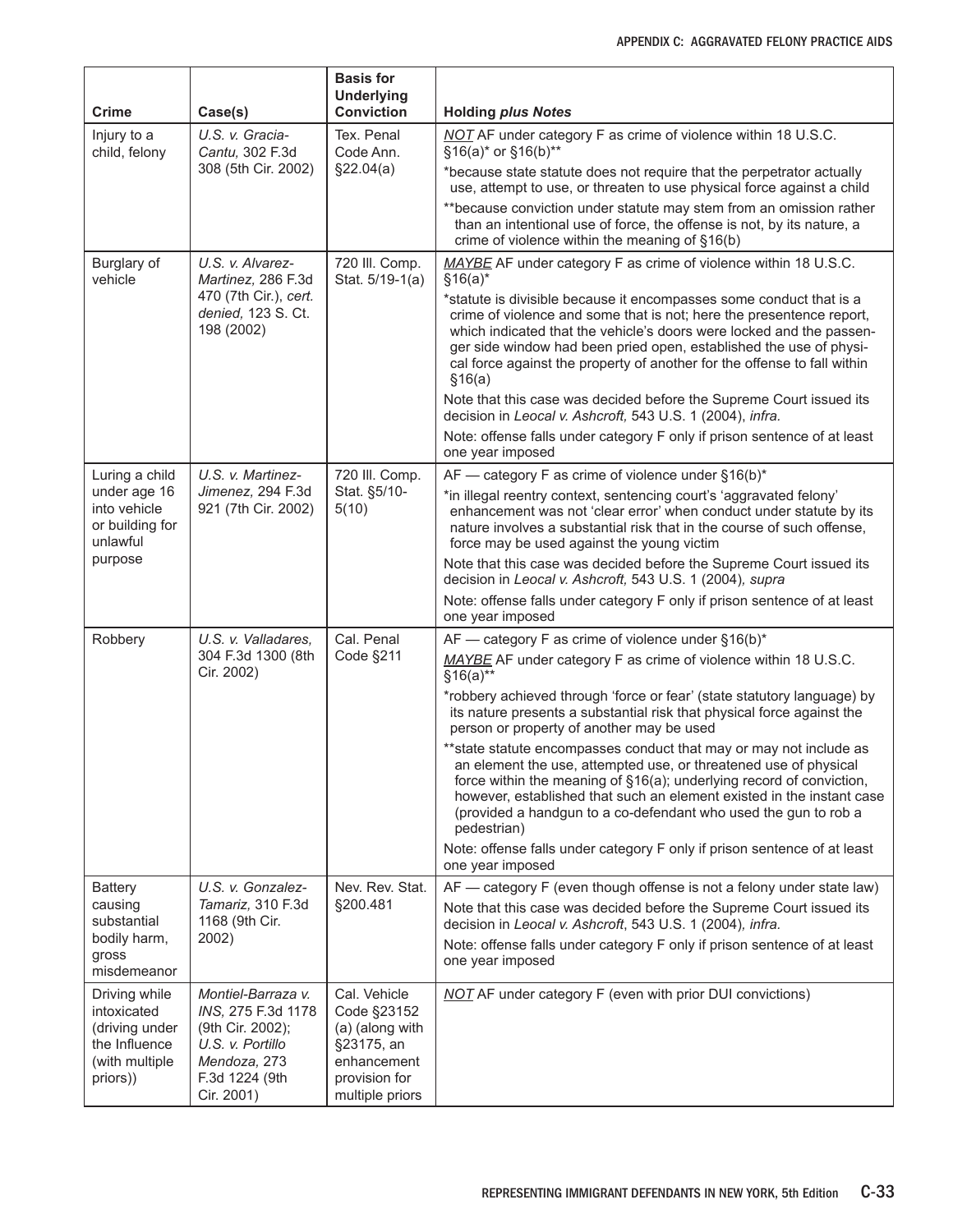| <b>Crime</b>                                                                                                                          | Case(s)                                                                        | <b>Basis for</b><br><b>Underlying</b><br><b>Conviction</b>                | <b>Holding plus Notes</b>                                                                                                                                                                                                                                                                                                                                                                                                                                                         |
|---------------------------------------------------------------------------------------------------------------------------------------|--------------------------------------------------------------------------------|---------------------------------------------------------------------------|-----------------------------------------------------------------------------------------------------------------------------------------------------------------------------------------------------------------------------------------------------------------------------------------------------------------------------------------------------------------------------------------------------------------------------------------------------------------------------------|
| Endanger-<br>ment, felony                                                                                                             | U.S. v. Hernandez-<br>Castellanos.                                             | Ariz. Rev. Stat.<br>§13-1201                                              | MAYBE AF under category F as crime of violence within 18 U.S.C. §16<br>$(b)^*$                                                                                                                                                                                                                                                                                                                                                                                                    |
|                                                                                                                                       | 287 F.3d 876 (9th<br>Cir. 2002)                                                |                                                                           | *conviction under statute does not 'facially qualify' as a COV within<br>§16(b) because not all conduct punishable under statute would con-<br>stitute a COV within §16 (b) - 'substantial risk of imminent death or<br>physical injury'                                                                                                                                                                                                                                          |
|                                                                                                                                       |                                                                                |                                                                           | (language of state statute) is not the same as 'substantial risk that<br>physical force  may be used' (required to fall within §16(b)); in this<br>case, record of conviction did not establish whether defendant's convic-<br>tion was in fact for a COV within §16(b)                                                                                                                                                                                                           |
|                                                                                                                                       |                                                                                |                                                                           | Note: offense falls under category F only if prison sentence of at least<br>one year imposed                                                                                                                                                                                                                                                                                                                                                                                      |
| False<br>imprisonment                                                                                                                 | Cortez-<br>Quinonez v.                                                         | Cal. Penal<br>Code §§236-                                                 | MAYBE AF under category F as crime of violence within 18 U.S.C.<br>$§16(b)*$                                                                                                                                                                                                                                                                                                                                                                                                      |
|                                                                                                                                       | Ashcroft, 2002 U.S.<br>App. LEXIS 6053<br>(9th Cir. 2002)<br>(unpub'd opinion) | 37                                                                        | *conviction under statute, by itself, does not establish COV because<br>statute reaches both conduct that would constitute a COV and con-<br>duct that would not (a person may be convicted for false imprisonment<br>by fraud or deceit, as well as by violence or menace); here, however,<br>the judgment of conviction and charging papers established that the<br>defendant was convicted of false imprisonment by violence, and that<br>the crime was perpetrated with a gun |
|                                                                                                                                       |                                                                                |                                                                           | Note: offense falls under category F only if prison sentence of at least<br>one year imposed                                                                                                                                                                                                                                                                                                                                                                                      |
| Unlawful                                                                                                                              | U.S. v. Cruz-                                                                  | Cal. Vehicle                                                              | <b>NOT</b> AF under category F                                                                                                                                                                                                                                                                                                                                                                                                                                                    |
| driving                                                                                                                               | Mandujano,<br>2002 U.S. App.<br>or taking of<br>LEXIS 24417 (9th               | Code §10851                                                               | (following Ye v. INS, see "Burglary of vehicle", supra)                                                                                                                                                                                                                                                                                                                                                                                                                           |
| vehicle                                                                                                                               |                                                                                |                                                                           | MAYBE AF under category G as theft offense*                                                                                                                                                                                                                                                                                                                                                                                                                                       |
|                                                                                                                                       | Cir. 2002)<br>(unpub'd<br>opinion)                                             |                                                                           | *statute is broader than the generic definition of theft in that it permitted<br>conviction for aiding and abetting; there was insufficient information<br>in the record to determine whether defendant was in fact convicted of<br>generic theft.                                                                                                                                                                                                                                |
| U.S. v. Saenz-<br>Child abuse,<br>Mendoza, 287 F.3d<br>misdemeanor<br>1011 (10th Cir.),<br>(cruelty<br>toward child)<br>cert. denied, | Utah law                                                                       | AF - category F (even though offense is a misdemeanor under state<br>law) |                                                                                                                                                                                                                                                                                                                                                                                                                                                                                   |
|                                                                                                                                       |                                                                                |                                                                           | Note that this case was decided before the Supreme Court issued its<br>decision in Leocal v. Ashcroft, 543 U.S. 1 (2004), infra.                                                                                                                                                                                                                                                                                                                                                  |
|                                                                                                                                       | 123 S. Ct. 315<br>(2002)                                                       |                                                                           | Note: offense falls under category F only if prison sentence of at least<br>one year imposed                                                                                                                                                                                                                                                                                                                                                                                      |
| False                                                                                                                                 | Brooks v. Ashcroft,                                                            | Fla. Stat.                                                                | $AF - category F$                                                                                                                                                                                                                                                                                                                                                                                                                                                                 |
| imprisonment                                                                                                                          | 283 F.3d 1268<br>(11th Cir.                                                    | §787.02                                                                   | Note that this case was decided before the Supreme Court issued its<br>decision in Leocal v. Ashcroft, 543 U.S. 1 (2004), supra.                                                                                                                                                                                                                                                                                                                                                  |
|                                                                                                                                       | 2002)                                                                          |                                                                           | Note: offense falls under category F only if prison sentence of at least<br>one year imposed                                                                                                                                                                                                                                                                                                                                                                                      |
| Driving while<br>intoxicated                                                                                                          | Dalton v. Ashcroft,<br>257 F.3d 200 (2d                                        | N.Y. VTL Law<br>\$1192(3)                                                 | NOT AF under category F as crime of violence within 18 U.S.C.<br>$§16(b)*$                                                                                                                                                                                                                                                                                                                                                                                                        |
| (with two<br>prior DWIs, a<br>felony)                                                                                                 | Cir. 2001)                                                                     |                                                                           | *focusing on intrinsic nature of the offense, court held that the risk of<br>use of physical force was not an element of the offense; conviction<br>under statute was possible even where there was no risk of use of<br>force, and the serious potential risk of physical injury from an accident<br>did not constitute likelihood of the intentional employment of physical<br>force                                                                                            |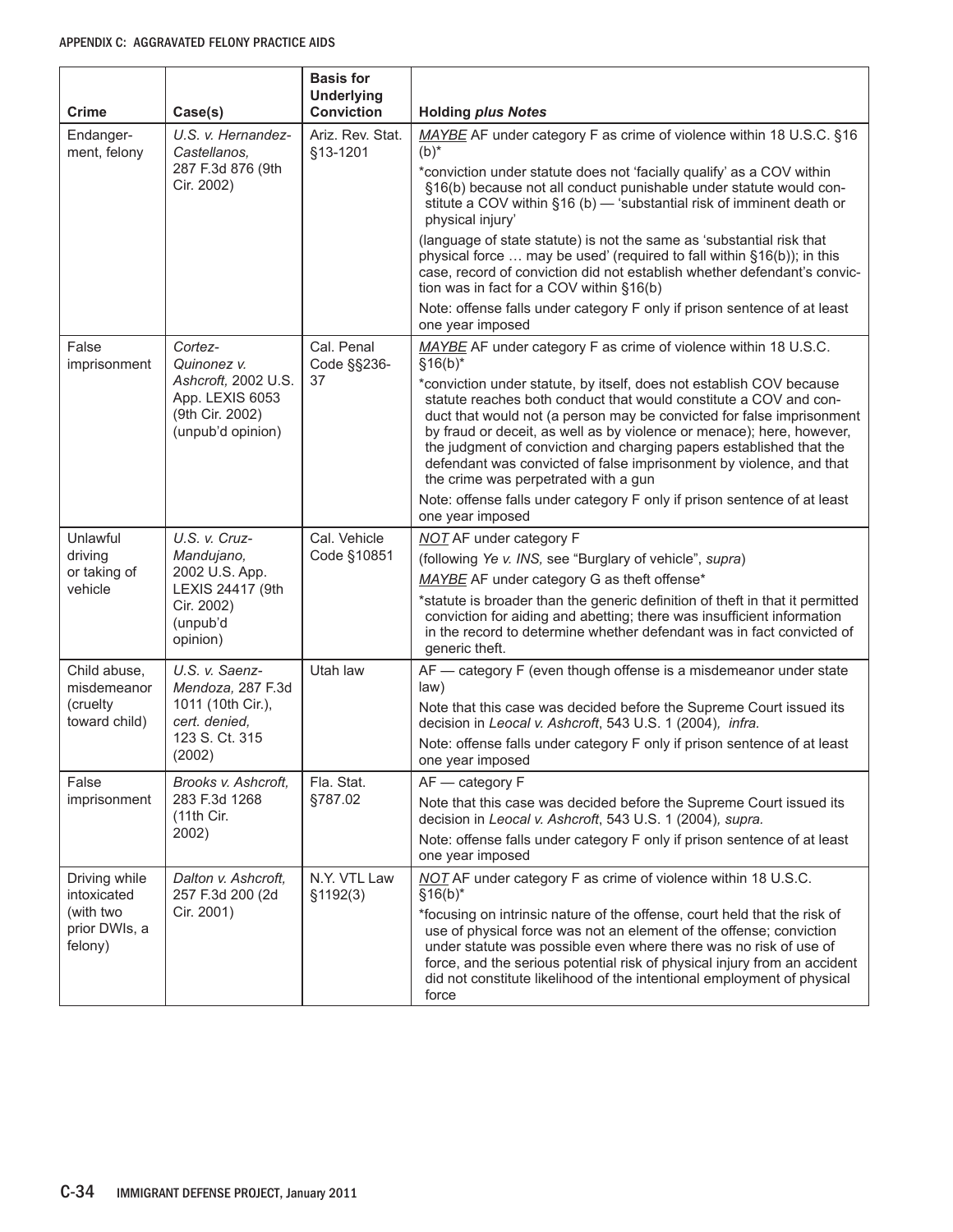| <b>Crime</b>                                                                                                             | Case(s)                                   | <b>Basis for</b><br><b>Underlying</b><br><b>Conviction</b> | <b>Holding plus Notes</b>                                                                                                                                                                                                                                                                                                                                                                                                                                                                                                                                                                                                                                                            |
|--------------------------------------------------------------------------------------------------------------------------|-------------------------------------------|------------------------------------------------------------|--------------------------------------------------------------------------------------------------------------------------------------------------------------------------------------------------------------------------------------------------------------------------------------------------------------------------------------------------------------------------------------------------------------------------------------------------------------------------------------------------------------------------------------------------------------------------------------------------------------------------------------------------------------------------------------|
| Vehicular                                                                                                                | Francis v. Reno,                          | 75 Pa.C.S.A.                                               | NOT AF under category F as crime of violence within §16(a) or §16(b)*                                                                                                                                                                                                                                                                                                                                                                                                                                                                                                                                                                                                                |
| homicide<br>(misdemeanor<br>conviction<br>with one year<br>sentence)                                                     | 269 F.3d 162 (3d<br>Cir. 2001)            | §3732**                                                    | *state vehicular homicide statute at the time of conviction in 1993<br>was categorized as a misdemeanor under state law. Where an of-<br>fense is categorized as a misdemeanor under state law, it does not<br>meet the definition of a crime of violence under §16(b). Even if state<br>misdemeanors may be included under §16(b), conviction under state<br>vehicular homicide statute still does not fall under crime of violence<br>definition at §16(b) because statute required proof of criminal negli-<br>gence only (unintentional conduct), not recklessness                                                                                                               |
|                                                                                                                          |                                           |                                                            | Note: In 2000, the Pennsylvania Legislature amended 75 Pa. C. S. A.<br>S 3732 by substituting 'recklessly or with gross negligence' for 'uninten-<br>tionally' and increased the offense from a misdemeanor of the first<br>degree to a felony of the third degree                                                                                                                                                                                                                                                                                                                                                                                                                   |
| Driving while<br>intoxicated,                                                                                            | U.S. v. Chapa-<br>Garza, 243 F.3d         | Tex. Penal<br>Code Ann.                                    | NOT AF under category F as crime of violence within 18 U.S.C.<br>$§16(b)*$                                                                                                                                                                                                                                                                                                                                                                                                                                                                                                                                                                                                           |
| felony                                                                                                                   | 921 (5th Cir. 2001)                       | §49.09                                                     | *a COV as defined by §16(b) must involve the substantial likelihood<br>that the offender will intentionally employ force against the person<br>or property of another in order to effectuate the commission of the<br>offense; intentional use of force is seldom if ever employed to commit<br>the offense of DWI                                                                                                                                                                                                                                                                                                                                                                   |
| Firearms,<br>felony                                                                                                      | U.S. v. Hernandez-<br>Neave, 291 F.3d     | Tex. Penal<br>Code                                         | NOT AF under category F as crime of violence within 18 U.S.C.<br>$§16(b)*$                                                                                                                                                                                                                                                                                                                                                                                                                                                                                                                                                                                                           |
| possession<br>(unlawfully<br>carrying a<br>firearm in an<br>establishment<br>licensed to<br>sell alcoholic<br>beverages) | 296 (5th Cir. 2001)                       | §46.02(c)                                                  | *state statute does not require a substantial likelihood that the perpe-<br>trator will intentionally employ physical force against the person or<br>property of another (statute does require intentional, knowing or reck-<br>less carrying of hand-gun onto premises, but such intent portion of the<br>crime goes to the act of carrying a firearm onto premises, and does<br>not go to any supposed intentional force against another's person or<br>property), and, further, physical force against the person or property<br>of another need not be used to complete the crime (applying Fifth Cir-<br>cuit's Chapa-Garza framework (see "Driving while intoxicated" supra)). |
| Firearms,                                                                                                                | U.S. v. Rivas-                            | Texas law                                                  | AF — category F as crime of violence under $§16(b)^*$                                                                                                                                                                                                                                                                                                                                                                                                                                                                                                                                                                                                                                |
| unlawful<br>possession of<br>short-barreled                                                                              | Palacios, 244 F.3d<br>396 (5th Cir. 2001) |                                                            | *the unlawful possession of any unregistered firearm 'involves a<br>substantial risk that physical force against the person or property of<br>another' will occur                                                                                                                                                                                                                                                                                                                                                                                                                                                                                                                    |
| shotgun                                                                                                                  |                                           |                                                            | Note that this case was decided before the Supreme Court issued its<br>decision in Leocal v. Ashcroft, 543 U.S. 1 (2004), supra.                                                                                                                                                                                                                                                                                                                                                                                                                                                                                                                                                     |
|                                                                                                                          |                                           |                                                            | Note: This holding has subsequently been called into question by the<br>Fifth Circuit in U.S. v. Hernandez-Neave, 291 F.3d 296 (5th Cir. 2001),<br>supra, as it appears to conflict with the Chapa-Garza framework for<br>analyzing crime of violence AFs (see "Driving while intoxicated" supra).                                                                                                                                                                                                                                                                                                                                                                                   |
|                                                                                                                          |                                           |                                                            | Note: offense falls under category F only if prison sentence of at least<br>one year imposed                                                                                                                                                                                                                                                                                                                                                                                                                                                                                                                                                                                         |
| Mischief,<br>criminal                                                                                                    | U.S. v. Landeros-<br>Gonzalez, 262 F.3d   | Tex. Penal<br>Code                                         | NOT AF under category F as crime of violence within 18 U.S.C.<br>$§16(b)*$                                                                                                                                                                                                                                                                                                                                                                                                                                                                                                                                                                                                           |
| (intentional<br>marking of<br>another's<br>property)                                                                     | 424 (5th Cir. 2001)                       | \$28.03(a)(3)                                              | *offense does not involve a substantial risk of force - no substantial<br>risk that a vandal will use "destructive or violent force" in the course of<br>unlawfully "making marks" on another person's property                                                                                                                                                                                                                                                                                                                                                                                                                                                                      |
| Vehicular                                                                                                                | Bazan-Reyes v.                            | Wisc. Stat.                                                | NOT AF under category F as crime of violence within §16(a)* or 16(b)**                                                                                                                                                                                                                                                                                                                                                                                                                                                                                                                                                                                                               |
| homicide<br>(homicide by                                                                                                 | INS, 256 F.3d 600<br>(7th Cir. 2001)      | §940.09                                                    | *because the word "use" in §16(a) requires volitional conduct                                                                                                                                                                                                                                                                                                                                                                                                                                                                                                                                                                                                                        |
| intoxicated<br>use of vehicle)                                                                                           |                                           |                                                            | **intentional force is virtually never employed to commit any of the<br>offenses for which petitioners were convicted; §16(b) is limited to<br>crimes in which the offender is reckless with respect to the risk that<br>intentional physical force will be used in the course of committing the<br>offense.                                                                                                                                                                                                                                                                                                                                                                         |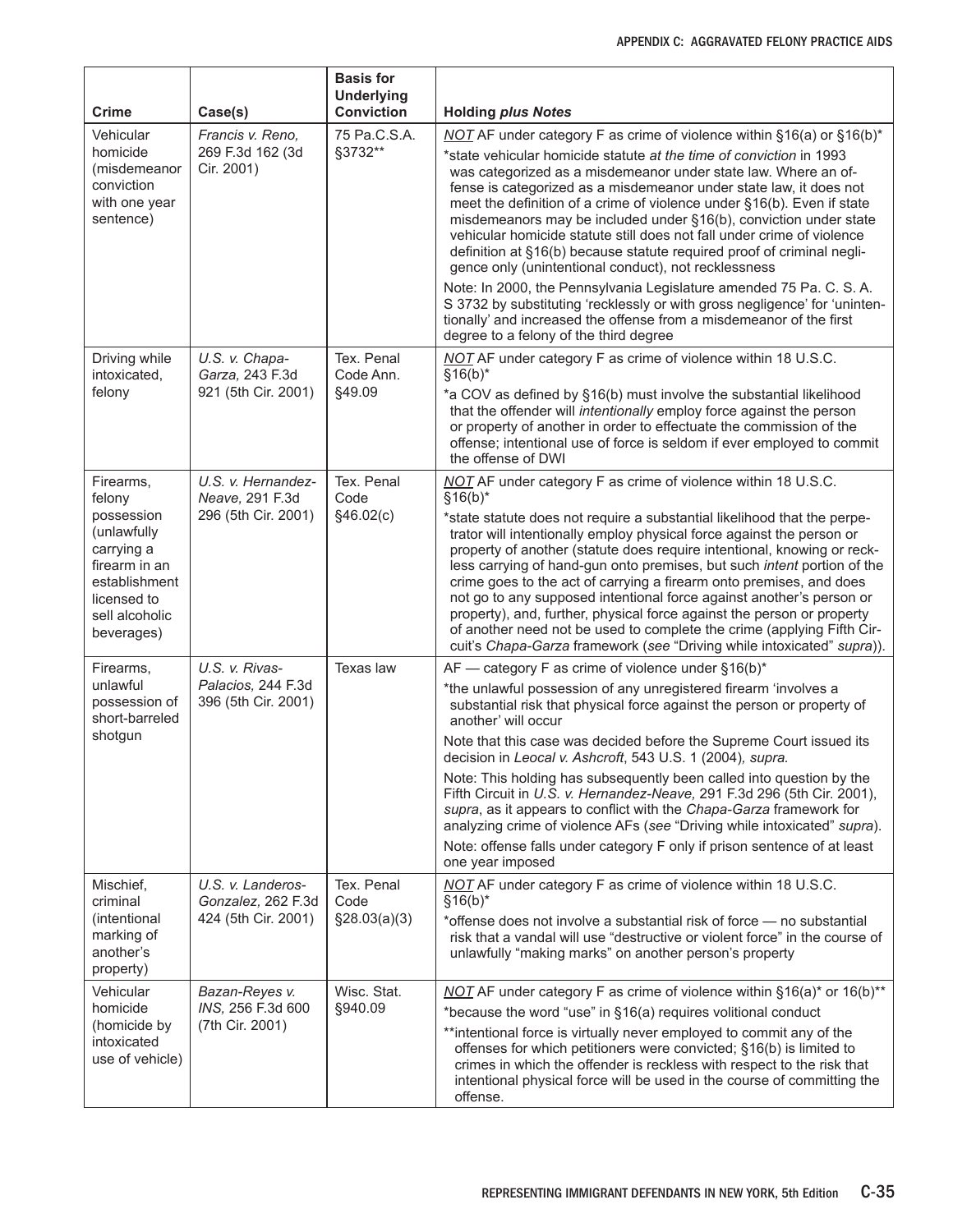| Crime                                                                                            | Case(s)                                                                                                                                            | <b>Basis for</b><br><b>Underlying</b><br><b>Conviction</b> | <b>Holding plus Notes</b>                                                                                                                                                                                                                                                                                                                                                                                                      |
|--------------------------------------------------------------------------------------------------|----------------------------------------------------------------------------------------------------------------------------------------------------|------------------------------------------------------------|--------------------------------------------------------------------------------------------------------------------------------------------------------------------------------------------------------------------------------------------------------------------------------------------------------------------------------------------------------------------------------------------------------------------------------|
| Driving while<br>intoxicated<br>(driving<br>under the<br>influence<br>with injury to<br>another) | U.S. v. Trinidad-<br>Aquino, 259<br>F.3d 1140 (9th<br>Cir. 2001)                                                                                   | Cal. Vehicle<br>Code<br>§23153                             | NOT AF under category F as crime of violence within 18 U.S.C. §16(a)<br>or $16(b)^*$<br>*although §16(b) encompasses both intentional and reckless conduct,<br>California DUI can be committed by mere negligence and therefore is<br>not a crime of violence under §16(b)                                                                                                                                                     |
| Firearms,<br>possession<br>of short-<br>barreled<br>shotgun                                      | U.S. v. Avila-<br>Mercado, 2001<br>U.S. App. LEXIS<br>13335 (9th Cir.)<br>(unpub'd opinion),<br>cert. denied, U.S.<br><b>LEXIS 10704</b><br>(2001) | Nev. Rev. Stat.<br>§202.275                                | AF - category U/F<br>Note that this case was decided before the Supreme Court issued its<br>decision in Leocal v. Ashcroft, 543 U.S. 1 (2004), supra.<br>Note: offense falls under category F only if prison sentence of at least<br>one year imposed                                                                                                                                                                          |
| Inflicting<br>corporal<br>injury on<br>spouse                                                    | U.S. v. Jimenez,<br>258 F.3d 1120 (9th<br>Cir. 2001)                                                                                               | Cal. Penal<br>Code §273.5                                  | $AF - category F$<br>Note that this case was decided before the Supreme Court issued its<br>decision in Leocal v. Ashcroft, 543 U.S. 1 (2004), supra.<br>Note: offense falls under category F only if prison sentence of at least<br>one year imposed                                                                                                                                                                          |
| Manslaughter,<br>involuntary                                                                     | Park v. INS, 252<br>F.3d 1018 (9th Cir.<br>2001)                                                                                                   | Cal. Penal<br>Code §192(b)                                 | AF - category F as crime of violence within 18 U.S.C. §16(b)<br>*statute requires criminal negligence, which is defined in such a man-<br>ner as to require a minimal mens rea of reckless<br>Note that this case was decided before the Supreme Court issued its<br>decision in Leocal v. Ashcroft, 543 U.S. 1 (2004), supra.<br>Note: offense falls under category F only if prison sentence of at least<br>one year imposed |
| Assault with<br>a dangerous<br>weapon                                                            | U.S. v. Ortega-<br>Garcia, 2001 U.S.<br>App. LEXIS 14266<br>(10th Cir.)<br>(unpub'd), cert.<br>denied, 534 U.S.<br>883 (2001)                      | Okl. Stat. Tit.<br>§645 (1983)                             | AF - category F crime of violence within both 18 U.S.C. §16(a) and<br>§16(b)<br>Note that this case was decided before the Supreme Court issued its<br>decision in Leocal v. Ashcroft, 543 U.S. 1 (2004), infra.<br>Note: offense falls under category F only if prison sentence of at least<br>one year imposed                                                                                                               |
| Menacing                                                                                         | U.S. v. Drummond,<br>240 F.3d 1333<br>(11th Cir. 2001)                                                                                             | N.Y. Penal<br>Law §120.14                                  | $AF - category F$<br>Note that this case was decided before the Supreme Court issued its<br>decision in Leocal v. Ashcroft, 543 U.S. 1 (2004), supra.<br>Note: offense falls under category F only if prison sentence of at least<br>one year imposed                                                                                                                                                                          |
| <b>Burglary</b>                                                                                  | U.S. v. Borbon-<br>Vasquez, 2000<br>U.S. App. LEXIS<br>31861<br>(2d Cir. 2000)<br>(unpub'd opinion)                                                | New York<br>law (second<br>degree)                         | $AF - category F$<br>Note: offense falls under category F only if prison sentence of at least<br>one year imposed                                                                                                                                                                                                                                                                                                              |
| Simple<br>domestic<br>assault,<br>misdemeanor                                                    | U.S. v. Pacheco,<br>225 F.3d 148 (2d<br>Cir.2000),<br>cert. denied,<br>533 U.S. 904<br>(2001)                                                      | R.I. law                                                   | AF — category F crime of violence within 18 U.S.C. §16(a)<br>(even though offense is a misdemeanor under state law)<br>Note that this case was decided before the Supreme Court issued its<br>decision in Leocal v. Ashcroft, 543 U.S. 1 (2004), supra.<br>Note: offense falls under category F only if prison sentence of at least<br>one year imposed                                                                        |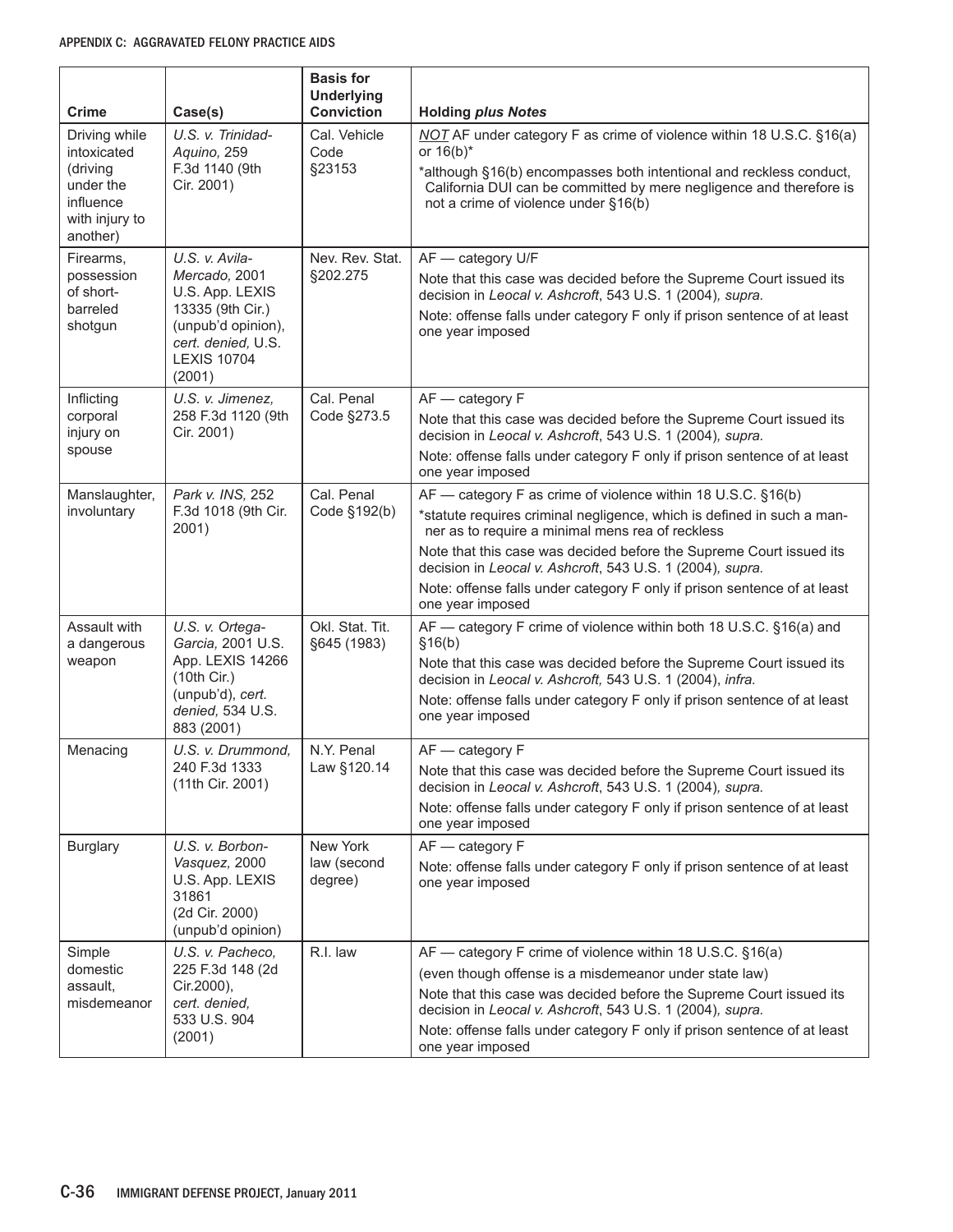| Crime                                            | Case(s)                                                                           | <b>Basis for</b><br><b>Underlying</b><br><b>Conviction</b> | <b>Holding plus Notes</b>                                                                                                                                                                                                                                                                                                                              |
|--------------------------------------------------|-----------------------------------------------------------------------------------|------------------------------------------------------------|--------------------------------------------------------------------------------------------------------------------------------------------------------------------------------------------------------------------------------------------------------------------------------------------------------------------------------------------------------|
| Sexual                                           | Wireko v. Reno,                                                                   | Va. Code                                                   | AF - category F                                                                                                                                                                                                                                                                                                                                        |
| battery,                                         | 211 F.3d 833                                                                      | §18.2-67.4                                                 | (even though offense is a misdemeanor under state law)                                                                                                                                                                                                                                                                                                 |
| misdemeanor                                      | (4th Cir. 2000)                                                                   |                                                            | Note that this case was decided before the Supreme Court issued its<br>decision in Leocal v. Ashcroft, 543 U.S. 1 (2004), supra.                                                                                                                                                                                                                       |
|                                                  |                                                                                   |                                                            | Note: offense falls under category F only if prison sentence of at least<br>one year imposed                                                                                                                                                                                                                                                           |
| Burglary of                                      | Solorzano-Patlan v.                                                               | 720 III. Comp.                                             | MAYBE AF - category F as crime of violence within 18 U.S.C. §16(b)*                                                                                                                                                                                                                                                                                    |
| vehicle                                          | INS, 207 F.3d 869<br>(7th Cir. 2000)                                              | Stat. 5/19-1(a)                                            | Note that this case was decided before the Supreme Court issued its<br>decision in Leocal v. Ashcroft, 543 U.S. 1 (2004), infra.                                                                                                                                                                                                                       |
|                                                  |                                                                                   |                                                            | NOT AF under category G as a burglary offense**                                                                                                                                                                                                                                                                                                        |
|                                                  |                                                                                   |                                                            | *statute is divisible because it criminalizes both conduct that does and<br>conduct that does not involve substantial risk that physical force may<br>be used; case was remanded so that IJ may review the charging<br>papers to determine whether conduct involved substantial risk that<br>physical force may be used so as to fall under category F |
|                                                  |                                                                                   |                                                            | Note: offense falls under category F only if prison sentence of at least<br>one year imposed                                                                                                                                                                                                                                                           |
|                                                  |                                                                                   |                                                            | **vehicle burglary does not fall within generic definition of burglary,<br>which is the unlawful or unprivileged entry into, or remaining in, a<br>building or structure with intent to commit a crime                                                                                                                                                 |
|                                                  |                                                                                   |                                                            | Note: but court did not reach issue of whether offense was an AF under<br>category G as a 'theft offense'                                                                                                                                                                                                                                              |
| Burglary of                                      | U.S. v. Guzman-                                                                   | <b>Texas Law</b>                                           | AF — category F crime of violence within 18 U.S.C. §16(b)*                                                                                                                                                                                                                                                                                             |
| vehicle                                          | Landeros, 207<br>F.3d 1034 (8th Cir.                                              |                                                            | *court did not reach issue of whether offense was also an AF under<br>category G                                                                                                                                                                                                                                                                       |
|                                                  | 2000)                                                                             |                                                            | Note that this case was decided before the Supreme Court issued its<br>decision in Leocal v. Ashcroft, 543 U.S. 1 (2004), infra.                                                                                                                                                                                                                       |
|                                                  |                                                                                   |                                                            | Note: offense falls under category F only if prison sentence of at least<br>one year imposed                                                                                                                                                                                                                                                           |
| Burglary of<br>vehicle                           | Ye v. INS, 214<br>F.3d 1128 (9th Cir.                                             | Cal. Penal<br>Code §459                                    | NOT AF under category F (entry of a vehicle is not necessarily violent<br>in nature)                                                                                                                                                                                                                                                                   |
|                                                  | 2000)                                                                             |                                                            | NOT AF under category G as a burglary offense* (vehicle burglary<br>does not fall within generic definition of burglary, which is the unlawful<br>or unprivileged entry into, or remaining in, a building or structure with<br>intent to commit a crime)                                                                                               |
|                                                  |                                                                                   |                                                            | *but court did not reach issue of whether offense was an AF under<br>category G as a 'theft offense'                                                                                                                                                                                                                                                   |
| Sexual                                           | U.S. v. Navarro-                                                                  | N.J. Stat. Ann.                                            | NOT AF under category A or F                                                                                                                                                                                                                                                                                                                           |
| assault<br>(consensual<br>sexual<br>penetration) | Elizondo, 2000<br>U.S. App. LEXIS<br>7215 (9th Cir.<br>2000) (unpub'd<br>opinion) | §2C:14-2a(3)                                               | (statute permits conviction for consensual sexual penetration which is<br>neither category A 'rape' nor category F 'crime of violence')                                                                                                                                                                                                                |
| Assault with a<br>deadly                         | U.S. v. Ceron-<br>Sanchez, 222 F.3d                                               | Ariz. Rev. Stat.<br>§13-1204)(A)                           | AF - category U/F as attempted crime of violence within 18 U.S.C.<br>$§16(a)$ and $§16(b)$                                                                                                                                                                                                                                                             |
| weapon/<br>dangerous<br>instrument,              | 1169<br>(9th Cir. 2000)                                                           | (2) (along with<br>§§13-100<br>& 13-1204                   | Note that conviction was based on reckless driving, and this case was<br>decided before the Supreme Court issued its decision in Leocal v.<br>Ashcroft, 543 U.S. 1 (2004), infra.                                                                                                                                                                      |
| aggravated,<br>attempted                         |                                                                                   | (B))                                                       | Note: offense falls under category U/F only if prison sentence of at<br>least one year imposed                                                                                                                                                                                                                                                         |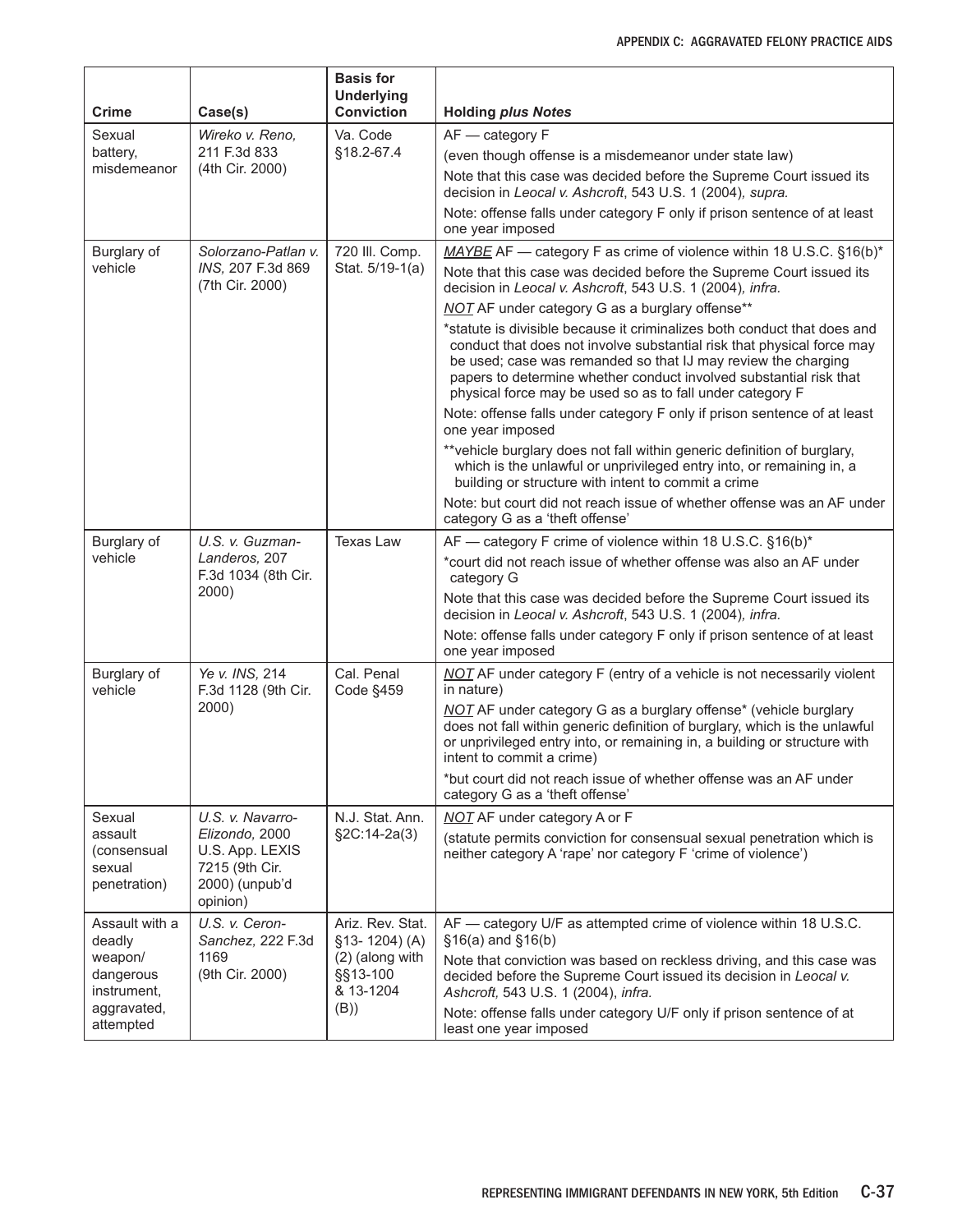| <b>Crime</b>                                             | Case(s)                                                                                                                | <b>Basis for</b><br><b>Underlying</b><br><b>Conviction</b> | <b>Holding plus Notes</b>                                                                                                                                                                                                                                                                |
|----------------------------------------------------------|------------------------------------------------------------------------------------------------------------------------|------------------------------------------------------------|------------------------------------------------------------------------------------------------------------------------------------------------------------------------------------------------------------------------------------------------------------------------------------------|
| Trespass,                                                | U.S. v. Delgado-                                                                                                       | Colo, Rev.                                                 | AF - category F as crime of violence with 18 U.S.C. §16(b)*                                                                                                                                                                                                                              |
| criminal                                                 | Enriquez, 188 F.3d<br>592 (5th Cir. 1999)                                                                              | Stat. Ann.<br>§18-4-502 (1st<br>degree)                    | *statute requires entering or remaining in dwelling of another, which<br>creates a substantial risk that physical force would be used against<br>the residents in the dwelling                                                                                                           |
|                                                          |                                                                                                                        |                                                            | Note that this case was decided before the Supreme Court issued its<br>decision in Leocal v. Ashcroft, 543 U.S. 1 (2004), supra.                                                                                                                                                         |
|                                                          |                                                                                                                        |                                                            | Note: offense falls under category F only if prison sentence of at least<br>one year imposed                                                                                                                                                                                             |
| Unauthorized                                             | U.S. v. Galvan-                                                                                                        | Texas law                                                  | AF - category F as crime of violence under §16(b)*                                                                                                                                                                                                                                       |
| use of a motor<br>vehicle                                | Rodriguez, 169<br>F.3d 217 (5th Cir.),<br>cert. denied, 528<br>U.S. 837 (1999)                                         |                                                            | *offense carries a 'substantial risk' that the vehicle might be broken<br>into, stripped, or vandalized, or that it might become involved in an ac-<br>cident, resulting not only in damage to the vehicle and other property,<br>but in personal injuries to innocent victims as well** |
|                                                          |                                                                                                                        |                                                            | Note: the Fifth Circuit subsequently limited the holding in this case 'to<br>its property aspects', among other things (see U.S. v. Charles, 301 F.3d<br>309 (5th Cir. 2002))                                                                                                            |
|                                                          |                                                                                                                        |                                                            | Note that this case was decided before the Supreme Court issued its<br>decision in Leocal v. Ashcroft, 543 U.S. 1 (2004), supra.                                                                                                                                                         |
|                                                          |                                                                                                                        |                                                            | Note: offense falls under category F only if prison sentence of at least<br>one year imposed                                                                                                                                                                                             |
| Sexual                                                   | Xiong v. INS,                                                                                                          | Wis. Stat.                                                 | <b>NOT</b> AF under category F*                                                                                                                                                                                                                                                          |
| 173 F.3d 601<br>assault<br>of a child<br>(7th Cir. 1999) |                                                                                                                        | §948.02(2)                                                 | (because consensual sex precluded finding of a "crime of violence,"<br>absent substantial age difference)                                                                                                                                                                                |
| (statutory<br>rape)                                      |                                                                                                                        |                                                            | *but court did not reach issue of whether offense was "sexual abuse of<br>a minor" under category A                                                                                                                                                                                      |
| Sexual                                                   | U.S. v. Alas-                                                                                                          | Neb. Rev. Stat.                                            | AF - category F crime of violence within 18 U.S.C. §16(b)*                                                                                                                                                                                                                               |
| child                                                    | assault of a<br>Castro, 184 F.3d<br>812 (8th Cir. 1999)                                                                | §28-320.01                                                 | *there is 'substantial risk' that force may be used, even if no force actu-<br>ally is used                                                                                                                                                                                              |
|                                                          |                                                                                                                        |                                                            | Note that this case was decided before the Supreme Court issued its<br>decision in Leocal v. Ashcroft, 543 U.S. 1 (2004), supra.                                                                                                                                                         |
|                                                          |                                                                                                                        |                                                            | Note: offense falls under category F only if prison sentence of at least<br>one year imposed                                                                                                                                                                                             |
| Sexual abuse                                             | U.S. v.                                                                                                                | Tex. Penal                                                 | $AF$ - category F as crime of violence under §16(b)*                                                                                                                                                                                                                                     |
| (indecency<br>with a child                               | Velazquez-<br>of a minor<br>Overa, 100<br>F.3d 418 (5th<br>Cir. 1996), cert.<br>sexual<br>denied, 520 U.S.<br>contact) | Code<br>\$21.11(a)(1)                                      | *when an older person attempts to sexually touch a child, there is<br>always a substantial risk that physical force would be used to ensure<br>the child's compliance                                                                                                                    |
|                                                          |                                                                                                                        |                                                            | Note that this case was decided before the Supreme Court issued its<br>decision in Leocal v. Ashcroft, 543 U.S. 1 (2004), supra.                                                                                                                                                         |
|                                                          | 1133 (1997)                                                                                                            |                                                            | Note: offense falls under category F only if prison sentence of at least<br>one year imposed                                                                                                                                                                                             |
| <b>Burglary</b>                                          | U.S. v. Rodriguez-                                                                                                     | Tex. Penal                                                 | $AF$ - category F as crime of violence under $§16(b)$                                                                                                                                                                                                                                    |
| of a non-<br>residential                                 | Guzman, 56 F.3d<br>18 (5th Cir. 1995)                                                                                  | Code Ann.<br>§30.02                                        | Note that this case was decided before the Supreme Court issued its<br>decision in Leocal v. Ashcroft, 543 U.S. 1 (2004), infra.                                                                                                                                                         |
| building                                                 |                                                                                                                        |                                                            | Note: offense falls under category F only if prison sentence of at least<br>one year imposed                                                                                                                                                                                             |
| <b>Burglary</b>                                          | U.S. v. Solis-                                                                                                         | Cal. Penal                                                 | AF - category F                                                                                                                                                                                                                                                                          |
|                                                          | Estrada, 1995 U.S.<br>App. LEXIS 21024                                                                                 | Code §460(1)<br>(1st degree)                               | Note that this case was decided before the Supreme Court issued its<br>decision in Leocal v. Ashcroft, 543 U.S. 1 (2004), infra.                                                                                                                                                         |
|                                                          | (9th Cir. 1995)<br>1995) (unpub'd<br>opinion)                                                                          |                                                            | Note: offense falls under category F only if prison sentence of at least<br>one year imposed                                                                                                                                                                                             |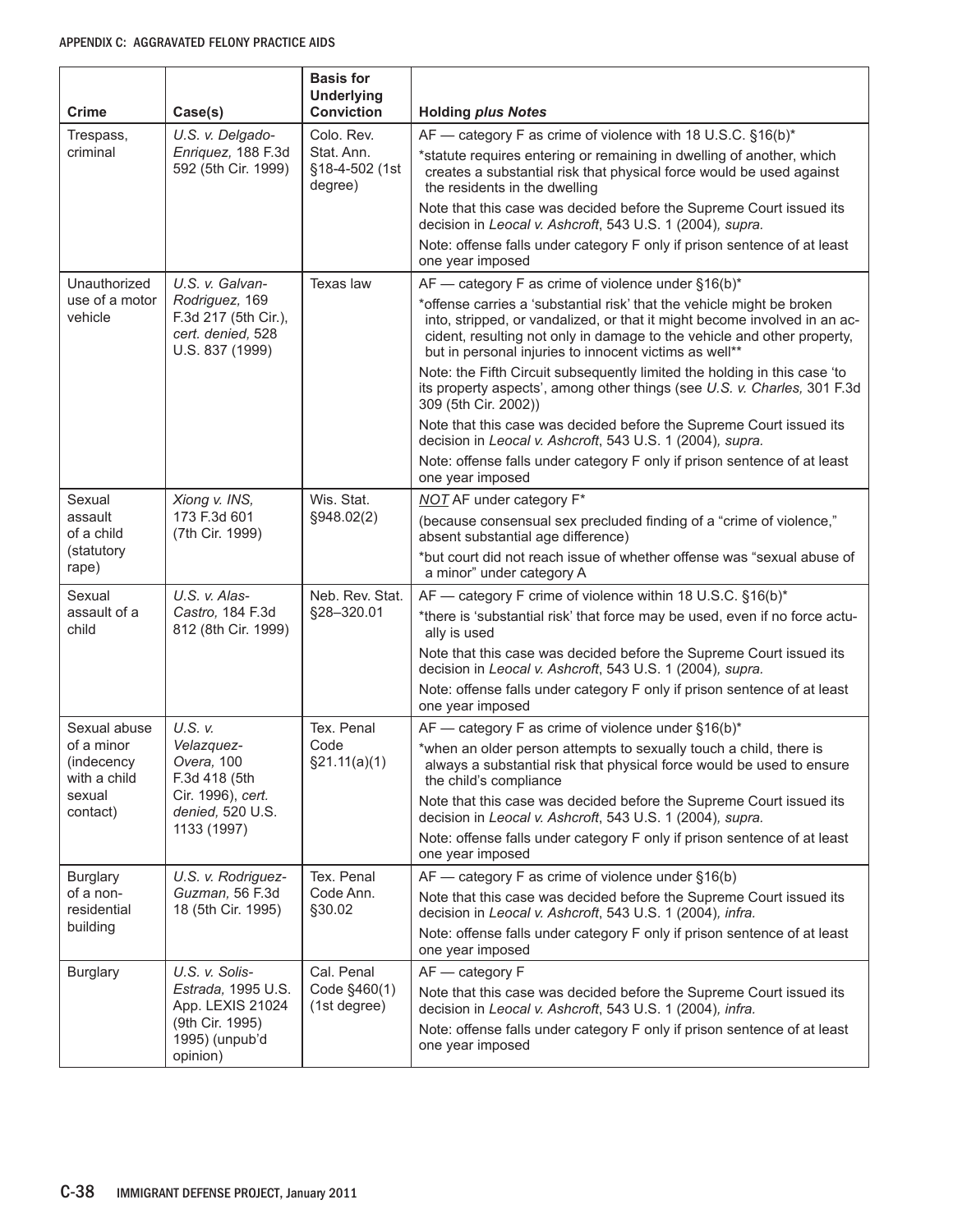| Crime                                            | Case(s)                                                             | <b>Basis for</b><br><b>Underlying</b><br><b>Conviction</b>                           | <b>Holding plus Notes</b>                                                                                                                                                                                                                                                                                                         |
|--------------------------------------------------|---------------------------------------------------------------------|--------------------------------------------------------------------------------------|-----------------------------------------------------------------------------------------------------------------------------------------------------------------------------------------------------------------------------------------------------------------------------------------------------------------------------------|
| Sexual                                           | Ramsey v. INS,                                                      | Florida                                                                              | AF - category F                                                                                                                                                                                                                                                                                                                   |
| assault<br>(lewd assault                         | 55 F.3d 580<br>(11th Cir.                                           | <b>Statutes</b><br>§§777.04(1)                                                       | Note that this case was decided before the Supreme Court issued its<br>decision in Leocal v. Ashcroft, 543 U.S. 1 (2004), supra.                                                                                                                                                                                                  |
| on a child),<br>attempted                        | 1995)                                                               | & 800.04(1)                                                                          | Note: offense falls under category F only if prison sentence of at least<br>one year imposed                                                                                                                                                                                                                                      |
| Burglary of a                                    | U.S. v. Guardado,                                                   | Tex. Penal                                                                           | AF - category F                                                                                                                                                                                                                                                                                                                   |
| habitation                                       | 40 F.3d 102 (5th<br>Cir. 1994)                                      | Code Ann.<br>§30.02                                                                  | Note that this case was decided before the Supreme Court issued its<br>decision in Leocal v. Ashcroft, 543 U.S. 1 (2004), infra.                                                                                                                                                                                                  |
|                                                  |                                                                     |                                                                                      | Note: offense falls under category F only if prison sentence of at least<br>one year imposed                                                                                                                                                                                                                                      |
| Sexual abuse                                     | U.S. v. Reyes-                                                      | <b>Utah Code</b>                                                                     | AF - category F as crime of violence under §16(b)*                                                                                                                                                                                                                                                                                |
| of a child,<br>attempted,<br>felony              | Castro, 13 F.3d<br>377 (10th Cir.<br>1993)                          | Ann.<br>§76-5-404.1(1)<br>(1990)                                                     | *when an older person attempts to sexually touch a child under the age<br>of fourteen, there is always a substantial risk that physical force will be<br>used to ensure the child's compliance                                                                                                                                    |
|                                                  |                                                                     |                                                                                      | Note that this case was decided before the Supreme Court issued its<br>decision in Leocal v. Ashcroft, 543 U.S. 1 (2004), supra.                                                                                                                                                                                                  |
|                                                  |                                                                     |                                                                                      | Note: offense falls under category F only if prison sentence of at least<br>one year imposed                                                                                                                                                                                                                                      |
| Sexual abuse                                     | U.S. v.                                                             | Code of Iowa                                                                         | AF — category F as crime of violence under §16(b)*                                                                                                                                                                                                                                                                                |
| of a minor<br>(lascivious                        | Rodriguez, 979<br>F.2d 138 (8th Cir.                                | §709.8                                                                               | *the crime by its nature involves a substantial risk of physical force                                                                                                                                                                                                                                                            |
| acts with a<br>child)                            | 1992)                                                               |                                                                                      | Note that this case was decided before the Supreme Court issued its<br>decision in Leocal v. Ashcroft, 543 U.S. 1 (2004), supra.                                                                                                                                                                                                  |
|                                                  |                                                                     |                                                                                      | Note: offense falls under category F only if prison sentence of at least<br>one year imposed                                                                                                                                                                                                                                      |
| Unauthorized                                     | Ramirez v.                                                          | <b>Texas Law</b>                                                                     | AF - category F crime of violence within 18 U.S.C. §16(b)*                                                                                                                                                                                                                                                                        |
| use of a motor<br>vehicle                        | Ashcroft, 361 F.<br>Supp. 2d 650<br>(S.D.Tx. 2005)                  |                                                                                      | *a conviction requires intentional or knowing conduct and involves<br>a 'substantial risk' that physical force may be used to commit the<br>offense, for example to gain access to and drive the vehicle; Galvan-<br>Rodriguez, supra, remains good law after Leocal.                                                             |
|                                                  |                                                                     |                                                                                      | Note: offense falls under category F only if prison sentence of at least<br>one year imposed                                                                                                                                                                                                                                      |
| Assault,<br>Persaud v.<br>McElroy, 225<br>felony | N.Y. Penal<br>Law                                                   | NOT AF under category F as crime of violence within 18 U.S.C.<br>§16(a)* or §16(b)** |                                                                                                                                                                                                                                                                                                                                   |
|                                                  | F.Supp. 2d 420<br>(S.D.N.Y. 2002)                                   | §120.05(6) (2d<br>degree)                                                            | *conviction under state statute, while requiring proof of physical injury,<br>does not require as an element of the offense that the defendant use<br>physical force to inflict that injury                                                                                                                                       |
|                                                  |                                                                     |                                                                                      | ** minimal criminal conduct necessary for conviction under state statute<br>need not be conduct that by its nature presents a substantial risk that<br>physical force may be used by the defendant                                                                                                                                |
| <b>Reckless</b>                                  | Amaye v. Elwood,                                                    | Del. Code                                                                            | NOT AF under category F as crime of violence under $§16(a)^*$ or $16(b)^{**}$                                                                                                                                                                                                                                                     |
| endangering,<br>misdemeanor                      | 2002 U.S. Dist.<br><b>LEXIS 14276</b><br>(Middle Dist. Pa.<br>2002) | Ann. tit. 11,<br>§603 (2001)<br>(2d degree)                                          | *crime does not include as an element the use, attempted use, or<br>threatened use of physical force against the person or property of an-<br>other - statute requires only reckless engagement in conduct which<br>creates a substantial risk of physical injury to another person, and<br>statute does not mention force at all |
|                                                  |                                                                     |                                                                                      | **Where an offense is categorized as a misdemeanor under state law it<br>does not meet the definition of a crime of violence under §16(b)                                                                                                                                                                                         |
| Firearms,                                        | U.S. v.                                                             | Cal. Penal                                                                           | <b>NOT AF under category E*</b>                                                                                                                                                                                                                                                                                                   |
| possession of<br>shotgun                         | Villanueva-<br>Gaxiola, 119 F.                                      | Code §12020                                                                          | <b>NOT</b> AF under category F as crime of violence within 18 U.S.C.<br>$§16(b)**$                                                                                                                                                                                                                                                |
|                                                  | Supp.2d 1185 (D.<br>Kan. 2000)                                      |                                                                                      | *conviction under state statute that applies to any person is not an<br>offense 'described in' the federal statute enumerated in category E<br>(federal statute applies only to illegal aliens)                                                                                                                                   |
|                                                  |                                                                     |                                                                                      | ** state statute encompasses misdemeanor offenses and so cannot fall<br>within §16(b)                                                                                                                                                                                                                                             |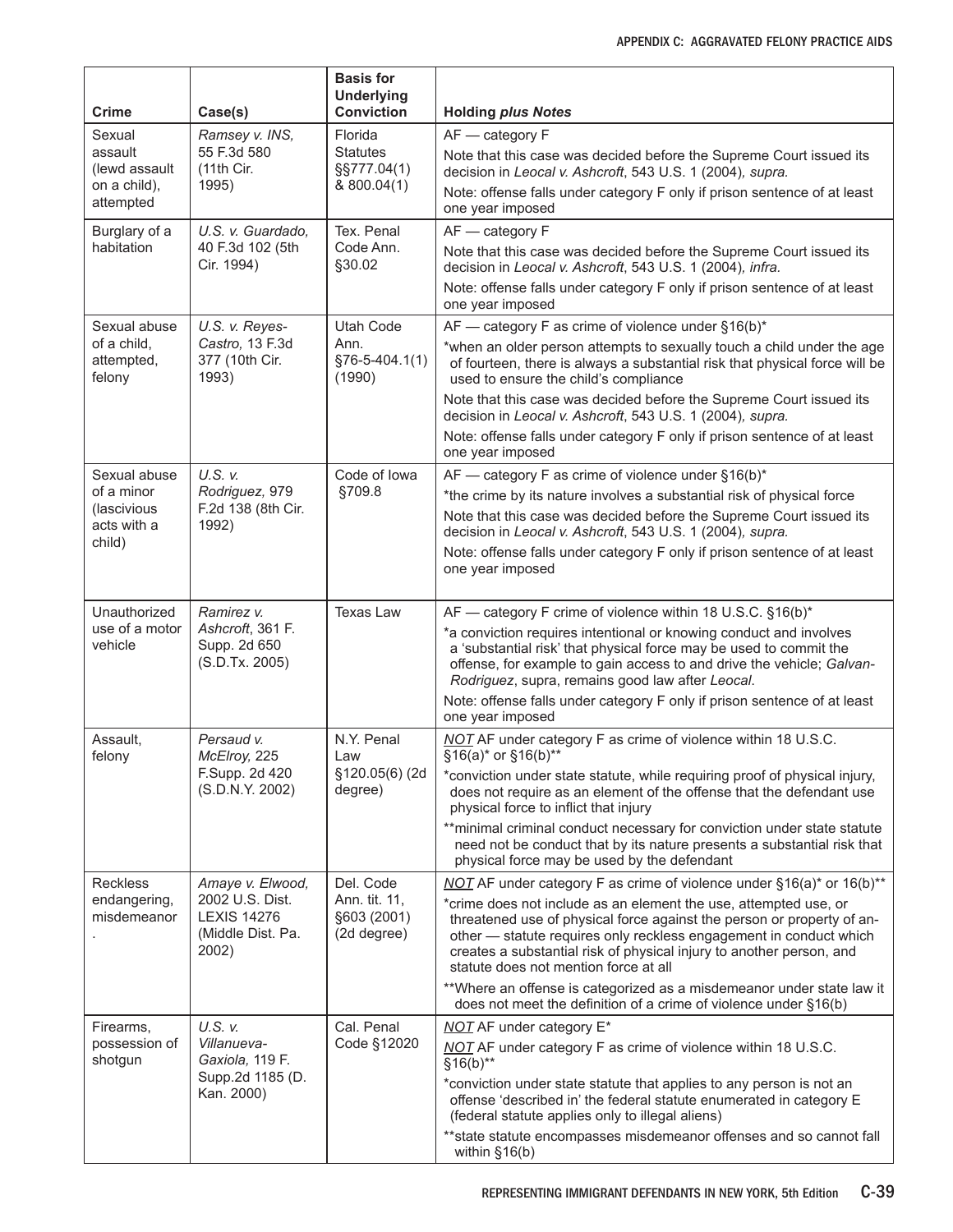## **(G) Theft or burglary offense for which the term of imprisonment is at least one year**

| <b>Crime</b>                                | Case(s)                              | <b>Basis for</b><br><b>Underlying</b><br><b>Conviction</b> | <b>Holding plus Notes</b>                                                                                                                                                                                                                                                                                                                                              |
|---------------------------------------------|--------------------------------------|------------------------------------------------------------|------------------------------------------------------------------------------------------------------------------------------------------------------------------------------------------------------------------------------------------------------------------------------------------------------------------------------------------------------------------------|
| Theft and un-                               | Gonzales v. Duena-                   | Cal. Veh.                                                  | AF - Category G theft offense*                                                                                                                                                                                                                                                                                                                                         |
| lawful driving<br>or taking of a<br>vehicle | Alvarez, 549 U.S.<br>183 (2007)      | Code Ann. §<br>10851(a)                                    | *the Court held that the generic definition of "theft" includes offenses<br>where there is a "taking of property or an exercise of control over<br>property without consent, with the criminal intent to deprive the owner<br>of rights and benefits of ownership, even if such deprivation is less<br>than total or permanent."                                       |
|                                             |                                      |                                                            | This state statute is categorically a "theft" AF even though it punishes<br>"aiding and abetting" a theft (under the California "aiding and abetting"<br>doctrine, a defendant is criminally responsible for not only for the crime<br>he intends, but also for any crime that naturally and probably results<br>from his intended crime).                             |
|                                             |                                      |                                                            | Note: offense falls under category G only if prison sentence of at least<br>one year imposed                                                                                                                                                                                                                                                                           |
| Welfare fraud                               | Matter of Garcia-<br>Madruga, 24 I&N | Gen.Laws of<br>Rhode Island                                | NOT AF under category G as a theft offense (could be considered a<br>Category M - "fraud" offense)*                                                                                                                                                                                                                                                                    |
| 2008)                                       | Dec. 436 (BIA                        | $§$ 40-6-15                                                | *the BIA clarified the generic definition of a "theft" offense which is "the<br>taking of or exercise of control over property without consent when-<br>ever there is criminal intent to deprive the owner of the rights and<br>benefits of ownership, even if such deprivation is less than total or<br>permanent."                                                   |
|                                             |                                      |                                                            | Welfare fraud does not categorically satisfy this generic definition of<br>"theft."                                                                                                                                                                                                                                                                                    |
| Burglary of                                 | Matter of Perez, 22                  | Tex. Penal                                                 | NOT AF under category G as a burglary offense*                                                                                                                                                                                                                                                                                                                         |
| vehicle                                     | I&N Dec. 1325 (BIA<br>2000)          | Code Ann.<br>\$30.04(a)                                    | *vehicle burglary does not fall within the generic definition of burglary,<br>which is the unlawful or unprivileged entry into, or remaining in, a<br>building or structure with intent to commit a crime Note: but court did<br>not reach issue of whether offense may be an AF under category G as<br>a 'theft offense' or under category F as a 'crime of violence' |
| Stolen                                      | Matter of Bahta, 22                  | Nev. Rev. Stat.                                            | AF - category U/G theft offense                                                                                                                                                                                                                                                                                                                                        |
| property,<br>possession,<br>attempted       | I&N Dec. 1381 (BIA<br>2000)          | §§193.330 and<br>205.275                                   | Note: BIA reads the 'receipt of stolen property' parenthetical in the theft<br>offense provision broadly to include categories of offenses involving<br>knowing receipt, possession or retention of property from the rightful<br>owner                                                                                                                                |
|                                             |                                      |                                                            | Note: offense falls under category U/G only if prison sentence of at<br>least one year imposed                                                                                                                                                                                                                                                                         |
| Unlawful                                    | Matter of V-Z-S,                     | Cal. Vehicle                                               | AF - category G theft offense*                                                                                                                                                                                                                                                                                                                                         |
| driving or<br>taking of<br>vehicle          | 22 I&N Dec. 1338<br>1338 (BIA 2000)  | Code §10851                                                | *A taking of property constitutes a theft offense within category G<br>whenever there is criminal intent to deprive the owner of the rights<br>and benefits of ownership, even if such deprivation is less than total<br>or permanent; not all taking, however, will meet this standard because<br>some takings entail a de minimis deprivation                        |
|                                             |                                      |                                                            | Note: offense falls under category G only if prison sentence of at least<br>one year imposed                                                                                                                                                                                                                                                                           |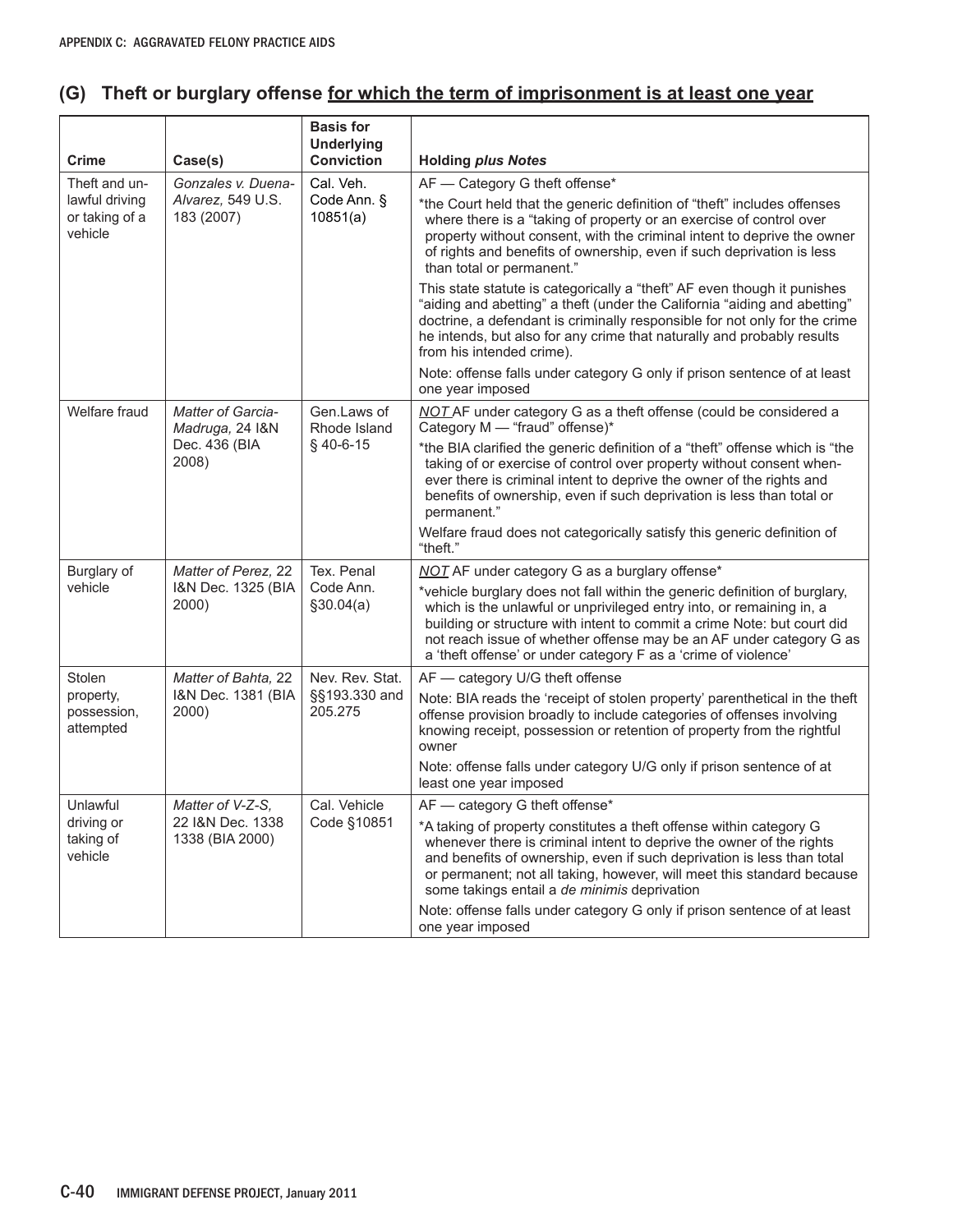| <b>Crime</b>                                       | Case(s)                                                                                   | <b>Basis for</b><br><b>Underlying</b><br><b>Conviction</b> | <b>Holding plus Notes</b>                                                                                                                                                                                                                                                                                                                                                                                                                                                                                                                                                                                                                                                  |
|----------------------------------------------------|-------------------------------------------------------------------------------------------|------------------------------------------------------------|----------------------------------------------------------------------------------------------------------------------------------------------------------------------------------------------------------------------------------------------------------------------------------------------------------------------------------------------------------------------------------------------------------------------------------------------------------------------------------------------------------------------------------------------------------------------------------------------------------------------------------------------------------------------------|
| Larceny,<br>conspiracy                             | Almeida v. Holder,<br>558 F.3d 778 (2d<br>Cir. 2009)                                      | Conn. Gen.<br>Stat. §§ 53a-<br>4123                        | AF - Category G theft offense*<br>*this state statute proscribes conduct where there is an "intent to de-<br>prive" or an "intent to appropriate" property of another. The statute ex-<br>pects the taking to be permanent or "sufficiently permanent to cause<br>the owner to lose, or the defendant to acquire the major portion of the<br>property's economic value or benefit." The generic intent requirement<br>of a "theft" AF includes both an intent to deprive and an intent to ap-<br>propriate and thus, a conviction under this statute is a "theft" offense.<br>Note: offense falls under category G only if prison sentence of at least<br>one year imposed |
| <b>Bank fraud</b>                                  | Martinez v.<br>Mukasey, 519 F.3d<br>532 (5th Cir. 2008)                                   | 18 U.S.C. §<br>1344                                        | NOT AF under Category G theft offense (but is an AF- Category M<br>"fraud" offense)*<br>*this federal statute is not a hybrid fraud-theft offense because the<br>definition of fraud is not subsumed within the definition of theft even<br>if bank fraud "always, in varying degrees, involves a deprivation on<br>terms different than those to which the victim believed she was as-                                                                                                                                                                                                                                                                                    |
|                                                    |                                                                                           |                                                            | senting."<br>Since this statute is not a "theft" AF, it is not a hybrid fraud-theft crime.<br>Thus, the crime only has to satisfy the elements of a "fraud" AF under<br>Category M to be considered an AF.                                                                                                                                                                                                                                                                                                                                                                                                                                                                 |
| Burglary,<br>attempted                             | U.S. v. Velasquez,<br>2006 U.S. App.<br><b>LEXIS 13665</b><br>(3d Cir. 2006)<br>(unpub'd) | N.Y. Penal<br>Law §§140.25<br>and 110.00                   | AF - category U/G burglary offense*<br>*generic definition of burglary is 'an unlawful or unprivileged entry into,<br>or remaining in, a building or other structure, with intent to commit a<br>crime.'<br>Note: offense falls under category G only if prison sentence of at least<br>one year imposed                                                                                                                                                                                                                                                                                                                                                                   |
| Theft of<br>services<br>(diversion of<br>services) | <b>Ilchuk v. Attorney</b><br>General, 434 F.3d<br>618 (3d Cir. 2006)                      | 18 Pa. Cons.<br>Stat. §3926(b)                             | AF - category G theft offense*<br>*State statute is a theft offense because it requires 'taking or exercise<br>of control over something of value knowing that its owner has not<br>consented.'<br>Note: offense falls under category G only if prison sentence of at least<br>one year imposed. In this case, Court also held that house arrest is<br>'imprisonment' for this purpose.                                                                                                                                                                                                                                                                                    |
| Theft, petty<br>(with prior jail<br>term)          | Mutascu v. Gonza-<br>les, 444 F.3d 710<br>(5th Cir. 2006)                                 | Cal. Penal<br>Code §666                                    | AF - category G theft offense<br>Note: offense falls under category G only if prison sentence of at least<br>one vear imposed. In this case, Court decided that previous jail term<br>was element of this recidivist statute, and considered the full sentence<br>imposed for this offense as a 'term of imprisonment.'                                                                                                                                                                                                                                                                                                                                                    |
| Unlawful<br>driving or<br>taking of a<br>vehicle   | Penuliar v. Gonza-<br>les, 435 F.3d 961<br>(9th Cir. 2006);                               | Cal. Vehicle<br>Code<br>\$10851(a)                         | MAYBE AF under category G theft offense*<br>*statute criminalizes accessory and accomplice conduct, which does<br>not involve taking of or exercise of control over property and is there-<br>fore not a theft offense. under the modified approach, the record of<br>conviction must establish that person was convicted of 'unlawful driv-<br>ing or taking of a vehicle' as a principal and not merely as accessory<br>or accomplice.<br>Note: offense falls under category G only if prison sentence of at least<br>one year imposed                                                                                                                                   |
| Bank fraud                                         | Ogundipe v. DHS,<br>2005 U.S. App.<br><b>LEXIS 14306</b><br>(3d Cir. 2005)<br>(unpub'd)   | 18 U.S.C.<br>§1344                                         | AF - category G theft offense<br>Note: offense falls under category G only if prison sentence of at least<br>one year imposed                                                                                                                                                                                                                                                                                                                                                                                                                                                                                                                                              |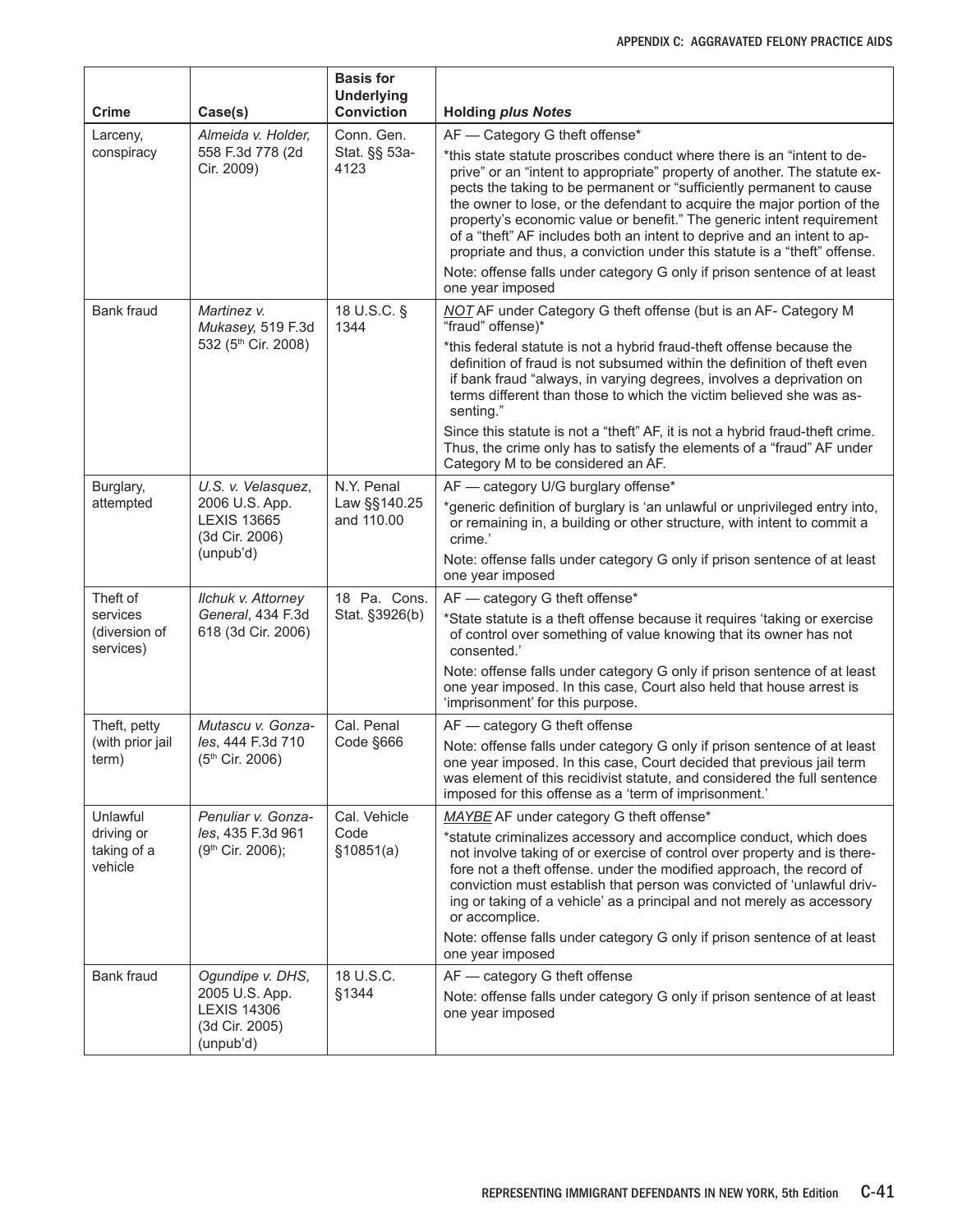| Crime                                                               | Case(s)                                                                                 | <b>Basis for</b><br><b>Underlying</b><br><b>Conviction</b> | <b>Holding plus Notes</b>                                                                                                                                                                                                                                                                                                                                                                                                                                                                                                                                                                                                                                                                                                                               |
|---------------------------------------------------------------------|-----------------------------------------------------------------------------------------|------------------------------------------------------------|---------------------------------------------------------------------------------------------------------------------------------------------------------------------------------------------------------------------------------------------------------------------------------------------------------------------------------------------------------------------------------------------------------------------------------------------------------------------------------------------------------------------------------------------------------------------------------------------------------------------------------------------------------------------------------------------------------------------------------------------------------|
| Credit card<br>fraud                                                | Soliman v. Gonza-<br>les, 419 F.3d 276<br>(4 <sup>th</sup> Cir. 2005)                   | Va. Code<br>§18.2-195                                      | MAYBE AF under category G<br>*theft and fraud are distinct offenses. 'taking of property' and ' without<br>consent' are essential elements of a theft offense. Using modified<br>categorical analysis, court determined that conviction was not theft AF<br>because indictment did not allege "taking goods without consent" or<br>that defendant actually obtained property.<br>Note: offense falls under category G only if prison sentence of at least<br>one year imposed                                                                                                                                                                                                                                                                           |
| Theft, identity                                                     | U.S. v. Mejia-<br>Barba, 327 F.3d<br>678 (8th Cir. 2005)                                | Iowa Code<br>§715A.8                                       | AF - category G theft offense<br>Note: offense falls under category G only if prison sentence of at least<br>one year imposed                                                                                                                                                                                                                                                                                                                                                                                                                                                                                                                                                                                                                           |
| Theft                                                               | Martinez-<br>Perez v. Ashcroft,<br>417 F.3d 1022 (9th<br>Cir. 2005)                     | Cal. Penal<br>Code §487(c)                                 | MAYBE AF under category G as theft offense*<br>*generic definition of theft offense is: taking property or exercise of con-<br>trol over property without consent with the criminal intent to deprive<br>the owner of rights and benefits of ownership, even is such depriva-<br>tion is less than total or permanent, as principal and not as aider or<br>abettor. This state statute is divisible - it proscribes conduct that<br>might fall within generic definition, but a person may also be convicted<br>under an aiding and abetting theory.                                                                                                                                                                                                    |
|                                                                     |                                                                                         |                                                            | Note: offense falls under category G only if prison sentence of at least<br>one year imposed                                                                                                                                                                                                                                                                                                                                                                                                                                                                                                                                                                                                                                                            |
| Theft                                                               | Fernandez-Ruiz v.<br>Gonzales, 410 F.3d<br>585 (9th Cir. 2005)                          | Ariz. Rev. Stat.<br>$$13-1802(A)$<br>$(1)$ & $(C)$         | AF - category G theft offense*<br>*state statute requirement that taking be 'without lawful authority' is not<br>materially different from generic theft definition's requirement that tak-<br>ing be 'without consent.'<br>Note: offense falls under category G only if prison sentence of at least<br>one year imposed                                                                                                                                                                                                                                                                                                                                                                                                                                |
| Entering motor<br>vehicle with<br>intent to steal<br>thing of value | Novitskiy v.<br>Ashcroft, 2005 U.S.<br>App. LEXIS 1178<br>(10th Cir. 2005)<br>(unpub'd) | Colo. Rev.<br>Stat. §18-4-<br>502                          | AF - category G theft offense*<br>*Court found reasonable and deferred to BIA's construction of theft<br>AF statute, defining theft as 'taking of property or exercise of control<br>over property without consent [and] with the criminal intent to deprive<br>owner of the rights and benefits of ownership.'<br>Note: offense falls under category G only if prison sentence of at least<br>one year imposed                                                                                                                                                                                                                                                                                                                                         |
| Theft                                                               | Jaggernauth v.<br>AG of the US, 432<br>F.3d 1346 (11 <sup>th</sup> Cir.<br>2005)        | Fla. Stat. ch.<br>§812.014(1)                              | MAYBE AF under category G as theft offense*<br>*conviction under statute, which contains disjunctive clauses, is not<br>facially a theft offense. A conviction under subsection (a) requires<br>an "intent to deprive owner of rights and benefits of ownership," and<br>therefore meets the BIA definition of theft; a conviction under subsec-<br>tion (b) lacks this intent requirement and therefore may not necessar-<br>ily meet the definition of theft. Court also held that it may look to the<br>ROC for the offense alleged to be AF, and not to the ROC for a sepa-<br>rate conviction, in order to determine the subsection of conviction.<br>Note: offense falls under category G only if prison sentence of at least<br>one year imposed |
| Theft by<br>deception                                               | Nugent v. Ashcroft,<br>367 F.3d 162 (3d<br>Cir. 2004)                                   | 18 Pa. Cons.<br>Stat. Ann.<br>§3922                        | MAYBE AF under category G/M*<br>*a theft offense that is also an offense involving fraud or deceit must<br>meet the one-year sentence requirement (AF category G) and the<br>\$10,000 loss to victim requirement (AF category M) in order to be<br>deemed an aggravated felony under either category.<br>Note: offense falls under category M if loss to the victim(s) in excess<br>of \$10,000 (but attempted offense, to fall under category U/M, may not<br>require actual loss, see Matter of Onyido, 22 I&N Dec. 552 (BIA 1999)<br>under "Fraud, attempt" infra)                                                                                                                                                                                   |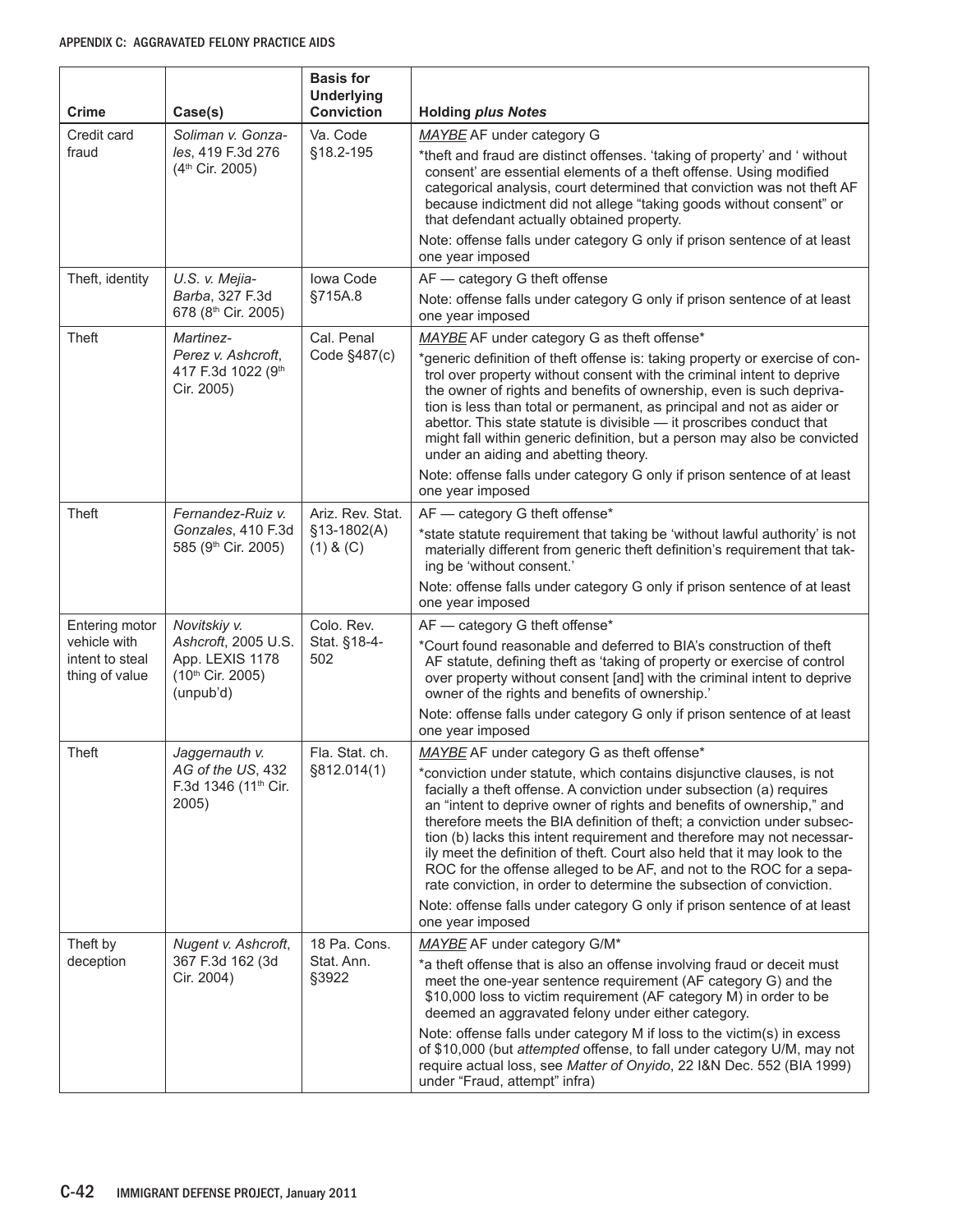| <b>Crime</b>                  | Case(s)                                                              | <b>Basis for</b><br><b>Underlying</b><br><b>Conviction</b> | <b>Holding plus Notes</b>                                                                                                                                                                                                                                                                                                                                                                                                                                                                                                                                                                                                                                                                                                                                                                                                                                                                                                                                                                              |
|-------------------------------|----------------------------------------------------------------------|------------------------------------------------------------|--------------------------------------------------------------------------------------------------------------------------------------------------------------------------------------------------------------------------------------------------------------------------------------------------------------------------------------------------------------------------------------------------------------------------------------------------------------------------------------------------------------------------------------------------------------------------------------------------------------------------------------------------------------------------------------------------------------------------------------------------------------------------------------------------------------------------------------------------------------------------------------------------------------------------------------------------------------------------------------------------------|
| Stolen mail,                  | Ibrahim v. Ashcroft,                                                 | 18 U.S.C.                                                  | AF - category G theft offense*                                                                                                                                                                                                                                                                                                                                                                                                                                                                                                                                                                                                                                                                                                                                                                                                                                                                                                                                                                         |
| possession                    | 2003 U.S. App.<br>LEXIS 18917 (5th<br>Cir. 2003)                     | §1708                                                      | *generic definition of theft is "a taking of property or an exercise of con-<br>trol over property without consent with the criminal intent to deprive<br>the owner of rights and benefits of ownership, even if such deprivation<br>is less than total or permanent." a conviction under this state statute<br>requires that defendant 'knowingly possesses stolen mail,' which is<br>included in this generic definition.                                                                                                                                                                                                                                                                                                                                                                                                                                                                                                                                                                            |
|                               |                                                                      |                                                            | Note: offense falls under category G only if prison sentence of at least<br>one year imposed                                                                                                                                                                                                                                                                                                                                                                                                                                                                                                                                                                                                                                                                                                                                                                                                                                                                                                           |
| <b>Burglary</b>               | Maddela v. INS.<br>65 Fed. Appx.<br>125 (9th Cir. 2003)<br>(unpub'd) | Cal. Penal<br>Code §459                                    | MAYBE AF under category G burglary offense*<br>*conviction under statute does not "facially qualify" as burglary AF<br>because it punishes conduct that may fall outside generic definition of<br>burglary, which is (1) an unlawful or unprivileged entry into, or remain-<br>ing in, (2) a building or structure, with (3) intent to commit a crime.<br>State statute is broader than this generic definition because it does<br>not require that the entry be unlawful. Court then held that record of<br>conviction established that person pled guilty to all elements of ge-<br>neric definition, including unlawful entry, and conviction was therefore<br>AF.<br>Note: offense falls under category G only if prison sentence of at least<br>one year imposed                                                                                                                                                                                                                                  |
| Stealing from                 | Macapagal v. INS,                                                    | Cal. Penal                                                 | MAYBE AF under category G as theft offense*                                                                                                                                                                                                                                                                                                                                                                                                                                                                                                                                                                                                                                                                                                                                                                                                                                                                                                                                                            |
| elder                         | 68 Fed. Appx.<br>109 (9th Cir. 2003)<br>(unpub'd)                    | Code §368(d)                                               | *this statute is not categorically a theft offense because it criminalizes<br>taking of 'money, labor, or real or personal property,' and taking of<br>labor is not theft under 9th Circuit law<br>Note: offense falls under category G only if prison sentence of at least                                                                                                                                                                                                                                                                                                                                                                                                                                                                                                                                                                                                                                                                                                                            |
|                               |                                                                      |                                                            | one year imposed                                                                                                                                                                                                                                                                                                                                                                                                                                                                                                                                                                                                                                                                                                                                                                                                                                                                                                                                                                                       |
| Stolen vehicle,<br>possession | Huerta-Guevara v.<br>Ashcroft, 321 F.3d<br>883 (9th Cir. 2003)       | Ariz. Rev. Stat.<br>§13-1802                               | MAYBE AF under category G theft offense*<br>*Conviction under Arizona statute does not 'facially qualify' as a theft<br>offense (as generically defined in Corona-Sanchez, infra); statute is<br>divisible, subparts of which do not require intent (definition of theft<br>requires intent), and the statute prohibits, among other things, theft of<br>services and aiding and abetting theft (which do not fall within defini-<br>tion of theft); judgment of conviction, the only document submitted to<br>the immigration court, did not otherwise establish defendant's offense<br>to fall within definition of theft<br>* Also, despite the label of the offense (possession of a stolen vehicle),<br>the statute does not facially fall under "receipt of stolen property"<br>because one may be convicted without knowledge that vehicle was<br>stolen and without requisite criminal intent.<br>Note: offense falls under category G only if prison sentence of at least<br>one year imposed |
| Theft                         | Rodas v. Ashcroft,                                                   | Cal. Penal                                                 | MAYBE AF under category G as theft offense                                                                                                                                                                                                                                                                                                                                                                                                                                                                                                                                                                                                                                                                                                                                                                                                                                                                                                                                                             |
|                               | 2003 Fed. Appx.<br>872 (9th Cir. 2003)<br>(unpub'd)                  | Code §484(a)                                               | Note: offense falls under category G only if prison sentence of at least<br>one year imposed                                                                                                                                                                                                                                                                                                                                                                                                                                                                                                                                                                                                                                                                                                                                                                                                                                                                                                           |
| Theft of a                    | Nevarez-Martinez                                                     | Ariz. Rev. Stat.                                           | MAYBE AF under category G as theft offense*                                                                                                                                                                                                                                                                                                                                                                                                                                                                                                                                                                                                                                                                                                                                                                                                                                                                                                                                                            |
| means of<br>transporttation   | v. INS, 326 F.3d<br>1053 (9th Cir. 2003)                             | $$13-1814(A)$                                              | *conviction under statute is not facially a theft offense because it pun-<br>ishes conduct that falls outside the generic definition of theft. Subsec-<br>tions (2), (4) and (5) do not require an "intent to deprive" for convic-<br>tion, which is required under this generic definition.<br>Note: offense falls under category G only if prison sentence of at least                                                                                                                                                                                                                                                                                                                                                                                                                                                                                                                                                                                                                               |
|                               |                                                                      |                                                            | one year imposed                                                                                                                                                                                                                                                                                                                                                                                                                                                                                                                                                                                                                                                                                                                                                                                                                                                                                                                                                                                       |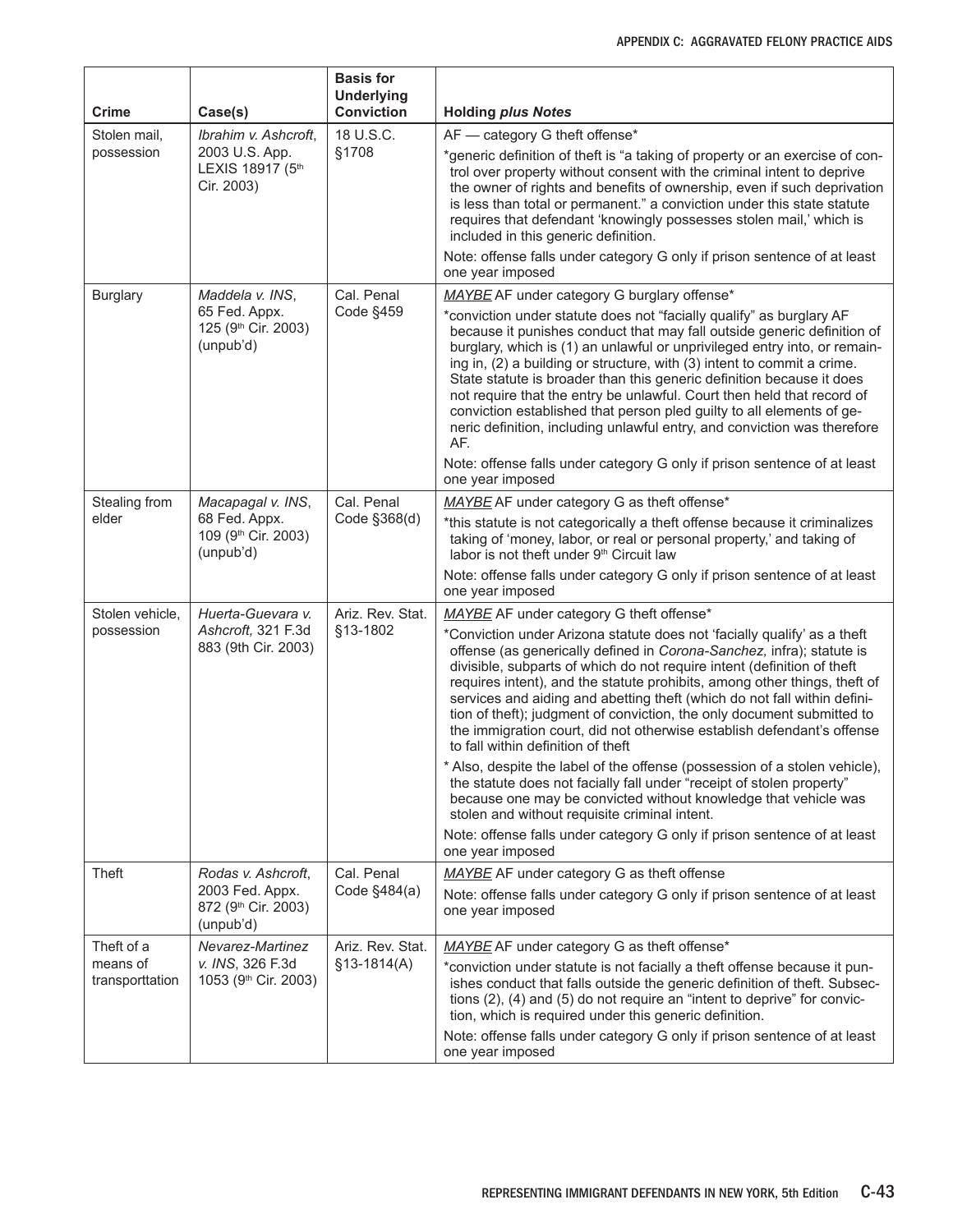| Crime                   | Case(s)                                                              | <b>Basis for</b><br><b>Underlying</b><br><b>Conviction</b> | <b>Holding plus Notes</b>                                                                                                                                                                                                                                                                                                                                                                                                                                                                                                                                                                                                     |
|-------------------------|----------------------------------------------------------------------|------------------------------------------------------------|-------------------------------------------------------------------------------------------------------------------------------------------------------------------------------------------------------------------------------------------------------------------------------------------------------------------------------------------------------------------------------------------------------------------------------------------------------------------------------------------------------------------------------------------------------------------------------------------------------------------------------|
| Theft of<br>vehicle     | U.S. v. Lopez-<br>Caballero, 69 Fed.                                 | Cal. Penal<br>Code §487(h)                                 | MAYBE AF under category G as theft offense<br>*defendant can be convicted under this statute for aiding and abetting                                                                                                                                                                                                                                                                                                                                                                                                                                                                                                          |
|                         | Appx. 382 (9th Cir.<br>2003) (unpub'd)                               | (a)                                                        | a grand theft (even if aiding and abetting is not specifically charged),<br>so offense is not categorically AF; record of conviction must establish<br>defendant convicted of grand theft as principal and not as aider/abet-<br>tor.<br>Note: offense falls under category G only if prison sentence of at least<br>one year imposed                                                                                                                                                                                                                                                                                         |
| Burglary,               | U.S. v. Hidalgo-                                                     | N.Y. law (3d                                               | AF - category U/G                                                                                                                                                                                                                                                                                                                                                                                                                                                                                                                                                                                                             |
| attempted               | Macias, 300<br>F.3d 281 (2d Cir.<br>2002)                            | degree)                                                    | Note: but the court did not analyze whether a conviction for vehicle bur-<br>glary under New York's 3rd degree burglary statute may not be an AF<br>"burglary" offense (cf. Matter of Perez, 22 I&N Dec. 1325 (BIA 2000)<br>under "Burglary of vehicle" infra)<br>(continued next page)                                                                                                                                                                                                                                                                                                                                       |
| (continued)             |                                                                      |                                                            | Note: offense falls under category G only if prison sentence of at least                                                                                                                                                                                                                                                                                                                                                                                                                                                                                                                                                      |
| Burglary,<br>attempted  |                                                                      |                                                            | one year imposed (in this case, although original sentence imposed<br>was for less than 1 year, the court held that a modified 1+ year sen-<br>tence following probation violation must be considered the "actual<br>sentence imposed" for category G AF analysis)                                                                                                                                                                                                                                                                                                                                                            |
| Robbery,                | U.S. v. Fernandez-                                                   | N.Y. law                                                   | AF - category U/G theft offense*                                                                                                                                                                                                                                                                                                                                                                                                                                                                                                                                                                                              |
| attempted               | Antonia, 278 F.3d<br>150 (2d Cir. 2002)                              | (3d degree<br>robbery) &<br>N.Y. Penal<br>Law §110.00      | *rejecting defendant's argument that conviction under the attempt" stat-<br>ute, for purposes of category U analysis, falls short of the "substantial<br>step" requirement under federal law                                                                                                                                                                                                                                                                                                                                                                                                                                  |
|                         |                                                                      |                                                            | Note: offense falls under category U/G only if prison sentence of at<br>least one year imposed                                                                                                                                                                                                                                                                                                                                                                                                                                                                                                                                |
| Robbery                 | Perez v. Greiner,                                                    | N.Y. Penal                                                 | AF - category G                                                                                                                                                                                                                                                                                                                                                                                                                                                                                                                                                                                                               |
|                         | 296 F.3d 123 (2d<br>Cir. 2002)                                       | Law<br>§160.10(1)(2d<br>degree)                            | Note: offense falls under category G only if prison sentence of at least<br>one year imposed                                                                                                                                                                                                                                                                                                                                                                                                                                                                                                                                  |
| Stolen                  | Williams v. INS,                                                     | N.Y. Penal                                                 | AF - category G theft offense                                                                                                                                                                                                                                                                                                                                                                                                                                                                                                                                                                                                 |
| property,<br>possession | 2002 U.S. App.<br>LEXIS 25126 (3d<br>Cir. 2002)<br>(unpub'd opinion) | Law §165.40                                                | Note: offense falls under category G only if prison sentence of at least<br>one year imposed                                                                                                                                                                                                                                                                                                                                                                                                                                                                                                                                  |
| Concealment             | Ramtulla v.                                                          | Va. Code Ann.                                              | $AF - category G$                                                                                                                                                                                                                                                                                                                                                                                                                                                                                                                                                                                                             |
| οf<br>merchandise       | Ashcroft, 301<br>F.3d 202 (4th<br>Cir. 2002)                         | §18.2-103                                                  | Note: offense falls under category G only if prison sentence of at least<br>one year imposed                                                                                                                                                                                                                                                                                                                                                                                                                                                                                                                                  |
| <b>Burglary</b>         | U.S. v. Velasco-                                                     | Cal. Penal                                                 | MAYBE AF under category G burglary offense*                                                                                                                                                                                                                                                                                                                                                                                                                                                                                                                                                                                   |
|                         | Medina, 305 F.3d<br>839 (9th Cir. 2002)                              | Code §459 (2d<br>degree)                                   | *conviction under statute does not 'facially qualify' as a burglary of-<br>fense under category G because statute encompasses conduct that<br>falls outside the generic definition of burglary, which is the unlawful<br>or unprivileged entry into, or remaining in, a building or structure with<br>intent to commit a crime; court then held that the charging papers and<br>abstract of judgment in the record established that defendant's convic-<br>tion involved the requisite elements of generic burglary for purposes<br>of category G<br>Note: offense falls under category G only if prison sentence of at least |
|                         |                                                                      |                                                            | one year imposed                                                                                                                                                                                                                                                                                                                                                                                                                                                                                                                                                                                                              |
| Stolen mail,            | Randhawa v.                                                          | 18 U.S.C.                                                  | AF - category G theft offense                                                                                                                                                                                                                                                                                                                                                                                                                                                                                                                                                                                                 |
| possession              | Ashcroft, 298 F.3d<br>1148 (9th<br>Cir. 2002)                        | §1708                                                      | Note: offense falls under category G only if prison sentence of at least<br>one year imposed                                                                                                                                                                                                                                                                                                                                                                                                                                                                                                                                  |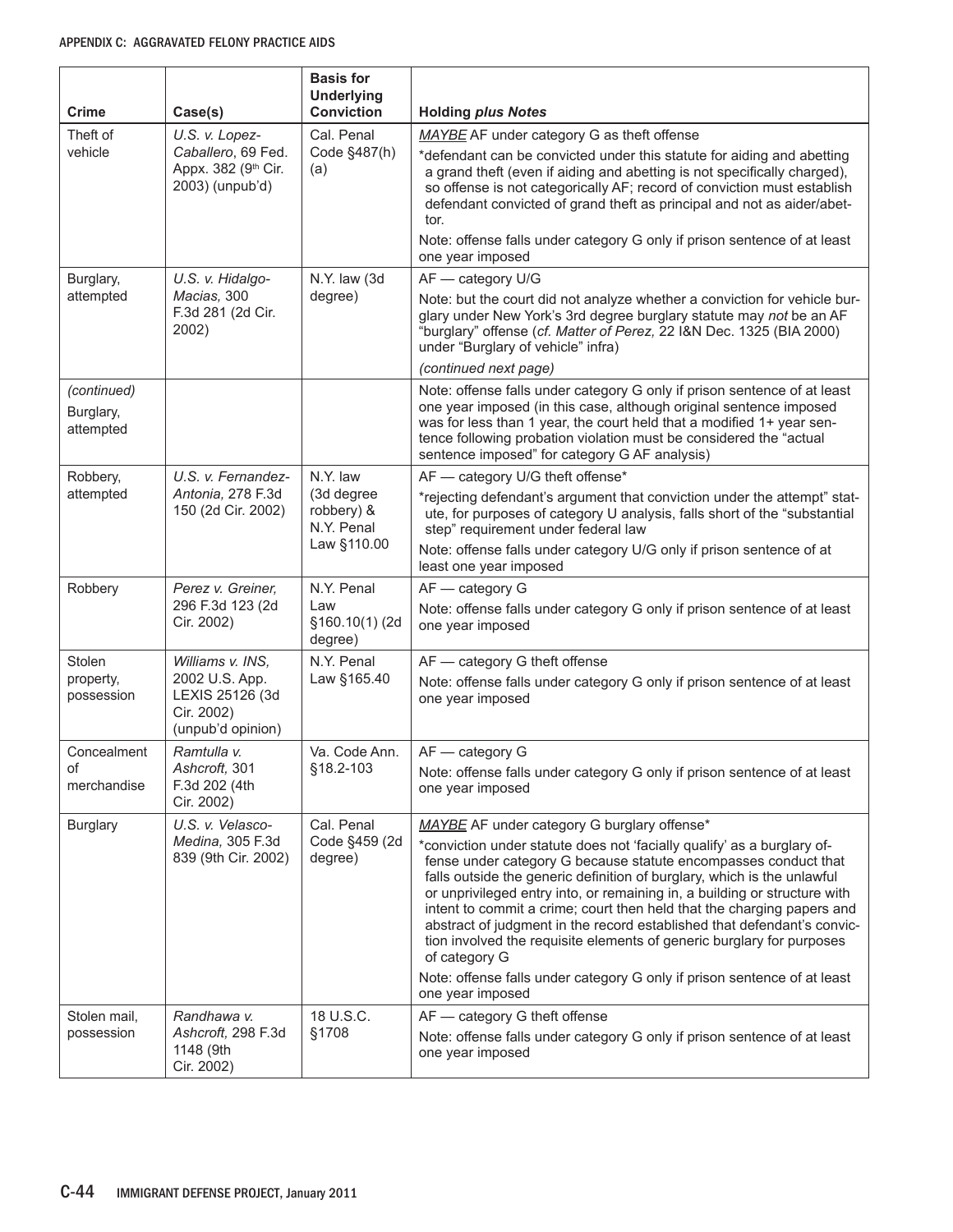| Crime                                                 | Case(s)                                                                                              | <b>Basis for</b><br><b>Underlying</b><br><b>Conviction</b> | <b>Holding plus Notes</b>                                                                                                                                                                                                                                                                                                                                                                                                                                                        |
|-------------------------------------------------------|------------------------------------------------------------------------------------------------------|------------------------------------------------------------|----------------------------------------------------------------------------------------------------------------------------------------------------------------------------------------------------------------------------------------------------------------------------------------------------------------------------------------------------------------------------------------------------------------------------------------------------------------------------------|
| Theft,<br>misdemeanor                                 | U.S. v. Corona-<br>Sanchez, 291<br>F.3d 1201 (9th Cir.<br>2002)                                      | Cal. Penal<br>Code §484(a)                                 | MAYBE AF under category G as theft offense <sup>*</sup> (even though offense<br>may be a misdemeanor under state law)                                                                                                                                                                                                                                                                                                                                                            |
| (petty theft)<br>with or without<br>prior)            |                                                                                                      | (along with)<br>§§488 & 666)                               | *court defines "theft offense" as a taking of property or exercise of<br>control over property without consent with criminal intent to deprive<br>owner of rights and benefits of ownership, even if such deprivation is<br>less than total or permanent                                                                                                                                                                                                                         |
|                                                       |                                                                                                      |                                                            | *conviction under §484(a) does not 'facially qualify' as a theft offense<br>under category G because statute might cover conduct outside the<br>generic definition of theft, such as aiding and abetting theft, conduct<br>that neither takes nor exercises control over property, theft of labor,<br>and solicitation of false credit reporting; court then found insufficient<br>evidence in the record to otherwise establish that the offense consti-<br>tuted generic theft |
|                                                       |                                                                                                      |                                                            | Note: offense falls under category G only if prison sentence of at least<br>one year imposed (in this case, the court held that defendant's sen-<br>tence of at least 1 year did NOT satisfy the sentence requirement of<br>category G because the 1 year sentence had been imposed only as<br>part of a sentence enhancement feature for defendants with priors                                                                                                                 |
| Theft of auto                                         | U.S. v.                                                                                              | Cal. Penal                                                 | MAYBE AF under category G as theft offense*                                                                                                                                                                                                                                                                                                                                                                                                                                      |
|                                                       | Rodriguez-<br>Lopez, 2002<br>U.S. App.<br><b>LEXIS 23861</b><br>(9th Cir. 2002)<br>(unpub'd opinion) | Code<br>\$484(a)<br>(along with<br>§487(b)(3))             | *conviction under statute does not 'facially qualify' as a theft offense<br>under category G because statute permitted conviction for aiding and<br>abetting theft and for conduct that neither took nor exercised control<br>over the property; court then found that nothing in the record unequiv-<br>ocally indicated that the defendant's actual conduct came within the<br>generic definition of theft.                                                                    |
|                                                       |                                                                                                      |                                                            | Note: offense falls under category G only if prison sentence of at least<br>one year imposed                                                                                                                                                                                                                                                                                                                                                                                     |
| Unlawful use                                          | U.S. v. Perez-                                                                                       | Ariz. Rev. Stat.                                           | MAYBE AF under category G*                                                                                                                                                                                                                                                                                                                                                                                                                                                       |
| of means of<br>transportation                         | Corona, 295 F.3d<br>996 (9th Cir. 2002)                                                              | §13-1803                                                   | *not all conduct penalized under statute falls within the generic defini-<br>tion of theft, because intent to deprive the owner of use or possession<br>is not an element of the offense; in this case, no judicially noticeable<br>facts existed in the record regarding circumstances of defendant's<br>conviction to determine if his conduct constituted a theft offense                                                                                                     |
|                                                       |                                                                                                      |                                                            | Note: offense falls under category G only if prison sentence of at least<br>one year imposed                                                                                                                                                                                                                                                                                                                                                                                     |
| Theft of retail,                                      | U.S. v. Garcia-                                                                                      | Utah law                                                   | $AF - category G$                                                                                                                                                                                                                                                                                                                                                                                                                                                                |
| felony<br>(indeterminate<br>sentence<br>of 0-5 years) | Armenta, 2002<br>U.S. App. LEXIS<br>1726 (10th Cir.<br>2002) (unpub'd<br>opinion)                    |                                                            | Note: offense falls under category G only if prison sentence of at least<br>one year imposed (in this case, the court held that defendant's indeter-<br>minate sentence of 0-5 years would, for purposes of the requirement<br>of category G, be considered a definite sentence for the possible 5<br>year maximum period of incarceration)                                                                                                                                      |
| Burglary of                                           | U.S. v. Martinez-                                                                                    | Illinois law                                               | AF — category U/G as attempted theft offense*                                                                                                                                                                                                                                                                                                                                                                                                                                    |
| vehicle                                               | Garcia, 268 F.3d<br>460 (7th Cir. 2001),                                                             |                                                            | NOT AF under category U/G as attempted burglary offense (following<br>Solorzano-Patlan, supra)                                                                                                                                                                                                                                                                                                                                                                                   |
|                                                       | cert. denied, 534<br>U.S. 1149<br>2002)                                                              |                                                            | *court defined 'attempt', for purposes of category U analysis, as (i) an<br>intent to commit a crime and (ii) a substantial step toward its com-<br>mission; then found that the information to which defendant had pled<br>guilty established the necessary intent to commit theft and that a<br>substantial step (the unlawful entry into the vehicle without consent)<br>had been taken toward it                                                                             |
|                                                       |                                                                                                      |                                                            | Note: offense falls under category U/G only if prison sentence of at<br>least one year imposed                                                                                                                                                                                                                                                                                                                                                                                   |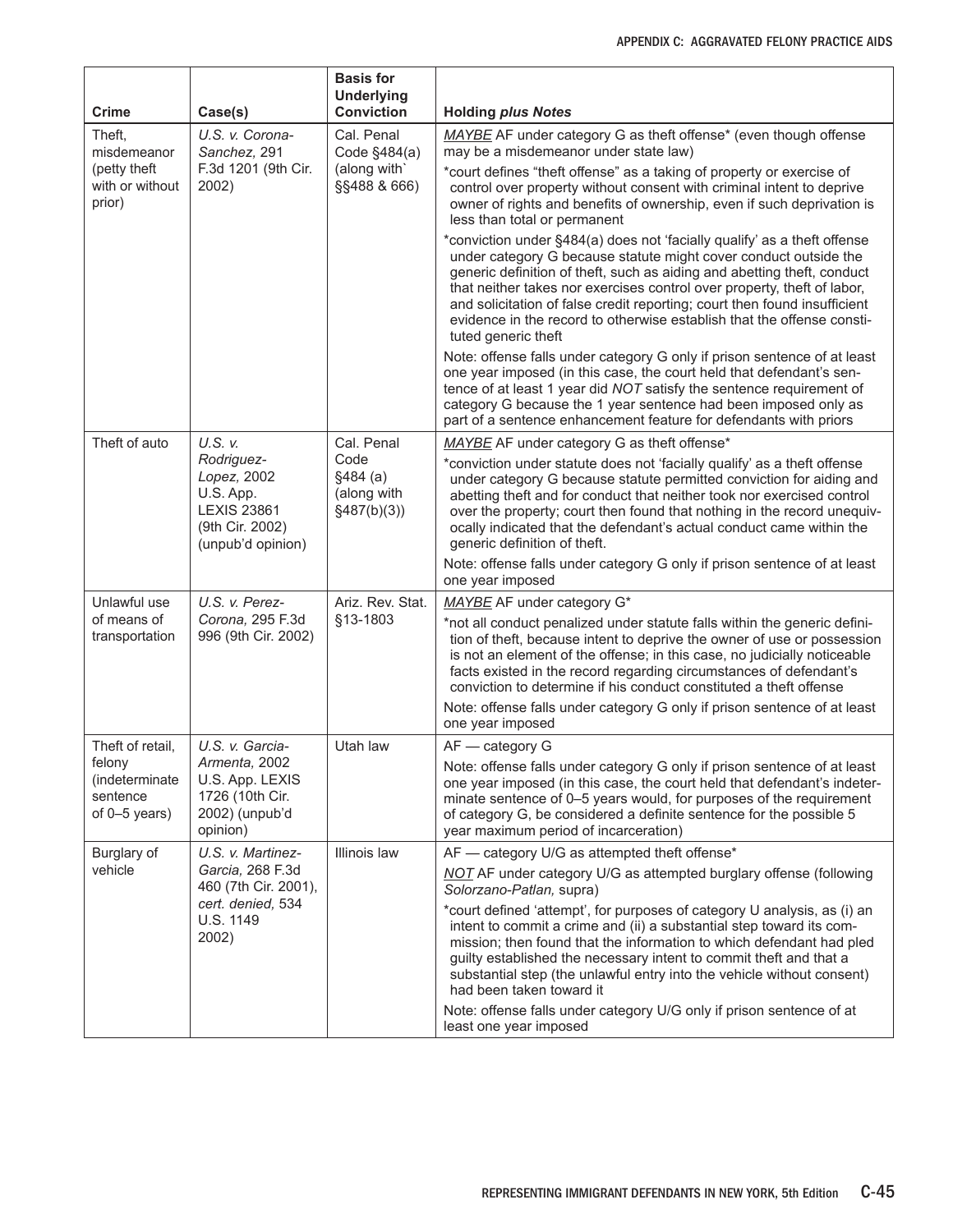| Crime                                                                                 | Case(s)                                                                                                                                        | <b>Basis for</b><br><b>Underlying</b><br><b>Conviction</b> | <b>Holding plus Notes</b>                                                                                                                                                                                                                                                                                                                                                                                                                                                                                                                                                                                                                                                                                                                                                            |
|---------------------------------------------------------------------------------------|------------------------------------------------------------------------------------------------------------------------------------------------|------------------------------------------------------------|--------------------------------------------------------------------------------------------------------------------------------------------------------------------------------------------------------------------------------------------------------------------------------------------------------------------------------------------------------------------------------------------------------------------------------------------------------------------------------------------------------------------------------------------------------------------------------------------------------------------------------------------------------------------------------------------------------------------------------------------------------------------------------------|
| Stolen vehicle,<br>possession                                                         | Hernandez-<br>Mancilla v. INS,<br>246 F.3d 1002 (7th<br>Cir. 2001)                                                                             | 625 III. Comp.<br>Stat. 5/4-103<br>(a)(1)                  | AF - category G theft offense*<br>*court defines "theft offense" as a taking of property or exercise of<br>control over property without consent with criminal intent to deprive<br>owner of rights and benefits of ownership, even if such deprivation is<br>less than total or permanent<br>Note: offense falls under category G only if prison sentence of at least<br>one year imposed                                                                                                                                                                                                                                                                                                                                                                                           |
| <b>Burglary</b>                                                                       | U.S. v. Fernandez-<br>Cervantes, 2001<br>U.S. App. LEXIS<br>15910 (9th Cir.<br>2001) (unpub'd<br>opinion)                                      | Cal. Penal<br>Code §459                                    | MAYBE AF under category G as burglary offense*<br>NOT AF under category G as theft offense**<br>*conviction under statute does not 'facially qualify' as AF under cat-<br>egory G as burglary offense because reaches conduct that may fall<br>outside the generic definition of burglary (e.g. statute criminalizes both<br>lawful and unlawful entry into a building); court then held that docu-<br>ments in the record did not indicate whether defendant's entry was<br>unlawful as required under the generic burglary definition<br>**entry with mere intent to commit theft is not a 'theft offense' (cf. Ninth<br>Circuit's subsequent definition of 'theft offense' in U.S. v. Corona-<br>Sanchez, 291 F.3d 1201 (9th Cir. 2002), infra, at "Theft, petty (with<br>prior)" |
| Stolen vehicle,<br>receiving or<br>transferring,<br>attempted                         | U.S. v. Vasquez-<br>Flores, 265 F.3d<br>1122 (10th Cir.),<br>cert. denied, 534<br>U.S. 1165 (2001)                                             | Utah Code<br>Ann. §41-1a-<br>1316                          | AF - category G theft offense*<br>*court defines "theft offense" as a taking of property or exercise of<br>control over property without consent with criminal intent to deprive<br>owner of rights and benefits of ownership, even if such deprivation is<br>less than total or permanent<br>Note: offense falls under category G only if prison sentence of at least<br>one year imposed                                                                                                                                                                                                                                                                                                                                                                                           |
| Theft,<br>misdemeanor<br>(theft by<br>shoplifting)                                    | U.S. v. Christopher,<br>239 F.3d 1191<br>(11th Cir.), cert.<br>denied, 534 U.S.<br>877 (2001)                                                  | Florida law<br>(unspecified)                               | AF - category G theft offense<br>(even though offense is a misdemeanor under state law)<br>Note: offense falls under category G only if prison sentence of at least<br>one year imposed                                                                                                                                                                                                                                                                                                                                                                                                                                                                                                                                                                                              |
| Theft,<br>misdemeanor<br>(shoplifting;<br>larceny under<br>\$500)                     | U.S. v. Pacheco,<br>225 F.3d 148<br>(2d Cir. 2000), cert.<br>denied, 533 U.S.<br>904 (2001)                                                    | Rhode Island<br>statutes                                   | AF - category G theft offense<br>(even though offense is a misdemeanor under state law)<br>Note: offense falls under category G only if prison sentence of at least<br>one year imposed                                                                                                                                                                                                                                                                                                                                                                                                                                                                                                                                                                                              |
| Theft.<br>misdemeanor<br>(petit larceny<br>with maximum<br>1 year prison<br>sentence) | U.S. v. Graham,<br>169 F.3d 787<br>(3d Cir.), cert.<br>denied, 528<br>U.S. 845 1999);<br>Jaafar v. INS, 77<br>F.Supp.2d 360<br>(W.D.N.Y. 1999) | N.Y. Penal<br>Law §155.25                                  | AF - category G theft offense<br>(even though offense is a misdemeanor under state law)<br>Note: offense falls under category G only if prison sentence of at least<br>one year imposed                                                                                                                                                                                                                                                                                                                                                                                                                                                                                                                                                                                              |
| Burglary,<br>attempted                                                                | Wonlah v. DHS,<br>2005 U.S. Dist.<br>LEXIS 40 (E.D. Pa.<br>2005)                                                                               | 18 Pa. Cons.<br>Stat. §3502                                | AF - category U/G burglary offense<br>Note: offense falls under category G only if prison sentence of at least<br>one year imposed - court held that this refers to maximum term for<br>indeterminate sentences, not minimum term.                                                                                                                                                                                                                                                                                                                                                                                                                                                                                                                                                   |
| Larceny                                                                               | Plummer v.<br>Ashcroft, 258 F.<br>Supp. 2d 43 (Dist.<br>Conn. 2003)                                                                            | Conn. Gen.<br>Stat. §53a-<br>$123(a)(3)$ (2d<br>degree)    | AF - category G theft offense<br>Note: offense falls under category G only if prison sentence of at least<br>one year imposed                                                                                                                                                                                                                                                                                                                                                                                                                                                                                                                                                                                                                                                        |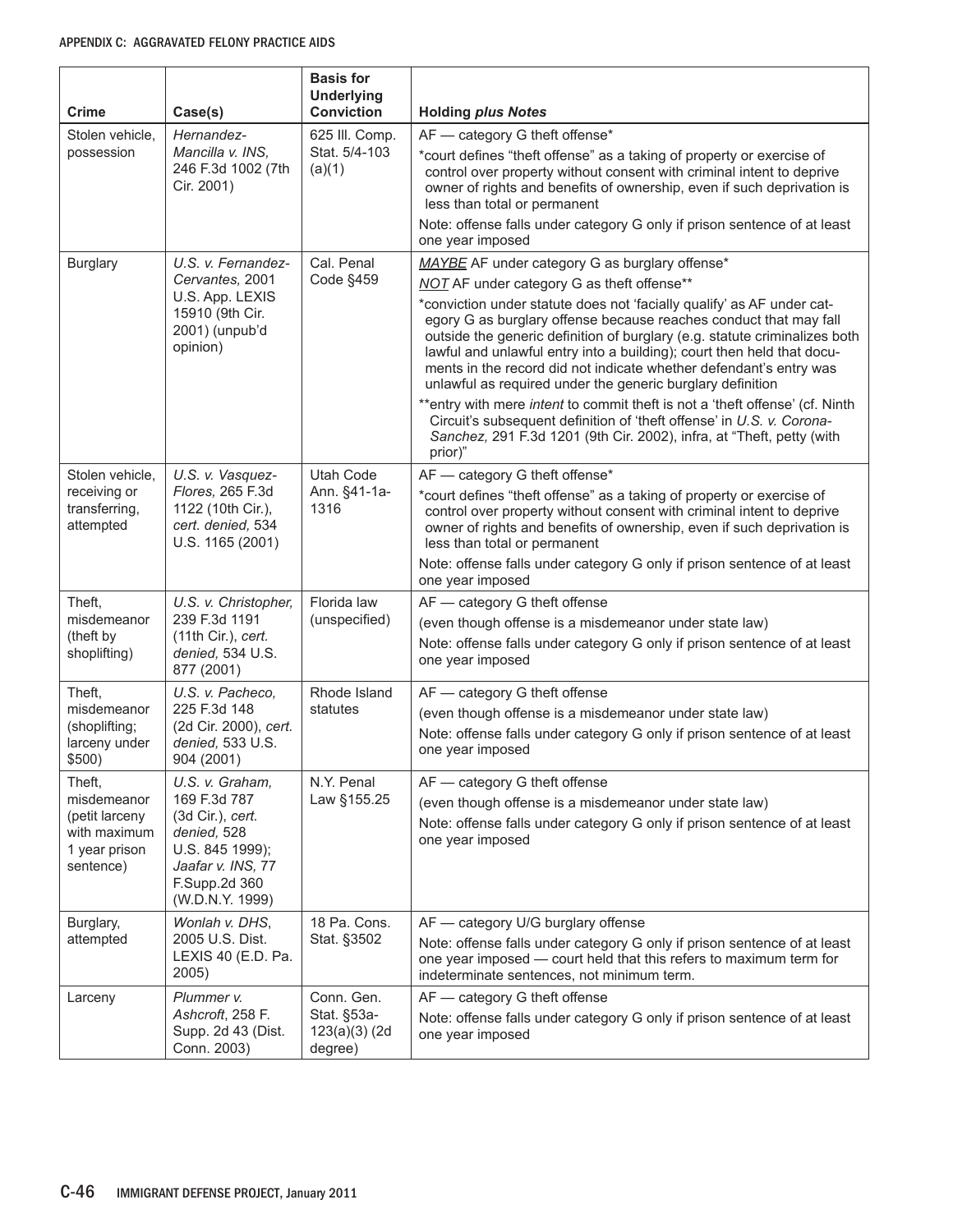| <b>Crime</b>                           | Case(s)                                                                                                                              | <b>Basis for</b><br><b>Underlying</b><br><b>Conviction</b> | <b>Holding plus Notes</b>                                                                                                                                                                                                                                                                                                                                                                                                                                                                                                                                                           |
|----------------------------------------|--------------------------------------------------------------------------------------------------------------------------------------|------------------------------------------------------------|-------------------------------------------------------------------------------------------------------------------------------------------------------------------------------------------------------------------------------------------------------------------------------------------------------------------------------------------------------------------------------------------------------------------------------------------------------------------------------------------------------------------------------------------------------------------------------------|
| Stolen<br>property,<br>possession      | Kendall v. Mooney,<br>273 F.Supp.2d 216<br>(E.D.N.Y. 2003)                                                                           | N.Y. Penal<br>Law §165.45                                  | AF - category G theft and receipt of stolen property offense*<br>*intent to deprivation <i>permanently</i> not required for offense to be theft<br>offense. Also, state does not separately penalize receipt of stolen<br>property; instead, its criminal possession of stolen property offense<br>contains the same elements as 'receipt of stolen property' as defined<br>by majority of states. Thus, it is properly categorized under the 're-<br>ceipt' segment of category G.<br>Note: offense falls under category G only if prison sentence of at least<br>one year imposed |
| <b>Burglary</b>                        | Rivas v. Ashcroft.<br>2002 U.S. Dist.<br><b>LEXIS 16254</b><br>(S.D.N.Y. 2002)                                                       | N.Y. Penal<br>Law §140.30<br>(1st degree)                  | AF - category G as burglary offense<br>Note: offense falls under category G only if prison sentence of at least<br>one year imposed                                                                                                                                                                                                                                                                                                                                                                                                                                                 |
| Theft.<br>misdemeanor<br>(shoplifting) | Erewele v. Reno.<br>2000 U.S. Dist.<br><b>LEXIS 11765</b><br>(N.D. III. 2000)                                                        | Illinois law                                               | AF - category G theft offense<br>(even though offense is a misdemeanor under state law)<br>Note: offense falls under category G only if prison sentence of at least<br>one year imposed                                                                                                                                                                                                                                                                                                                                                                                             |
| Bank larceny                           | U.S. v. Nwene, 20<br>F. Supp.2d 716 (D.<br>N.J. 1998), aff 'd,<br>213 F.3d 629 (3d<br>Cir.), cert. denied,<br>531 U.S. 864<br>(2000) | Unspecified                                                | AF - category G theft offense<br>Note: offense falls under category G only if prison sentence of at least<br>one year imposed                                                                                                                                                                                                                                                                                                                                                                                                                                                       |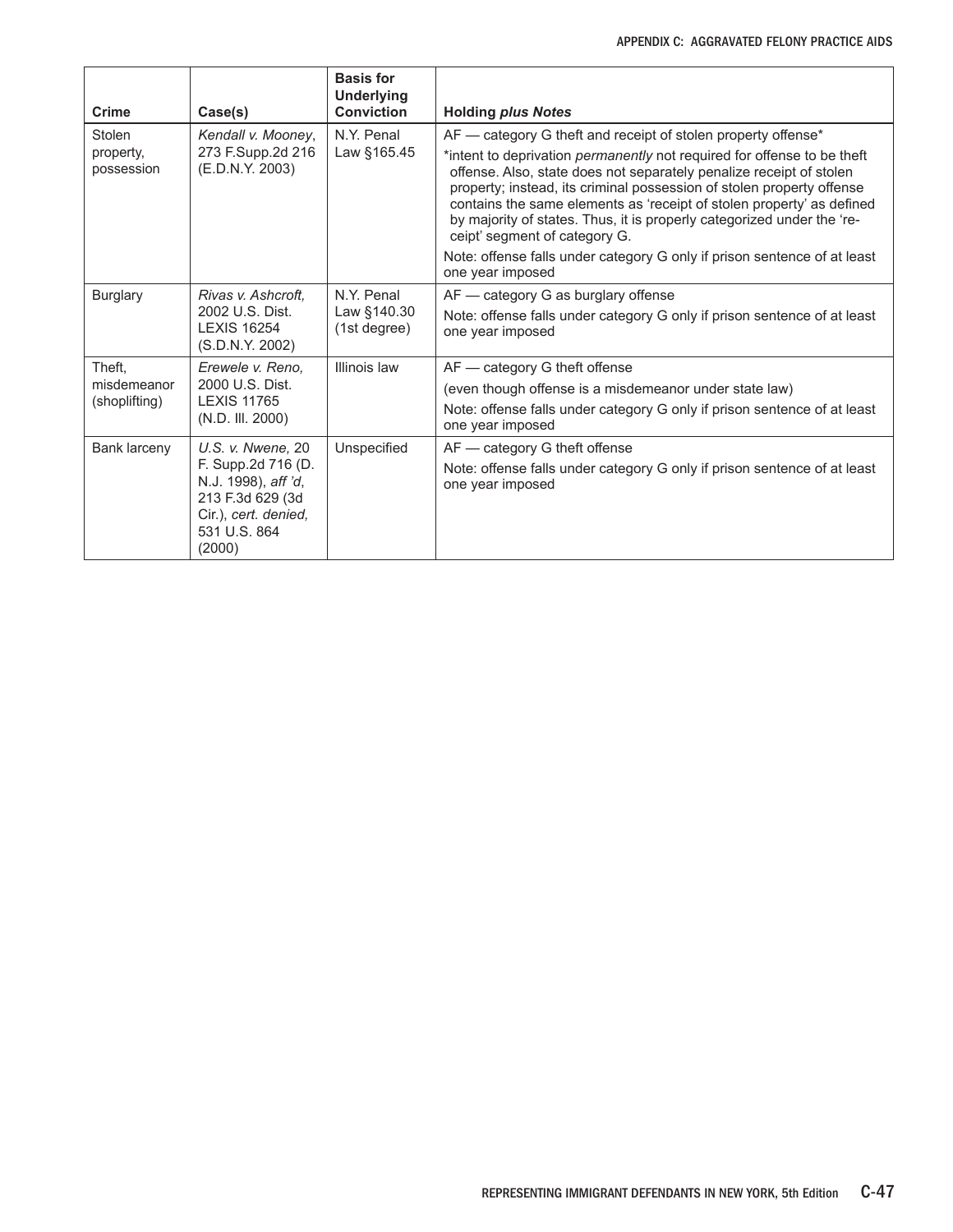## **(M) Offense that involves fraud or deceit in which the loss to the victim or victims exceeds \$10,000; or certain offense relating to tax evasion in which the revenue loss to the government exceeds \$10,000**

| <b>Crime</b>                                                                      | Case(s)                                      | <b>Basis for</b><br><b>Underlying</b><br><b>Conviction</b> | <b>Holding plus Notes</b>                                                                                                                                                                                                                                                                                                                                                                                                                                                                                                                                                                                                                                                                           |
|-----------------------------------------------------------------------------------|----------------------------------------------|------------------------------------------------------------|-----------------------------------------------------------------------------------------------------------------------------------------------------------------------------------------------------------------------------------------------------------------------------------------------------------------------------------------------------------------------------------------------------------------------------------------------------------------------------------------------------------------------------------------------------------------------------------------------------------------------------------------------------------------------------------------------------|
| Conspiracy                                                                        | Nijhawan v. Holder,                          | 18 U.S.C. §§                                               | $AF$ - category $(M)(i)^*$                                                                                                                                                                                                                                                                                                                                                                                                                                                                                                                                                                                                                                                                          |
| to commit<br>mail fraud.<br>wire fraud,<br>bank fraud,<br>and money<br>laundering | 129 S. Ct. 2294<br>(2009)                    | 371, 1341,<br>1343, 1344,<br>and 1956(h)                   | *the "fraud or deceit" language refers to a generic crime and, therefore,<br>must be analyzed under the traditional categorical approach requiring<br>the fact finder to look only at the elements of the statute of conviction<br>and the record of conviction, and not the alleged underlying facts, in<br>order to establish deportability. An offense is not a "fraud or deceit" AF<br>unless fraud or deceit is a necessary or proven element of the crime.                                                                                                                                                                                                                                    |
|                                                                                   |                                              |                                                            | The \$10,000 loss amount need not be analyzed under the traditional<br>categorical approach. "Rather, the monetary threshold applies to<br>specific circumstances surrounding an offender's commission of a<br>fraud and deceit crime on a specific occasion." Nevertheless, the Court<br>stated that the evidence relied on under this "circumstance-specific ap-<br>proach" must meet a clear and convincing standard and be "tied to the<br>specific counts covered by the conviction." Thus it can be argued that<br>evidence outside the record of conviction is relevant to establish loss<br>only to the extent that it is consistent with jury findings or pleas of guilt.                  |
| Mail fraud                                                                        | Matter of                                    | 18 U.S.C. §§                                               | AF - category M*                                                                                                                                                                                                                                                                                                                                                                                                                                                                                                                                                                                                                                                                                    |
| (conspiracy)                                                                      | Babaisakov, 24<br>I&N Dec. 306 (BIA<br>2007) | 1341                                                       | *the crime necessarily involves "fraud or deceit." The \$10,000 loss<br>amount is not subject to the limitations of the categorical approach,<br>the modified categorical approach, or a divisibility analysis and may<br>be proved by evidence outside the record of conviction, provided that<br>the loss is still shown to relate to the conduct of which the person was<br>convicted and, for removal purposes, is proven by clear and convinc-<br>ing evidence. In this case, the presentence investigation report should<br>have been considered to establish the loss amount and the Immigra-<br>tion Judge was not restricted to consideration of the respondent's<br>record of conviction. |
| Fraud, attempt                                                                    | Matter of                                    | Ind. Code                                                  | AF - category U/M*                                                                                                                                                                                                                                                                                                                                                                                                                                                                                                                                                                                                                                                                                  |
| (submitting<br>false<br>insurance<br>claim with<br>intent to<br>defraud)          | Onyido, 22<br>I&N Dec. 552 (BIA<br>1999)     | §35-43-5-4-<br>(10)                                        | *even though defendant was not convicted specifically of an offense<br>denominated an "attempt" and even though no actual loss had oc-<br>curred - 'attempt' by its very nature is an unsuccessful effort to<br>commit a crime). Under state statute, conviction for attempted fraud<br>requires proof of intent to defraud and that substantial step toward<br>commission of the fraud occurred; here, record of conviction showed<br>substantial step was taken.                                                                                                                                                                                                                                  |
|                                                                                   |                                              |                                                            | Note: Cf. Sui v. INS, 250 F.3d 105 (2d Cir. 2001) under "Counterfeit<br>securities, possession", supra, for Second Circuit's discussion of "at-<br>tempt" as applied to category U/M analysis.                                                                                                                                                                                                                                                                                                                                                                                                                                                                                                      |
|                                                                                   |                                              |                                                            | Note: offense falls under category U/M only if attempted loss to the<br>victim(s) in excess of \$10,000                                                                                                                                                                                                                                                                                                                                                                                                                                                                                                                                                                                             |
| Knowingly                                                                         | Arguelles-Olivares                           | 26 U.S.C. §                                                | AF - category M*                                                                                                                                                                                                                                                                                                                                                                                                                                                                                                                                                                                                                                                                                    |
| filing a false<br>tax return                                                      | v. Mukasey, 526<br>F.3d 171 (5th Cir.        | 7206(1)                                                    | *knowingly signing and filing a false federal tax return unquestionably<br>"involves fraud or deceit."                                                                                                                                                                                                                                                                                                                                                                                                                                                                                                                                                                                              |
|                                                                                   | 2008)                                        |                                                            | The \$10,000 loss amount was satisfied by utilizing the presentence<br>investigation report (PSR) which could be used as evidence of the<br>amount of loss as there was clear and convincing evidence that the<br>PSR accurately reflected the amount of loss (i.e., the defendant admit-<br>ted in the underlying criminal proceedings that the amounts of loss<br>reflected in the PSR were correct).                                                                                                                                                                                                                                                                                             |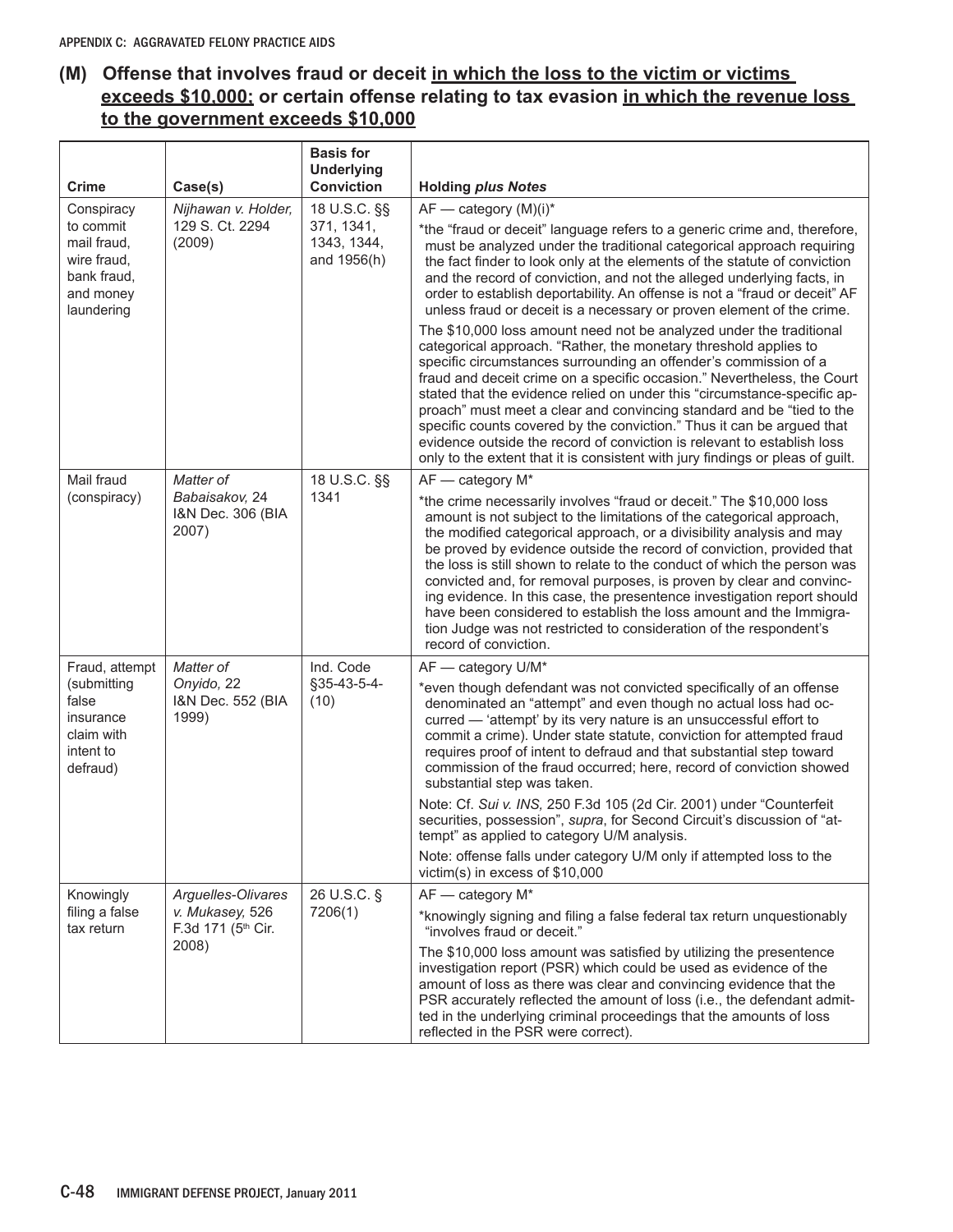| Crime                                                       | Case(s)                                                                                                                                       | <b>Basis for</b><br><b>Underlying</b><br><b>Conviction</b> | <b>Holding plus Notes</b>                                                                                                                                                                                                                                                                                                                                                                                                                                                                                                                                                                                                                                                           |
|-------------------------------------------------------------|-----------------------------------------------------------------------------------------------------------------------------------------------|------------------------------------------------------------|-------------------------------------------------------------------------------------------------------------------------------------------------------------------------------------------------------------------------------------------------------------------------------------------------------------------------------------------------------------------------------------------------------------------------------------------------------------------------------------------------------------------------------------------------------------------------------------------------------------------------------------------------------------------------------------|
| Fraud and                                                   | Dulal-Whiteway v.                                                                                                                             | 18 U.S.C. §                                                | MAYBE AF under category M*                                                                                                                                                                                                                                                                                                                                                                                                                                                                                                                                                                                                                                                          |
| related activity<br>in connection<br>with access<br>devices | U.S. D.H.S., 501<br>F.3d 116 (2d Cir.<br>2007), superceded<br>in part by Nijhawan<br>v. Holder, 129 S.Ct.<br>2294 (2009) (see<br>above)       | 1029(a)(2)                                                 | *this federal statue is a fraud offense. The modified categorical ap-<br>proach was employed to analyze the \$10,000 loss amount. The<br>restitution order was not part of the record of conviction because it<br>was based on a loss amount established by a preponderance of the<br>evidence and need not be tied to the facts admitted by a defendant's<br>plea. The fact that the restitution order referred to the presentence<br>investigation report to identify the payees is irrelevant because it is<br>designed to be a sentencing aid and typically describes conduct that<br>demonstrates the commission of an offense even if the alien was<br>never convicted of it. |
|                                                             |                                                                                                                                               |                                                            | Note: Superceded in part by Nijhawan, which held that the \$10,000<br>loss amount need not be analyzed under the traditional categori-<br>cal approach. "Rather, the monetary threshold applies to specific<br>circumstances surrounding an offender's commission of a fraud and<br>deceit crime on a specific occasion." The evidence relied on under<br>this circumstance-specific approach must meet a clear and convincing<br>standard and be "tied to the specific counts covered by the conviction."                                                                                                                                                                          |
| Fraud and                                                   | Obasohan V.                                                                                                                                   | 18 U.S.C. §                                                | MAYBE AF under category M*                                                                                                                                                                                                                                                                                                                                                                                                                                                                                                                                                                                                                                                          |
| related activity<br>in connection<br>with access<br>devices | United States, 479<br>F.3d 785 (11 <sup>th</sup> Cir.<br>2007), superceded<br>in part by Nijhawan<br>v. Holder, 129 S.Ct.<br>2294 (2009) (see | 1029(b)(2)                                                 | *this federal statue is necessarily a fraud offense. However, the<br>\$10,000 loss amount could not be established on the restitution order<br>since it was based on findings made by a preponderance of the evi-<br>dence and could not, standing alone, establish removeability by clear,<br>unequivocal and convincing evidence since neither the indictment nor<br>the plea agreement specified a loss amount.                                                                                                                                                                                                                                                                  |
|                                                             | above)                                                                                                                                        |                                                            | Note: Superceded in part by Nijhawan, which held that the \$10,000<br>loss amount need not be analyzed under the traditional categori-<br>cal approach. "Rather, the monetary threshold applies to specific<br>circumstances surrounding an offender's commission of a fraud and<br>deceit crime on a specific occasion." The evidence relied on under<br>this circumstance-specific approach must meet a clear and convincing<br>standard and be "tied to the specific counts covered by the conviction."                                                                                                                                                                          |
| Bank fraud,<br>conspiracy                                   | Conteh v.<br>Gonzales, 461 F.3d<br>45 (1 <sup>st</sup> Cir. 2006)                                                                             | 18 U.S.C. §<br>371 with 18<br>U.S.C. §1344                 | AF - category U/M*<br>*A conviction includes an intent to deceive a bank in order to obtain                                                                                                                                                                                                                                                                                                                                                                                                                                                                                                                                                                                         |
|                                                             |                                                                                                                                               |                                                            | money or other property.<br>Note: offense falls under category M only if loss to the victim(s) in<br>excess of \$10,000 (but attempted offense, to fall under category U/M,<br>may not require actual loss, see Matter of Onyido, 22 I&N Dec. 552<br>(BIA 1999) under "Fraud, attempt" infra)                                                                                                                                                                                                                                                                                                                                                                                       |
| Counterfeiting,                                             | Conteh v. Gonza-                                                                                                                              | 18 U.S.C.                                                  | AF - category U/M*                                                                                                                                                                                                                                                                                                                                                                                                                                                                                                                                                                                                                                                                  |
| conspiracy                                                  | les, 461 F.3d 45 (1st<br>Cir. 2006)                                                                                                           | §371 with<br>18 U.S.C.<br>\$513(a)                         | *A conviction includes an intent to deceive another person, organiza-<br>tion or government.                                                                                                                                                                                                                                                                                                                                                                                                                                                                                                                                                                                        |
|                                                             |                                                                                                                                               |                                                            | Note: offense falls under category M only if loss to the victim(s) in<br>excess of \$10,000 (but attempted offense, to fall under category U/M,<br>may not require actual loss, see Matter of Onyido, 22 I&N Dec. 552<br>(BIA 1999) under "Fraud, attempt" infra)                                                                                                                                                                                                                                                                                                                                                                                                                   |
| Forgery                                                     | Bobb v. AG, 458<br>F.3d 213 (3d Cir.<br>August 3, 2006)                                                                                       | 18 U.S.C.<br>\$510(a)(2)                                   | $AF$ — category (M)(i) or (R)                                                                                                                                                                                                                                                                                                                                                                                                                                                                                                                                                                                                                                                       |
| Passing bad                                                 | Mirat v. AG of the                                                                                                                            | 18 Pa. Cons.                                               | <b>NOT</b> AF under category M <sup>*</sup>                                                                                                                                                                                                                                                                                                                                                                                                                                                                                                                                                                                                                                         |
| checks                                                      | U.S., 2006 U.S.<br>App. LEXIS 14244<br>(3d Cir. 2006)                                                                                         | Stat. §4105(a)<br>(1)                                      | *statute penalizing passing bad check with knowledge that it will not be<br>honored, but not containing an express element of fraud or deceit, is<br>not AF.                                                                                                                                                                                                                                                                                                                                                                                                                                                                                                                        |
|                                                             | (unpub'd)                                                                                                                                     |                                                            | Note: offense falls under category M if loss to the victim(s) in excess<br>of \$10,000 (but attempted offense, to fall under category U/M, may not<br>require actual loss, see Matter of Onyido, 22 I&N Dec. 552 (BIA 1999)<br>under "Fraud, attempt" infra)                                                                                                                                                                                                                                                                                                                                                                                                                        |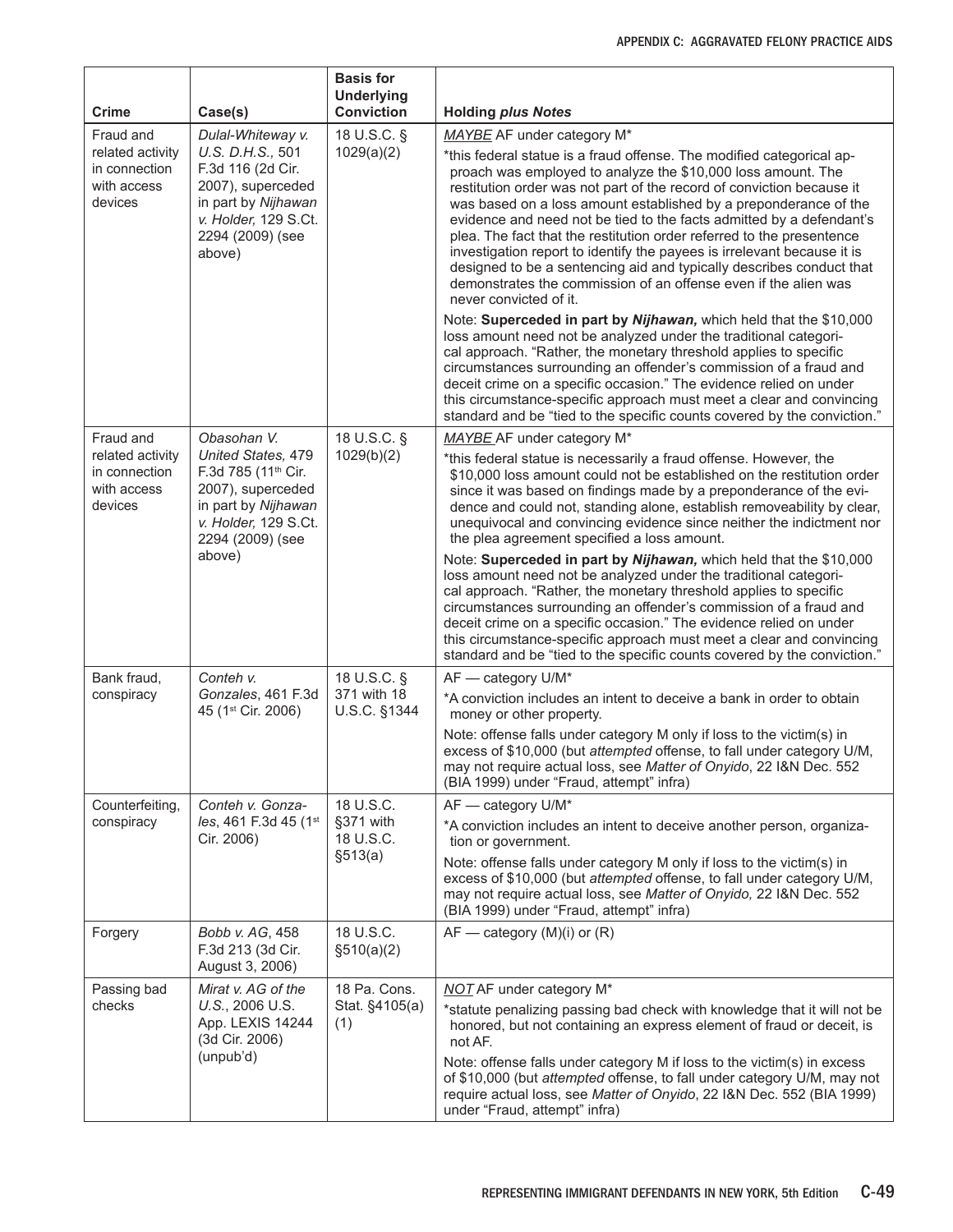| <b>Crime</b>                                                                            | Case(s)                                                                            | <b>Basis for</b><br><b>Underlying</b><br><b>Conviction</b>                                     | <b>Holding plus Notes</b>                                                                                                                                                                                                                                                                                                                                                                                                                                                                                                                                                                                                                                             |
|-----------------------------------------------------------------------------------------|------------------------------------------------------------------------------------|------------------------------------------------------------------------------------------------|-----------------------------------------------------------------------------------------------------------------------------------------------------------------------------------------------------------------------------------------------------------------------------------------------------------------------------------------------------------------------------------------------------------------------------------------------------------------------------------------------------------------------------------------------------------------------------------------------------------------------------------------------------------------------|
| Conspiracy                                                                              | lysheh v. Gonzales,                                                                | 18 U.S.C.                                                                                      | MAYBE AF under category U/M*                                                                                                                                                                                                                                                                                                                                                                                                                                                                                                                                                                                                                                          |
|                                                                                         | 437 F.3d 613 (7th<br>Cir. 2006)                                                    | §371                                                                                           | *Conviction for conspiracy under 18 U.S.C. § 371 may be divisible<br>because it punishes two things: conspiracy to defraud the United<br>States, and conspiracy to commit "any offense" against the United<br>States - only the former requires as an element the intent to deceive<br>or fraud. Here, defendant was convicted of an aggravated felony<br>where the judgment order and plea agreement showed he pled guilty<br>to a count of the superseding indictment; that count charged, among<br>other things, conspiracy to defraud a financial institution in violation<br>of 18 U.S.C. § 1344; and the plea agreement established total loss of<br>\$200,000. |
|                                                                                         |                                                                                    |                                                                                                | Note: offense falls under category M only if loss to the victim(s) in<br>excess of \$10,000 (but attempted offense, to fall under category U/M,<br>may not require actual loss, see Matter of Onyido, 22 I&N Dec. 552<br>(BIA 1999) under "Fraud, attempt" infra)                                                                                                                                                                                                                                                                                                                                                                                                     |
| Fraud and                                                                               | Fierarita v.                                                                       | 18 U.S.C.                                                                                      | MAYBE AF under category U/M*                                                                                                                                                                                                                                                                                                                                                                                                                                                                                                                                                                                                                                          |
| related activity<br>in connection<br>with access<br>devices,<br>conspiracy to<br>commit | Gonzales, 2006<br>U.S. App. LEXIS<br>15947 (9th Cir.<br>2006) (unpub'd<br>opinion) | \$1029(b)(2)<br>[conspiracy to<br>commit any of<br>the offenses<br>set forth at<br>$1029(a)$ ] | *Statute is divisible, because not all subsections of 18 USC 1029(a)<br>require as an element the intent to deceive or defraud. Here, under<br>the modified categorical approach, the court found AF where the<br>judgment of conviction included mandatory restitution order in amount<br>exceeding \$10,000, and because restitution was to providers of credit,<br>ruled that respondent must have been convicted of conspiring to com-<br>mit an offense under a subsection that does require fraud or deceit as<br>an element.                                                                                                                                   |
|                                                                                         |                                                                                    |                                                                                                | Note: offense falls under category M only if loss to the victim(s) in<br>excess of \$10,000 (but attempted offense, to fall under category U/M,<br>may not require actual loss, see Matter of Onyido, 22 I&N Dec. 552<br>(BIA 1999) under "Fraud, attempt" infra)                                                                                                                                                                                                                                                                                                                                                                                                     |
| Bank fraud                                                                              | Olowu v. Chertoff,                                                                 | 18 U.S.C.                                                                                      | AF - category M*                                                                                                                                                                                                                                                                                                                                                                                                                                                                                                                                                                                                                                                      |
|                                                                                         | 2005 U.S. App.<br>LEXIS 7126 (3d<br>Cir. 2005)                                     | §1344                                                                                          | *where count of conviction incorporates a "scheme to defraud," the<br>amount of loss is based on the entire scheme and amount of restitu-<br>tion, and is not limited to the amount specifically identified in the count<br>of conviction.                                                                                                                                                                                                                                                                                                                                                                                                                            |
|                                                                                         |                                                                                    |                                                                                                | Note: offense falls under category M if loss to the victim(s) in excess<br>of \$10,000 (but attempted offense, to fall under category U/M, may not<br>require actual loss, see Matter of Onyido, 22 I&N Dec. 552 (BIA 1999)<br>under "Fraud, attempt" infra)                                                                                                                                                                                                                                                                                                                                                                                                          |
| Conspiracy                                                                              | Omari v. Gonzales,                                                                 | 18 U.S.C. §§                                                                                   | MAYBE AF under category U/M*                                                                                                                                                                                                                                                                                                                                                                                                                                                                                                                                                                                                                                          |
| to commit<br>interstate<br>transporta-<br>tion of stolen<br>property                    | 419 F.3d 303 (5th<br>Cir. 2005)                                                    | 371, 2314                                                                                      | *18 U.S.C. § 2314 is divisible in that it does not necessarily involve<br>fraud or deceit. Here, the judgment and indictment do not indicate that<br>Omari was necessarily convicted of an offense involving fraud or de-<br>ceit, and the plea agreement and colloquy are not a part of the record,<br>so the court concluded that the record does not suffice to establish AF.                                                                                                                                                                                                                                                                                      |
|                                                                                         |                                                                                    |                                                                                                | Note: offense falls under category M only if loss to the victim(s) in<br>excess of \$10,000 (but attempted offense, to fall under category U/M,<br>may not require actual loss, see Matter of Onyido, 22 I&N Dec. 552<br>(BIA 1999) under "Fraud, attempt" infra)                                                                                                                                                                                                                                                                                                                                                                                                     |
| Bank fraud                                                                              | Knutsen v. Gonza-                                                                  | 18 U.S.C.                                                                                      | MAYBE AF under category M*                                                                                                                                                                                                                                                                                                                                                                                                                                                                                                                                                                                                                                            |
|                                                                                         | les, 429 F.3d 733<br>(7 <sup>th</sup> Cir. 2005)                                   | §1344                                                                                          | *'amount of loss' focuses on convicted counts alone and does not in-<br>clude amounts attributable to unconvicted counts, even if plea agree-<br>ment includes stipulations to 'relevant conduct' in those unconvicted<br>counts for sentencing and restitution on purposes. Unity of victims<br>and common purpose of 'obtaining money for own ends' does not, by<br>itself, create a common scheme (but court does not decide whether<br>amount of loss includes losses from unconvicted counts that are<br>encompassed by an overall fraudulent scheme, as held by 10 <sup>th</sup> Circuit<br>in Khalayleh).<br>(continued)                                       |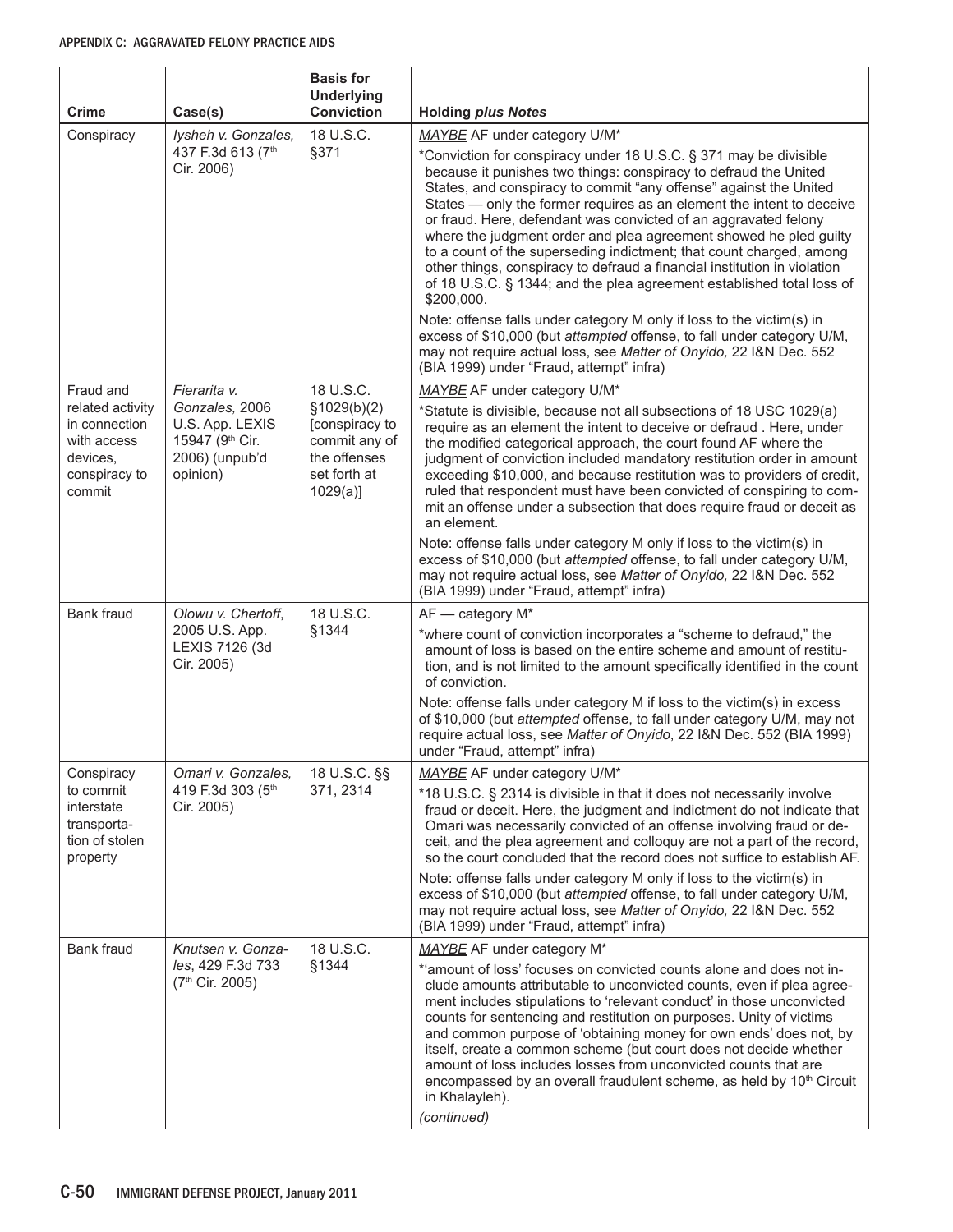| Crime                            | Case(s)                                           | <b>Basis for</b><br><b>Underlying</b><br><b>Conviction</b> | <b>Holding plus Notes</b>                                                                                                                                                                                                                                                                                                                                                                                                                                                                  |
|----------------------------------|---------------------------------------------------|------------------------------------------------------------|--------------------------------------------------------------------------------------------------------------------------------------------------------------------------------------------------------------------------------------------------------------------------------------------------------------------------------------------------------------------------------------------------------------------------------------------------------------------------------------------|
| (continued)<br>Bank fraud        |                                                   |                                                            | Note: offense falls under category M if loss to the victim(s) in excess<br>of \$10,000 (but attempted offense, to fall under category U/M, may not<br>require actual loss, see Matter of Onyido, 22 I&N Dec. 552 (BIA 1999)<br>under "Fraud, attempt" infra)                                                                                                                                                                                                                               |
| Embezzlement                     | Balogun v. U.S.                                   | federal em-                                                | AF - category M*                                                                                                                                                                                                                                                                                                                                                                                                                                                                           |
|                                  | AG, 425 F.3d 1356<br>(11 <sup>th</sup> Cir. 2005) | bezzlement<br>statute (not<br>identified)                  | *BIA's holding that government can be a 'victim' for purposes of INA<br>101(a)(43)(M)(i), is reasonable. Note that Court left open whether the<br>statute might be ambiguous on this issue, but held that the BIA deci-<br>sion was entitled to Chevron deference.                                                                                                                                                                                                                         |
|                                  |                                                   |                                                            | Note: offense falls under category M if loss to the victim(s) in excess<br>of \$10,000 (but attempted offense, to fall under category U/M, may not<br>require actual loss, see Matter of Onyido, 22 I&N Dec. 552 (BIA 1999)<br>under "Fraud, attempt" infra)                                                                                                                                                                                                                               |
| Tax evasion                      | Evangelista v.                                    | 26 U.S.C.                                                  | $AF$ - category $M(ii)^*$                                                                                                                                                                                                                                                                                                                                                                                                                                                                  |
| (attempt to<br>evade or          | Ashcroft, 359 F.3d<br>145 (2d Cir. 2004)          | §7201                                                      | *'defeating a tax' is an offense 'relating to tax evasion.'                                                                                                                                                                                                                                                                                                                                                                                                                                |
| defeat tax)                      |                                                   |                                                            | Note: offense falls under category M if loss to the victim(s) in excess<br>of \$10,000 (but attempted offense, to fall under category U/M, may not<br>require actual loss, see Matter of Onyido, 22 I&N Dec. 552 (BIA 1999)<br>under "Fraud, attempt" infra)                                                                                                                                                                                                                               |
| Counterfeit                      | Karavolos v.                                      | 18 U.S.C.                                                  | $AF - category M(i)$                                                                                                                                                                                                                                                                                                                                                                                                                                                                       |
| access<br>devices,               | Ashcroft, 95 Fed.<br>Appx. 397 (3d Cir.           | \$1029(a)(1)<br>and §1029(c)                               | *court used amount of restitution, as stated in judgment of conviction,<br>to determine amount of loss                                                                                                                                                                                                                                                                                                                                                                                     |
| conspiracy to<br>use and traffic | 2004) (unpub'd)                                   | (2)                                                        | Note: See Nijhawan, which held that the \$10,000 loss amount need<br>not be analyzed under the traditional categorical approach. "Rather,<br>the monetary threshold applies to specific circumstances surround-<br>ing an offender's commission of a fraud and deceit crime on a specific<br>occasion." The evidence relied on under this circumstance-specific ap-<br>proach must meet a clear and convincing standard and be "tied to the<br>specific counts covered by the conviction." |
|                                  |                                                   |                                                            | Note: offense falls under category M if loss to the victim(s) in excess<br>of \$10,000 (but attempted offense, to fall under category U/M, may not<br>require actual loss, see Matter of Onyido, 22 I&N Dec. 552 (BIA 1999)<br>under "Fraud, attempt" infra)                                                                                                                                                                                                                               |
| Filing false                     | Lee v. Ashcroft,                                  | 26 U.S.C.                                                  | NOT AF under category M(i)*                                                                                                                                                                                                                                                                                                                                                                                                                                                                |
| income tax<br>returns            | 368 F.3d 218 (3d<br>Cir. 2004)                    | \$7206(1)                                                  | *INA $\S$ 101(a)(43)(M)(i) does not apply to tax offenses. INA $\S$ 101(a)(43)<br>(M)(ii)specifies tax evasion as the only deportable tax offense. (C.J.<br>Alito dissents.)                                                                                                                                                                                                                                                                                                               |
|                                  |                                                   |                                                            | Note: offense falls under category M if loss to the victim(s) in excess<br>of \$10,000 (but attempted offense, to fall under category U/M, may not<br>require actual loss, see Matter of Onyido, 22 I&N Dec. 552 (BIA 1999)<br>under "Fraud, attempt" infra)                                                                                                                                                                                                                               |
| Theft by                         | Nugent v. Ashcroft,                               | 18 Pa. Cons.                                               | MAYBE AF under category G/M*                                                                                                                                                                                                                                                                                                                                                                                                                                                               |
| deception                        | 367 F.3d 162 (3d<br>Cir. 2004)                    | Stat. Ann.<br>§3922                                        | *a theft offense that is also an offense involving fraud or deceit must<br>meet the one-year sentence requirement (AF category G) and the<br>\$10,000 loss to victim requirement (AF category M) in order to be<br>deemed an aggravated felony under either category.                                                                                                                                                                                                                      |
|                                  |                                                   |                                                            | Note: offense falls under category M if loss to the victim(s) in excess<br>of \$10,000 (but attempted offense, to fall under category U/M, may not<br>require actual loss, see Matter of Onyido, 22 I&N Dec. 552 (BIA 1999)<br>under "Fraud, attempt" infra)                                                                                                                                                                                                                               |
| Theft of                         | Thompson v.                                       | 18 U.S.C.                                                  | AF - category M*                                                                                                                                                                                                                                                                                                                                                                                                                                                                           |
| government<br>funds              | Ashcroft, 117 Fed.<br>Appx. 817 (3d Cir.<br>2004) | §641                                                       | *restitution amount applied to single offense to which defendant pled<br>guilty (18 U.S.C. §641), although defendant had also been indicted for<br>18 U.S.C. §642, the companion statute punishing aiders and abettors                                                                                                                                                                                                                                                                     |
|                                  |                                                   |                                                            | Note: offense falls under category M if loss to the victim(s) in excess<br>of \$10,000 (but attempted offense, to fall under category U/M, may not<br>require actual loss, see Matter of Onyido, 22 I&N Dec. 552 (BIA 1999)<br>under "Fraud, attempt" infra)                                                                                                                                                                                                                               |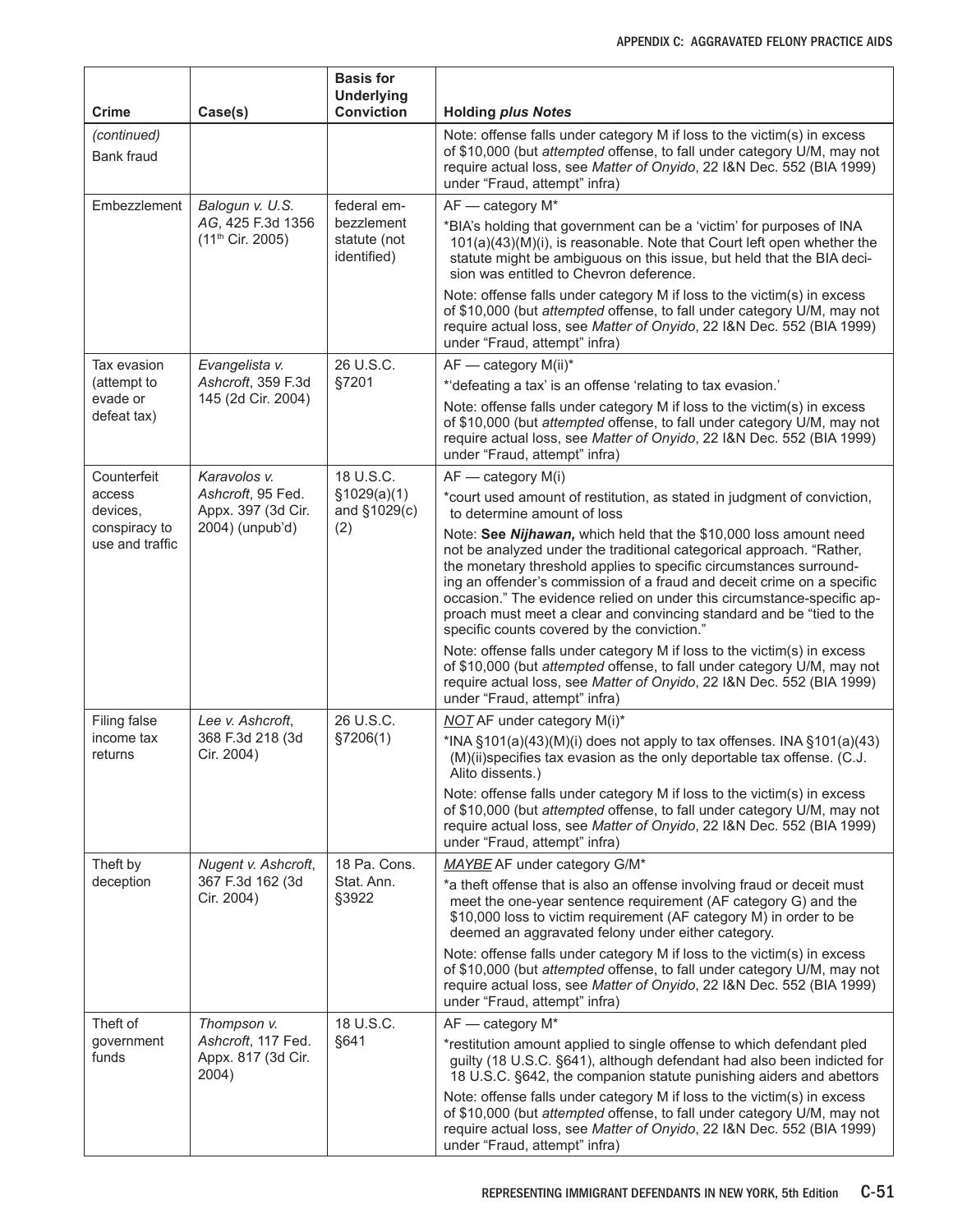| Crime                                                                           | Case(s)                                                                 | <b>Basis for</b><br><b>Underlying</b><br><b>Conviction</b> | <b>Holding plus Notes</b>                                                                                                                                                                                                                                                                                                                                                                                                                                                                  |
|---------------------------------------------------------------------------------|-------------------------------------------------------------------------|------------------------------------------------------------|--------------------------------------------------------------------------------------------------------------------------------------------------------------------------------------------------------------------------------------------------------------------------------------------------------------------------------------------------------------------------------------------------------------------------------------------------------------------------------------------|
| Conspiracy to                                                                   | Akkaraju v.                                                             | 18 U.S.C.                                                  | AF - category U/M*                                                                                                                                                                                                                                                                                                                                                                                                                                                                         |
| commit bank<br>fraud                                                            | Ashcroft, 118 Fed.<br>Appx. 90 7th Cir.<br>2004) (unpub'd);             | §371 and<br>§1344                                          | *the co-conspirators simply must have contemplated acts that would<br>cause a loss in excess of \$10,000; no actual loss must have been<br>suffered by the victim                                                                                                                                                                                                                                                                                                                          |
|                                                                                 | Sharma v. Ashcroft,<br>57 Fed. Appx.<br>998 (3d Cir. 2003)<br>(unpub'd) |                                                            | Note: offense falls under category M if loss to the victim(s) in excess<br>of \$10,000 (but attempted offense, to fall under category U/M, may not<br>require actual loss, see Matter of Onyido, 22 I&N Dec. 552 (BIA 1999)<br>under "Fraud, attempt" infra)                                                                                                                                                                                                                               |
| Fraud, welfare                                                                  | Ferreira v. Ashcroft,                                                   | Cal. Welf. &                                               | $AF$ — category $M(i)^*$                                                                                                                                                                                                                                                                                                                                                                                                                                                                   |
|                                                                                 | 390 F.3d 1091 (9th<br>Cir. 2004)                                        | Inst. Code<br>\$10980(c)(2)                                | *state statute at time of conviction did not explicitly require scienter, but<br>Court looked to California case law indicating that the offense con-<br>tained an element of intent to defraud or deceive. court may look to<br>restitution to determine amount of loss (distinguishing cases in which<br>plea agreement or indictment contradicted that amount)                                                                                                                          |
|                                                                                 |                                                                         |                                                            | Note: offense falls under category M if loss to the victim(s) in excess<br>of \$10,000 (but attempted offense, to fall under category U/M, may not<br>require actual loss, see Matter of Onyido, 22 I&N Dec. 552 (BIA 1999)<br>under "Fraud, attempt" infra)                                                                                                                                                                                                                               |
| Theft by                                                                        | Munroe v. Ashcroft,                                                     | N.J. Stat. Ann.                                            | $AF$ — category $M(i)^*$                                                                                                                                                                                                                                                                                                                                                                                                                                                                   |
| deception                                                                       | 353 F.3d 225 (3d<br>Cir. 2003)                                          | §2C: 20-4                                                  | *amount of restitution may be helpful to inquiry into amount of loss if<br>plea agreement or indictment is unclear; however, when restitution<br>is not based on a finding as to amount of loss, and instead intended<br>solely to affect immigration status, it does not control. Court held<br>conviction was AF, even after state court had later reduced amount of<br>restitution from \$11,522 to \$9999. (majority opinion by Alito)                                                 |
|                                                                                 |                                                                         |                                                            | Note: See Nijhawan, which held that the \$10,000 loss amount need<br>not be analyzed under the traditional categorical approach. "Rather,<br>the monetary threshold applies to specific circumstances surround-<br>ing an offender's commission of a fraud and deceit crime on a specific<br>occasion." The evidence relied on under this circumstance-specific ap-<br>proach must meet a clear and convincing standard and be "tied to the<br>specific counts covered by the conviction." |
|                                                                                 |                                                                         |                                                            | Note: offense falls under category M if loss to the victim(s) in excess<br>of \$10,000 (but attempted offense, to fall under category U/M, may not<br>require actual loss, see Matter of Onyido, 22 I&N Dec. 552 (BIA 1999)<br>under "Fraud, attempt" infra)                                                                                                                                                                                                                               |
| Theft, em-                                                                      | Valansi v. Ashcroft,                                                    | 18 U.S.C.                                                  | MAYBE AF under category M*                                                                                                                                                                                                                                                                                                                                                                                                                                                                 |
| bezzlement or<br>misapplication<br>by bank officer<br>or employee<br>(embezzle- | 278 F.3d 203 (3d.<br>Cir. 2002)                                         | §656                                                       | *statute is divisible because crime does not necessarily involve intent<br>to defraud or deceive - may instead involve intent to <i>injure</i> ; court<br>looked to the record and found it inconclusive as to whether defendant<br>acted with intent to defraud; held that defendant's conviction was not<br>an AF under category M                                                                                                                                                       |
| ment of bank<br>funds)                                                          |                                                                         |                                                            | Note: offense falls under category M only if loss to the victim(s) in<br>excess of \$10,000 (but attempted offense, to fall under category U/M,<br>may not require actual loss, see Matter of Onyido, 22 I&N Dec. 552<br>(BIA 1999) under "Fraud, attempt" supra)                                                                                                                                                                                                                          |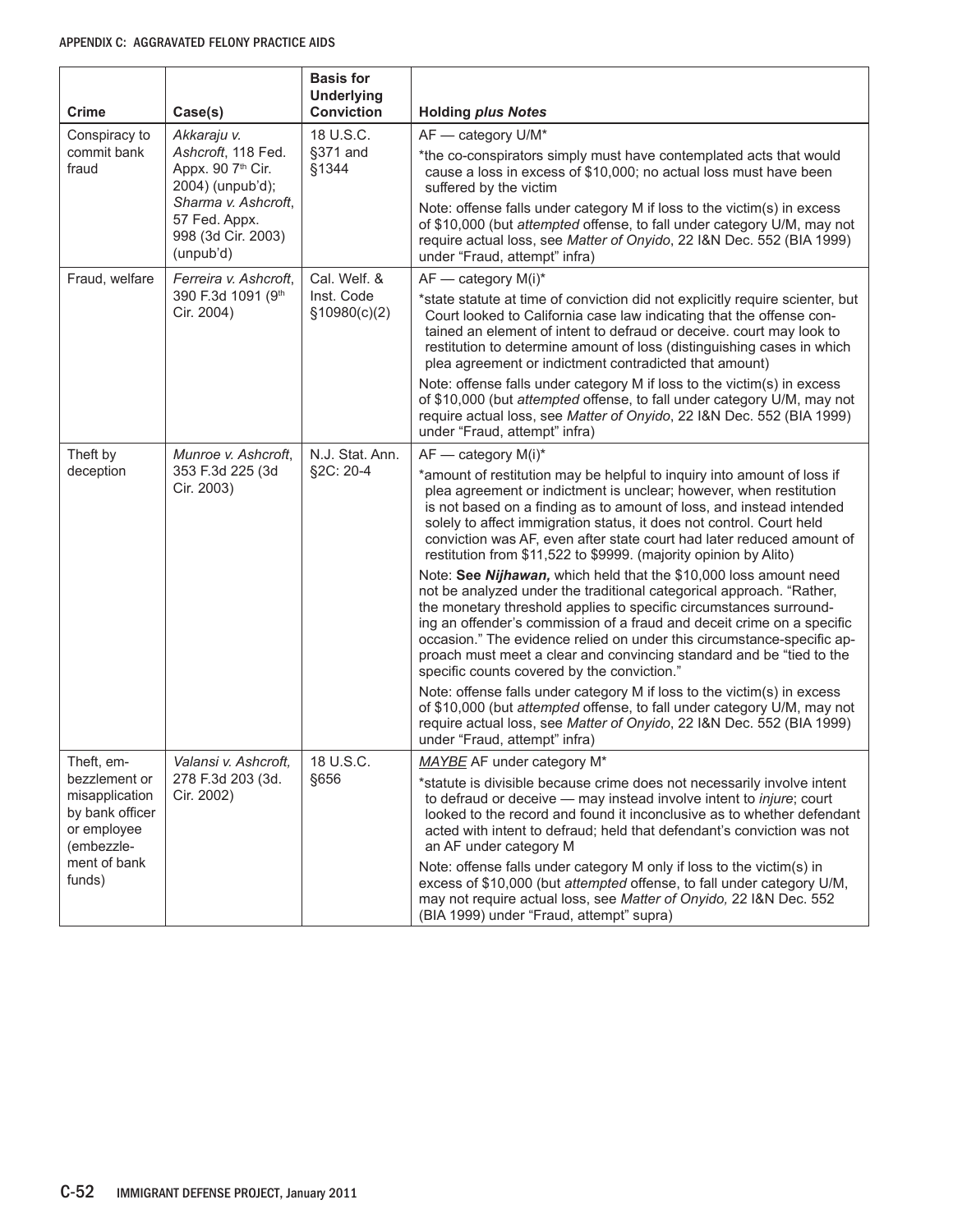| Bank fraud<br>Chang v. INS, 307<br>U.S. bank<br>MAYBE AF under category M*<br>F.3d 1185 (9th Cir.<br>fraud statute<br>2002), superceded<br>in part by Nijhawan<br>v. Holder, 129 S.Ct.<br>2294 (2009) (see<br>contradicted by explicit language in the plea agreement<br>above)<br>Note: offense falls under category M only if loss to the victim(s) in<br>(BIA 1999) under "Fraud, attempt" infra)<br>loss amount need not be analyzed under the traditional categori-<br>cal approach. "Rather, the monetary threshold applies to specific<br>26 U.S.C.<br>AF - category M<br>Fraudulent tax<br>Abreu-Reyes v.<br>INS, 292 F.2d 1029<br>§7206(1)<br>return<br>(9th Cir. 2002)<br>victim)<br>specific counts covered by the conviction."<br>Note: offense falls under category M only if loss to the victim(s) in | Crime | Case(s) | <b>Basis for</b><br><b>Underlying</b><br><b>Conviction</b> | <b>Holding plus Notes</b>                                                                                                                                                                                                                                                                                                                                                                                                                   |
|---------------------------------------------------------------------------------------------------------------------------------------------------------------------------------------------------------------------------------------------------------------------------------------------------------------------------------------------------------------------------------------------------------------------------------------------------------------------------------------------------------------------------------------------------------------------------------------------------------------------------------------------------------------------------------------------------------------------------------------------------------------------------------------------------------------------|-------|---------|------------------------------------------------------------|---------------------------------------------------------------------------------------------------------------------------------------------------------------------------------------------------------------------------------------------------------------------------------------------------------------------------------------------------------------------------------------------------------------------------------------------|
|                                                                                                                                                                                                                                                                                                                                                                                                                                                                                                                                                                                                                                                                                                                                                                                                                     |       |         |                                                            |                                                                                                                                                                                                                                                                                                                                                                                                                                             |
|                                                                                                                                                                                                                                                                                                                                                                                                                                                                                                                                                                                                                                                                                                                                                                                                                     |       |         |                                                            | *conviction under statute does not 'facially qualify' as AF under cat-<br>egory M because covered offenses may include offenses for which<br>loss to victims is not more than \$10,000; court then looked to the re-<br>cord and held that reliance on the pre-sentence report for information<br>on amount of loss was improper at least where such information was                                                                        |
|                                                                                                                                                                                                                                                                                                                                                                                                                                                                                                                                                                                                                                                                                                                                                                                                                     |       |         |                                                            | excess of \$10,000 (but attempted offense, to fall under category U/M,<br>may not require actual loss, see Matter of Onyido, 22 I&N Dec. 552                                                                                                                                                                                                                                                                                                |
|                                                                                                                                                                                                                                                                                                                                                                                                                                                                                                                                                                                                                                                                                                                                                                                                                     |       |         |                                                            | Note: Superceded in part by Nijhawan, which held that the \$10,000<br>circumstances surrounding an offender's commission of a fraud and<br>deceit crime on a specific occasion." The evidence relied on under<br>this circumstance-specific approach must meet a clear and convincing<br>standard and be "tied to the specific counts covered by the conviction."                                                                           |
|                                                                                                                                                                                                                                                                                                                                                                                                                                                                                                                                                                                                                                                                                                                                                                                                                     |       |         |                                                            |                                                                                                                                                                                                                                                                                                                                                                                                                                             |
|                                                                                                                                                                                                                                                                                                                                                                                                                                                                                                                                                                                                                                                                                                                                                                                                                     |       |         |                                                            | (court may look to presentence report to establish amount of loss to                                                                                                                                                                                                                                                                                                                                                                        |
|                                                                                                                                                                                                                                                                                                                                                                                                                                                                                                                                                                                                                                                                                                                                                                                                                     |       |         |                                                            | Note: See Nijhawan, which held that the \$10,000 loss amount need<br>not be analyzed under the traditional categorical approach. "Rather,<br>the monetary threshold applies to specific circumstances surround-<br>ing an offender's commission of a fraud and deceit crime on a specific<br>occasion." The evidence relied on under this circumstance-specific ap-<br>proach must meet a clear and convincing standard and be "tied to the |
| (BIA 1999) under "Fraud, attempt" infra)                                                                                                                                                                                                                                                                                                                                                                                                                                                                                                                                                                                                                                                                                                                                                                            |       |         |                                                            | excess of \$10,000 (but attempted offense, to fall under category U/M,<br>may not require actual loss, see Matter of Onyido, 22 I&N Dec. 552                                                                                                                                                                                                                                                                                                |
| 18 U.S.C.<br>Bank fraud<br>Khalayleh v. INS,<br>AF - category M                                                                                                                                                                                                                                                                                                                                                                                                                                                                                                                                                                                                                                                                                                                                                     |       |         |                                                            |                                                                                                                                                                                                                                                                                                                                                                                                                                             |
| 287 F.3d 978 (10th<br>\$1344(1)<br>Note: offense falls under category M only if loss to the victim(s) in<br>Cir. 2002)<br>(BIA 1999) under "Fraud, attempt" infra)                                                                                                                                                                                                                                                                                                                                                                                                                                                                                                                                                                                                                                                  |       |         |                                                            | excess of \$10,000 (but attempted offense, to fall under category U/M,<br>may not require actual loss, see Matter of Onyido, 22 I&N Dec. 552                                                                                                                                                                                                                                                                                                |
| 18 U.S.C.<br>Counterfeit<br>Sui v. INS, 250<br><b>NOT AF under category M*</b>                                                                                                                                                                                                                                                                                                                                                                                                                                                                                                                                                                                                                                                                                                                                      |       |         |                                                            |                                                                                                                                                                                                                                                                                                                                                                                                                                             |
| securities,<br>F.3d 105<br>(there was no actual loss to victims)<br>(2d Cir.<br>possession                                                                                                                                                                                                                                                                                                                                                                                                                                                                                                                                                                                                                                                                                                                          |       |         | \$513(a)                                                   |                                                                                                                                                                                                                                                                                                                                                                                                                                             |
| <b>NOT AF under category U/M*</b><br>with intent to<br>2001)                                                                                                                                                                                                                                                                                                                                                                                                                                                                                                                                                                                                                                                                                                                                                        |       |         |                                                            |                                                                                                                                                                                                                                                                                                                                                                                                                                             |
| deceive<br>category U/M analysis.                                                                                                                                                                                                                                                                                                                                                                                                                                                                                                                                                                                                                                                                                                                                                                                   |       |         |                                                            | (mere possession does not constitute an "attempt" – does not consti-<br>tute a substantial step toward creating a loss to victims of more than<br>\$10,000). Cf. Matter of Onyido, 22 I&N Dec. 552 (BIA 1999) under<br>"Fraud, attempt", infra, for BIA's discussion of "attempt" as applied to                                                                                                                                             |
| under category R or U/R                                                                                                                                                                                                                                                                                                                                                                                                                                                                                                                                                                                                                                                                                                                                                                                             |       |         |                                                            | *but court did not address issue of whether offense may be an AF                                                                                                                                                                                                                                                                                                                                                                            |
| 18 U.S.C.<br>Moore v. Ashcroft.<br>AF - category M<br>Theft,                                                                                                                                                                                                                                                                                                                                                                                                                                                                                                                                                                                                                                                                                                                                                        |       |         |                                                            |                                                                                                                                                                                                                                                                                                                                                                                                                                             |
| embezzlement<br>251 F.3d 919 (11th<br>§656<br>(the crime necessarily involves fraud or deceit)<br>or misapplica-<br>Cir. 2001)                                                                                                                                                                                                                                                                                                                                                                                                                                                                                                                                                                                                                                                                                      |       |         |                                                            |                                                                                                                                                                                                                                                                                                                                                                                                                                             |
| Note: offense falls under category M only if loss to the victim(s) in<br>tion by bank<br>officer or<br>employee<br>(BIA 1999) under "Fraud, attempt" supra))<br>(misapplica-<br>tion of auction<br>drafts)                                                                                                                                                                                                                                                                                                                                                                                                                                                                                                                                                                                                          |       |         |                                                            | excess of \$10,000 (but attempted offense, to fall under category U/M,<br>may not require actual loss, see Matter of Onyido, 22 I&N Dec. 552                                                                                                                                                                                                                                                                                                |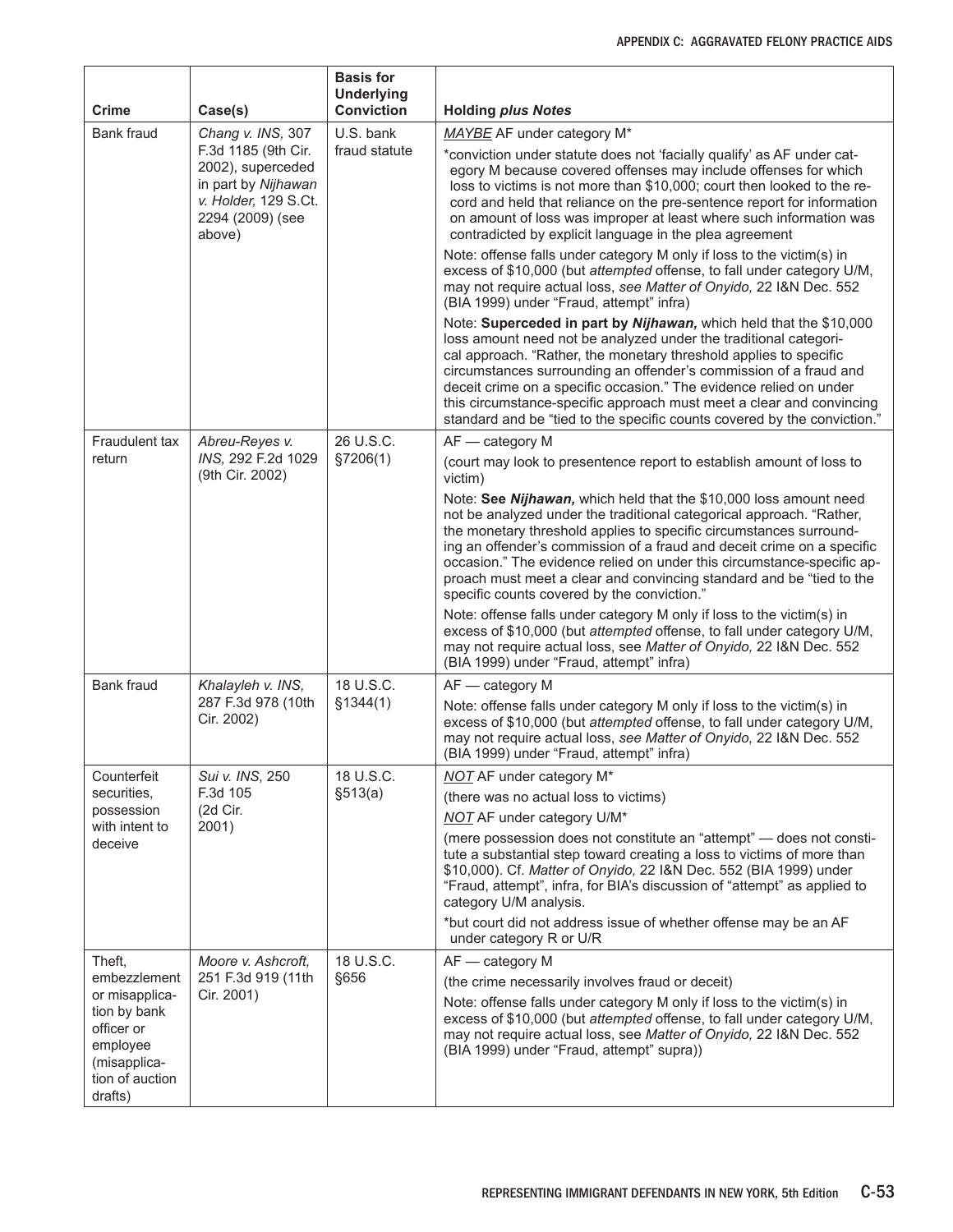#### APPENDIX C: Aggravated Felony Practice Aids

| <b>Crime</b>                                                                               | Case(s)                                                                                              | <b>Basis for</b><br><b>Underlying</b><br><b>Conviction</b> | <b>Holding plus Notes</b>                                                                                                                                                                                                                                                                                                                      |
|--------------------------------------------------------------------------------------------|------------------------------------------------------------------------------------------------------|------------------------------------------------------------|------------------------------------------------------------------------------------------------------------------------------------------------------------------------------------------------------------------------------------------------------------------------------------------------------------------------------------------------|
| Fraud<br>(unauthorized<br>possession<br>of access<br>devices<br>with intent to<br>defraud) | Agdachian v. INS,<br>1999 U.S. App.<br><b>LEXIS</b><br>23214 (9th Cir.<br>1999) (unpub'd<br>opinion) | Unspecified                                                | $AF - category M$<br>(based on value of loss specified in plea agreement)<br>Note: offense falls under category M only if loss to the victim(s) in<br>excess of \$10,000 (but attempted offense, to fall under category U/M,<br>may not require actual loss, see Matter of Onyido, 22 I&N Dec. 552<br>(BIA 1999) under "Fraud, attempt" infra) |
| Mail fraud                                                                                 | Akorede v.<br>Perryman, U.S.<br>Dist.<br><b>LEXIS 6123</b><br>(N.D. III. 1999)                       | Unspecified                                                | $AF - category M$<br>Note: offense falls under category M only if loss to the victim(s) in<br>excess of \$10,000 (but attempted offense, to fall under category U/M,<br>may not require actual loss, see Matter of Onyido, 22 I&N Dec. 552<br>(BIA 1999) under "Fraud, attempt" supra)                                                         |
| Counterfeiting                                                                             | Bazuaye v. INS,<br>1997 U.S. Dist.<br><b>LEXIS 2996</b><br>(S.D.N.Y. 1997)                           | U.S. law                                                   | $AF - category M$<br>Note: offense falls under category M only if loss to the victim(s) in<br>excess of \$10,000 (but attempted offense, to fall under category U/M,<br>may not require actual loss, see Matter of Onyido, 22 I&N Dec. 552<br>(BIA 1999) under "Fraud, attempt" infra)                                                         |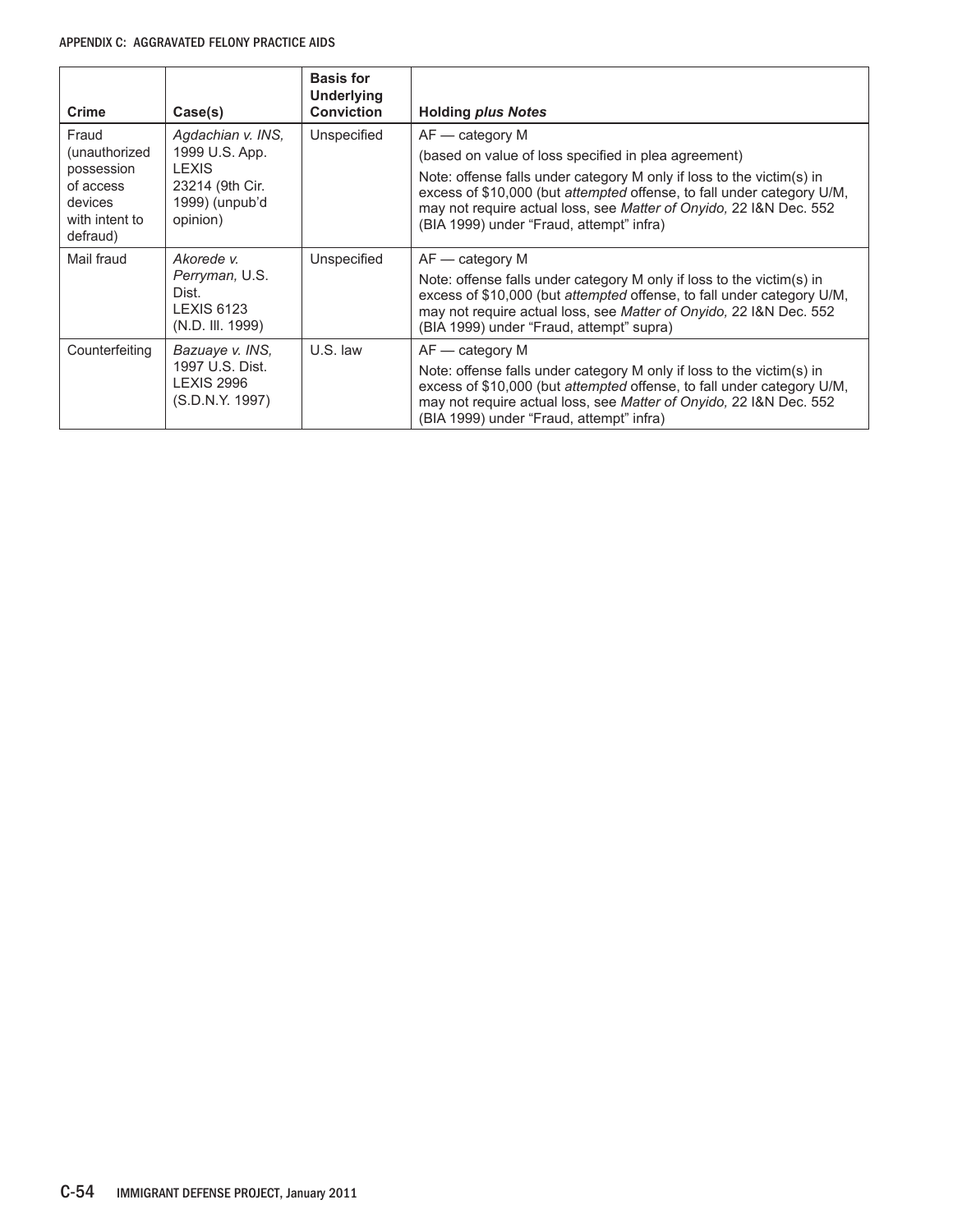**(N) Certain offenses relating to alien smuggling, except in the case of a first offense for which the alien has affirmatively shown that the alien committed the offense for the purpose of assisting, abetting, or aiding only the alien's spouse, child, or parent**

| Crime                                                                   | Case(s)                                                                                                                                                                                                                                                     | <b>Basis for</b><br><b>Underlying</b><br><b>Conviction</b>            | <b>Holding plus Notes</b>                                                                                                                                                                                                                            |
|-------------------------------------------------------------------------|-------------------------------------------------------------------------------------------------------------------------------------------------------------------------------------------------------------------------------------------------------------|-----------------------------------------------------------------------|------------------------------------------------------------------------------------------------------------------------------------------------------------------------------------------------------------------------------------------------------|
| Alien<br>smuggling                                                      | <b>Matter of Paulin</b><br>Guzman-Varela,<br>27 Immig. Rptr.<br>B1-35 (BIA 2003)<br>(non-precedent<br>decision)                                                                                                                                             | 8 U.S.C.<br>§1325                                                     | <b>NOT</b> AF under category N <sup>*</sup><br>*category N is limited to convictions under 8 U.S.C. §1324 and does<br>not extend to other offenses                                                                                                   |
| Alien<br>smuggling<br>(harboring<br>aliens)                             | Castro-<br>Expinosa v.<br>Ashcroft, 257 F.3d<br>1130 (9th Cir.<br>2001); Patel v.<br>Ashcroft, 294 F.3d<br>465 (3d Cir. 2002);<br>Zhen v. Gonzales,<br>2006 U.S. App.<br>LEXIS 8734 (10th<br>Cir. 2006)                                                     | 8 U.S.C.<br>\$1324(a) (1)<br>(A)(iii)                                 | AF - category N<br>Exception: in the case of a first offense for which the alien has affirma-<br>tively shown that the alien committed the offense for the purpose of<br>assisting, abetting, or aiding only the alien's spouse, child, or parent    |
| Alien<br>smuggling<br>(transporting<br>aliens)                          | <b>Matter of Ruiz-</b><br>Romero, 22 I&N<br>Dec. 486 (BIA<br>1999); U.S. v. Solis<br>Campozano, 312<br>F.3d 164 (5th Cir.<br>2002); U.S. v.<br>Galindo-Gallego,<br>244 F.3d 728 (9th<br>Cir. 2001); Salas-<br>Mendoza, 237<br>F.3d 1246 (10th Cir.<br>2001) | 8 U.S.C.<br>\$1324(a) (1)<br>(A)(ii)                                  | $AF - category N$<br>Exception: in the case of a first offense for which the alien has affirma-<br>tively shown that the alien committed the offense for the purpose of<br>assisting, abetting, or aiding only the alien's spouse, child, or parent. |
| Alien<br>smuggling<br>(conspiracy to<br>transport and<br>harbor aliens) | Gavilan-Cuate<br>v. Yetter, 276 F.3d<br>418 (8th Cir. 2002)                                                                                                                                                                                                 | 8 U.S.C.<br>\$1324(a)<br>$(1)(A)(ii)$ and<br>(iii)                    | AF - category N<br>Exception: in the case of a first offense for which the alien has affirma-<br>tively shown that the alien committed the offense for the purpose of<br>assisting, abetting, or aiding only the alien's spouse, child, or parent    |
| Alien<br>smuggling<br>(aiding and<br>abetting illegal<br>entry)         | Matter of Alvarado-<br>Alvina, 22 I&N Dec.<br>718 BIA 1999);<br>Rivera-Sanchez v.<br>Reno, 198 F.3d<br>545 (5th Cir. 1999)                                                                                                                                  | 8 U.S.C.<br>\$1325(a)                                                 | <b>NOT</b> AF under category N<br>MAYBE AF under category O (but only if the alien had previously been<br>deported on the basis of an AF conviction)                                                                                                 |
| Alien<br>smuggling<br>(aiding and<br>abetting illegal<br>reentry)       | U.S. v. Virgen-<br>Preciado, 2006<br>U.S. Dist. LEXIS<br>20578 (Dist.Az<br>2006)                                                                                                                                                                            | 8 U.S.C.<br>1324(a)(1)(A)<br>(V)(II)                                  | AF - category N                                                                                                                                                                                                                                      |
| Alien<br>smuggling<br>(conspiracy to<br>smuggle illegal<br>aliens)      | Chan v. Gantner,<br>374 F.Supp. 2d 363<br>(SDNY 2005)                                                                                                                                                                                                       | 18 U.S.C. 371<br>(underlying<br>offense of 8<br>U.S.C. 1324(a)<br>(2) | AF - category U/N                                                                                                                                                                                                                                    |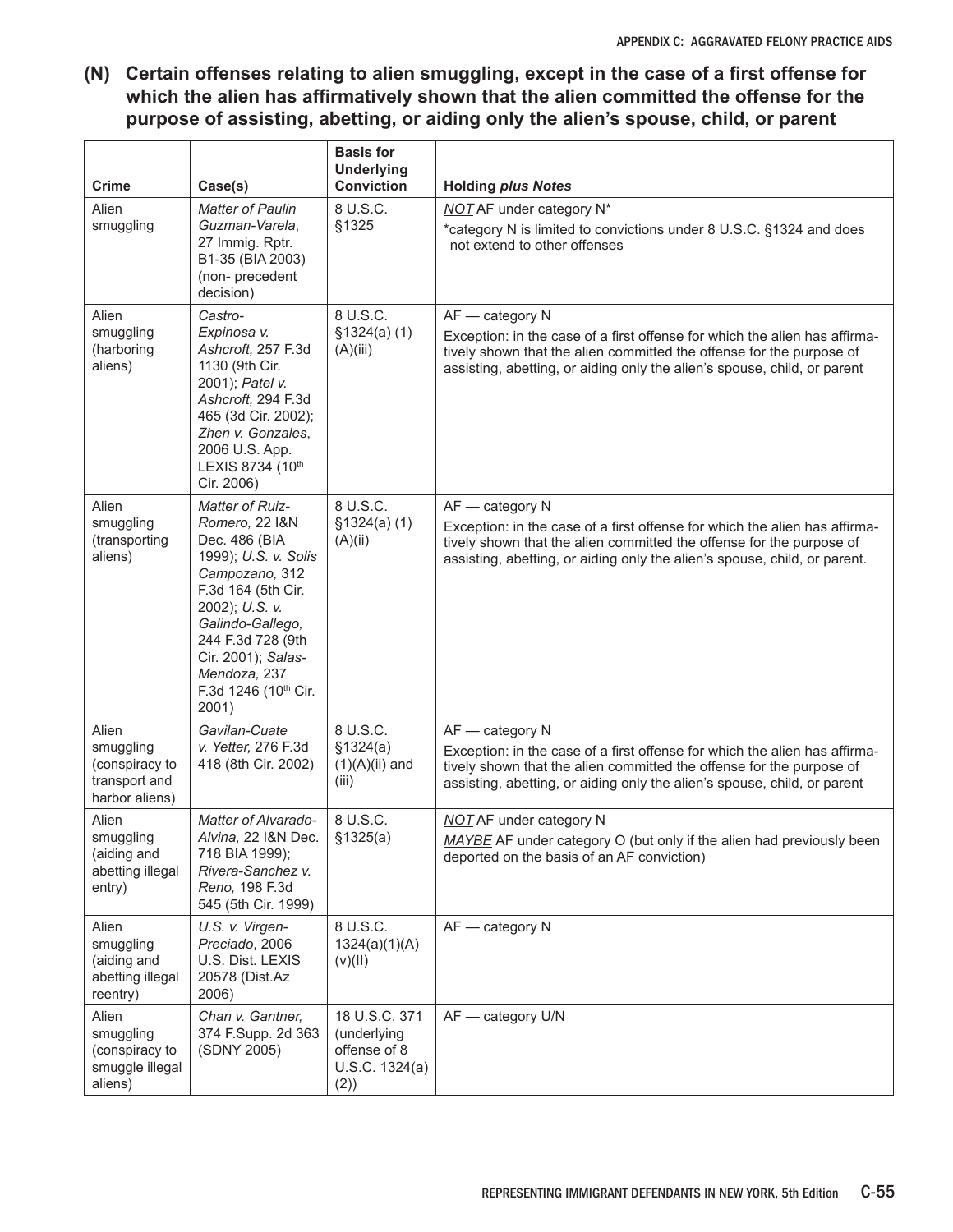**(P) Offense which is falsely making, forging, counterfeiting, mutilating, or altering a passport or instrument, or certain other offenses relating to document fraud, for which the term of imprisonment is at least 12 months, except in the case of a first offense for which the alien has affirmatively shown that the alien committed the offense for the purpose of assisting, abetting, or aiding only the alien's spouse, child, or parent**

| Crime                                                                 | Case(s)                                                                                                                                                             | <b>Basis for</b><br><b>Underlying</b><br><b>Conviction</b> | <b>Holding plus Notes</b>                                                                                                                                                                                                                                                                                                                                |
|-----------------------------------------------------------------------|---------------------------------------------------------------------------------------------------------------------------------------------------------------------|------------------------------------------------------------|----------------------------------------------------------------------------------------------------------------------------------------------------------------------------------------------------------------------------------------------------------------------------------------------------------------------------------------------------------|
| Fraud and<br>misuse<br>of visas.<br>permits<br>and other<br>documents | Pena-Rosario<br>v. Reno, 83 F.<br>Supp.2d 349<br>(E.D.N.Y. 2000);<br>Chukwuezi v.<br>Ashcroft, 2002 U.S.<br>App. LEXIS 23391<br>(3d Cir. 2002)<br>(unpub'd opinion) | 18 U.S.C.<br>\$1546(a)                                     | $AF - category P$<br>Exception: in the case of a first offense for which the alien affirmatively<br>has shown that the alien committed the offense for the purpose of as-<br>sisting, abetting, or aiding only the alien's spouse, child, or parent<br>Note: offense falls under category P only if prison sentence of at least<br>twelve months imposed |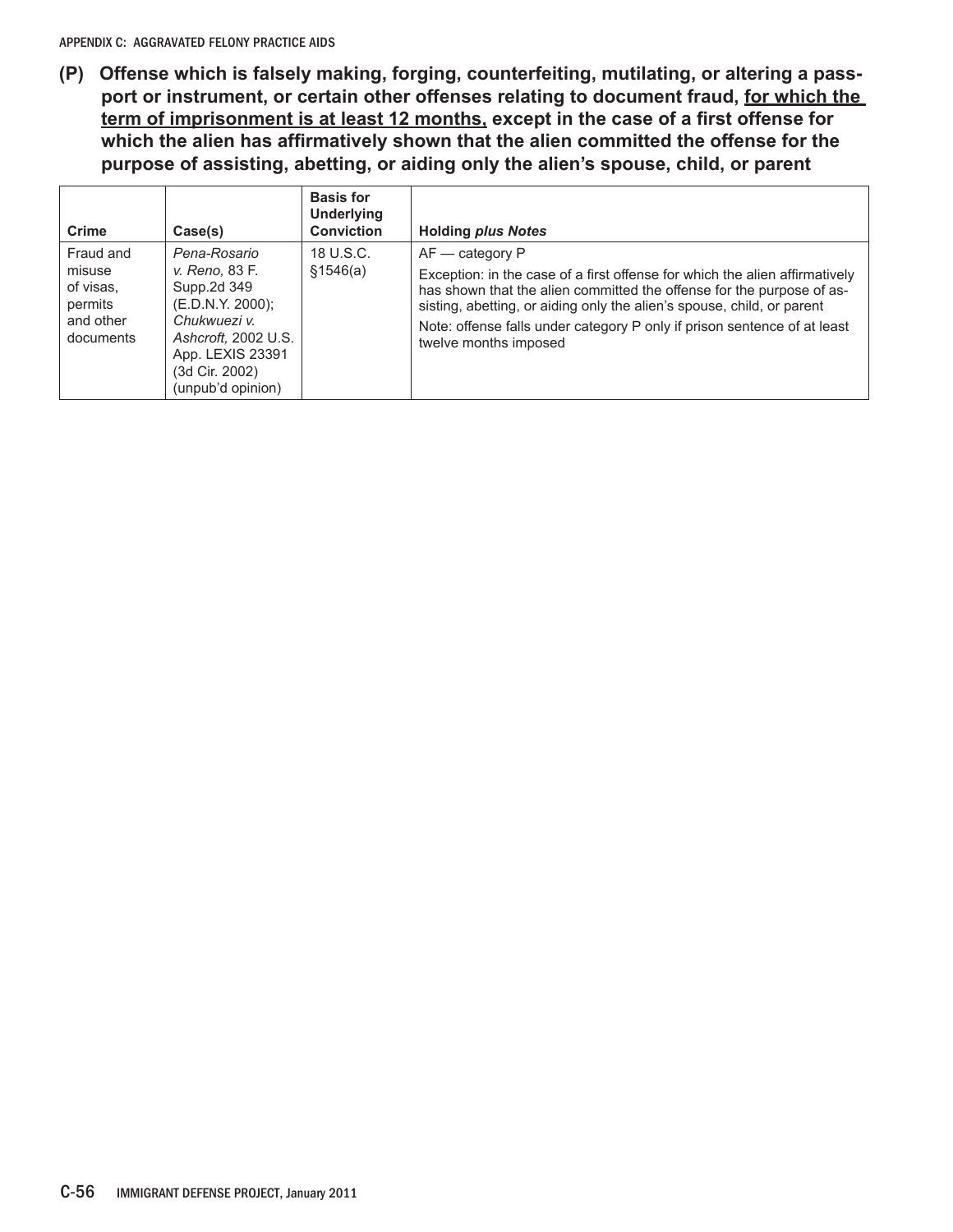### **(R) Offense relating to commercial bribery, counterfeiting, forgery, or trafficking in vehicles the identification numbers of which have been altered for which the term of imprisonment is at least one year**

| <b>Crime</b>                                                                                                      | Case(s)                                                                                              | <b>Basis for</b><br><b>Underlying</b><br><b>Conviction</b> | <b>Holding plus Notes</b>                                                                                                                                                                                                                                                                                                                                                      |
|-------------------------------------------------------------------------------------------------------------------|------------------------------------------------------------------------------------------------------|------------------------------------------------------------|--------------------------------------------------------------------------------------------------------------------------------------------------------------------------------------------------------------------------------------------------------------------------------------------------------------------------------------------------------------------------------|
| Forgery                                                                                                           | Matter of Aldabe-<br>sheh, 22 I&N Dec.<br>983 (BIA 1999)                                             | N.Y. Penal<br>Law<br>§170.10(2)<br>(2nd degree)            | $AF - category R$<br>Note: offense falls under category R only if prison sentence of at least<br>one year imposed                                                                                                                                                                                                                                                              |
| Forgery                                                                                                           | Caesar v.<br>Gonzales, 2006<br>U.S. App. LEXIS<br>13528 (2d Cir.<br>2006) (unpub'd<br>decision)      | N.Y. Penal<br>Law<br>§170.10(1)<br>(2nd Degree)            | AF - category R<br>Note: offense falls under category R only if prison sentence of at least<br>one year imposed                                                                                                                                                                                                                                                                |
| Forgery                                                                                                           | Bobb v. AG, 458<br>F.3d 213 (3d Cir.<br>August 3, 2006)                                              | 18 U.S.C.<br>\$510(a)(2)                                   | $AF$ — category (M)(i) or $(R)^*$                                                                                                                                                                                                                                                                                                                                              |
| Forgery                                                                                                           | Onyeji v. AG of<br>the U.S., 2006<br>U.S. App. LEXIS<br>11956 (3d Cir.<br>2006) (unpub'd<br>opinion) | 18 Pa.C.S.A.<br>§4101(a)(1)                                | $AF - category R*$<br>*even though the Pa. statute encompasses an intent to injure, which<br>might be beyond the traditional definition of forgery, because "Con-<br>gress evidenced an intent to define forgery in its broadest sense."<br>Note: offense falls under category R only if prison sentence of at least<br>one year imposed                                       |
| Forgery<br>(possession<br>of forged<br>instrument<br>with intent<br>to defraud.<br>deceive, or<br>injure)         | Richards v.<br>Ashcroft, 400 F.3d<br>125 (2d Cir. 2005)                                              | Conn. Gen.<br>Stat. § 53a-<br>139                          | $AF - category R^*$<br>*"Even if possession of a forged instrument with intent to defraud, de-<br>ceive or injure is not 'forgery' as defined at common law, it is unargu-<br>ably an offense 'relating to' forgery within the broad construction we<br>have given that term."<br>Note: offense falls under category R only if prison sentence of at least<br>one year imposed |
| Counterfeiting,<br>trademark                                                                                      | Fofana v. Ridge,<br>2004 U.S. App.<br>LEXIS 23335 (3d<br>Cir. 2005)(unpub'd<br>opinion)              | 18 Pa. C.S.A.<br>\$4119(a)                                 | $AF - category R$<br>Note: offense falls under category R only if prison sentence of at least<br>one year imposed                                                                                                                                                                                                                                                              |
| Counterfeit<br>securities,<br>conspiracy<br>to utter and<br>possess<br>with intent to<br>deceive                  | Kamagate v.<br>Ashcroft, 385 F.3d<br>144 (2d Cir. 2004)                                              | 18 U.S.C.<br>§§371, 513(a),                                | AF - category U/R<br>Note: offense falls under category R only if prison sentence of at least<br>one year imposed                                                                                                                                                                                                                                                              |
| Vehicle<br>trafficking<br>(receiving &<br>possessing<br>w/ intent to<br>sell cars with<br>altered I.D.<br>numbers | U.S. v. Maung, 320<br>F.3d 1305 (11th Cir.<br>2003)                                                  | 18 U.S.C.<br>§§371,<br>2321(a)                             | $AF - category R*$<br>*as an "offense relating to trafficking in vehicles the identification<br>numbers of which have been altered"<br>Note: offense falls under category R only if prison sentence of at least<br>one year imposed                                                                                                                                            |
| Forgery                                                                                                           | U.S. v. Johnstone,<br>251 F.3d 281 (1st<br>Cir. 2001)                                                | Colorado<br>law (class 5<br>felony)                        | AF - category R<br>Note: offense falls under category R only if prison sentence of at least<br>one year imposed                                                                                                                                                                                                                                                                |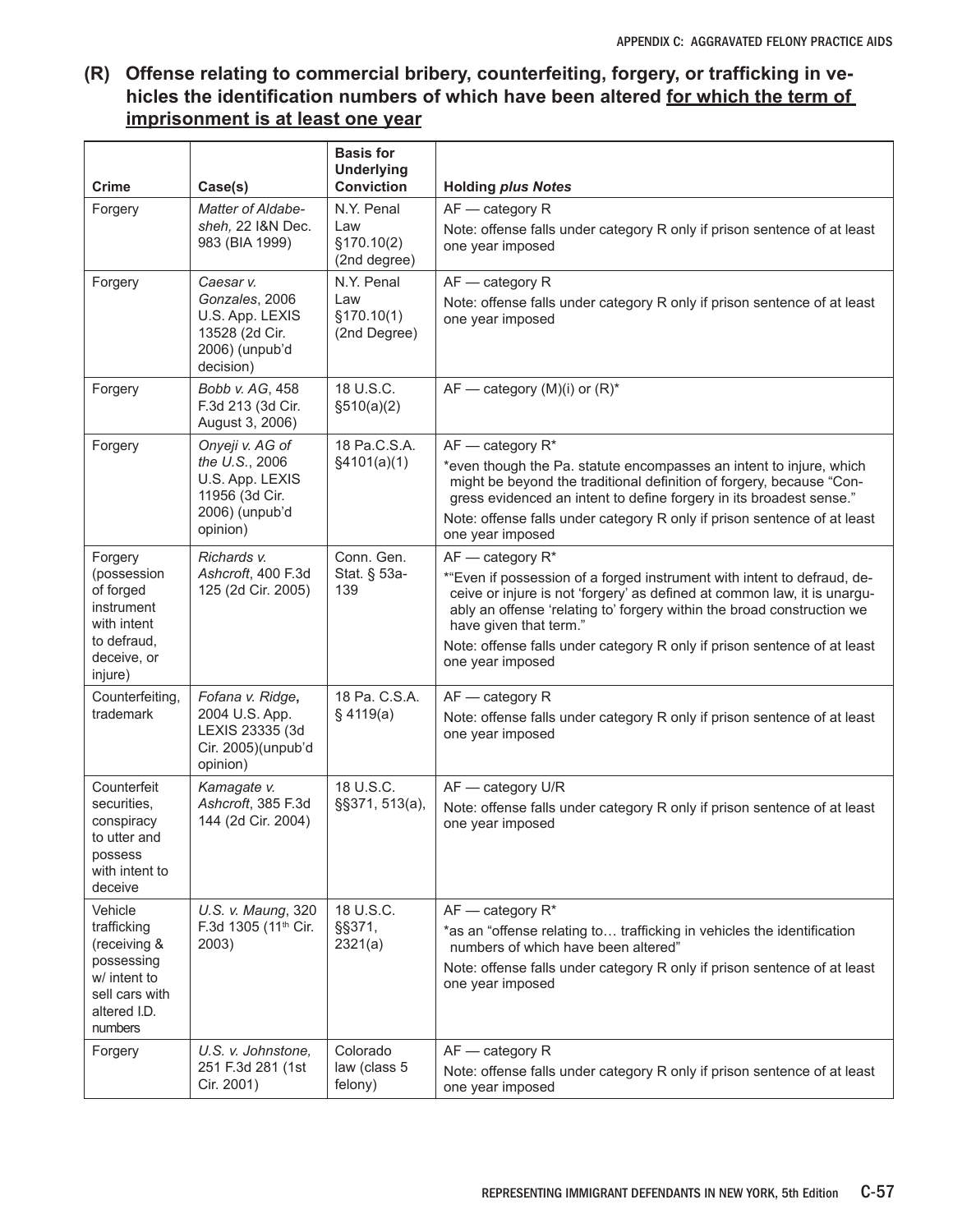#### APPENDIX C: Aggravated Felony Practice Aids

| <b>Crime</b>                                                                                                    | Case(s)                                                                       | <b>Basis for</b><br><b>Underlying</b><br><b>Conviction</b> | <b>Holding plus Notes</b>                                                                                                                                                                                       |
|-----------------------------------------------------------------------------------------------------------------|-------------------------------------------------------------------------------|------------------------------------------------------------|-----------------------------------------------------------------------------------------------------------------------------------------------------------------------------------------------------------------|
| Forgery                                                                                                         | Drakes v. Zimski.<br>240 F.3d 246 (3d<br>Cir. 2001)                           | 11 Del. Code<br>§861 (second<br>degree)                    | $AF - category R$<br>Note: offense falls under category R only if prison sentence of at least<br>one year imposed                                                                                               |
| Counterfeit<br>obligations,<br>possession                                                                       | Albillo Figueroa v.<br>INS, 221 F.3d 1070<br>(9th Cir. 2000)                  | 18 U.S.C.<br>§472                                          | $AF -$ category $R^*$<br>Note: offense falls under category R only if prison sentence of at least<br>one year imposed<br>*court did not reach issue of whether offense may also be an AF under<br>category M    |
| Counterfeit<br>securities<br>(conspiracy to<br>utter and<br>possess<br>forged<br>and counterfeit<br>securities) | Wilson v. INS.<br>2001 U.S. Dist.<br><b>LEXIS 19903</b><br>(M.D. Pa.<br>2001) | 18 U.S.C.<br>$$513(a)$ and<br>18 U.S.C.<br>§371            | $AF$ - category U/R*<br>Note: offense falls under category U/R only if prison sentence of at<br>least one year imposed<br>*court did not reach issue of whether offense may also be an AF under<br>category U/M |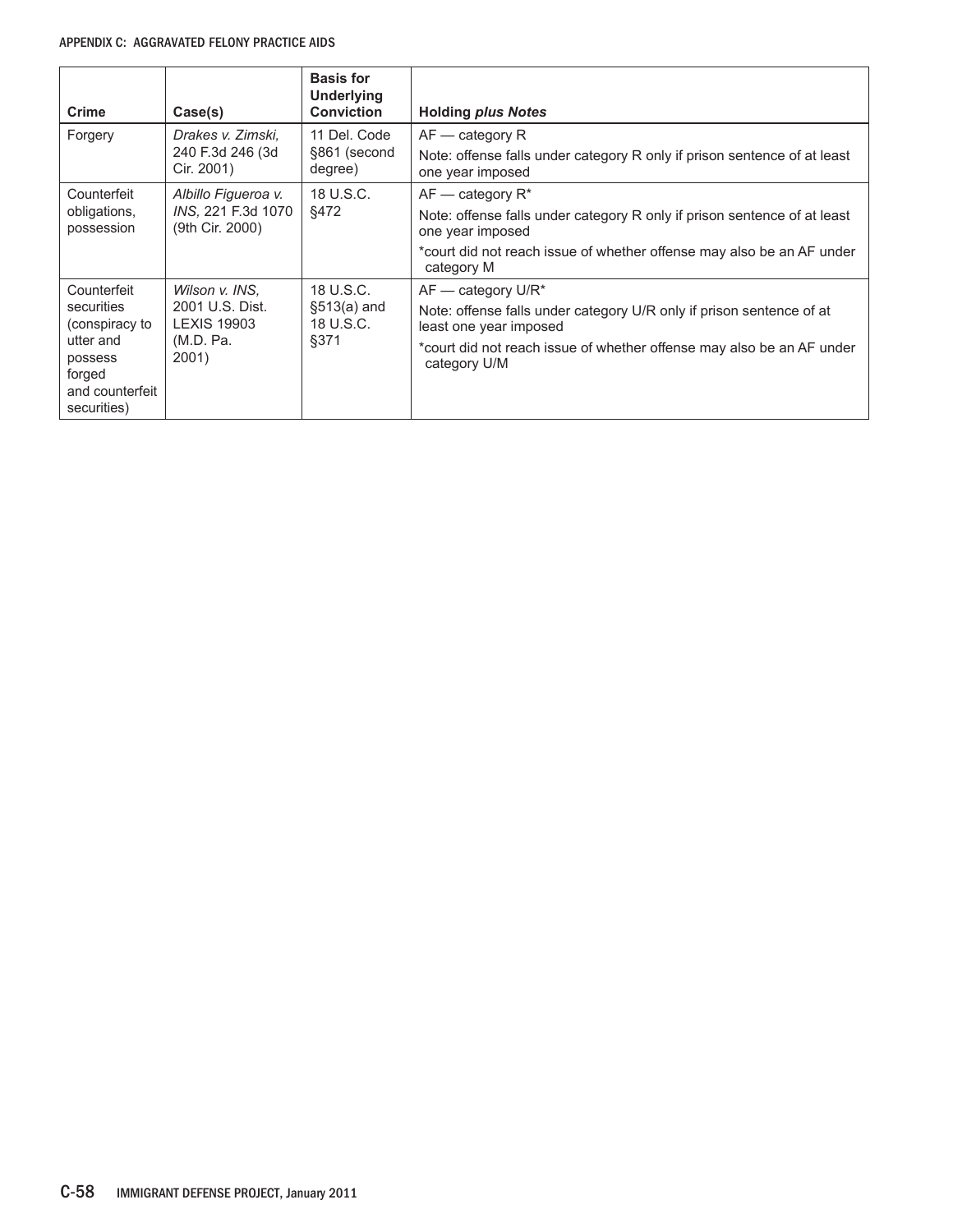## **(S) Offense relating to obstruction of justice, perjury or subornation of perjury, or bribery of a witness for which the term of imprisonment is at least one year**

| <b>Crime</b>                                                   | Case(s)                                                                                                                                       | <b>Basis for</b><br><b>Underlying</b><br><b>Conviction</b> | <b>Holding plus Notes</b>                                                                                                                                                                                                                                                                                                                                                                                                                                                                                                                                                                                  |
|----------------------------------------------------------------|-----------------------------------------------------------------------------------------------------------------------------------------------|------------------------------------------------------------|------------------------------------------------------------------------------------------------------------------------------------------------------------------------------------------------------------------------------------------------------------------------------------------------------------------------------------------------------------------------------------------------------------------------------------------------------------------------------------------------------------------------------------------------------------------------------------------------------------|
| Perjury                                                        | <b>Matter of Martinez-</b><br>Recinos, 23 I&N<br>Dec. 175 (BIA<br>2001)                                                                       | Cal. Penal<br>Code §118(a)                                 | AF - category S (because state law is essentially the same as the<br>federal perjury statute at 18 U.S.C. §1621)<br>Note: offense falls under category S only if prison sentence of at least<br>one year imposed                                                                                                                                                                                                                                                                                                                                                                                           |
| Accessory<br>after the fact                                    | <b>Matter of Batista</b><br>Hernandez, 21<br>I&N Dec. 955 (BIA<br>1997); Matter of<br>Espinoza-<br>Gonzalez, 22 I&N<br>Dec. 889 (BIA<br>1999) | 18 U.S.C. §3                                               | AF - category S<br>Note: offense falls under category S only if prison sentence of at least<br>one year imposed                                                                                                                                                                                                                                                                                                                                                                                                                                                                                            |
| Misprision of<br>felony                                        | Matter of Espinoza-<br>Gonzalez, 22 I&N<br>Dec. 889 (BIA<br>1999)                                                                             | 18 U.S.C. §4                                               | <b>NOT AF under category S</b><br>Note: also should NOT be an AF under category B (even if underlying<br>offense is a drug-trafficking felony)                                                                                                                                                                                                                                                                                                                                                                                                                                                             |
| Obstructing<br>and hindering                                   | Matter of Joseph,<br>22 I&N Dec. 799<br>(BIA 1999)                                                                                            | Maryland<br>common law                                     | MAYBE AF under category S<br>Note: While not squarely addressing the issue, the BIA noted that the<br>common law state offense is divisible, as it may encompass obstruct-<br>ing one's own arrest in addition to obstructing the arrest of another<br>and, finding that defendant had been convicted for obstructing his own<br>arrest, stated that it is substantially unlikely that obstructing and hin-<br>dering one's own arrest falls within "obstruction of justice" for purposes<br>of category S<br>Note: offense falls under category S only if prison sentence of at least<br>one year imposed |
| Accessory<br>after the fact                                    | Ramos-Chavez v.<br>Gonzales, 2006<br>U.S. App. LEXIS<br>935 (9th Cir. 2006)<br>(unpub'd opinion)                                              | Cal. Penal<br>Code §32                                     | AF - category S<br>Note: offense falls under category S only if prison sentence of at least<br>one year imposed                                                                                                                                                                                                                                                                                                                                                                                                                                                                                            |
| Contempt,<br>criminal<br>(disobedience<br>of a court<br>order) | Alwan v. Ashcroft,<br>388 F.3d 507 (5th<br>Cir. 2004)                                                                                         | 18 U.S.C.<br>1401(3)                                       | $AF - category S$<br>Note: offense falls under category S only if prison sentence of at least<br>one year imposed                                                                                                                                                                                                                                                                                                                                                                                                                                                                                          |
| Hindering<br>prosecution                                       | U.S. v. Vigil-<br>Medina, 2002<br>U.S. App.<br><b>LEXIS 4961</b><br>(4th Cir. 2002)<br>(unpub'd<br>opinion)                                   | N.Y. law (1st<br>degree)                                   | AF - category S<br>Note: offense falls under category S only if prison sentence of at least<br>one year imposed                                                                                                                                                                                                                                                                                                                                                                                                                                                                                            |
| False<br>declarations<br>before a grand<br>jury                | Patel v. Ridge,<br>2004 U.S. Dist.<br>LEXIS 13296 (N.D.<br>III. 2004)                                                                         | 18 U.S.C. §<br>1623                                        | $AF - category S$<br>Note: offense falls under category S only if prison sentence of at least<br>one year imposed                                                                                                                                                                                                                                                                                                                                                                                                                                                                                          |